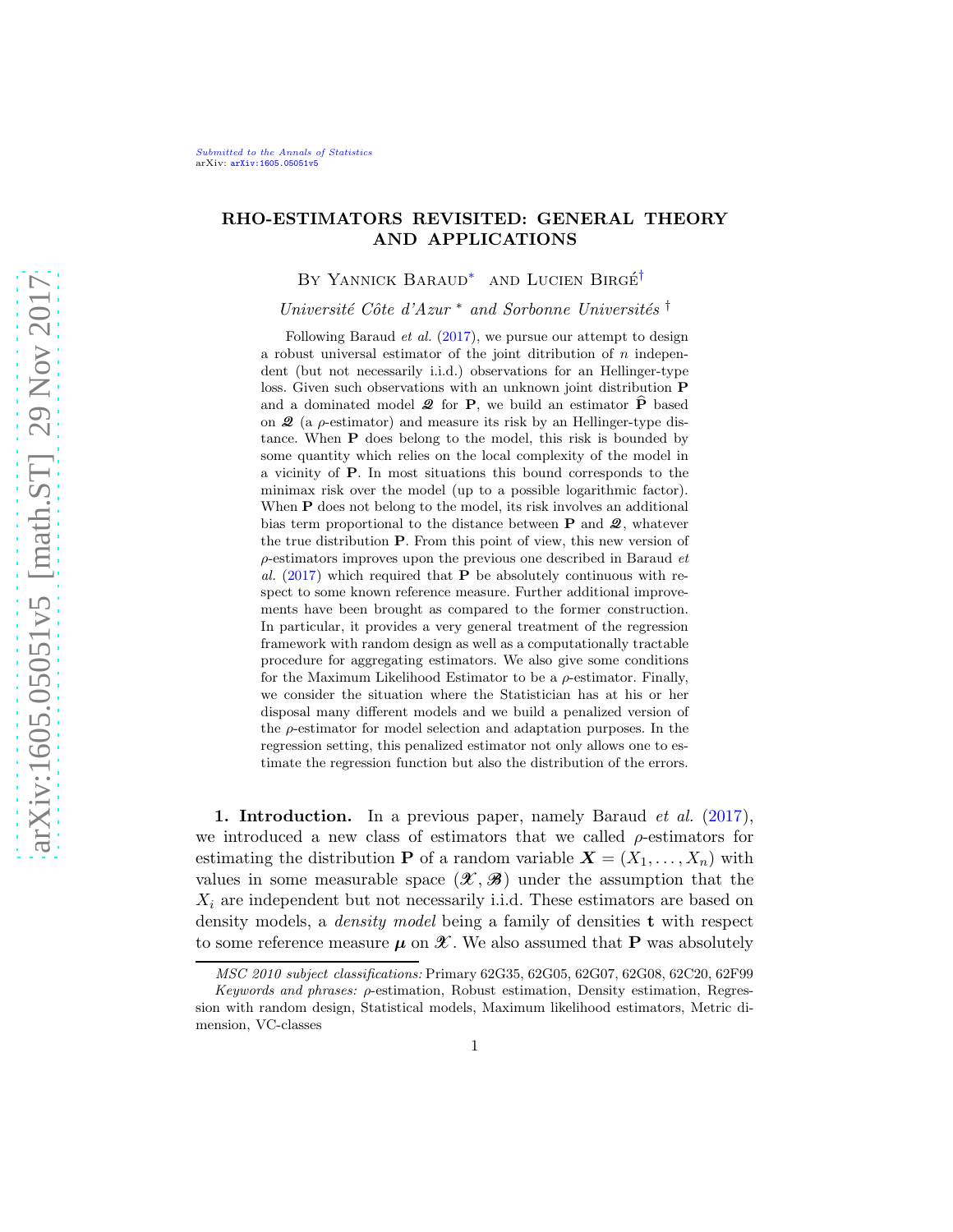continuous with respect to  $\mu$  with density s and, following Le Cam [\(1973](#page-40-0)), we measured the performance of an estimator  $\hat{\mathbf{s}}$  of  $\mathbf{s}$  in terms of  $\mathbf{h}^2(\mathbf{s},\hat{\mathbf{s}})$ , where h is a Hellinger-type distance to be defined later. Originally, the motivations for this construction were to design an estimator  $\hat{s}$  of s with the following properties.

— Given a density model **S**, the estimator  $\hat{\mathbf{s}}$  should be nearly optimal over S from the minimax point of view, which means that it is possible to bound the risk of the estimator  $\hat{\mathbf{s}}$  over **S** from above by some quantity  $CD_n(\mathbf{S})$ which is approximately of the order of the minimax risk over **S**.

— Since in Statistics we typically have uncomplete information about the true distribution of the observations, when we assume that s belongs to S nothing ever warrants that this is true. We may more reasonably expect that s is close to S which means that the model S is not exact but only approximate and that the quantity  $h(s, S) = \inf_{t \in S} h(s, t)$  might therefore be positive. In this case we would like the risk of  $\hat{s}$  to be bounded by  $C' [D_n(\mathbf{S}) + \mathbf{h}^2(\mathbf{s}, \mathbf{S})]$  for some universal constant  $C'$ . In the case of  $\rho$ estimators, the previous bound can actually be slightly refined and expressed in the following way. It is possible to define on  $S$  a positive function  $R$  such that the risk of the  $\rho$ -estimator is not larger than  $R(s)$ , with  $R(s) \leq CD_n(S)$ if s belongs to the model S and not larger than  $C'$  inf<sub>s∈S</sub>  $[R(\overline{s}) + h^2(s, \overline{s})]$ when **s** does not belong to **S**.

The weak sensibility of this risk bound to small deviations with respect to the Hellinger-type distance **h** between **s** and an element  $\overline{s}$  of **S** covers some classical notions of robustness among which robustness to a possible contamination of the data and robustness to outliers, as we shall see in Section [5.](#page-18-0)

There are nevertheless some limitations to the properties of  $\rho$ -estimators as defined in Baraud et al. [\(2017](#page-39-0)).

- a) The study of random design regression required that either the distribution of the design be known or that the errors have a symmetric distribution. We want to relax these assumptions and consider the random design regression framework with greater generality.
- b) We always worked with some reference measure  $\mu$  and assumed that all the probabilities we considered, including the true distribution  $P$  of  $X$ , were absolutely continuous with respect to  $\mu$ . This is quite natural for the probabilities that belong to our models since the models are, by assumption, dominated and, typically, defined via a reference measure  $\mu$ and a family of densities with respect to  $\mu$ . Nevertheless, the assumption that the true distribution  $P$  of the observations be also dominated by  $\mu$  is questionable. We therefore would like to get rid of it and let the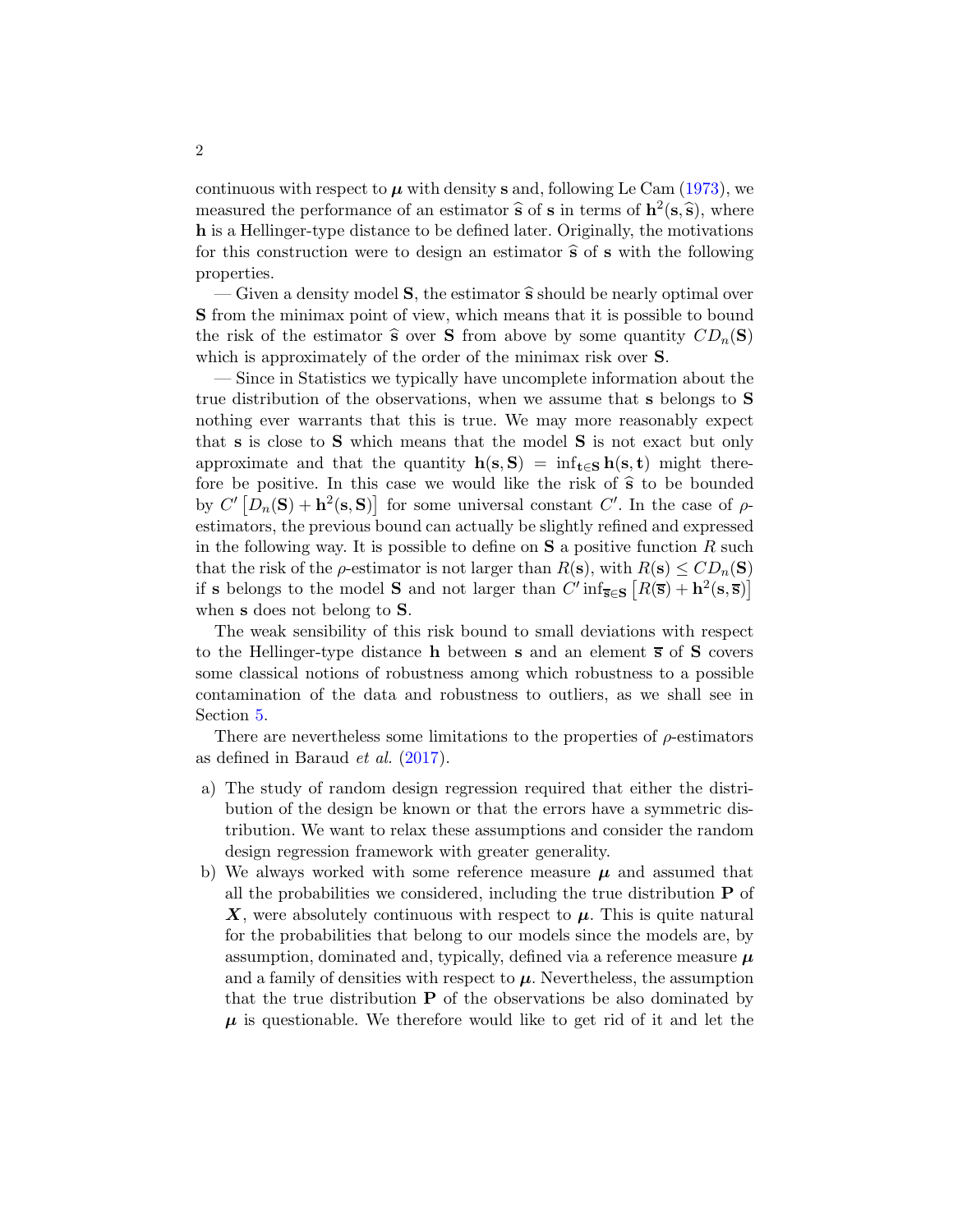true distribution be completely arbitrary, relaxing thus the assumption that the density s exists. Unexpectedly, such an extension leads to subtle complications as we shall see below and this generalization is actually far from being straightforward.

c) Our construction was necessarily restricted to countable models rather than the uncoutable ones currently used in Statistics.

We want here to design a method based on "probability models" rather than "density models", which means working with dominated models  $P$  consisting of probabilities rather than of densities as for S. Of course, the choice of a dominating measure  $\mu$  and a specific set **S** of densities leads to a probability model P. This is by the way what is actually done in Statistics, but the converse is definitely not true and there exist many ways of representing a dominated probability model by a reference measure and a set of densities. It turns out  $-$  see Section [2.3](#page-7-0)  $-$  that the performance of a very familiar estimator, namely the MLE (Maximum Likelihood Estimator), can be strongly affected by the choice of a specific version of the densities. Our purpose here is to design an estimator the performance of which only depends on the probability model  $P$  and not on the choice of the reference measure and the densities that are used to represent it.

In order to get rid of the above-mentioned restrictions, we have to modify our original construction which leads to the new version that we present here. This new version retains all the nice properties that we proved in Baraud et al. [\(2017](#page-39-0)) and the numerous illustrations we considered there remain valid for the new version. It additionally provides a general treatment of conditional density estimation and regression, allowing the Statistician to estimate both the regression function and the error distribution even when the distribution of the design is totally unknown and the errors admit no finite moments. From this point of view, our approach contrasts very much with that based on the classical least squares. An alternative point of view on the particular problem of estimating a conditional density can be found in Sart [\(2015](#page-40-1)).

A thorough study of the performance of the least squares estimator (or truncated versions of it) can be found in Györfi *et al.*  $(2002)$  $(2002)$  and we refer the reader to the references therein. A nice feature of these results lies in the fact that they hold without any assumption on the distribution of the design. While few moment conditions on the errors are necessary to bound the  $\mathbb{L}_2$ -integrated risk of their estimator, much stronger ones, typically boundedness of the errors, are necessary to obtain exponential deviation bounds. In contrast, in linear regression, Audibert and Catoni [\(2011](#page-39-2)) established exponential deviation bounds for the risk of some robust versions of the ordinary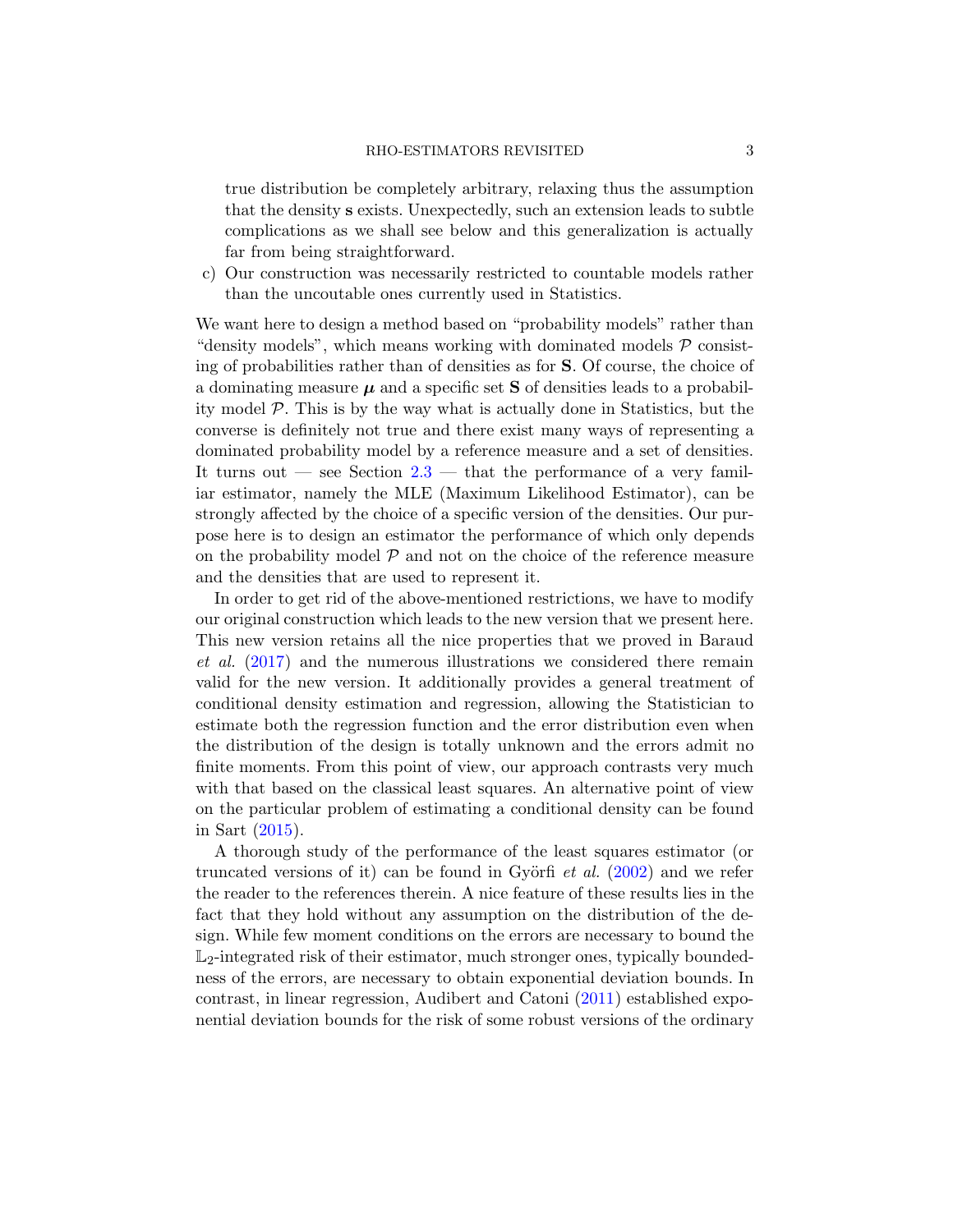least squares estimator. Their idea is to replace the sum of squares by the sum of their truncated version in view of designing a new criterion which is less sensitive to possible outliers than the original least squares. Their way of modifying the least squares criterion shares some similarity with our way of modifying the log-likelihood criterion, as we shall see below. However their results require some conditions on the distribution of the design as well as some (weak) moment condition on the errors while ours do not.

It is known, and we shall give an additional example below, that the MLE, which is often considered as a "universal" estimator, does not possess, in general, the properties that we require and more specifically robustness. An illustration of the lack of robustness of the MLE with respect to Hellinger deviations is provided in Baraud and Birgé  $(2016a)$ . Some other weaknesses of the MLE have been described in Le Cam  $(1990)$  and Birgé  $(2006)$ , among other authors, and various alternatives aimed at designing some sorts of "universal" estimators (for the problem we consider here) which would not suffer from the same weaknesses have been proposed in the past by Le Cam  $(1973)$  and  $(1975)$  followed by Birgé [\(1983](#page-39-5)) and  $(2006)$ . The construction of  $\rho$ -estimators, as described in Baraud *et al.* [\(2017\)](#page-39-0) was in this line. In that paper, we actually introduced  $\rho$ -estimators via a testing argument as was the case for Le Cam and Birgé for their methods. This argument remains valid for the generalized version we consider here — see Lemma [4](#page-72-0) in Appendix  $D.10$  — but  $\rho$ -estimators can also be viewed as a generalization, and in fact a robustified version, of the MLE. We shall even show, in Section [6,](#page-20-0) that in favorable situations (i.i.d. observations and a convex separable set of densities as a model for the true density) the MLE is actually a  $\rho$ -estimator and therefore shares their properties.

To explain the idea underlying the construction of  $\rho$ -estimators, let us assume that we observe an *n*-sample  $\mathbf{X} = (X_1, \ldots, X_n)$  with an unknown density q belonging to a set  $\overline{Q}$  of densities with respect to some reference measure  $\mu$ . We may write the log-likelihood of q as  $\sum_{i=1}^{n} \log (q(X_i))$  and the log-likelihood ratios as

$$
\mathbf{L}(\mathbf{X}, q, q') = \sum_{i=1}^{n} \log \left( \frac{q'(X_i)}{q(X_i)} \right) = \sum_{i=1}^{n} \log \left( q'(X_i) \right) - \sum_{i=1}^{n} \log \left( q(X_i) \right),
$$

so that maximizing the likelihood is equivalent to minimizing with respect to q

$$
\mathbf{L}(\boldsymbol{X},q) = \sup_{q' \in \overline{\mathcal{Q}}} \sum_{i=1}^n \log \left( \frac{q'(X_i)}{q(X_i)} \right) = \sup_{q' \in \overline{\mathcal{Q}}} \mathbf{L}(\boldsymbol{X},q,q').
$$

This happens simply because of the magic property of the logarithm which says that  $\log(a/b) = \log a - \log b$ . However, the use of the unbounded log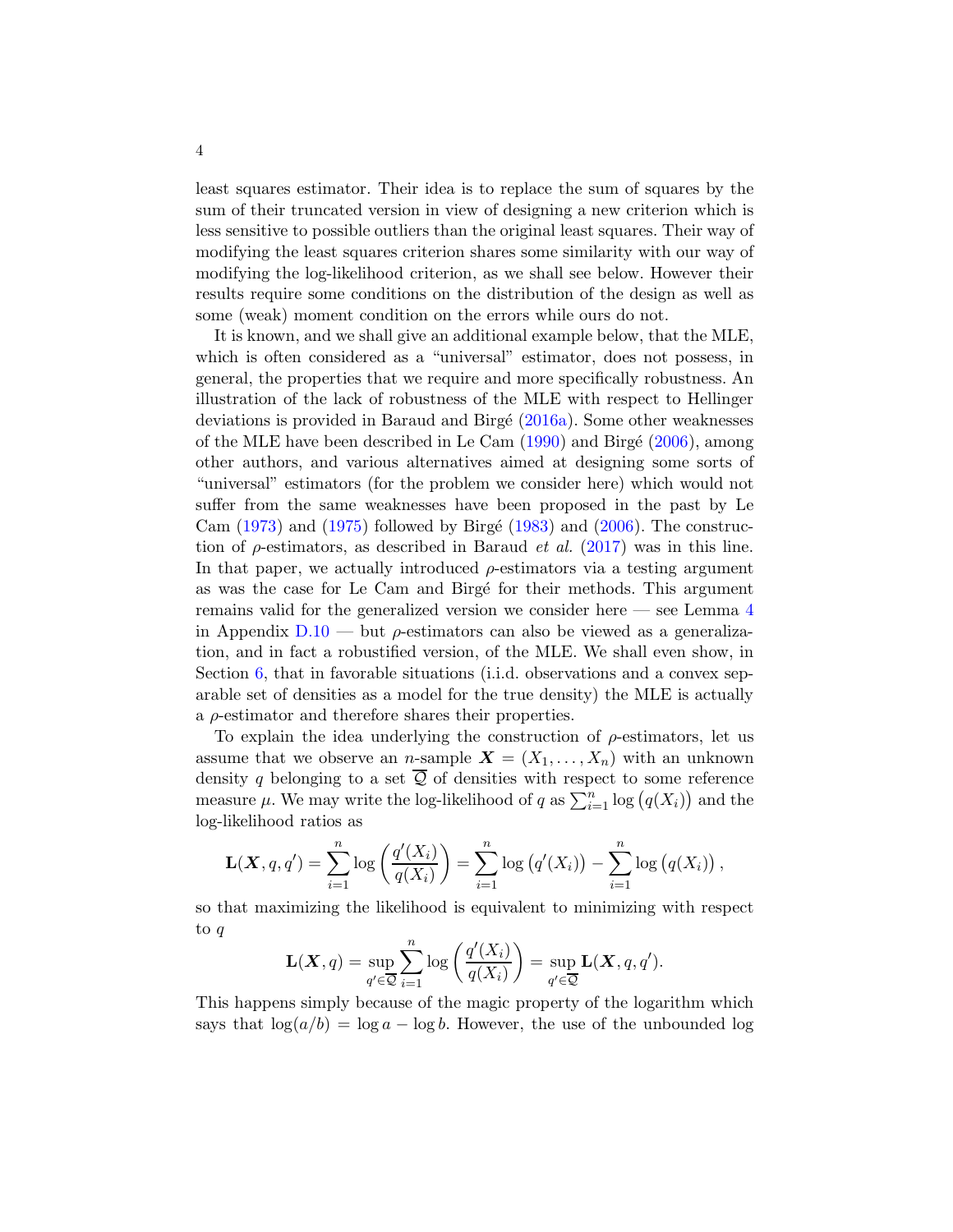function in the definition of  $\mathbf{L}(\mathbf{X}, q)$  leads to various problems that are responsible for some weaknesses of the MLE. Replacing the log function by another function  $\varphi$  amounts to replace  $\mathbf{L}(\mathbf{X}, q, q')$  by

<span id="page-4-0"></span>(1) 
$$
\mathbf{T}(\mathbf{X}, q, q') = \sum_{i=1}^{n} \varphi \left( \frac{q'(X_i)}{q(X_i)} \right)
$$

which is different from  $\sum_{i=1}^{n} \varphi(q'(X_i)) - \sum_{i=1}^{n} \varphi(q(X_i))$  since  $\varphi$  is not the log function. We may nevertheless define the analogue of  $\mathbf{L}(\mathbf{X}, q)$ , namely

(2) 
$$
\Upsilon(X,q) = \sup_{q' \in \overline{Q}} \mathbf{T}(X,q,q') = \sup_{q' \in \overline{Q}} \sum_{i=1}^n \varphi\left(\frac{q'(X_i)}{q(X_i)}\right)
$$

and define our estimator  $\hat{q}(\bm{X})$  as a minimizer with respect to  $q \in \overline{Q}$  of the quantity  $\Upsilon(X, q)$ . The resulting estimator is an alternative to the maximum likelihood estimator and we shall show that, for a suitable choice of a bounded function  $\varphi$ , it enjoys various properties, among which robustness, that are often not shared by the MLE.

To analyze the performance of this new estimator, we have to study the behaviour of the process  $\mathbf{T}(\bm{X}, q, q')$  when q is fixed,  $q \cdot \mu$  is close to the true distribution of the  $X_i$  and  $q'$  varies in  $\overline{Q}$ . Since the function  $\varphi$  is bounded, the process is similar to those considered in learning theory for the purpose of studying empirical risk minimization. As a consequence, the tools we use are also similar to those described in great detail in Koltchinskii [\(2006](#page-40-4)).

It is well-known that working with a single model for estimating an unknown distribution is not very efficient unless one has very precise pieces of information about the true distribution, which is rarely the case. Working with many models simultaneously and performing model selection improves the situation drastically. Refining the previous construction of  $\rho$ -estimators by adding suitable penalty terms to the statistic  $\mathbf{T}(\mathbf{X}, q, q')$  allows one to work with a finite or countable family of probability models  $\{\mathcal{P}_m, m \in \mathcal{M}\}\$ instead of a single one, each model  $\mathcal{P}_m$  leading to a risk bound of the form  $C' [D_n(\mathcal{P}_m) + \mathbf{h}^2(\mathcal{P}_m, \mathbf{P})]$ , and to choose from the observations a model with approximately the best possible bound which results in a final estimator  $\widehat{P}$  and a bound for  $h^2(\widehat{P}, P)$  of the form

$$
C'' \inf_{m \in \mathcal{M}} \left[ D_n(\mathcal{P}_m) + \mathbf{h}^2 \left( \mathcal{P}_m, \mathbf{P} \right) + \Delta_m \right]
$$

where the additional term  $\Delta_m$  is connected to the complexity of the family of models we use.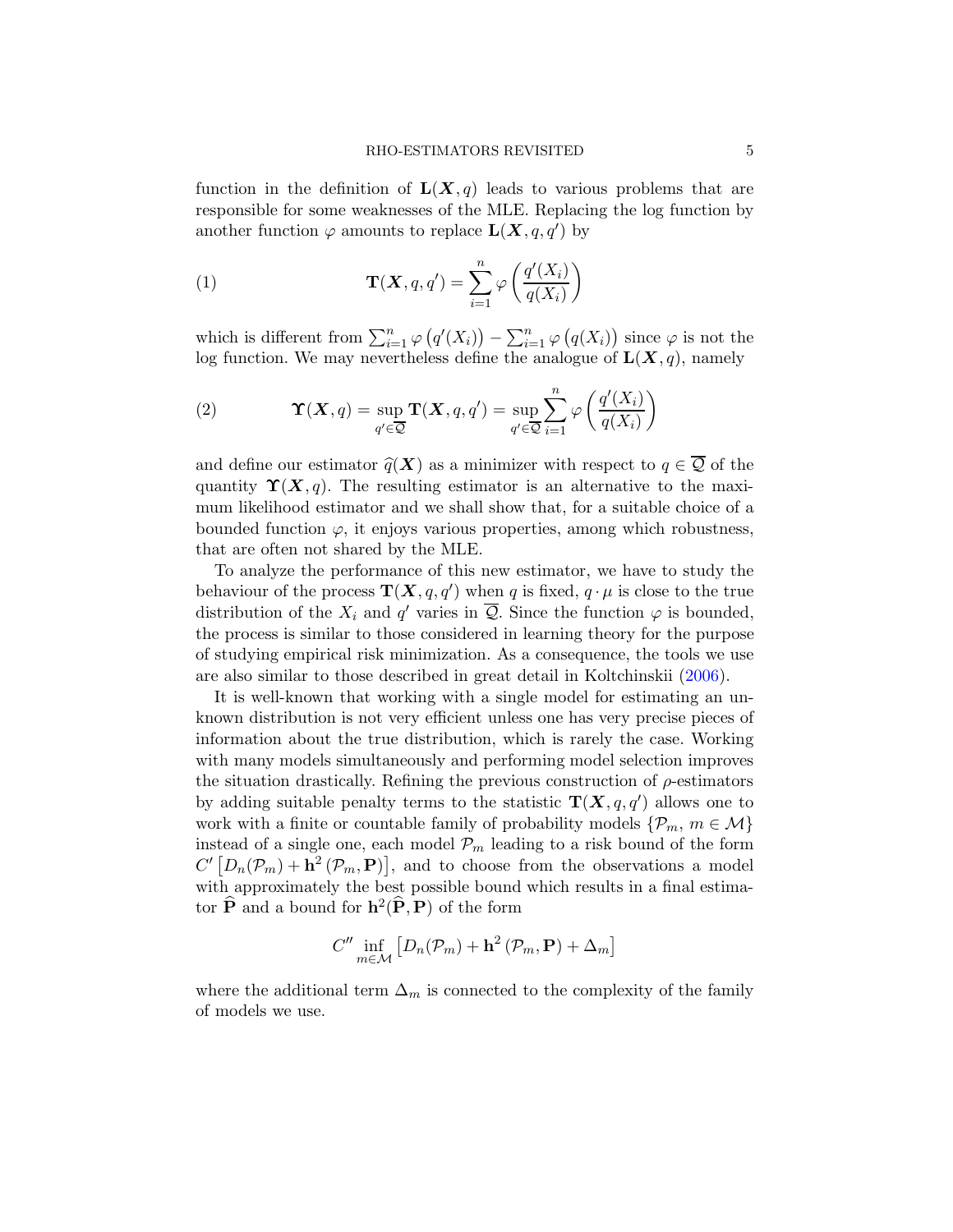The paper is organised as follows. We shall first make our framework, which is based on dominated families of probabilities rather than families of densities with respect to a given dominating measure, precise in Section [2.](#page-5-0) This section is devoted to the definition of models and of our new version of  $\rho$ -estimators, then to the assumptions that the function  $\varphi$  we use to define the statistic T in [\(1\)](#page-4-0) should satisfy. In Section [3,](#page-11-0) we define the  $\rho$ -dimension function of a model, a quantity which measures the difficulty of estimation within the model using a  $\rho$ -estimator, and present the main results, namely the performance of these new  $\rho$ -estimators. Section [4](#page-15-0) is devoted to the extension of the construction from countable to uncountable statistical models (which are the ones currently used in Statistics) under suitable assumptions. We describe the robustness properties of  $\rho$ -estimators in Sec-tion [5.](#page-18-0) In Section [6](#page-20-0) we investigate the relationship between  $\rho$ -estimators and the MLE when the model is a convex set of densities. Section [7](#page-22-0) provides various methods that allow one to bound the  $\rho$ -dimension functions of different types of models and indicates how these bounds are to be used to bound the risk of ρ-estimators in typical situations with applications to the minimax risk over classical statistical models. We also provide a few examples of computations of bounds for the  $\rho$ -dimension function. Many applications of our results about  $\rho$ -estimators have already been given in Baraud *et al.* [\(2017](#page-39-0)) and we deal here with a new one: estimation of conditional distributions in Section [8.](#page-30-0) In Section [9](#page-32-0) we apply this additional result to the special case of random design regression when the distribution of the design is completely unknown, a situation for which not many results are known. We provide here a complete treatment of this regression framework with simultaneous estimation of both the regression function and the density of the errors. Section [10](#page-37-0) is devoted to estimator selection and aggregation: we show there how our procedure can be used either to select an element from a family of preliminary estimators or to aggregate them in a convex way. The Appendices (Supplementary material) contain the proofs as well as some additional facts.

<span id="page-5-0"></span>2. Our new framework and estimation strategy. As already mentioned, our method is based on statistical models which are sets of probability distributions, in opposition with more classical models which are sets of densities with respect to a given dominating measure.

2.1. A probabilistic framework. We observe a random variable  $X =$  $(X_1, \ldots, X_n)$  defined on some probability space  $(\Omega, \Xi, \mathbb{P})$  with independent components  $X_i$  and values in the measurable product space  $(\mathcal{X}, \mathcal{B})$  =  $(\prod_{i=1}^n \mathscr{X}_i, \bigotimes_{i=1}^n \mathscr{B}_i)$ . We denote by  $\mathscr{P}$  the set of all product probabilities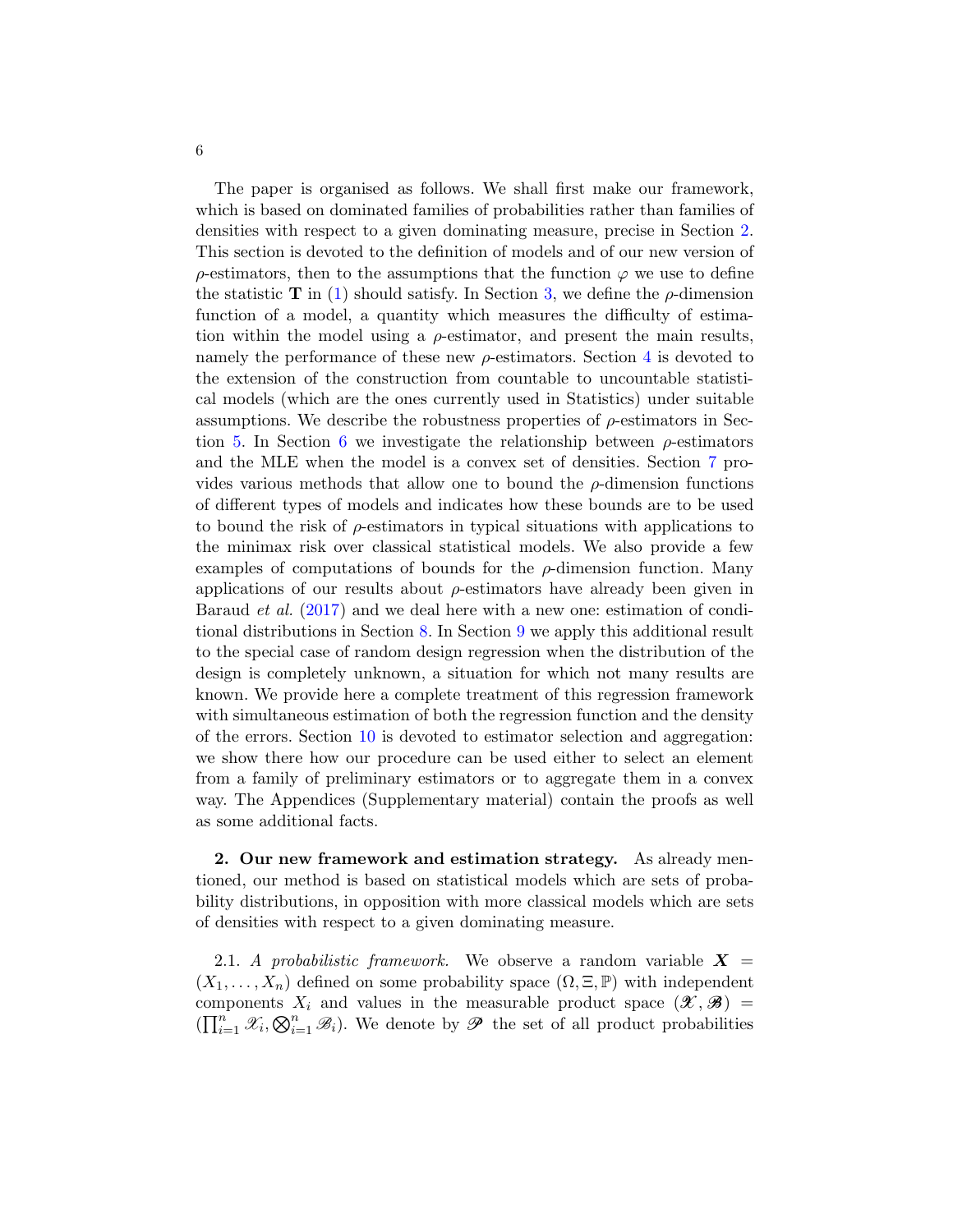on  $(\mathcal{X}, \mathcal{B})$  and by  $\mathbf{P} = \bigotimes_{i=1}^n P_i \in \mathcal{P}$  the true distribution of **X**. We identify an element  $\mathbf{Q} = \bigotimes_{i=1}^{n} Q_i$  of  $\mathscr{P}$  with the *n*-tuple  $(Q_1, \ldots, Q_n)$  and extend this identification to the elements  $\mu = \bigotimes_{i=1}^n \mu_i$  of the set  $\mathscr M$  of all  $\sigma$ -finite product measures on  $(\mathcal{X}, \mathcal{B})$ .

When **Q** is absolutely continuous with respect to  $\mu \in \mathcal{M}$  (**Q**  $\ll \mu$ ) or, equivalently,  $\mu$  dominates **Q**, each  $Q_i$ , for  $i = 1, ..., n$ , is absolutely continuous with respect to  $\mu_i$  with density  $q_i$  so that  $Q_i = q_i \cdot \mu_i$ . We denote by  $\mathcal{L}(\mu_i)$  the set of all densities with respect to  $\mu_i$ , i.e. the set of measurable functions q from  $\mathscr{X}_i$  to  $\mathbb{R}_+$  such that  $\int_{\mathscr{X}_i} q(x) d\mu_i(x) = 1$ . We then write  $\mathbf{Q} = \mathbf{q} \cdot \boldsymbol{\mu}$  where **q** is the *n*-tuple  $(q_1, \ldots, q_n)$  and we say that **q** is a density for **Q** with respect to  $\mu$ . We denote by  $\mathcal{L}(\mu) = \prod_{i=1}^{n} \mathcal{L}(\mu_i)$  the set of such densities q and by  $\mathscr{P}^{\mu}$  the set of all those  $\mathbf{P}' \in \mathscr{P}$  which are absolutely continuous with respect to  $\mu$ .

Our aim is to estimate the unknown distribution  $\mathbf{P} = (P_1, \ldots, P_n)$  from the observation of  $\boldsymbol{X}$ . In order to evaluate the performance of an estimator  $P(X) \in \mathscr{P}$  of P, we shall introduce, following Le Cam [\(1975\)](#page-40-3), an Hellingertype distance **h** on  $\mathscr{P}$ . We recall that, given two probabilities Q and  $Q'$  on a measurable space  $(\mathscr{X}, \mathscr{B})$ , the Hellinger distance and the Hellinger affinity between  $Q$  and  $Q'$  are respectively given by

(3) 
$$
\begin{cases} h^2(Q, Q') = \frac{1}{2} \int_{\mathcal{X}} \left( \sqrt{\frac{dQ}{d\mu}} - \sqrt{\frac{dQ'}{d\mu}} \right)^2 d\mu, \\ \rho(Q, Q') = \int_{\mathcal{X}} \sqrt{\frac{dQ}{d\mu}} \frac{dQ'}{d\mu} d\mu = 1 - h^2(Q, Q'), \end{cases}
$$

where  $\mu$  denotes any measure that dominates both  $Q$  and  $Q'$ , the result being independent of the choice of  $\mu$ . The Hellinger-type distance  $h(\mathbf{Q}, \mathbf{Q}')$ and affinity  $\rho(\mathbf{Q}, \mathbf{Q}')$  between two elements  $\mathbf{Q} = (Q_1, \ldots, Q_n)$  and  $\mathbf{Q}' =$  $(Q'_1, \ldots, Q'_n)$  of  $\mathscr P$  are then given by the formulas

$$
\mathbf{h}^{2}(\mathbf{Q}, \mathbf{Q}') = \sum_{i=1}^{n} h^{2}(Q_{i}, Q'_{i}) = \sum_{i=1}^{n} [1 - \rho(Q_{i}, Q'_{i})] = n - \rho(\mathbf{Q}, \mathbf{Q}').
$$

We shall denote by  $\mathcal V$  the topology of the metric space  $(\mathcal P, h)$ .

2.2. Models and their representations. Let us start with this definition:

DEFINITION 1. We call model any dominated subset  $\overline{Q}$  of  $\mathscr{P}$  and we call representation of (the model)  $\overline{Q}$  a pair  $\mathcal{R}(\overline{Q}) = (\mu, \overline{Q})$  where  $\mu =$  $(\mu_1, \ldots, \mu_n)$  is a  $\sigma$ -finite measure which dominates  $\overline{2}$  and  $\overline{Q}$  is a subset of  $\mathcal{L}(\mu)$  such that for any Q in  $\overline{\mathscr{Q}}$  there exists a unique density  $q \in \overline{\mathscr{Q}}$  with  $Q = q \cdot \mu$ .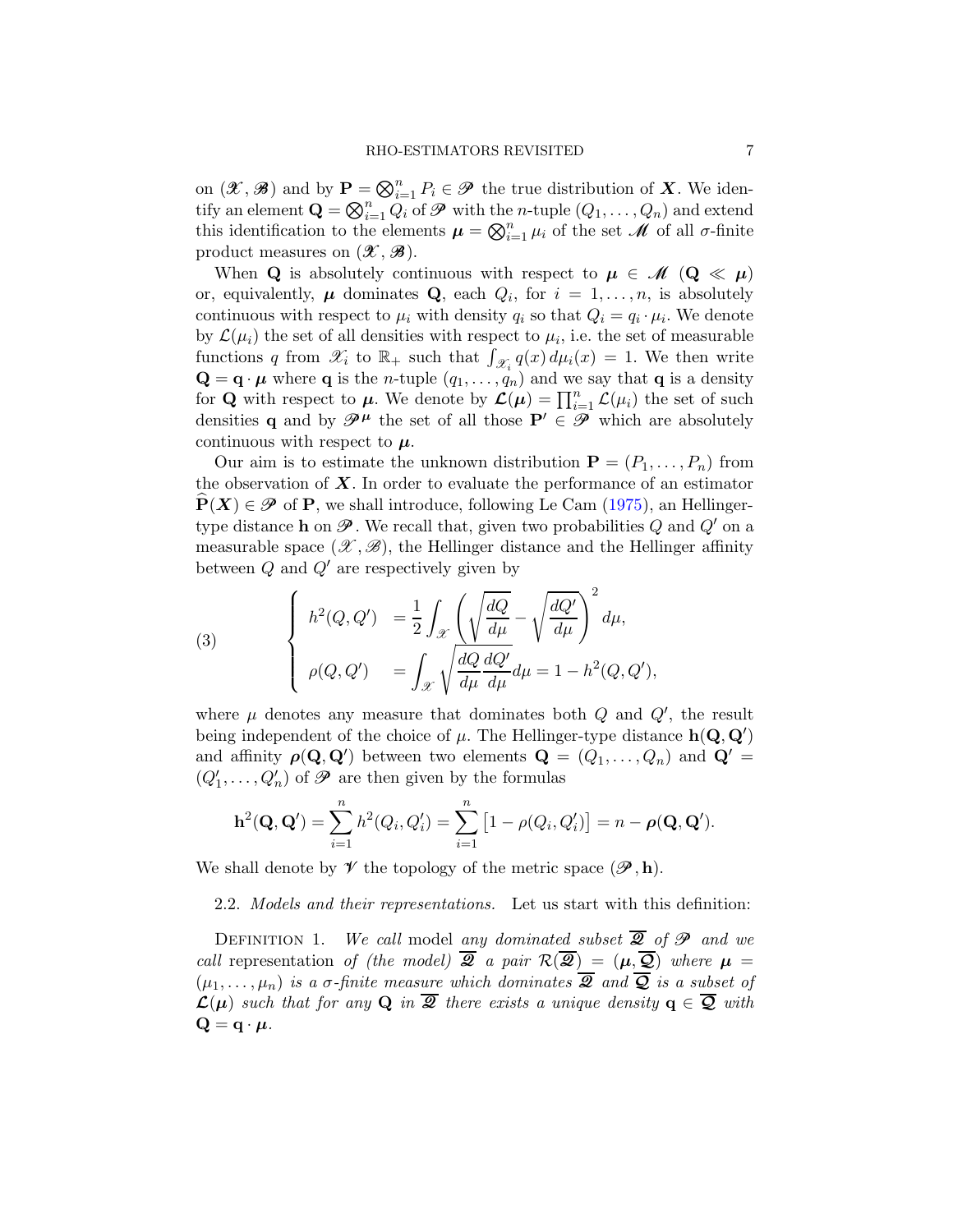This means that, given a representation  $(\mu, \overline{Q})$  of the model  $\overline{Q}$ , we can associate to each probability  $\mathbf{Q} \in \overline{\mathbf{\mathcal{Q}}}$  a density  $\mathbf{q} \in \overline{\mathbf{Q}}$  and vice-versa. Clearly a dominated subset  $\overline{Q}$  has different representations depending on the choice of the dominating measure  $\mu$  and the versions of the densities  $q_i = dQ_i/d\mu_i$ .

Our estimation strategy is based on specific dominated subsets of  $\mathscr{P}$  that we call  $\rho$ -models.

DEFINITION 2. A  $\rho$ -model is a countable (which in this paper always means either finite or infinite and countable) subset  $\mathcal{Q}$  of  $\mathcal{P}$ .

A  $\rho$ -model  $\mathcal{Q}$  being countable, it is necessarily dominated. One should think of it as a probability set to which the true distribution is believed to be close (with respect to the Hellinger-type distance h).

<span id="page-7-0"></span>2.3. Construction of a  $\rho$ -estimator on a model **2**. Given the model **2**, our estimator is defined as a random element of  $Cl(\mathcal{Q})$ , where  $Cl(\mathcal{R})$  denotes the closure of the subset  $\mathcal R$  of  $\mathcal P$  in the metric space  $(\mathcal P, h)$ , and its construction relies on a particular representation  $\mathcal{R}(\mathcal{Q})$  of the model  $\mathcal{Q}$ . It actually depends on three elements with specific properties to be made precise below:

i) A function  $\psi$  (which will serve as a substitute for the logarithm to derive an alternative to the MLE) with the following properties:

<span id="page-7-1"></span>ASSUMPTION 1. The function  $\psi$  is non-decreasing from  $[0, +\infty]$  to  $[-1, 1]$ , Lipschitz and satisfies

(4)  $\psi(x) = -\psi(1/x)$  for all  $x \in [0, +\infty)$ , hence  $\psi(1) = 0$ .

Throughout this paper we shall only consider, without further notice, functions  $\psi$  satisfying Assumption [1.](#page-7-1)

- ii) A model  $\mathcal{Q} \subset \mathcal{P}$  (in most cases a  $\rho$ -model) with a representation  $\mathcal{R}(\mathcal{Q}) = (\mu, \mathcal{Q}).$
- iii) A penalty function "**pen**" mapping  $\mathcal{Q}$  to  $\mathbb{R}$ , the role of which will be explained later in Section [3.](#page-11-0) We may, at first reading, assume that this penalty function is identically 0.

It is essential to note that the dominating measure  $\mu$  is chosen by the statistician and that there is no reason that the true distribution  $P$  of  $X$  be absolutely continuous with respect to  $\mu$ . On the contrary, all probabilities  $\mathbf{P}'$  on  $\mathscr X$  belonging to  $\text{Cl}(\mathscr Q)$  are absolutely continuous with respect to  $\mu$ .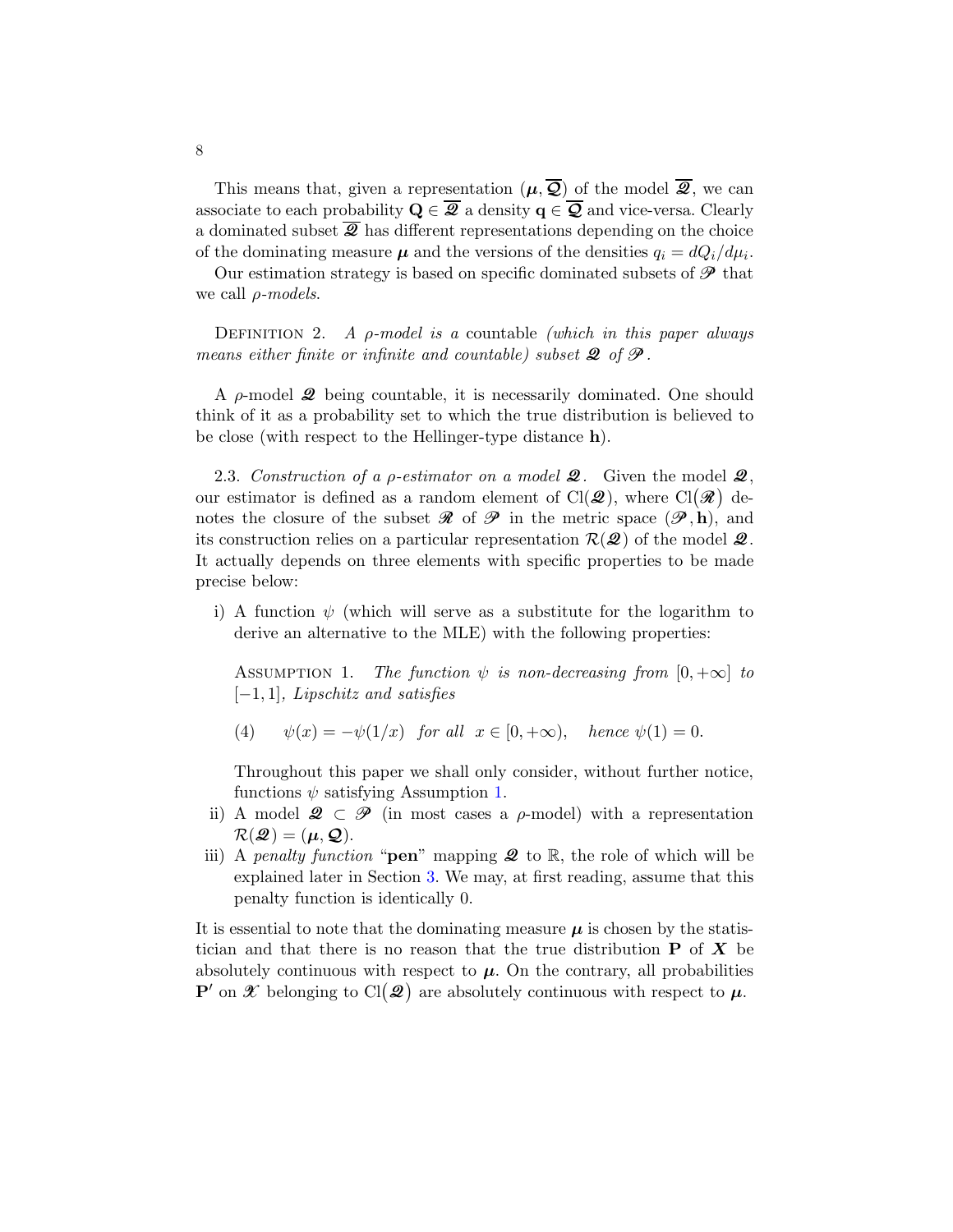Given the function  $\psi$  and the representation  $\mathcal{R}(\mathcal{Q})$ , we define the realvalued function **T** on  $\mathcal{X} \times \mathcal{Q} \times \mathcal{Q}$  by (5)

<span id="page-8-2"></span>
$$
\mathbf{T}(\mathbf{x}, \mathbf{q}, \mathbf{q}') = \sum_{i=1}^{n} \psi \left( \sqrt{\frac{q_i'(x_i)}{q_i(x_i)}} \right) \text{ for } \mathbf{x} = (x_1, \dots, x_n) \in \mathcal{X} \text{ and } \mathbf{q}, \mathbf{q}' \in \mathcal{Q},
$$

with the conventions  $0/0 = 1$  and  $a/0 = +\infty$  for all  $a > 0$ . We then set (with  $\mathbf{Q} = \mathbf{q} \cdot \boldsymbol{\mu}$  and  $\mathbf{Q}' = \mathbf{q}' \cdot \boldsymbol{\mu}$ )

<span id="page-8-0"></span>(6) 
$$
\Upsilon(X, q) = \sup_{q' \in \mathcal{Q}} [\Upsilon(X, q, q') - \text{pen}(Q')] + \text{pen}(Q)
$$
 for all  $q \in \mathcal{Q}$ .

DEFINITION 3 ( $\rho$ -estimators). Let  $\mathcal{E}(\psi, X)$  be the (nonvoid) set

(7) 
$$
\mathscr{E}(\psi, X) = \left\{ \mathbf{Q} = \mathbf{q} \cdot \mu, \ \mathbf{q} \in \mathcal{Q}, \ \mathbf{\Upsilon}(X, \mathbf{q}) < \inf_{\mathbf{q}' \in \mathcal{Q}} \mathbf{\Upsilon}(X, \mathbf{q}') + \frac{\kappa}{25} \right\}
$$

where the positive constant  $\kappa$  is given by [\(19\)](#page-13-0) below. A  $\rho$ -estimator  $\widehat{\mathbf{P}} =$  $\widehat{\mathbf{P}}(\bm{X})$  relative to  $(\mathcal{R}(\mathcal{Q}), \textbf{pen})$  is any (measurable) element of  $\text{Cl}(\mathcal{E}(\psi, \bm{X})).$ 

Since  $\widehat{P}$  belongs to  $Cl(\mathscr{E}(\psi,\bm{X}))$ , the elements of which are dominated by  $\mu$ , there exists a random density  $\hat{\mathbf{p}} = (\hat{p}_1, \dots, \hat{p}_n)$  with  $\hat{p}_i \in \mathcal{L}(\mu_i)$  for  $i = 1, \ldots, n$  such that  $\hat{\mathbf{P}} = \hat{\mathbf{p}} \cdot \boldsymbol{\mu}$ . Note that  $\hat{\mathbf{P}}$  might not belong to  $\mathcal{Q}$ .

As an immediate consequence of Assumption [1](#page-7-1) and the convention  $1/0 =$  $+\infty$ ,  $\psi(+\infty) = -\psi(0)$  and

<span id="page-8-1"></span>(8) 
$$
\mathbf{T}(\mathbf{X}, \mathbf{q}, \mathbf{q}') = -\mathbf{T}(\mathbf{X}, \mathbf{q}', \mathbf{q}) \text{ for all } \mathbf{q}, \mathbf{q}' \in \mathcal{Q}.
$$

Moreover,

$$
\Upsilon(X, \mathbf{q}) \geq [\mathbf{T}(X, \mathbf{q}, \mathbf{q}) - \mathbf{pen}(\mathbf{Q})] + \mathbf{pen}(\mathbf{Q}) = \mathbf{T}(X, \mathbf{q}, \mathbf{q}) = n\psi(1) = 0
$$

for all  $q \in \mathcal{Q}$ , which implies that any element  $\hat{P} = \hat{p} \cdot \mu$  in  $\mathcal{Q}$  such that  $\Upsilon(X, \hat{\mathbf{p}}) < \kappa/25$  is a *ρ*-estimator. In particular, when  $pen(\mathbf{Q}) = 0$  for all  $\mathbf{Q} \in \mathcal{Q}$  (which we shall write in the sequel  $pen = 0$ ) and  $\Upsilon(X, \hat{p}) = 0$ , it follows from  $(6)$  that

$$
\mathbf{T}(\mathbf{X}, \widehat{\mathbf{p}}, \mathbf{q}) \leq \mathbf{\Upsilon}(\mathbf{X}, \widehat{\mathbf{p}}) = 0 = \mathbf{T}(\mathbf{X}, \widehat{\mathbf{p}}, \widehat{\mathbf{p}}) \leq -\mathbf{T}(\mathbf{X}, \widehat{\mathbf{p}}, \mathbf{q}) = \mathbf{T}(\mathbf{X}, \mathbf{q}, \widehat{\mathbf{p}})
$$

for all  $q \in \mathcal{Q}$ . This means that, in this case,  $(\widehat{p}, \widehat{p})$  is a saddle point of the map  $(\mathbf{q}, \mathbf{q}') \mapsto \mathbf{T}(\mathbf{X}, \mathbf{q}, \mathbf{q}').$ 

A *ρ*-estimator  $\hat{\mathbf{P}}$  depends on the chosen representation  $\mathcal{R}(\mathcal{Q})$  of  $\mathcal{Q}$  and there are different versions of the  $\rho$ -estimators associated to  $\mathcal{Q}$ , even though,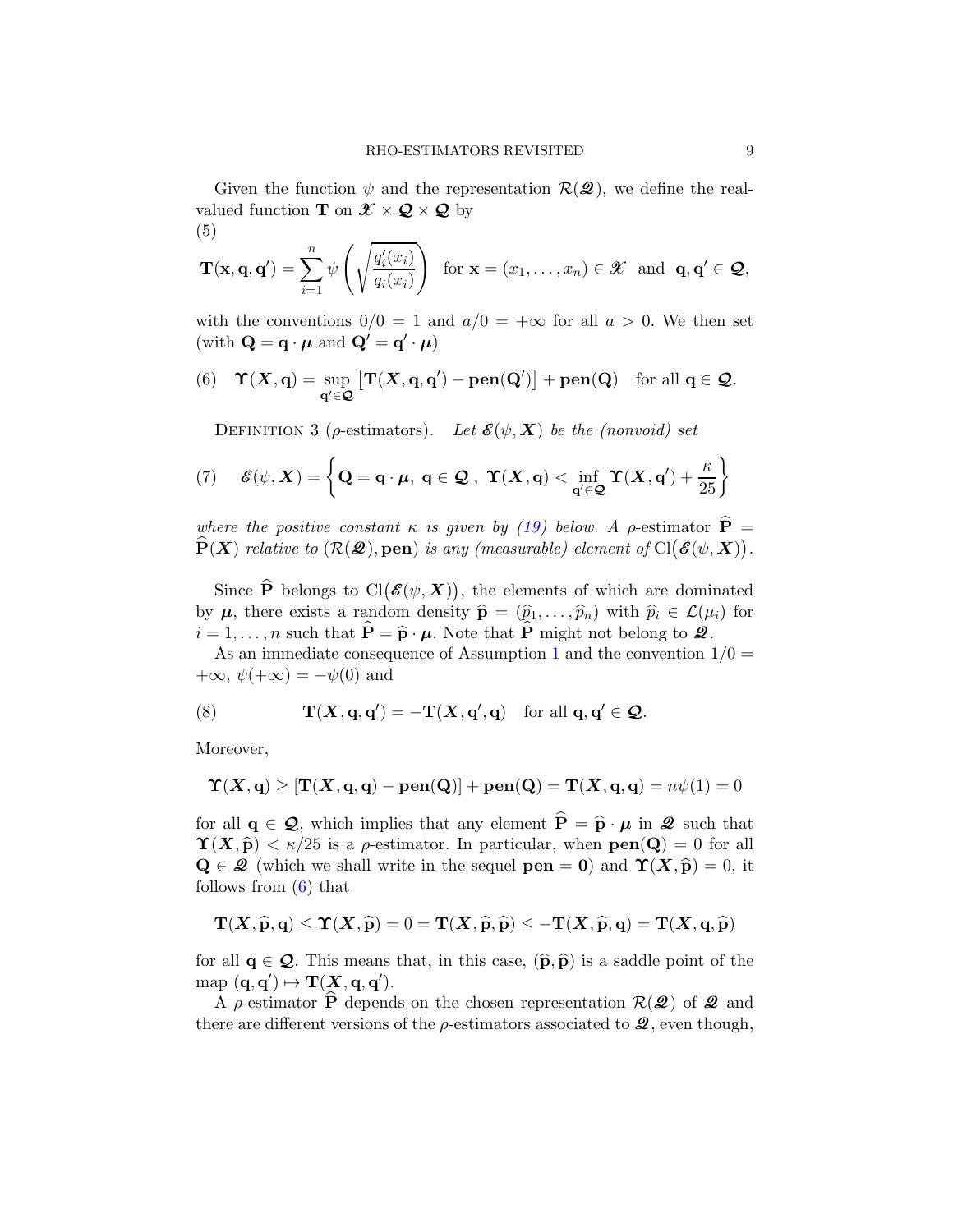most of the time,  $\mathcal{Q}$  will directly be given by a specific representation, that is a family  $\mathcal Q$  of densities with respect to some reference measure  $\mu$ . Here is the important point, to be proven in Section [3:](#page-11-0) when  $\mathcal{Q}$  is a *ρ*-model the risk bounds we shall derive only depend on  $\mathcal{Q}$  and the penalty function but not on the chosen representation of  $\mathcal{Q}$ , which allows us to choose the more convenient one for the construction. In contrast, the performances of many classical estimators are sensitive to the representation of the model  $\mathcal{Q}$  and this is in particular the case of the MLE as shown by the following example.

<span id="page-9-0"></span>PROPOSITION 1. Let us consider a sequence of *i.i.d.* random variables  $(X_k)_{k\geq 1}$  defined on a measurable space  $(\Omega, \mathscr{A}, \mathbb{P})$  with normal distribution  $P_{\theta} = \mathcal{N}(\theta, 1)$  for some unknown  $\theta \in \mathbb{R}$ . We choose for reference measure  $\mu = \mathcal{N}(0, 1)$  and for the version of  $dP_\theta/d\mu$ ,  $\theta \in \mathbb{R}$ , the function

<span id="page-9-1"></span>(9) 
$$
p_{\theta}(x) = \exp \left[\theta x - \left(\theta^2/2\right) + \left(\theta^2/2\right) \exp \left(x^2\right) \mathbb{1}_{\theta}(x) \mathbb{1}_{(0, +\infty)}(\theta)\right].
$$

Whatever the value of the true parameter  $\theta$ , on a set of probability tending to 1 when n goes to infinity, the MLE is given by  $X_{(n)} = \max\{X_1, \ldots, X_n\}$ and is therefore inconsistent.

The proof of Proposition [1](#page-9-0) is given in Section [D.1](#page-56-0) of the Appendix. Note that the usual choice for  $p_{\theta}$ :  $x \mapsto \exp[-x\theta + (\theta^2/2)]$  for  $dP_{\theta}/d\mu$  is purely conventional. Mathematically speaking our choice [\(9\)](#page-9-1) is perfectly correct but leads to an inconsistent MLE. Also note that the usual tools that are used to prove consistency of the MLE, like bracketing entropy (see for instance Theorem 7.4 of van de Geer [\(2000](#page-40-5))) are not stable with respect to changes of versions of the densities in the family. The same is true for arguments based on VC-classes that we used in Baraud et al. [\(2017](#page-39-0)). Choosing a convenient set of densities to work with is well-grounded as long as the reference measure  $\mu$  not only dominates the model but also the true distribution **P**. If not, sets of null measure with respect to  $\mu$  might have a positive probability under P and it becomes unclear how the choice of this set of densities influences the performance of the estimator.

2.4. Notations and conventions. Throughout this paper, given a representation  $\mathcal{R}(\overline{\mathcal{Q}}) = (\mu, \overline{\mathcal{Q}})$  of a model  $\overline{\mathcal{Q}}$ , we shall use lower case letters  $\mathbf{q}, \mathbf{q}', \ldots$  and  $q_i, q'_i, \ldots$  for denoting the chosen densities of  $\mathbf{Q}, \mathbf{Q}', \ldots$  and  $Q_i, Q'_i, \ldots$  with respect to the reference measures  $\mu$  and  $\mu_i$  respectively for all  $i = 1, ..., n$ . We set  $log_+(x) = max\{log x, 0\}$  for all  $x > 0$ ; |A| denotes the cardinality of the set A;  $\mathcal{B}(\mathbf{P}, r) = \{ \mathbf{Q} \in \mathcal{P} \mid \mathbf{h}(\mathbf{P}, \mathbf{Q}) \leq r \}$  is the closed Hellinger-type ball in  $\mathscr P$  with center **Q** and radius r. Given a set E,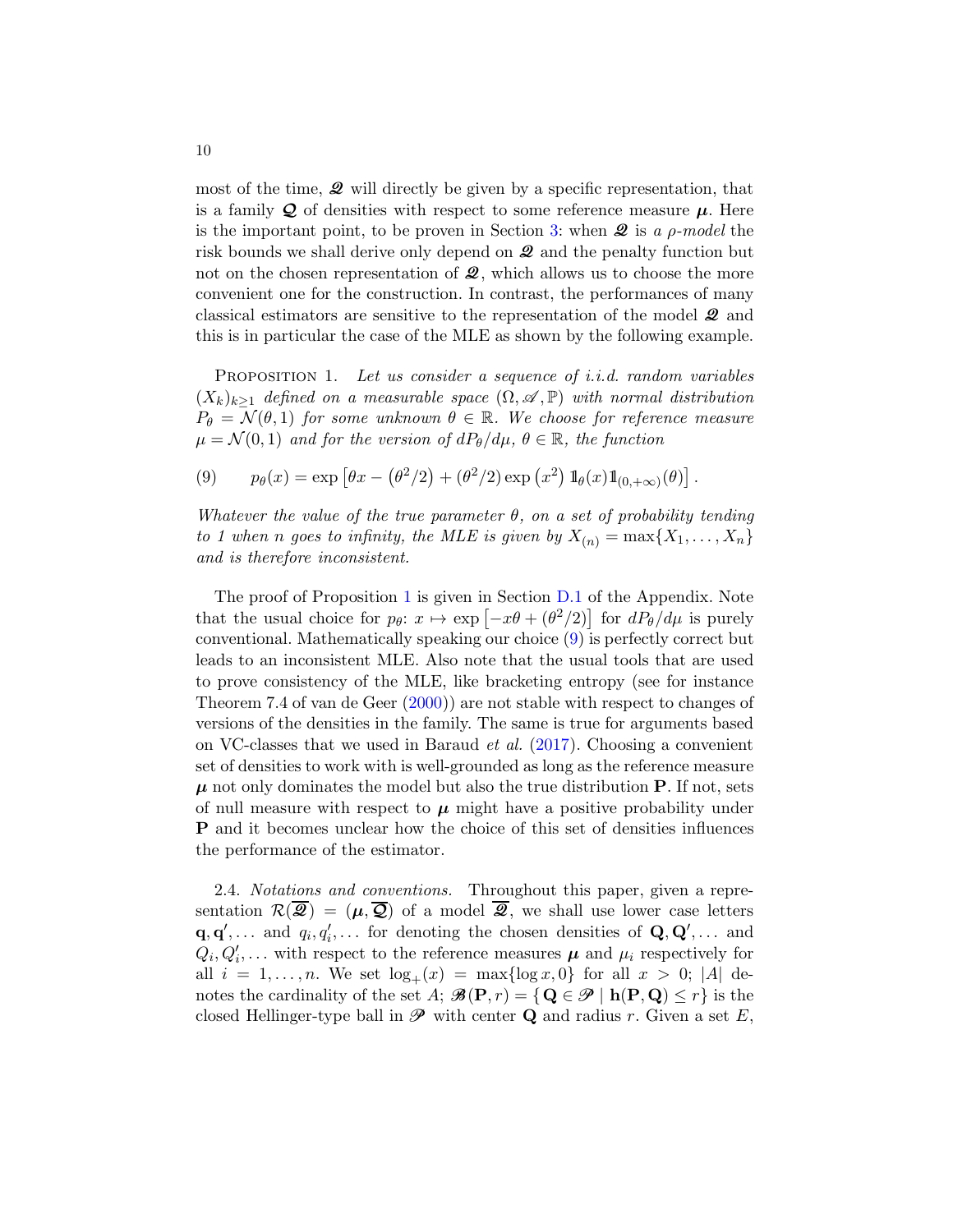a non-negative function  $\ell$  on  $E \times E$ ,  $x \in E$  and  $A \subset E$ , we set  $\ell(x, A) =$ inf<sub>y∈A</sub>  $\ell(x, y)$ . In particular, for  $\mathcal{R} \subset \mathcal{P}$ ,  $h(P, \mathcal{R}) = \inf_{\mathbf{R} \in \mathcal{R}} h(P, \mathbf{R})$ . We set  $x \vee y$  and  $x \wedge y$  for  $\max\{x, y\}$  and  $\min\{x, y\}$  respectively. By convention  $\sup_{\emptyset} = 0$ , the ratio  $u/0$  equals  $+\infty$  for  $u > 0$ ,  $-\infty$  for  $u < 0$  and 1 for  $u = 0$ .

2.5. Our assumptions. Given the  $\rho$ -model  $\mathcal{Q}$ , let us now indicate what properties the function  $\psi$  (satisfying Assumption [1\)](#page-7-1) are required in view of controlling the risk of the resulting  $\rho$ -estimators.

<span id="page-10-2"></span>ASSUMPTION 2. Let  $\mathcal Q$  be the p-model to be used for the construction of  $\rho$ -estimators. There exist three positive constants  $a_0, a_1, a_2$  with  $a_0 \geq 1 \geq a_1$ and  $a_2^2 \geq 1 \vee (6a_1)$  such that, whatever the representation  $\mathcal{R}(\mathcal{Q}) = (\mu, \mathcal{Q})$ of  $\mathcal{Q}$ , the densities  $\mathbf{q}, \mathbf{q}' \in \mathcal{Q}$ , the probability  $\mathbf{R} \in \mathcal{P}$  and  $i \in \{1, \ldots, n\}$ ,

<span id="page-10-0"></span>(10) 
$$
\int_{\mathcal{X}_i} \psi \left( \sqrt{\frac{q_i'}{q_i}} \right) dR_i \leq a_0 h^2(R_i, Q_i) - a_1 h^2(R_i, Q_i')
$$

<span id="page-10-1"></span>(11) 
$$
\int_{\mathcal{X}_i} \psi^2 \left( \sqrt{\frac{q'_i}{q_i}} \right) dR_i \le a_2^2 \left[ h^2(R_i, Q_i) + h^2(R_i, Q'_i) \right].
$$

Note that the left-hand sides of  $(10)$  and  $(11)$  depend on the choices of the reference measures  $\mu_i$  and versions of the densities  $q_i = dQ_i/d\mu_i$  and  $q'_i = dQ'_i/d\mu_i$  while the corresponding right-hand sides do not.

Given  $\psi$  that satisfies Assumption [2,](#page-10-2) the values of  $a_0$ ,  $a_1$  and  $a_2$  are clearly not uniquely defined but, in the sequel, when we shall say that Assumption [2](#page-10-2) holds, this will mean that the function  $\psi$  satisfies [\(10\)](#page-10-0) and [\(11\)](#page-10-1) with given values of these constants which will therefore be considered as fixed once  $\psi$ has been chosen. When we shall say that some quantity depends on  $\psi$  it will implicitely mean that it depends on these chosen values of  $a_0$ ,  $a_1$  and  $a_2$ .

An important consequence of  $(8)$ ,  $(10)$  and  $(11)$  is the fact that, for all Q,  $\mathbf{Q}'$  in  $\mathbf{\mathcal{Q}}$  and  $\mathbf{P} \in \mathcal{P}$ ,

(12) 
$$
a_1 \mathbf{h}^2(\mathbf{P}, \mathbf{Q}) - a_0 \mathbf{h}^2(\mathbf{P}, \mathbf{Q}') \leq \mathbb{E} \left[ \mathbf{T}(\mathbf{X}, \mathbf{q}, \mathbf{q}') \right] \leq a_0 \mathbf{h}^2(\mathbf{P}, \mathbf{Q}) - a_1 \mathbf{h}^2(\mathbf{P}, \mathbf{Q}').
$$

These inequalities follow by summing the inequalities  $(10)$  with respect to i with  $\mathbf{R} = \mathbf{P}$ , then exchanging the roles of **Q** and **Q'** and applying [\(8\)](#page-8-1). They imply that the sign of  $\mathbb{E}[\mathbf{T}(\mathbf{X}, \mathbf{q}, \mathbf{q}')]$  tells us which of the two distributions Q and Q′ is closer to the true one when the ratio between the distances  $h(P, Q)$  and  $h(P, Q')$  is far enough from one.

In view of checking that a given function  $\psi$  satisfies Assumption [2,](#page-10-2) the next result to be proved in Section [D.3](#page-58-0) of the Appendix is useful.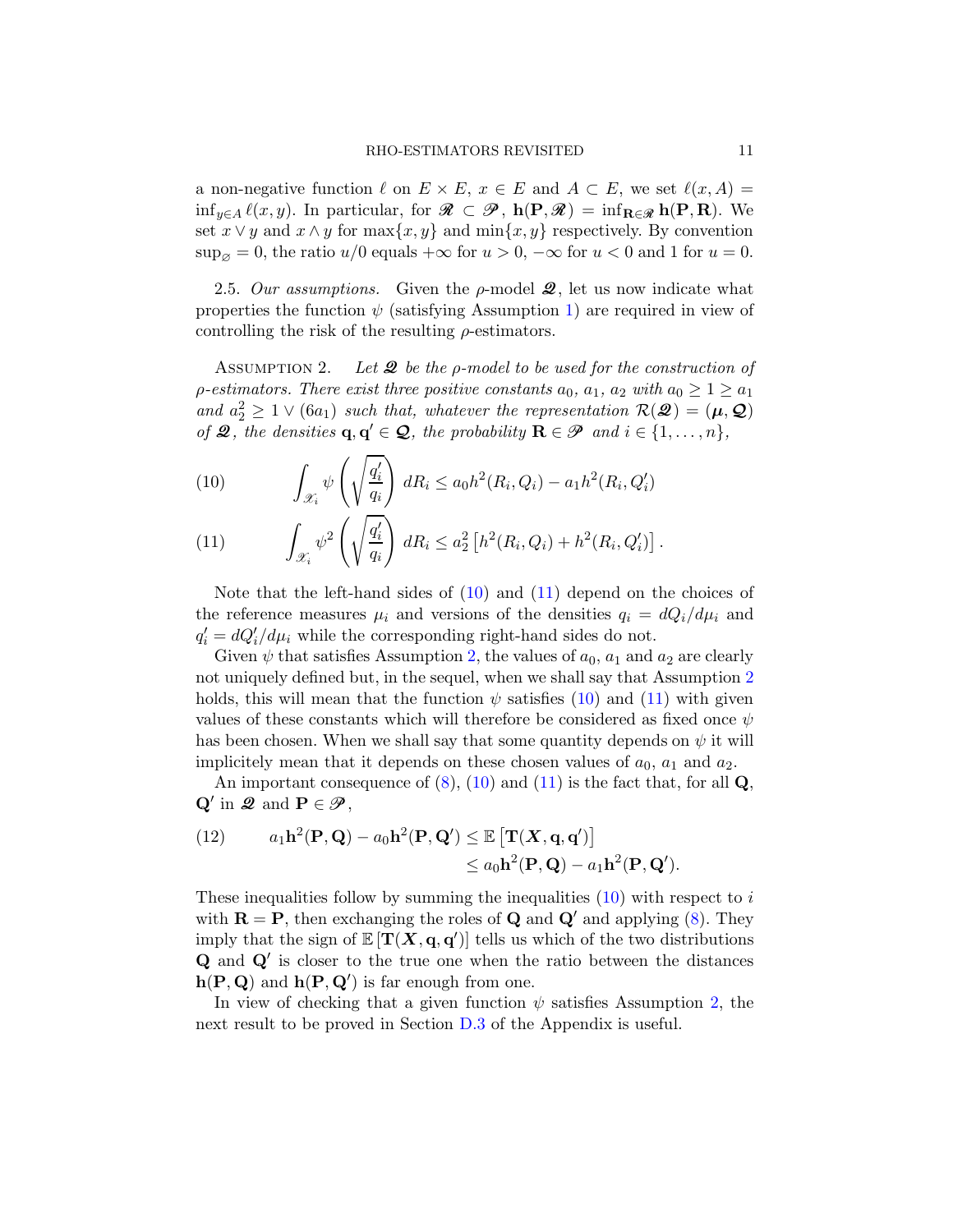PROPOSITION 2. If, for a particular representation  $\mathcal{R}(\mathcal{Q}) = (\mu, \mathcal{Q})$  of the *ρ*-model **2** and any probability  $\mathbf{R} \in \mathcal{P}^{\mu}$ , the function  $\psi$  satisfies [\(10\)](#page-10-0) and [\(11\)](#page-10-1) for positive constants  $a_0 > 2$ ,  $a_1 \le [(a_0-2)/2] \wedge 1$  and  $a_2^2 \ge 1 \vee (6a_1)$ , then it satisfies Assumption [2](#page-10-2) with the same constants  $a_0, a_1$  and  $a_2$ .

This proposition means that, up to a possible adjustment of the constants  $a_0$  and  $a_1$ , it is actually enough to check that [\(10\)](#page-10-0) and [\(11\)](#page-10-1) hold true for a given representation  $(\mu, \mathcal{Q})$  of  $\mathcal{Q}$  and all probabilities  $\mathbf{R} \ll \mu$ .

Let us now introduce two functions  $\psi$  which do satisfy Assumption [2.](#page-10-2)

<span id="page-11-1"></span>PROPOSITION 3. Let  $\psi_1$  and  $\psi_2$  be the functions taking the value 1 at  $+\infty$  and defined for  $x \in \mathbb{R}_+$  by

$$
\psi_1(x) = \frac{x-1}{\sqrt{x^2+1}}
$$
 and  $\psi_2(x) = \frac{x-1}{x+1}$ .

These two functions are continuously increasing from  $[0, +\infty]$  to  $[-1, 1]$ , Lipschitz (with respective Lipschitz constants 1.143 and 2) and satisfy As-sumption [2](#page-10-2) for all  $\rho$ -models  $\mathcal{Q}$  with  $a_0 = 4.97$ ,  $a_1 = 0.083$ ,  $a_2^2 = 3 + 2\sqrt{2}$  for  $\psi_1$  and  $a_0 = 4$ ,  $a_1 = 3/8$ ,  $a_2^2 = 3\sqrt{2}$  for  $\psi_2$ .

Both functions can therefore be used everywhere in the applications of the present paper. Nevertheless, we prefer  $\psi_2$  because it leads to better constants in the risk bounds of the estimator. Proposition [3](#page-11-1) is proved in Appendix [D.4.](#page-60-0) Some comments on Assumption [2](#page-10-2) can be found in Appendix [D.2.](#page-56-1) When the ρ-model reduces to two elements, our selection procedure can be interpreted as a robust test between two simple hypotheses. Upper bounds on the errors of the first and second kinds are established in Appendix [D.10.](#page-71-0)

## <span id="page-11-0"></span>3. The performance of  $\rho$ -estimators on  $\rho$ -models.

3.1. The *ρ*-dimension function. The deviation  $h(P, \hat{P})$  between the true distribution **P** and a  $\rho$ -estimator  $\widehat{P}$  built on the  $\rho$ -model **2** is controlled by two terms which are the analogue of the classical bias and variance terms and we shall first introduce a function that replaces here the variance.

Let  $y > 0$ ,  $\mathbf{P}, \overline{\mathbf{P}} \in \mathcal{P}$  and  $\mathcal{P}_0$  be an arbitrary subset of  $\mathcal{P}$ , we define

$$
\mathcal{B}^{\mathcal{P}_0}(\mathbf{P}, \overline{\mathbf{P}}, y) = \left\{ \mathbf{Q} \in \mathcal{P}_0 \; \left| \; \mathbf{h}^2(\mathbf{P}, \overline{\mathbf{P}}) + \mathbf{h}^2(\mathbf{P}, \mathbf{Q}) < y^2 \right. \right\}
$$

and for measurable non-negative functions  $\mathbf{q}, \mathbf{q}'$  on  $(\mathcal{X}, \mathcal{B})$ , we set

(13) 
$$
\mathbf{Z}(\mathbf{X}, \mathbf{q}, \mathbf{q}') = \mathbf{T}(\mathbf{X}, \mathbf{q}, \mathbf{q}') - \mathbb{E}\left[\mathbf{T}(\mathbf{X}, \mathbf{q}, \mathbf{q}')\right].
$$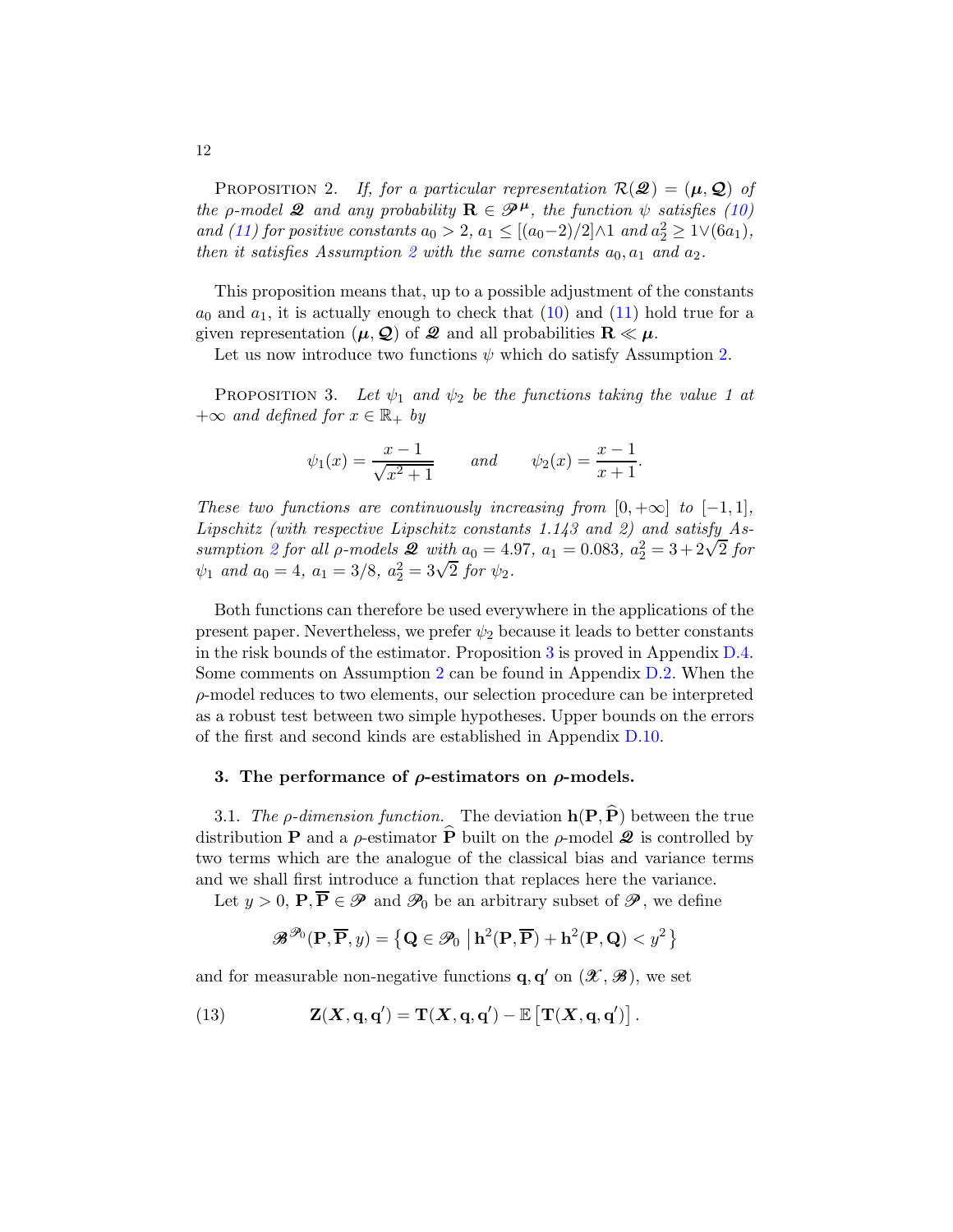<span id="page-12-0"></span>Given a representation  $\mathcal{R} = (\mu, \mathcal{Q})$  of  $\mathcal{Q} \cup {\overline{\mathbf{P}}},$  we define

(14) 
$$
w(\mathcal{R}, \mathcal{Q}, \mathbf{P}, \overline{\mathbf{P}}, y) = \mathbb{E}\left[\sup_{\mathbf{Q} \in \mathscr{B}^{\mathcal{Q}}(\mathbf{P}, \overline{\mathbf{P}}, y)} |\mathbf{Z}(\mathbf{X}, \overline{\mathbf{p}}, \mathbf{q})|\right]
$$

where, for  $\mathbf{Q} \in \mathscr{B}^{\mathscr{Q}}(\mathbf{P}, \overline{\mathbf{P}}, y) \subset \mathscr{Q}$ , q denotes the (unique) element of **Q** such as  $\mathbf{Q} = \mathbf{q} \cdot \mathbf{\mu}$  and  $\mathbf{\bar{p}}$  denotes the element of **Q** such that  $\mathbf{\bar{P}} =$  $\bar{\mathbf{p}} \cdot \mu$ . We recall that we use the convention  $\sup_{\emptyset} = 0$ . Since  $\mathcal{Q}$  is countable, so is  $\mathscr{B}^{\mathscr{Q}}(\mathbf{P},\overline{\mathbf{P}},y) \subset \mathscr{Q}$ . Therefore the supremum of  $|\mathbf{Z}(X,\overline{\mathbf{p}},\cdot)|$  over  $\mathcal{B}^{\mathcal{Q}}(\mathbf{P}, \overline{\mathbf{P}}, y)$  is measurable and the right-hand side of [\(14\)](#page-12-0) is well-defined. Also note that, since  $\mathbf{T}(\mathbf{X}, \overline{\mathbf{p}}, \overline{\mathbf{p}}) = n\psi(1) = 0$ ,

$$
\mathbb{E}\left[\sup_{\mathbf{Q}\in\mathscr{B}^{\mathscr{Q}}(\mathbf{P},\overline{\mathbf{P}},y)}\big|\mathbf{Z}(\mathbf{X},\overline{\mathbf{p}},\mathbf{q})\big|\right]=\mathbb{E}\left[\sup_{\mathbf{Q}\in\mathscr{B}^{\mathscr{Q}\cup\{\overline{\mathbf{P}}\}}(\mathbf{P},\overline{\mathbf{P}},y)}\big|\mathbf{Z}(\mathbf{X},\overline{\mathbf{p}},\mathbf{q})\big|\right].
$$

Hence  $w(\mathcal{R}, \mathcal{Q}, \mathbf{P}, \overline{\mathbf{P}}, y) = w(\mathcal{R}, \mathcal{Q}, \cup \{\overline{\mathbf{P}}\}, \mathbf{P}, \overline{\mathbf{P}}, y).$ 

DEFINITION 4 ( $\rho$ -dimension function). Let **2** be a  $\rho$ -model and  $\psi$  some function satisfying Assumption [2](#page-10-2) with constants  $a_0$ ,  $a_1$  and  $a_2$ . The  $\rho$ -dimension function  $D^2$  of 2 is the mapping from  $\mathcal{P} \times \mathcal{P}$  to  $[1, +\infty)$  given by

(15) 
$$
D^{\mathcal{Q}}(\mathbf{P}, \overline{\mathbf{P}}) = \left[\beta^2 \sup \left\{ y^2 \middle| \mathbf{w}^{\mathcal{Q}}(\mathbf{P}, \overline{\mathbf{P}}, y) > \frac{a_1 y^2}{8} \right\} \right] \bigvee 1
$$

with  $\beta = a_1/(4a_2)$  and

$$
\mathbf{w}^{\mathcal{Q}}(\mathbf{P}, \overline{\mathbf{P}}, y) = \inf_{\mathcal{R}} w(\mathcal{R}, \mathcal{Q}, \mathbf{P}, \overline{\mathbf{P}}, y) \quad \text{for all } y > 0,
$$

where the infimum runs over all the representations  $\mathcal{R} = (\mu, \mathcal{Q})$  of  $\mathcal{Q} \cup {\overline{\mathbf{P}}}$ .

Note that the  $\rho$ -dimension function of  $\mathcal Q$  depends on the choice of the function  $\psi$  and not on the choice of the representations of  $\mathcal{Q} \cup {\bf \overline{P}}$ . Since it measures the local fluctuations of the centred empirical process  $\mathbf{Z}(\mathbf{X}, \overline{\mathbf{p}}, \mathbf{q})$ indexed by  $q \in \mathcal{Q}$ , it is quite similar to the local Rademacher complexity introduced in Koltchinskii [\(2006](#page-40-4)) for the purpose of studying empirical risk minimization. Its importance comes from the following property.

PROPOSITION 4. Let **2** be a *ρ*-model and  $\mathcal{R} = (\mu, \mathcal{Q})$  an arbitrary representation of  $\mathcal{Q} \cup {\bf \overline{P}}$ . Whatever  $P, \overline{P} \in \mathcal{P}$ ,

(16) 
$$
w(\mathcal{R}, \mathcal{Q}, \mathbf{P}, \overline{\mathbf{P}}, y) \leq \mathbf{w}^{\mathcal{Q}}(\mathbf{P}, \overline{\mathbf{P}}, y) + 8\mathbf{h}^2(\mathbf{P}, \overline{\mathbf{P}}) \text{ for all } y > 0,
$$

hence, for all  $y > \beta^{-1} \sqrt{D^2(\mathbf{P}, \overline{\mathbf{P}})}$ 

(17) 
$$
w(\mathcal{R}, \mathcal{Q}, \mathbf{P}, \overline{\mathbf{P}}, y) \le (a_1 y^2 / 8) + 8 \mathbf{h}^2(\mathbf{P}, \overline{\mathbf{P}}).
$$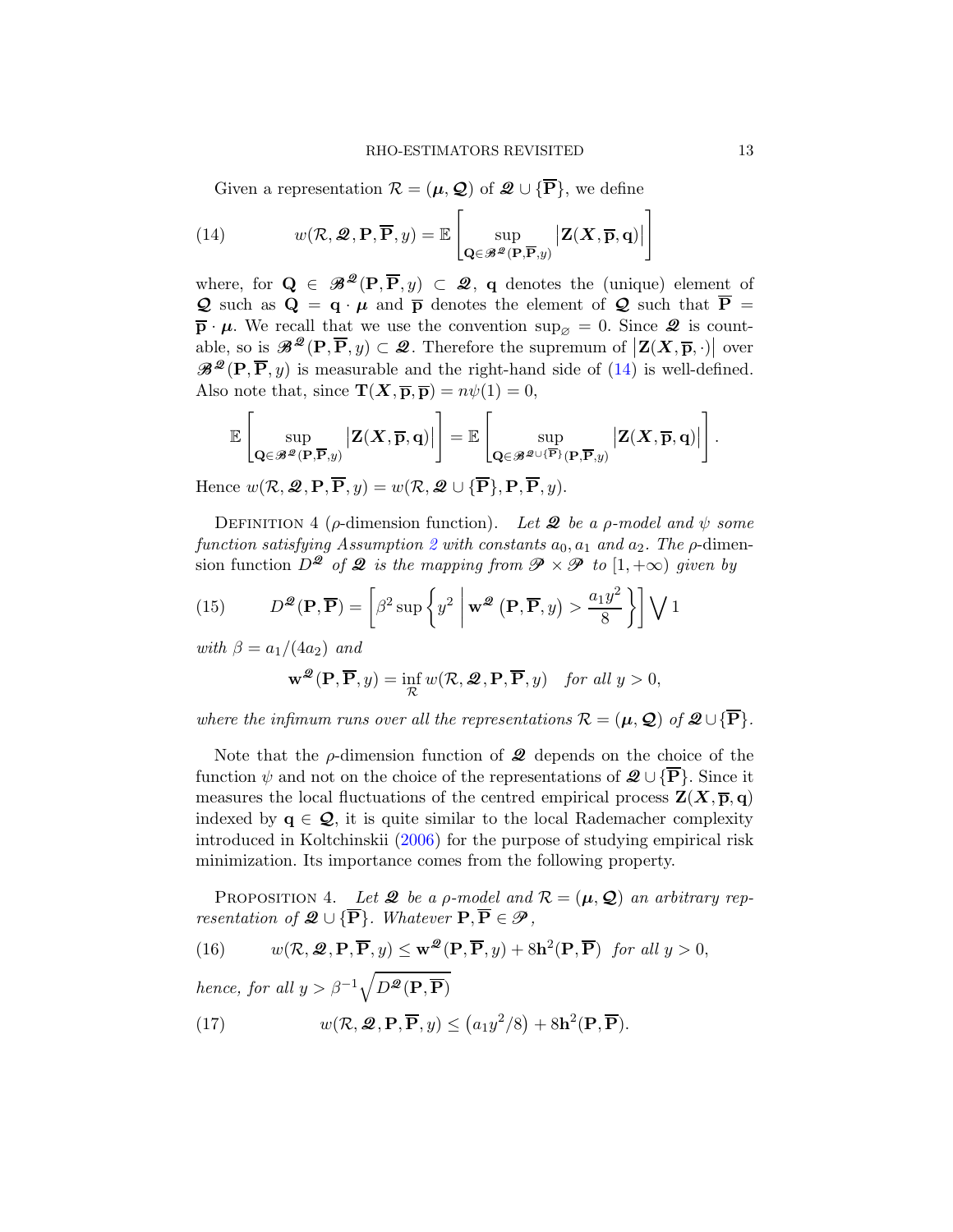The proof is provided in Section [D.5](#page-65-0) of the Appendix.

3.2. Exponential deviation bounds. Our first theorem, to be proven in Section [A.2,](#page-44-0) deals with the situation of a null penalty function  $pen = 0$ .

<span id="page-13-2"></span>THEOREM 1. Let **P** be an arbitrary distribution in  $\mathcal{P}$ , **2** a *p*-model and  $\psi$  a function satisfying Assumption [2.](#page-10-2) Whatever the representation R of 2, a p-estimator  $\hat{P}$  relative to  $(R, 0)$  as defined in Section [2.3](#page-7-0) satisfies, for all  $\overline{\mathbf{P}} \in \mathcal{Q}$  and  $\xi > 0$ ,

<span id="page-13-1"></span>
$$
(18)\quad \mathbb{P}\left[\mathbf{h}^{2}(\mathbf{P},\widehat{\mathbf{P}})\leq \gamma \mathbf{h}^{2}(\mathbf{P},\overline{\mathbf{P}})+\frac{4\kappa}{a_{1}}\left(\frac{D^{\mathscr{Q}}(\mathbf{P},\overline{\mathbf{P}})}{4.7}+1.49+\xi\right)\right]\geq 1-e^{-\xi},
$$

with

<span id="page-13-0"></span>(19) 
$$
\gamma = \frac{4(a_0 + 8)}{a_1} + 2 + \frac{84}{a_2^2}
$$
 and  $\kappa = \frac{35a_2^2}{a_1} + 74$ , hence  $\frac{\kappa}{25} \ge 11.36$ .

In particular, if the *ρ*-dimension function  $D^2$  is bounded on  $\mathcal{P} \times \mathcal{Q}$  by  $D_n \geq 1$ , then

<span id="page-13-3"></span>(20) 
$$
\mathbb{P}\left[ C\mathbf{h}^{2}(\mathbf{P},\widehat{\mathbf{P}}) \leq \mathbf{h}^{2}(\mathbf{P},\mathcal{Q}) + D_{n} + \xi \right] \geq 1 - e^{-\xi}, \text{ for all } \xi > 0
$$

and for some constant  $C > 0$  which only depends on the choice of  $\psi$ .

None of the quantities involved in [\(18\)](#page-13-1) depends on the chosen representation R of  $\mathcal{Q}$ , which means that the performance of  $\widehat{P}$  does not depend on  $\mathcal R$  although its construction depends on it. We shall therefore (abusively) refer to **P** as a *ρ*-estimator on **Q** omitting to mention what representation is used for its construction.

Introducing a non-trivial penalty function allows one to favour some probabilities as compared to others in  $\mathcal{Q}$  and gives thus a Bayesian flavour to our estimation procedure. We shall mainly use it when we have at our disposal not only one single  $\rho$ -model for **P** but rather a countable collection  $\{\mathcal{Q}_m, m \in \mathcal{M}\}\$  of candidate ones, in which case  $\mathcal{Q} = \bigcup_{m \in \mathcal{M}} \mathcal{Q}_m$  is still a  $\rho$ model that we call the *reference*  $\rho$ -model. The penalty function may not only be used for estimating  $P$  but also for performing model selection among the family  $\{\mathcal{Q}_m, m \in \mathcal{M}\}\$  by deciding that the procedure selects the  $\rho$ -model  $\mathcal{Q}_{\hat{m}}$  if the resulting estimator  $\widehat{P}$  belongs to  $\mathcal{Q}_{\hat{m}}$ . Since  $\widehat{P}$  may belong to several  $\rho$ -models, this selection procedure may result in a (random) set of possible  $\rho$ -models for **P** and a common way of selecting one is to choose that with the smallest *complexity* in a suitable sense. In the present paper, the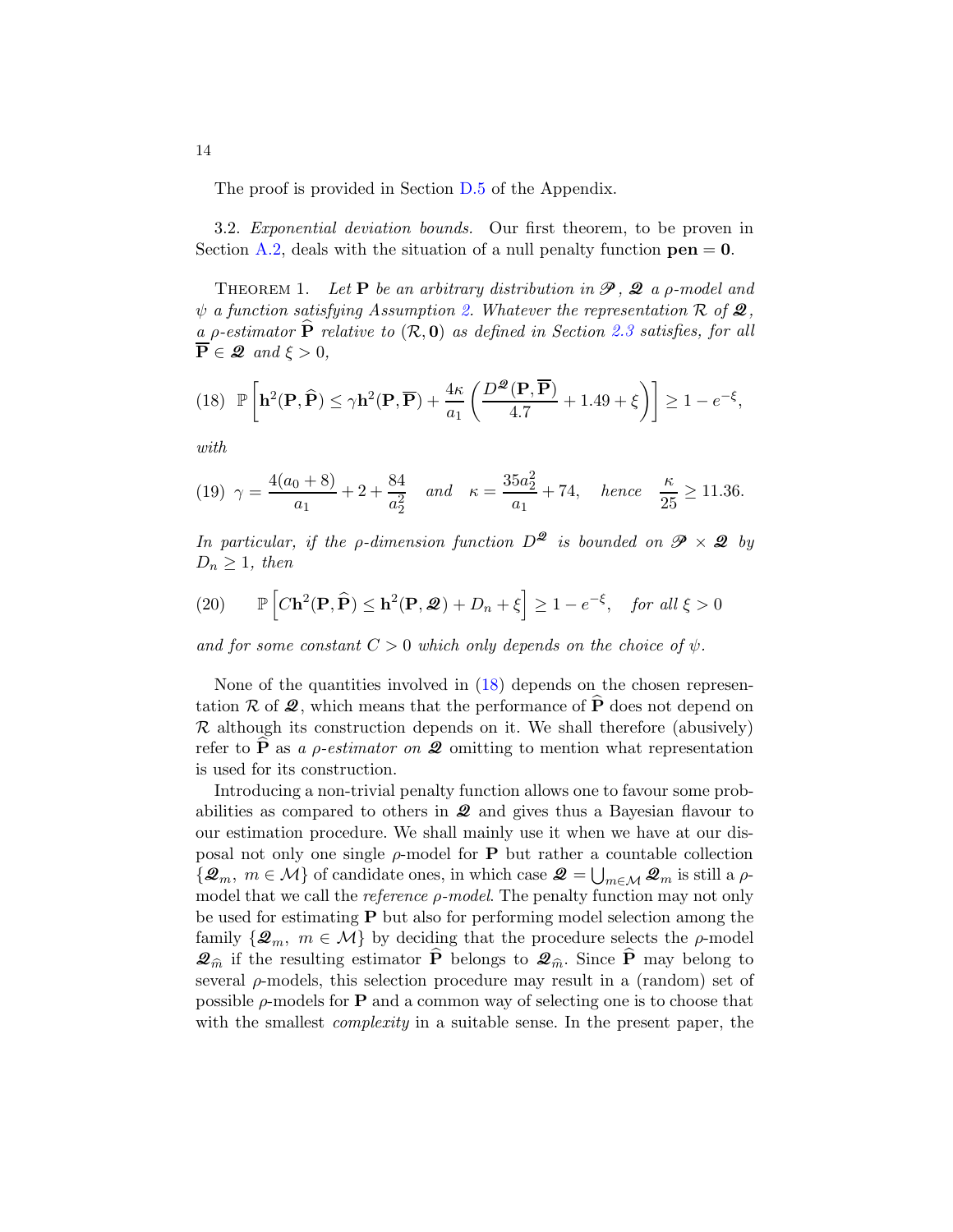complexity of a  $\rho$ -model  $\mathcal{Q}_m$  will be measured by means of a non-negative weight function  $\Delta$  mapping  $\mathcal M$  into  $\mathbb{R}_+$  and which satisfies

<span id="page-14-0"></span>(21) 
$$
\sum_{m \in \mathcal{M}} e^{-\Delta(m)} \le 1,
$$

where the number "1" is chosen for convenience. When equality holds in  $(21)$ ,  $e^{-\Delta(\cdot)}$  can be viewed as a prior distribution on the family of  $\rho$ -models  $\{\mathcal{Q}_m, m \in \mathcal{M}\}.$ 

In such a context, we shall describe how our penalty term should depend on this weight function  $\Delta$  in view of selecting a suitable  $\rho$ -model for **P**. The next theorem is proved in Section [A.3.](#page-44-1)

<span id="page-14-1"></span>THEOREM 2. Let **P** be an arbitrary distribution in  $\mathcal{P}, {\mathcal{Q}_m, m \in \mathcal{M}}$  be a countable collection of  $\rho$ -models,  $\Delta$  a weight function satisfying [\(21\)](#page-14-0),  $\mathcal{R}(\mathcal{Q})$ a representation of  $\mathcal{Q} = \bigcup_{m \in \mathcal{M}} \mathcal{Q}_m$ ,  $\psi$  a function satisfying Assumption [2](#page-10-2) and  $\kappa$  be given by [\(19\)](#page-13-0). Assume that there exists a mapping  $D_n : \mathcal{M} \to \mathbb{R}_+$ and a number  $K \geq 0$  such that, whatever  $m \in \mathcal{M}$ ,

<span id="page-14-4"></span>(22) 
$$
D^{\mathcal{Q}_m}(\mathbf{P},\overline{\mathbf{P}}) \leq D_n(m) + KD_n(m') \quad \text{for all } (\mathbf{P},\overline{\mathbf{P}}) \in \mathcal{P} \times \mathcal{Q}_{m'}.
$$

Let the penalty function satisfies, for some constant  $\kappa_1 \in \mathbb{R}$ ,

<span id="page-14-2"></span>(23) 
$$
\operatorname{pen}(\mathbf{Q}) = \kappa_1 + \kappa \inf_{\{m \in \mathcal{M} \mid \mathcal{Q}_m \ni \mathbf{Q}\}} \left[ \frac{D_n(m)}{4.7} + \Delta(m) \right]
$$
 for all  $\mathbf{Q} \in \mathcal{Q}$ .

Then any *ρ*-estimator  $\hat{P}$  relative to  $(R(\mathcal{Q}), \text{pen})$  satisfies, for all  $\xi > 0$  with probability at least  $1 - e^{-\xi}$  and with  $\gamma$  given by [\(19\)](#page-13-0),

<span id="page-14-5"></span>(24) 
$$
\mathbf{h}^{2}(\mathbf{P}, \widehat{\mathbf{P}}) \leq \inf_{m \in \mathcal{M}} \left[ \gamma \mathbf{h}^{2}(\mathbf{P}, \mathcal{Q}_{m}) + \frac{4\kappa}{a_{1}} \left( \frac{K+1}{4.7} D_{n}(m) + \Delta(m) \right) \right] + \frac{4\kappa}{a_{1}} (1.49 + \xi),
$$

<span id="page-14-3"></span>3.3. The case of density estimation. Of special interest is the situation where the  $X_i$  are assumed to be i.i.d. with values in a measurable set  $(\mathscr{X}, \mathscr{B})$ in which case  $\mathscr{X} = \mathscr{X}^n$ ,  $\mathscr{B} = \mathscr{B}^{\otimes n}$ ,  $\mathscr{P}$  and  $\mathscr{M}$  denote respectively the set of all probability distributions and all positive  $\sigma$ -finite measures on  $(\mathscr{X}, \mathscr{B})$ and **P** is expected (although this is not necessarily true) to belong to  $\mathscr{P}^n =$  $\{P^{\otimes n}, P \in \mathscr{P}\}\.$  Note that the Hellinger distance  $h(\cdot, \cdot)$  on  $\mathscr{P}$  is related to the Hellinger-type distance  $\mathbf{h}(\cdot, \cdot)$  on  $\mathscr{P}^n$  in the following way:

$$
\mathbf{h}^2(\mathbf{Q}, \mathbf{Q}') = nh^2(Q, Q') \quad \text{for all } \ Q, Q' \in \mathscr{P} \text{ with } \mathbf{Q} = Q^{\otimes n}, \ \mathbf{Q}' = (Q')^{\otimes n}.
$$

If  $\mathbf{P} = P^{\otimes n} \in \mathscr{P}^n$ , estimating **P** then amounts to estimating the marginal distribution  $P$  and we model the probability  $P$  rather than  $P$ .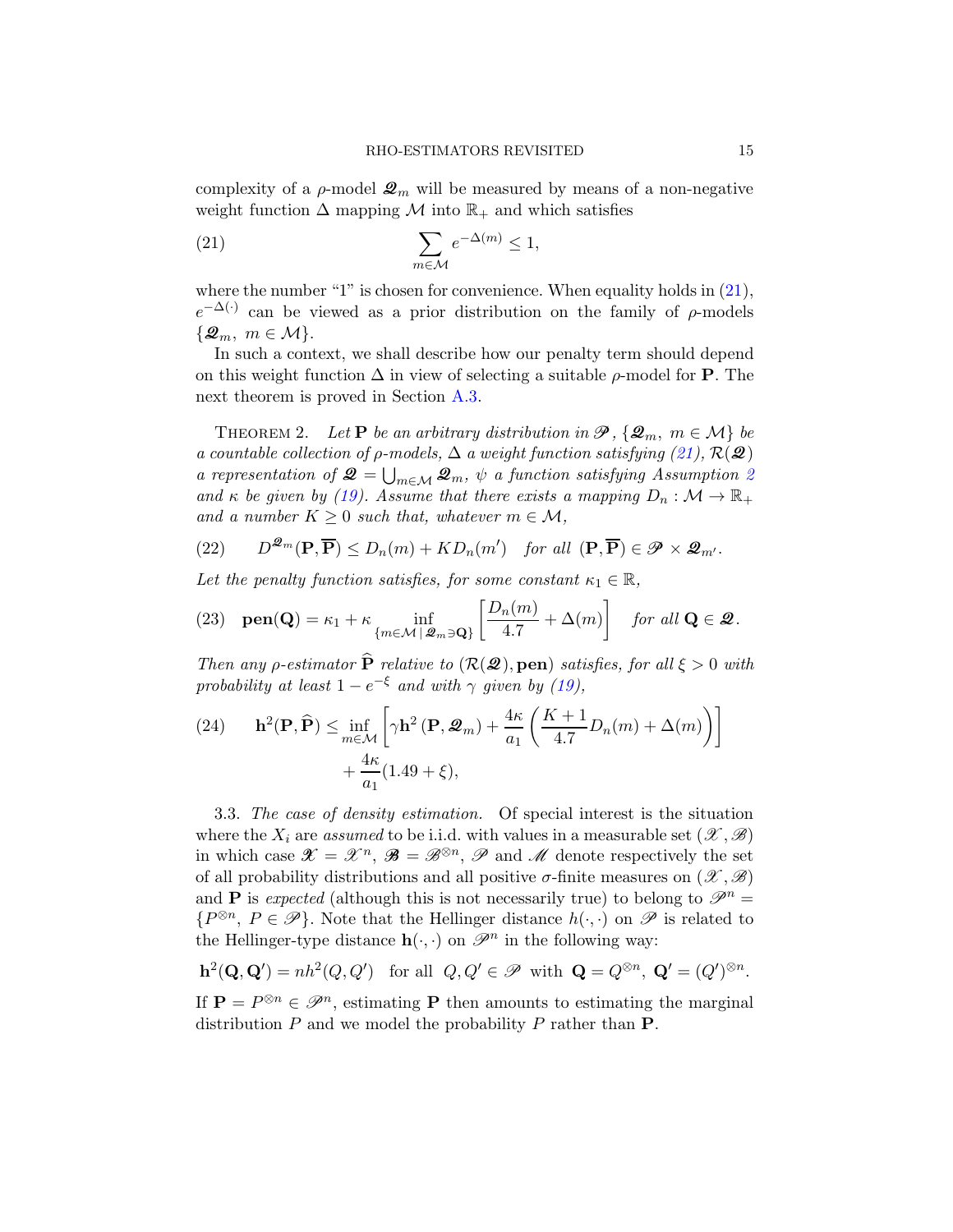DEFINITION 5. We call density  $\rho$ -model any countable subset  $\mathscr Q$  of  $\mathscr P$ .

Given such a density  $\rho$ -model  $\mathscr Q$  for P with representation  $(\mu, \mathscr Q)$  (which implies that the mapping  $q \mapsto Q = q \cdot \mu$  is one to one), the corresponding  $\rho$ model for **P** is simply  $\mathcal{Q} = \{Q = Q^{\otimes n}, Q \in \mathcal{Q}\}\$  with representation  $(\mu, \mathcal{Q}),$  $\mu = \mu^{\otimes n}$  and  $\mathcal{Q} = \{ \mathbf{q} : (x_1, \dots, x_n) \mapsto (q(x_1) \dots q(x_n)), q \in \mathcal{Q} \}.$  In this case, for simplicity, we write  $\mathbf{T}(\mathbf{X}, q, q')$  and  $\mathbf{\hat{Y}}(\mathbf{X}, q)$  for  $\mathbf{T}(\mathbf{X}, \mathbf{q}, \mathbf{q}')$ and  $\Upsilon(X, q)$  respectively. Examples involving density estimation will be considered in Sections [5,](#page-18-0) [6,](#page-20-0) [8](#page-30-0) and [9](#page-32-0) below.

We may also work with several density  $\rho$ -models  $\{\mathcal{Q}_m, m \in \mathcal{M}\}\$ for P simultaneously, in which case  $\mathscr{Q} = \bigcup_{m \in \mathcal{M}} \mathscr{Q}_m$  is also a density  $\rho$ -model. A penalty function pen on  $\mathscr Q$  leads to a penalty function **pen** on  $\mathscr Q$  =  $\bigcup_{m\in\mathcal{M}}\mathcal{Q}_m$  defined by  $\textbf{pen}(\mathbf{Q}) = \textbf{pen}(Q)^{\otimes n} = \text{pen}(Q)$  for all  $Q \in \mathcal{Q}$ . Any  $\rho$ -estimator  $\hat{\mathbf{P}}$  relative to  $((\mu, \mathcal{Q}), \text{pen})$  is of the form  $\hat{\mathbf{P}} = \hat{P}^{\otimes n}$  with  $\widehat{P} \in \text{Cl}(\mathscr{Q})$  and  $\widehat{P}$  will be called a *density p-estimator* for P relative to  $((\mu, \mathcal{Q}),$  pen).

We deduce that, under the assumptions of Theorem [1,](#page-13-2) if  $P$  is truly of the form  $\mathbf{P} = P^{\otimes n}$ , for all  $\overline{P} \in \mathcal{Q}$ ,

$$
\mathbb{P}\left[Ch^2(P,\widehat{P}) \le h^2(P,\overline{P}) + \frac{D^{\mathcal{Q}}\left(\mathbf{P},\overline{P}^{\otimes n}\right)}{n} + \frac{\xi}{n}\right] \ge 1 - e^{-\xi}, \quad \text{for all } \xi > 0.
$$

Under the assumptions of Theorem [2,](#page-14-1) for all  $\xi > 0$  and a positive constant C depending only on  $\psi$ ,

$$
\mathbb{P}\left[Ch^2(P,\widehat{P})\leq \inf_{m\in\mathcal{M}}\left[h^2\left(P,\mathscr{Q}_m\right)+\frac{D_n(m)+\Delta(m)}{n}\right]+\frac{\xi}{n}\right]\geq 1-e^{-\xi}.
$$

<span id="page-15-0"></span>4. From  $\rho$ -models to uncountable statistical models. The previous results apply to statistical models  $\mathcal{Q}$  that are countable, which is not the common case in statistics. The aim of this section is to explain how our general theory on  $\rho$ -models can be used to solve estimation problems on models that are possibly uncountable. Hereafter we shall denote by  $\overline{2}$  a *general statistical model,* i.e. an arbitrary subset of  $\mathcal{P}$ .

4.1. Working with nets. Let us first recall this classical definition.

<span id="page-15-1"></span>DEFINITION 6. Given  $\eta \geq 0$ , a subset  $\mathcal{Q}$  of  $\overline{\mathcal{Q}}$  such that  $h(\mathbf{Q}, \mathcal{Q}) \leq \eta$ for all  $\mathbf{Q} \in \overline{\mathbf{\mathcal{Q}}}$  is called an  $\eta$ -net of  $\overline{\mathbf{\mathcal{Q}}}$ . The case  $\eta = 0$  corresponds to the situation where  $\mathcal{Q}$  is  $\mathcal{V}$ -dense in  $\overline{\mathcal{Q}}$ .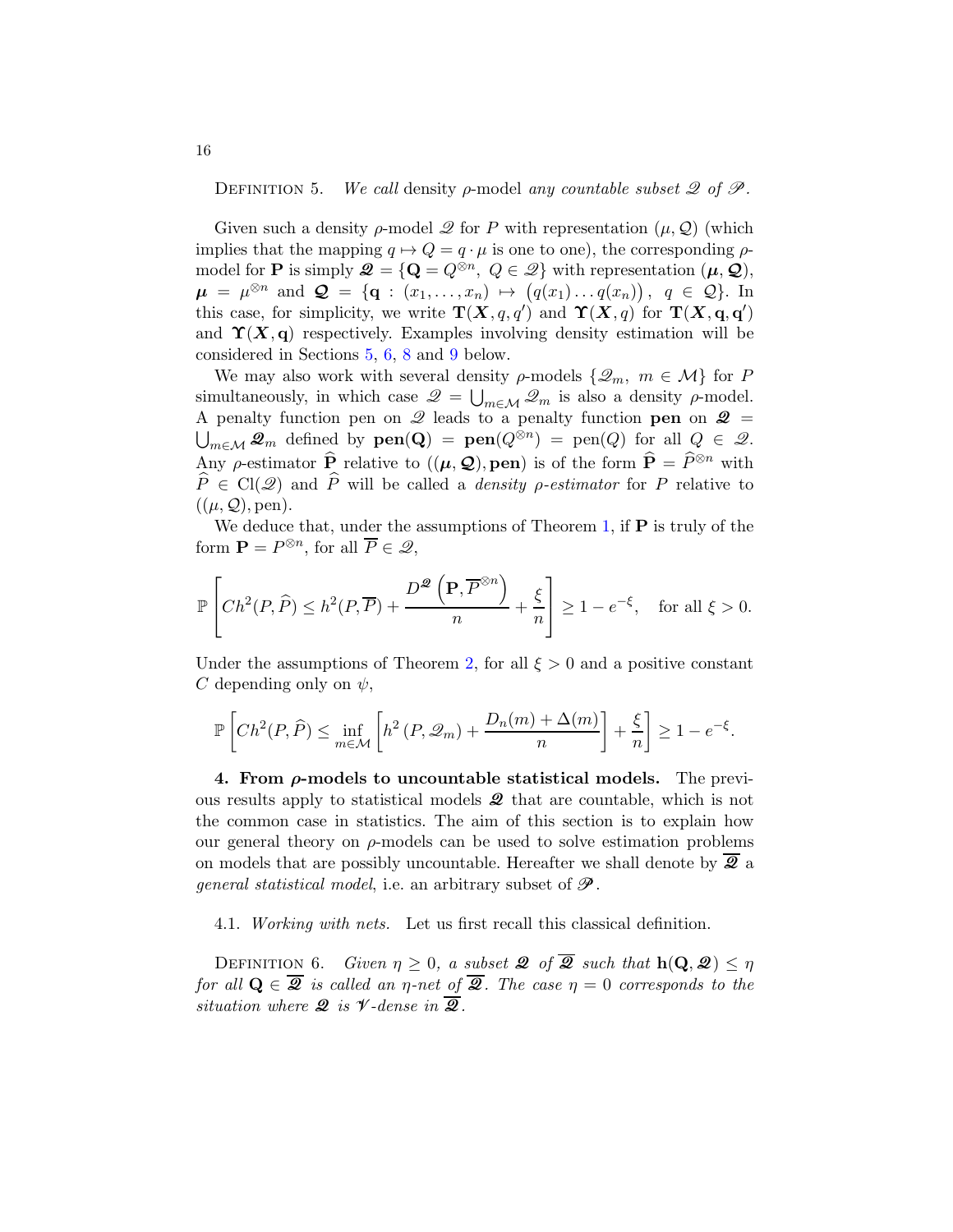If there exists a countable  $\eta$ -net  $\mathcal{Q}$  for  $\overline{\mathcal{Q}}$ , it is a  $\rho$ -model. If its  $\rho$ -dimension  $D^{\mathcal{Q}}$  is bounded by  $D_n = D_n(\eta) \geq 1$  $D_n = D_n(\eta) \geq 1$  on  $\mathcal{P} \times \mathcal{Q}$ , we deduce from Theorem 1 and the inequality  $h(P, Q) \leq h(P, \overline{Q}) + \eta$  that any  $\rho$ -estimator on  $Q$  satisfies

<span id="page-16-2"></span>(25) 
$$
\mathbb{P}\left[C\mathbf{h}^2(\mathbf{P},\widehat{\mathbf{P}})\leq \mathbf{h}^2(\mathbf{P},\overline{\mathcal{Q}})+D_n(\eta)+\eta^2+\xi\right]\geq 1-e^{-\xi}
$$
 for all  $\xi>0$ 

hence,

<span id="page-16-0"></span>(26) 
$$
\mathbb{E}\left[\mathbf{h}^{2}(\mathbf{P},\widehat{\mathbf{P}})\right] \leq C'\left[\mathbf{h}^{2}(\mathbf{P},\overline{\mathbf{Q}})+D_{n}(\eta)+\eta^{2}\right]
$$

for some constants  $C, C' > 0$  depending on  $\psi$  only. Most of the statistical models  $\overline{2}$  that are used in statistics possess  $\eta$ -nets for all values of  $\eta \geq 0$ . Since the  $\rho$ -dimension function  $D^2$  can only increase with inclusion, choosing for each  $\eta \geq 0$  an  $\eta$ -net with the smallest possible cardinality and then the value  $\eta^*$  of  $\eta$  that minimizes  $D_n(\eta) + \eta^2$  leads to a  $\rho$ -estimator  $\widehat{P}$  with the smallest possible risk bound in  $(26)$ . This risk bound turns out to be minimax (up to possible extra logarithmic factors) in all cases we know  $$ see Section [7.1](#page-22-1) —.

<span id="page-16-1"></span>4.2. Models that are universally separable. Following Pollard [\(1984](#page-40-6)), we shall say that a class of densities  $\overline{Q} \subset \mathcal{L}(\mu)$  is universally separable if one can find a countable subset  $\mathcal{Q} \subset \overline{\mathcal{Q}}$  such that, for each  $q \in \overline{\mathcal{Q}}$ , there exists a sequence  $(q^{(j)})_{j\geq 1}$  in  $\mathcal Q$  which converges toward **q** pointwise, that is,

(27) 
$$
q_i^{(j)}(x) \longrightarrow_{j \to +\infty} q_i(x)
$$
 for  $1 \le i \le n$  and all  $x \in \mathcal{X}_i$ .

We shall then say that  $\mathcal{Q}$  is  $\mathcal{T}$ -dense in  $\overline{\mathcal{Q}}$ . Note that if  $(\mathbf{q}^{(j)})_{j\geq 1}$  converges toward **q** pointwise, by Scheffé's Lemma, the sequence of probabilities  $\mathbf{Q}_j =$  $\mathbf{q}^{(j)} \cdot \boldsymbol{\mu}$  converges in total variation, hence in Hellinger distance, toward  $\mathbf{Q} = \mathbf{q} \cdot \boldsymbol{\mu}$ . This implies that if  $\mathbf{Q}$  is  $\mathbf{I}$ -dense in  $\overline{\mathbf{Q}}$ , the set of probabilities  $\mathcal{Q} = \{q \cdot \mu, q \in \mathcal{Q}\}\$ is  $\mathcal{V}\text{-dense in }\overline{\mathcal{Q}} = \{q \cdot \mu, q \in \overline{\mathcal{Q}}\}.$ 

We shall work here within the following framework. For some  $\mu \in \mathcal{M}$ , let  $\{\overline{\mathcal{Q}}_m, m \in \mathcal{M}\}\$ be a countable family of universally separable subsets of  $\mathcal{L}(\mu)$  with  $\mathcal{Q}_m \subset \overline{\mathcal{Q}}_m$  a countable and  $\mathcal{T}$ -dense subset of  $\overline{\mathcal{Q}}_m$ . We set  $\overline{\mathcal{Q}} = \bigcup_{m \in \mathcal{M}} \overline{\mathcal{Q}}_m, \, \underline{\mathcal{Q}} = \bigcup_{m \in \mathcal{M}} \mathcal{Q}_m, \, \overline{\mathcal{Q}}_m = \{ \mathbf{q} \cdot \boldsymbol{\mu}, \, \mathbf{q} \in \overline{\mathcal{Q}}_m \} \text{ for all } m \in \mathcal{M},$  $\overline{\mathscr{Q}} = \{ \overline{\mathbf{q}} \cdot \mu, \ \mathbf{q} \in \overline{\mathcal{Q}} \}$  and  $\mathscr{Q} = \{ \mathbf{q} \cdot \mu, \ \mathbf{q} \in \mathcal{Q} \}$ . Note that  $\mathscr{Q}$  is a  $\rho$ -model since Q is countable and that Q is  $\mathcal V$ -dense in  $\overline{\mathcal Q}$  is  $\mathcal T$ -dense in  $\overline{\mathcal Q}$ . Let now  $\overline{\mathbf{pen}}$  be some penalty function on  $\overline{\mathcal{Q}}$  with the following property.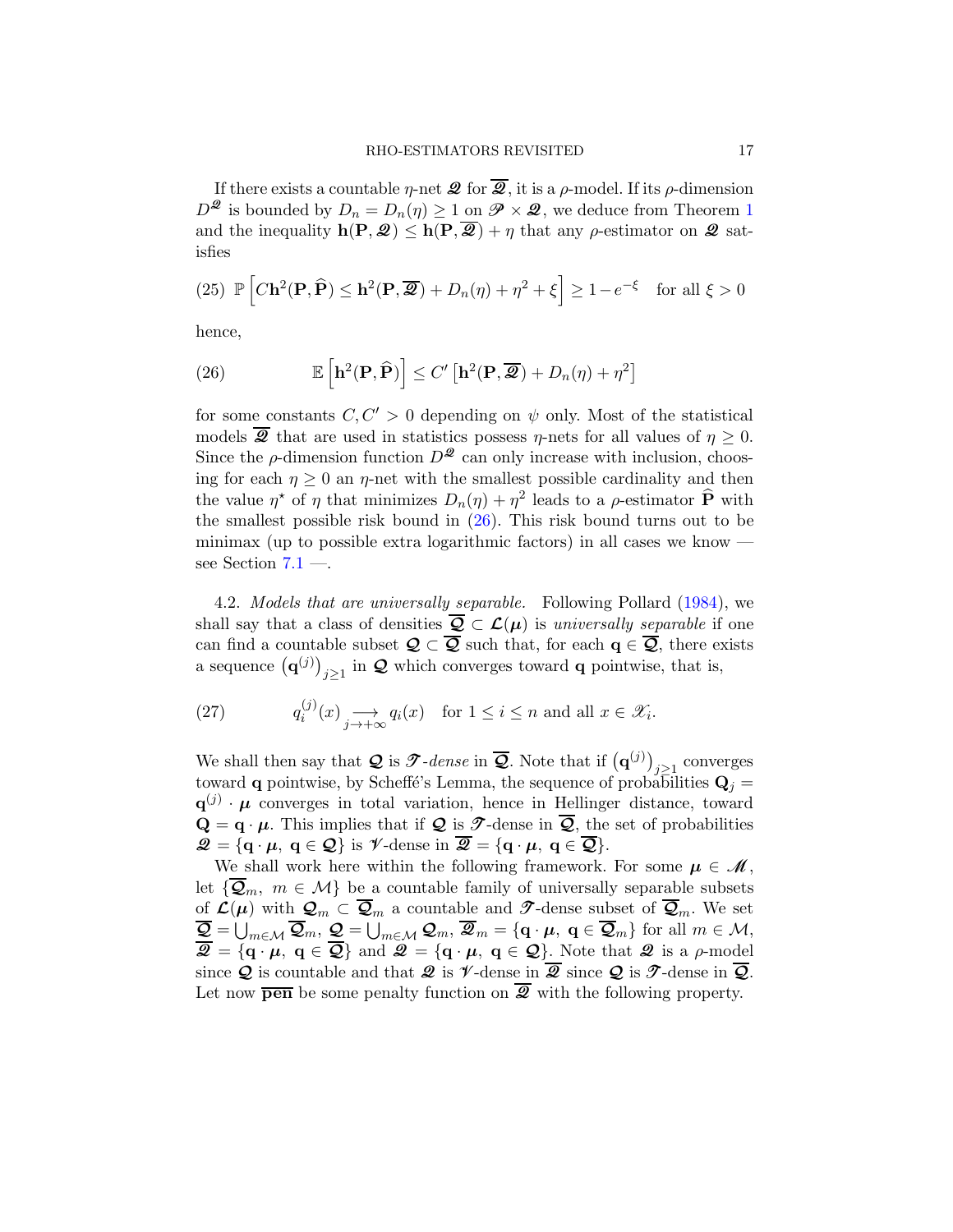<span id="page-17-1"></span><span id="page-17-0"></span>ASSUMPTION 3. There exists a function  $p : \mathcal{M} \to \mathbb{R}$  such that

(28) 
$$
\overline{\mathbf{pen}}(\mathbf{Q}) = \inf_{m \in \mathcal{M}, \overline{\mathbf{Z}}_m \ni \mathbf{Q}} p(m) \quad \text{for all} \quad \mathbf{Q} \in \overline{\mathbf{Z}}
$$

and for any  $\mathbf{Q} \in \overline{\mathbf{\mathcal{Q}}}$ , there exists some  $m_{\mathbf{Q}} \in \mathcal{M}$  such that  $\mathbf{Q} \in \overline{\mathbf{\mathcal{Q}}}_{m_{\mathbf{Q}}}$  and  $\overline{\mathbf{pen}}(\mathbf{Q}) = p(m_{\mathbf{Q}}).$ 

Note that this assumption holds in particular in the case of a single model with  $\overline{pen} = 0$ . Within this framework, we can prove the following result.

<span id="page-17-2"></span>THEOREM 3. Let  $\{\overline{\mathbf{Q}}_m, m \in \mathcal{M}\}\$ be a countable family of universally separable subsets of  $\mathcal{L}(\mu)$  and  $\overline{\mathbf{pen}}$  a penalty function on  $\overline{\mathcal{Q}}$  that satisfies Assumption [3.](#page-17-0) Any  $\rho$ -estimator  $\widehat{P}$  on  $\overline{\mathscr{Q}}$  relative to  $((\mu, \overline{\mathcal{Q}}), \overline{\mathbf{pen}})$  is also a *ρ*-estimator on the *ρ*-model **2** relative to  $((\mu, \mathcal{Q}), \text{pen})$  where **pen** is the restriction of  $\overline{\mathbf{pen}}$  to  $\mathcal{Q}$ .

The proof is postponed to Section [A.5](#page-48-0) of the Appendix.

This result says that, provided that the penalty function satisfies [\(28\)](#page-17-1), which is consistent with  $(23)$ , the construction of a  $\rho$ -estimator on the possibly uncountable set  $\overline{Q}$  with representation  $(\mu, \overline{Q})$  actually results in a  $\rho$ -estimator based on the  $\rho$ -model  $\mathcal{Q}$ .

As soon as we can control the  $\rho$ -dimension function of  $\mathcal{Q}$  by the some features of  $\overline{Q}$ , in the case of a single model, or the  $\rho$ -dimension functions of the *ρ*-models  $\mathcal{Q}_m = {\bf q} \cdot \mu$ ,  ${\bf q} \in \mathcal{Q}_m$  by the features of the models  $\overline{\mathcal{Q}}_m$ , in the general case, we are able to bound the risk of the  $\rho$ -estimator relative to  $((\mu, \overline{Q}), \overline{\mathbf{pen}})$  using the results of Theorems [1](#page-13-2) and [2.](#page-14-1)

For illustration, let us mention a few examples of density sets that are universally separable:

- a) the set  $\overline{\mathcal{H}}_D$  of right-continuous histograms on R with at most  $D \geq 1$ pieces;
- b) for  $L > 0$  and  $\alpha = r + \beta$  with  $r \in \mathbb{N}, \beta \in (0, 1]$ , the set  $\overline{\mathcal{H}}_{\alpha}(L)$  of functions  $f$  on [0, 1] that are  $r$ -times differentiable and satisfy

$$
\left| f^{(r)}(x) - f^{(r)}(y) \right| \le L |x - y|^{\beta} \quad \text{for all } x, y \in [0, 1];
$$

c) the set  $\overline{\mathcal{H}}_{\downarrow}$  of non-increasing and right-continuous densities on  $(0, +\infty)$ .

The set  $\overline{\mathcal{H}}_{\alpha}(L)$  is universally separable because the larger set consisting of continuous functions on  $[0, 1]$  is separable for the topology induced by the norm of the uniform convergence, hence all its subsets are separable with respect to this topology which implies pointwise convergence. We prove that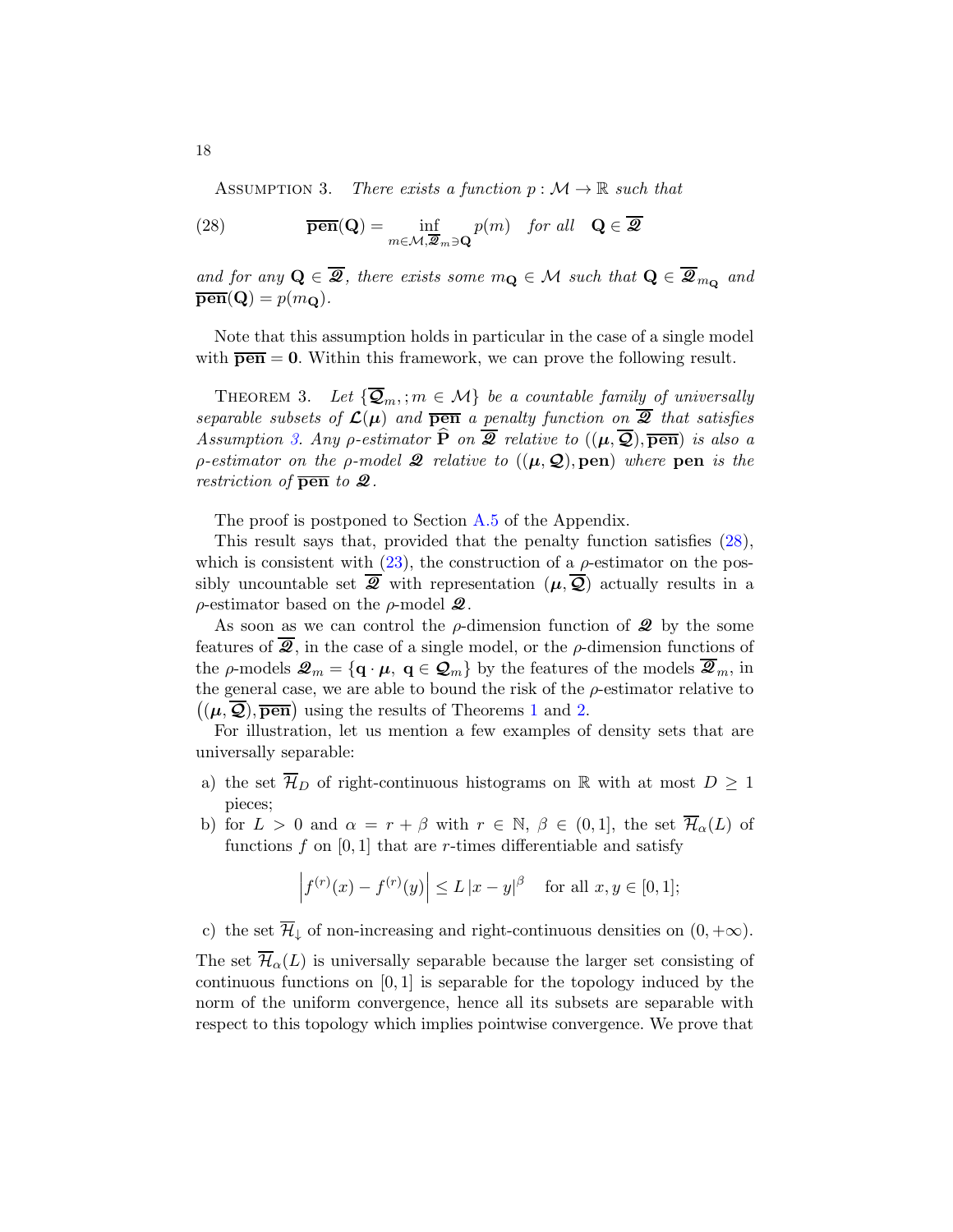the sets  $\overline{\mathcal{H}}_D$  and  $\overline{\mathcal{H}}_L$  are universally separable in Section [B](#page-51-0) of the Appendix. We shall see in Section [6](#page-20-0) that the MLE on the convex density sets  $\overline{\mathcal{H}}_{\alpha}(L)$ and  $\overline{\mathcal{H}}_{\downarrow}$  is actually a  $\rho$ -estimator.

<span id="page-18-0"></span>5. Why is a  $\rho$ -estimator robust?. The aim of this section is to analyse the robustness properties of  $\rho$ -estimators. For the sake of simplicity, we shall restrict ourselves to the particular case of density estimation as described in Section [3.3.](#page-14-3)

5.1. Misspecification and contamination. We assume here that we work with a single  $\rho$ -model  $\mathcal{Q}$  (so that Theorem [1](#page-13-2) applies) for which  $D^{\mathcal{Q}}(\mathbf{P}, \overline{\mathbf{P}})$ is bounded from above independently of  $P \in \mathscr{P}$  and  $\overline{P} \in \mathscr{Q}$  by some some number  $D_n(\mathscr{Q}) \geq 1$  depending on the marginal model  $\mathscr{Q}$  and the number n of marginals. Examples of such situations will be provided in Section [7.](#page-22-0)

When  $\mathbf{P} = P^{\otimes n}$ , that is when the data are truely i.i.d. with marginal distribution  $P$ ,  $(18)$  becomes

<span id="page-18-1"></span>(29) 
$$
\mathbb{P}\left[Ch^2(P,\widehat{P}) \leq h^2(P,\mathcal{Q}) + n^{-1}[D_n(\mathcal{Q}) + \xi]\right] \geq 1 - e^{-\xi} \quad \forall \xi > 0,
$$

where C is a positive constant only depending on  $\psi$ .

The bias term in [\(29\)](#page-18-1), namely  $h^2(P, \mathcal{Q})$ , accounts for the robustness property of the  $\rho$ -estimator with respect to the Hellinger distance and measures the additional loss we get as compared to the case when P belongs to  $\mathscr{Q}$ . If this quantity is small, the performance of the  $\rho$ -estimator will not deteriorate too much as compared to the ideal situation where P does belong to  $\mathscr{Q}$ . In fact, if there exists some probability  $\overline{P} \in \mathcal{Q}$  such that  $h^2(P, \mathcal{Q}) = h^2(P, \overline{P})$ is small as compared to  $D_n(\mathcal{Q})/n$ , everything is almost as if the  $\rho$ -estimator  $\widehat{P}$  were built from an i.i.d. sample with distribution  $\overline{P}$ . The *ρ*-estimators under P and  $\overline{P}$  would therefore look the same. This includes the following situations:

*Misspecification.* The true distribution  $P$  of the observations does not belong to  $\mathscr Q$  but is close to  $\mathscr Q$ . For example, let  $\mathscr Q$  be countable and  $\mathscr V$ -dense in the set of all Gaussian distributions on  $\mathbb{R}^k$  with identity covariance matrix and mean vector belonging to a linear subspace  $\overline{S} \subset \mathbb{R}^k$ . Assume that the true distribution  $P$  has the same form except for the fact that its mean does not belong to  $\overline{S}$  but is at Euclidean distance  $\varepsilon > 0$  from  $\overline{S}$ . Then, it follows from classical formulas that

$$
h^2(P, \mathcal{Q}) = 1 - e^{-\varepsilon^2/8} \le \varepsilon^2/8.
$$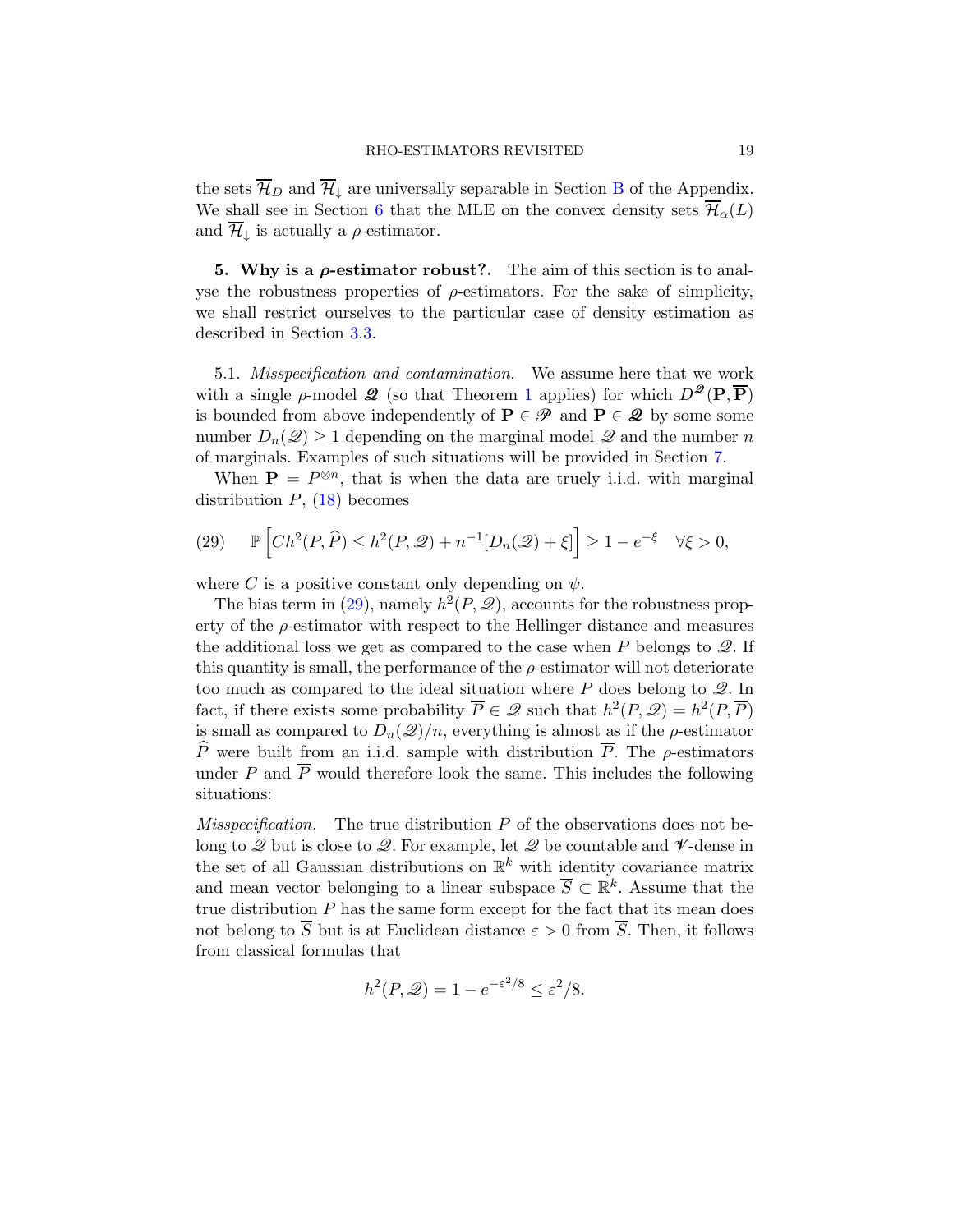*Contamination.* The true distribution P is of the form  $(1 - \varepsilon)\overline{P} + \varepsilon R$  with  $\overline{P} \in \mathscr{Q}$  and  $R \neq \overline{P}$  but otherwise arbitrary. This situation arises when a proportion  $\varepsilon \in (0,1)$  of the sample  $X_1, \ldots, X_n$  is contaminated by another sample. If follows from the convexity property of the Hellinger distance that

$$
h^2(P, \mathcal{Q}) \le h^2(P, \overline{P}) \le \varepsilon h^2(R, \overline{P}) \le \varepsilon,
$$

and this bound holds whatever the contaminating distribution R. From a more practical point of view, one can see the contaminated case as follows: for each i one decides between no contamination with a probability  $1 \varepsilon$  and contamination with a probability  $\varepsilon$  and draws  $X_i$  accordingly with distribution either  $\overline{P}$  or R. If it were possible to extract from the sample  $X_1, \ldots, X_n$  these N data, with  $N \sim \mathcal{B}(n, 1-\varepsilon)$ , which are really distributed according to the distribution  $\overline{P} \in \mathcal{Q}$ , we would build a *ρ*-estimator  $\widetilde{P}$  on these data. The robustness property ensures that the  $\rho$ -estimator  $\widehat{P}$  based on the whole data set remains close to  $\widetilde{P}$ . Everything works almost as if the  $\rho$ -estimator  $\hat{P}$  only considered the non-contamined subsample and ignored the other data, at least when  $\varepsilon$  is small enough.

5.2. More robustness. There is an additional aspect of robustness that is not apparent in [\(29\)](#page-18-1). Our general result about the performance of  $\rho$ estimators, as stated in [\(18\)](#page-13-1), actually allows that our observations be independent but not necessarily i.i.d., in which case the joint distribution P of  $(X_1, \ldots, X_n)$  is actually of the form  $\bigotimes_{i=1}^n P_i$  but not necessarily of the form  $P^{\otimes n}$ . Of course we do not know whether **P** is of the first form or the second and, proceding as if  $X_1, \ldots, X_n$  were i.i.d., we build a  $\rho$ -estimator  $P \in \text{Cl}(\mathcal{Q})$  of the presumed common density P and make a mistake which is no longer  $h^2(P, \widehat{P})$  but

$$
\frac{1}{n}\mathbf{h}^2(\mathbf{P}, \widehat{\mathbf{P}}) \quad \text{with} \quad \widehat{\mathbf{P}} = \widehat{P}^{\otimes n} \qquad \text{and} \qquad \mathbf{h}^2(\mathbf{P}, \widehat{\mathbf{P}}) = \sum_{i=1}^n h^2(P_i, \widehat{P}),
$$

which is consistent with the i.i.d. case  $P_i = P$  for all i. In this context, we actually get the following analogue of  $(29)$ : for all  $\xi > 0$ ,

<span id="page-19-0"></span>
$$
(30) \quad \mathbb{P}\left[\frac{C}{n}\mathbf{h}^{2}(\mathbf{P},\widehat{\mathbf{P}}) \le \inf_{Q \in \mathscr{Q}} \left(\frac{1}{n}\sum_{i=1}^{n}h^{2}(P_{i},Q)\right) + \frac{D_{n}(\mathscr{Q}) + \xi}{n}\right] \ge 1 - e^{-\xi}.
$$

This allows many more possibilities of deviations between P and the statistical model  $\{Q^{\otimes n}, Q \in \mathcal{Q}\}\$ . For instance, we may have  $h(P_i, \overline{P}) \leq \varepsilon$  for some  $\overline{P} \in \mathcal{Q}$  and all  $i, P_i \neq P_{i'}$  for all  $i \neq i'$ , and nevertheless

$$
\inf_{Q\in\mathscr{Q}}\left(\frac{1}{n}\sum_{i=1}^nh^2(P_i,Q)\right)\leq \varepsilon^2.
$$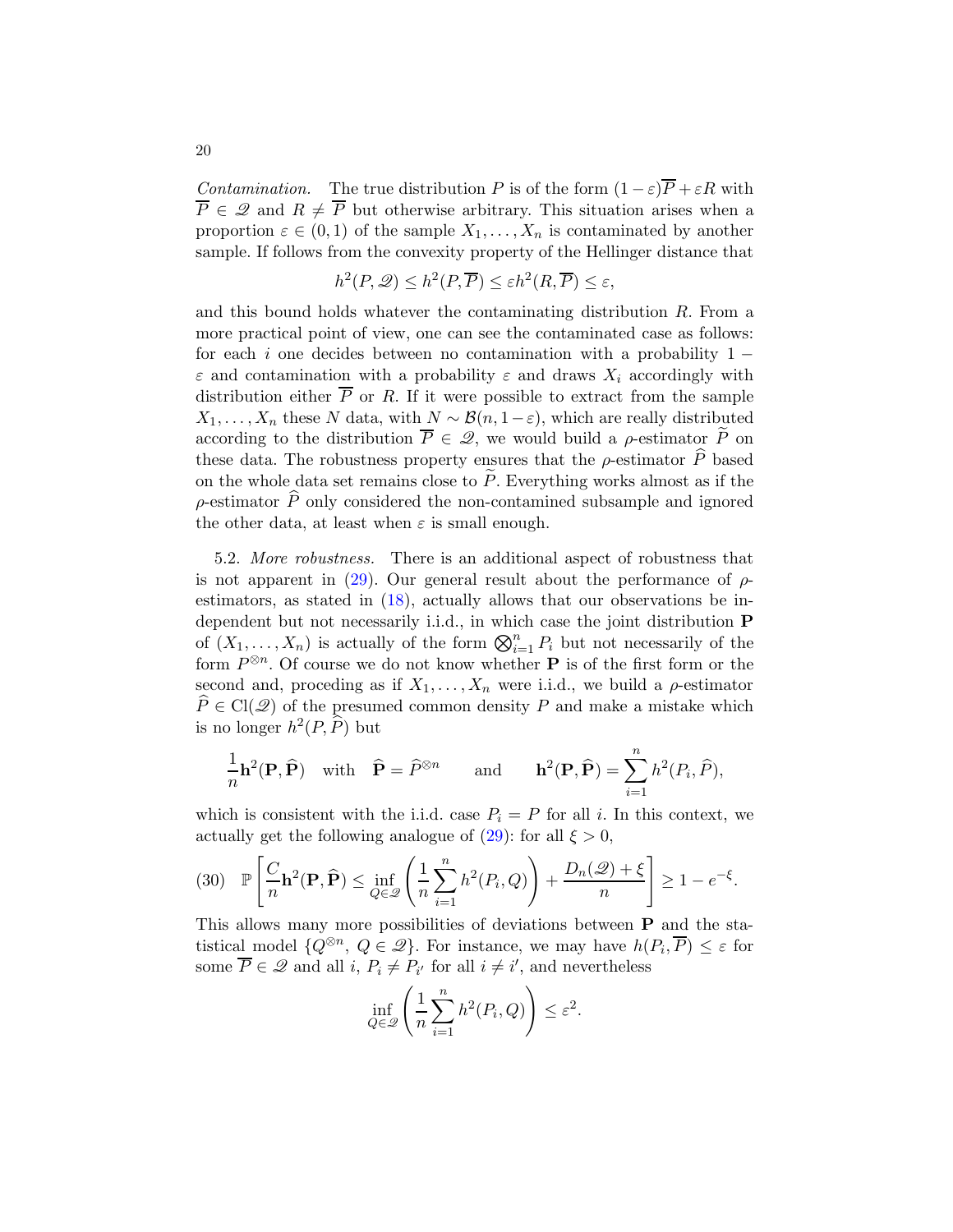An alternative situation corresponds to a small number of "outliers", namely,  $P_i = P$  except on a subset  $J \subset \{1, \ldots, n\}$  of indices of small cardinality and, for  $i \in J$ ,  $P_i$  is completely arbitrary, for instance a Dirac measure. In such a case, for any probability Q,

$$
\left(1 - \frac{|J|}{n}\right)h^2(P,Q) \le \frac{1}{n}\sum_{i=1}^n h^2(P_i,Q) \le \left(1 - \frac{|J|}{n}\right)h^2(P,Q) + \frac{|J|}{n},
$$

and we deduce from [\(30\)](#page-19-0) that, on a set of probability at least  $1 - e^{-\xi}$ ,

$$
\frac{C(n-|J|)}{n}h^{2}(P,\widehat{P}) \leq C \frac{\mathbf{h}^{2}(\mathbf{P},\widehat{\mathbf{P}})}{n} \leq \left[ \left( \frac{n-|J|}{n} \right) h^{2}(P,\mathcal{Q}) + \frac{|J|}{n} \right] + \frac{D_{n}(\mathcal{Q}) + \xi}{n}.
$$

Finally,

$$
\mathbb{P}\left[Ch^2(P,\widehat{P})\leq h^2(P,\mathcal{Q})+\frac{|J|+D_n(\mathcal{Q})+\xi}{n-|J|}\right]\geq 1-e^{-\xi}\quad\text{for all }\xi>0.
$$

When  $|J|/n$  is small enough, this bound appears to be a slight modification of what we would get from  $(29)$  if **P** were of the form  $P^{\otimes n}$ . This means that the  $\rho$ -estimator  $\hat{P}$  is also robust with respect to a possible departure from the assumption that the  $X_i$  are i.i.d.

<span id="page-20-0"></span>6. The  $\rho$ -estimators and the MLE. As mentioned in the introduction, there are some deep connexions between the MLE and  $\rho$ -estimators which are mostly due to the similarities in the neighbourhood of 1 between the logarithm and the functions  $\psi$  of Proposition [3.](#page-11-1) A nice result in this direction was communicated to the authors by Weijie Su on October 2016. It concerns the case of density estimation, as described in Section [3.3](#page-14-3) with a single density model  $\overline{\mathscr{Q}} = \{q \cdot \mu, q \in \overline{\mathcal{Q}}\}$  where  $\overline{\mathcal{Q}}$  is universally separable as defined in Section [4.2.](#page-16-1)

<span id="page-20-1"></span>ASSUMPTION 4. The function  $x \mapsto \varphi(x) = \psi(\sqrt{x})$ , where  $\psi$  is the function used to define the statistic **T** in [\(5\)](#page-8-2), satisfies  $\varphi(1) = 0$ , is concave and admits a positive derivative at 1.

PROPOSITION 5 (Weijie Su 2016). Let Assumption [4](#page-20-1) hold,  $\overline{Q}$  be a convex set of densities on the measured space  $(\mathscr{X}, \mathscr{B}, \mu)$  and the likelihood be not identically equal to 0 on  $\overline{Q}$ . The maximum likelihood estimator  $\hat{Q} = \hat{q} \cdot \mu$  on the density model  $\overline{\mathcal{Q}} = \{q \cdot \mu, q \in \overline{\mathcal{Q}}\}$ , when it exists, satisfies

$$
\Upsilon(X,\widehat{q}) = \sup_{q' \in \overline{Q}} \mathbf{T}(X,\widehat{q},q') = 0 = \inf_{q \in \overline{Q}} \sup_{q' \in \overline{Q}} \mathbf{T}(X,q,q') = \inf_{q \in \overline{Q}} \Upsilon(X,q)
$$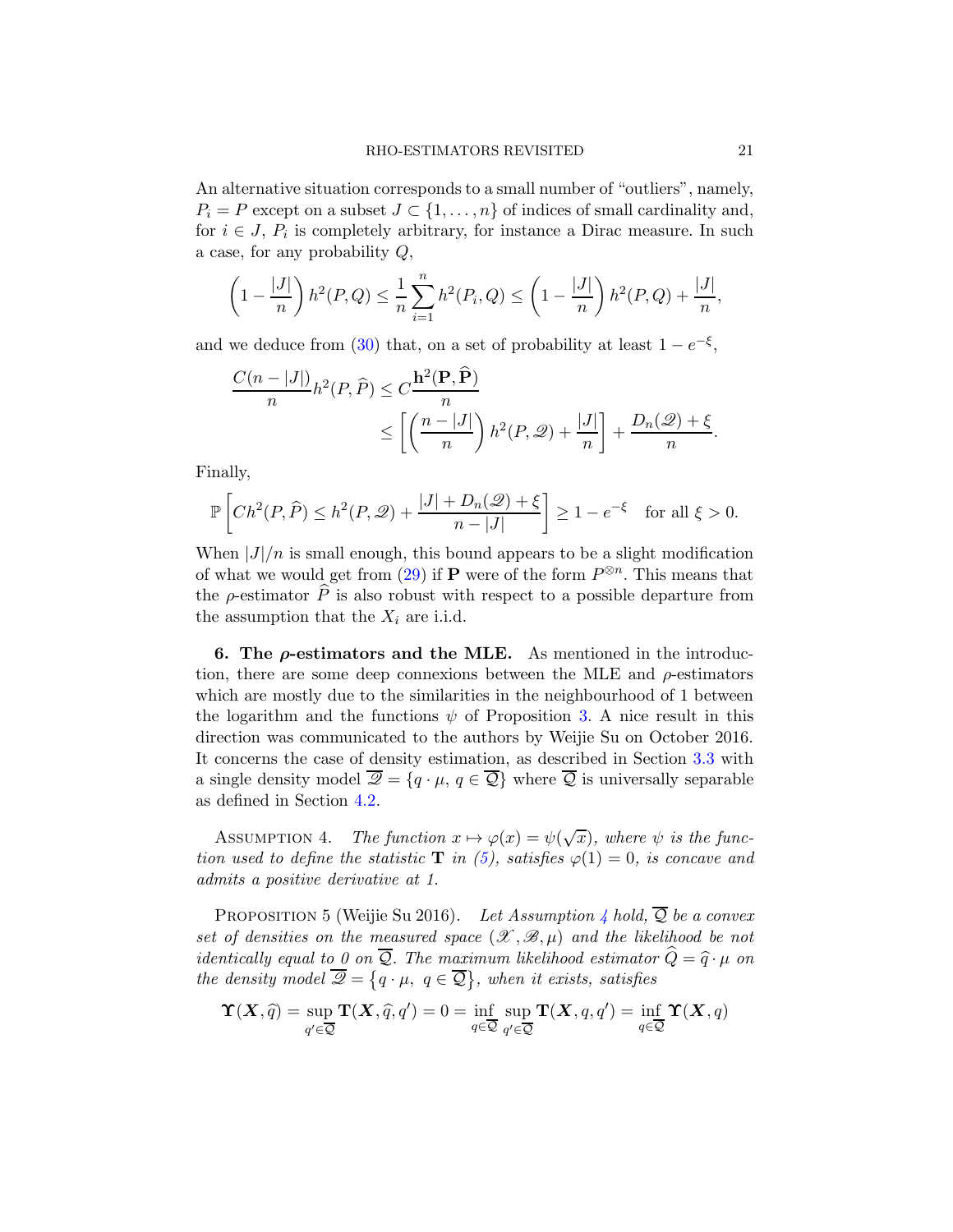and is therefore a *ρ*-estimator relative to  $(\overline{Q}, 0)$ .

PROOF. Given the data  $X_1, \ldots, X_n$ , if the maximum likelihood  $\hat{q}$  exists, it is unique since the logarithm is strictly concave. Moreover  $\hat{q}(X_i) > 0$  for all  $i \in \{1, \ldots, n\}$ . Since  $\Upsilon(X, \hat{q}) \geq \Upsilon(X, \hat{q}, \hat{q}) = 0$ , it suffices to prove that

$$
L(q) = \mathbf{T}(\mathbf{x}, \widehat{q}, q) = \sum_{i=1}^{n} \varphi\left(\frac{q(X_i)}{\widehat{q}(X_i)}\right) \le 0 \quad \text{for all } q \in \overline{Q}.
$$

For  $q \in \overline{Q}$  and  $\varepsilon \in [0, 1]$ ,  $(1 - \varepsilon)\hat{q} + \varepsilon q \in \overline{Q}$  and, when  $\varepsilon \to 0$ ,

<span id="page-21-0"></span>(31) 
$$
L((1 - \varepsilon)\widehat{q} + \varepsilon q) = n\varphi(1) + \varepsilon \left[\varphi'(1)\sum_{i=1}^{n} \frac{q(X_i)}{\widehat{q}(X_i)} + o(1)\right]
$$

$$
= \varepsilon \left[\varphi'(1)\sum_{i=1}^{n} \frac{q(X_i)}{\widehat{q}(X_i)} + o(1)\right]
$$

since  $\varphi(1) = 0$ . When  $\varphi$  is the logarithm and  $\varepsilon > 0$ , the right-hand side of [\(31\)](#page-21-0) is negative since  $\hat{q}$  is the unique MLE. Letting  $\varepsilon$  go to 0 we derive that

(32) 
$$
\sum_{i=1}^{n} \frac{q(X_i)}{\widehat{q}(X_i)} \le 0 \text{ for all } q \in \overline{Q}.
$$

Moreover, the concavity of  $\varphi$  implies that for all  $\varepsilon \in [0,1]$ 

<span id="page-21-1"></span>
$$
\varphi\left(\frac{(1-\varepsilon)\widehat{q}(X_i)+\varepsilon q(X_i)}{\widehat{q}(X_i)}\right) \leq \varphi(1)+\varepsilon\frac{q(X_i)}{\widehat{q}(X_i)}\varphi'(1)=\varepsilon\varphi'(1)\frac{q(X_i)}{\widehat{q}(X_i)}
$$

so that, for all  $q \in \overline{Q}$ ,  $L((1 - \varepsilon)\widehat{q} + \varepsilon q) \leq \varepsilon \varphi'(1) \sum_{i=1}^{n} q(X_i) / \widehat{q}(X_i)$  and

$$
\mathbf{T}(\mathbf{x},\widehat{q},q)=L(q)\leq \varphi'(1)\sum_{i=1}^n \frac{q(X_i)}{\widehat{q}(X_i)}\leq 0
$$

by [\(32\)](#page-21-1), which concludes the proof.

Note that both functions  $\psi_1$  and  $\psi_2$  of Proposition [3](#page-11-1) satisfy Assumption [4.](#page-20-1)

 $\Box$ 

We may now derive the following relationship between the MLE and  $\rho$ estimators, the proof of which immediately follows from Theorem [3](#page-17-2) and Su's Proposition.

COROLLARY 1. Let  $\overline{Q}$  be a convex set of densities on the measured space  $(\mathscr{X}, \mathscr{B}, \mu)$  which is universally separable on  $\mathscr{X}$  with countable and  $\mathscr{T}$ -dense subset  $Q$  and  $\psi$  satisfy Assumptions [1](#page-7-1) and [4.](#page-20-1) The maximum likelihood estimator  $\widehat{Q} = \widehat{q} \cdot \mu$  on the density model  $\overline{Q} = \{q \cdot \mu, q \in \overline{Q}\}\$ , when it exists, is a *ρ*-estimator on the *ρ*-density model  $\mathscr{Q} = \{q \cdot \mu, q \in \mathscr{Q}\}.$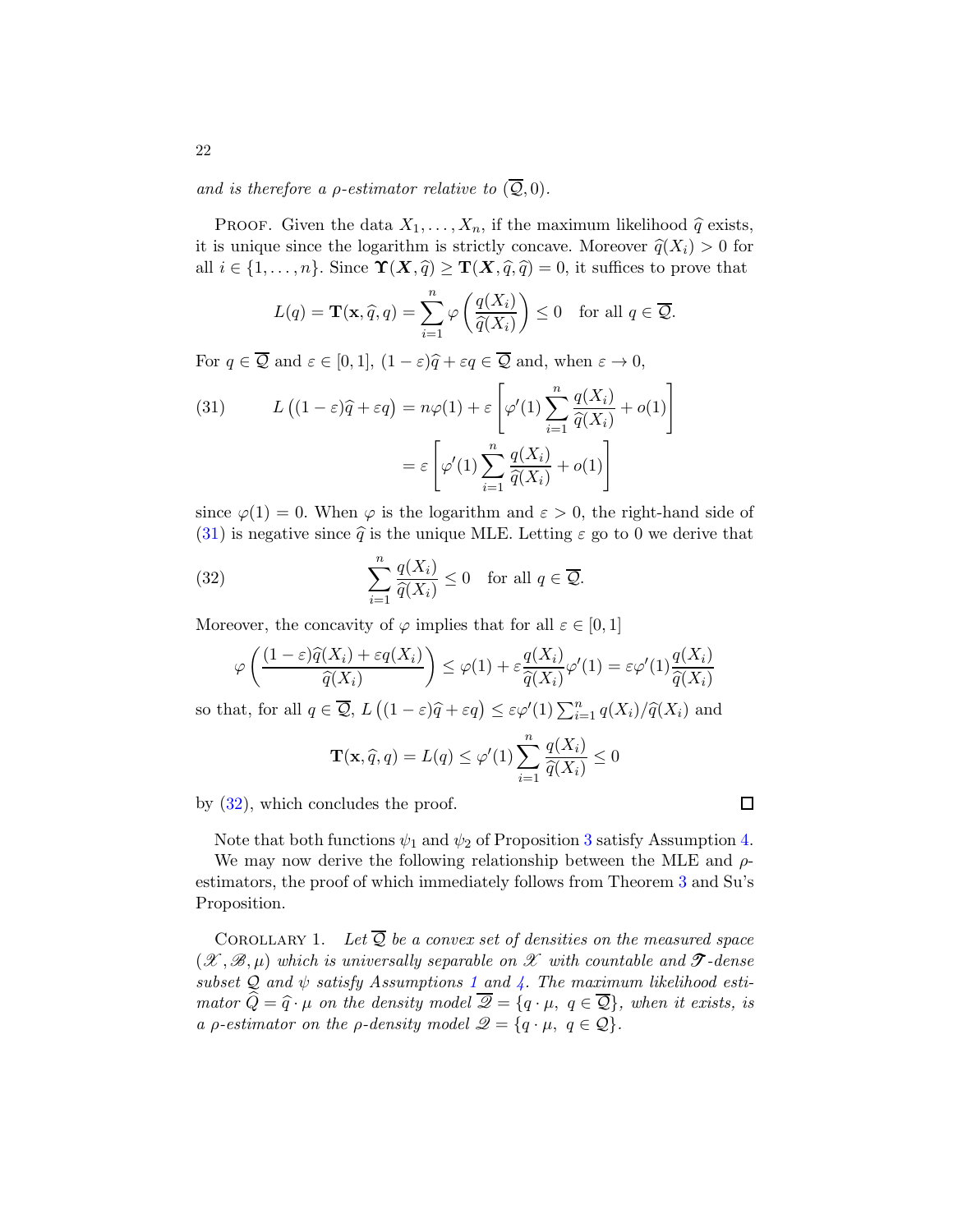For illustration, the set  $\overline{Q} = \overline{\mathcal{H}}_{\mathcal{I}}$  of right-continuous histograms based on a fixed partition  $\mathcal I$  of  $[0,1)$  into  $D \geq 1$  intervals is convex and obviously universally separable. The usual histogram  $\hat{p}$  based on  $\mathcal{I}$ , which corresponds to the MLE on  $\overline{\mathcal{H}}_{\mathcal{I}}$ , can be viewed as a  $\rho$ -estimator on a countable subset of  $\overline{\mathcal{H}}_{\mathcal{I}}$ . Taking back some of the examples of convex and universally separable density sets given in Section [4.2,](#page-16-1) we deduce that the MLE on  $\overline{\mathcal{H}}_{\downarrow}$ , i.e. the Grenander estimator, or on the set  $\overline{\mathcal{H}}_{\alpha}(L)$  are also  $\rho$ -estimators.

<span id="page-22-0"></span>7. Bounding the  $\rho$ -dimension function of a  $\rho$ -model with applications to the risk of  $\rho$ -estimators. It clearly follows from the results of Section [3](#page-11-0) that bounding the risk of  $\rho$ -estimators amounts to bounding the ρ-dimension of ρ-models which we shall now do under various assumptions. Throughout this section we fix the function  $\psi$  satisfying Assumption [2](#page-10-2) (typically  $\psi_1$  or  $\psi_2$ ) and when we shall say that some quantity depends on  $\psi$ , this will mean that it actually depends on  $a_1$  and  $a_2$ .

In view of  $(20)$ , of special interest is the situation where the  $\rho$ -dimension function  $(\mathbf{P}, \overline{\mathbf{P}}) \mapsto D^{\mathcal{Q}}(\mathbf{P}, \overline{\mathbf{P}})$  of the *ρ*-model  $\mathcal{Q}$  is uniformly bounded from above on  $\mathscr{P} \times \mathscr{Q}$  by some constant  $D_n \geq 1$ . Let us begin by a few elementary considerations. If one can find a representation  $\mathcal{R} = (\mu, \mathcal{Q})$  of  $\mathcal{Q} \cup {\overline{\mathbf{P}}}$  such that  $w\left(\mathcal{R}, \mathcal{Q}, \mathbf{P}, \overline{\mathbf{P}}, y\right) \leq a_1 y^2/8$  for all  $y \geq \beta^{-1}\sqrt{D}$ , we immediately derive from the definition of  $D^{\mathcal{Q}}$  that

<span id="page-22-2"></span>(33) 
$$
D^{\mathcal{Q}}(\mathbf{P},\overline{\mathbf{P}}) \leq D \vee 1 \text{ for } (\mathbf{P},\overline{\mathbf{P}}) \in \mathcal{P}^2.
$$

In particular, since  $|\psi| \leq 1$ , the expectation in [\(14\)](#page-12-0) is never larger than 2n so that  $w(R, \mathcal{Q}, \mathbf{P}, \overline{\mathbf{P}}, y) \le a_1 y^2/8$  for  $y \ge 4\sqrt{(n/a_1)}$  and [\(33\)](#page-22-2) always holds with

$$
\sqrt{D} = 4\beta \sqrt{(n/a_1)} = \sqrt{na_1}/a_2
$$
 or equivalently  $D = na_1/a_2^2 \le n/6$ .

Finally, whatever the choices of  $\mathcal{Q}$  and  $\psi$ ,

(34) 
$$
D^{\mathcal{Q}}(\mathbf{P}, \overline{\mathbf{P}}) \le n/6
$$
 for all  $(\mathbf{P}, \overline{\mathbf{P}}) \in \mathcal{P}^2$ ,

More precise bounds will now be given that depend on some specific features of  $\mathcal{Q}$ .

<span id="page-22-1"></span>7.1. The finite case. Given a finite subset  $\mathcal{Q} \subset \mathcal{P}$ , let us set

(35) 
$$
\mathscr{H}(\mathcal{Q},y) = \sup_{\mathbf{P} \in \mathcal{P}} \log_+(2|\mathcal{Q} \cap \mathscr{B}(\mathbf{P},y)|) \text{ for all } y > 0
$$

and for  $x_0 = \sqrt{2} \left[ \sqrt{1 + (\beta/a_2)} + 1 \right]$ 

<span id="page-22-3"></span>(36) 
$$
\overline{\eta} = \sup \left\{ z > 0, \sqrt{\mathcal{H}(\mathcal{Q}, z/\beta)} > z/x_0 \right\}.
$$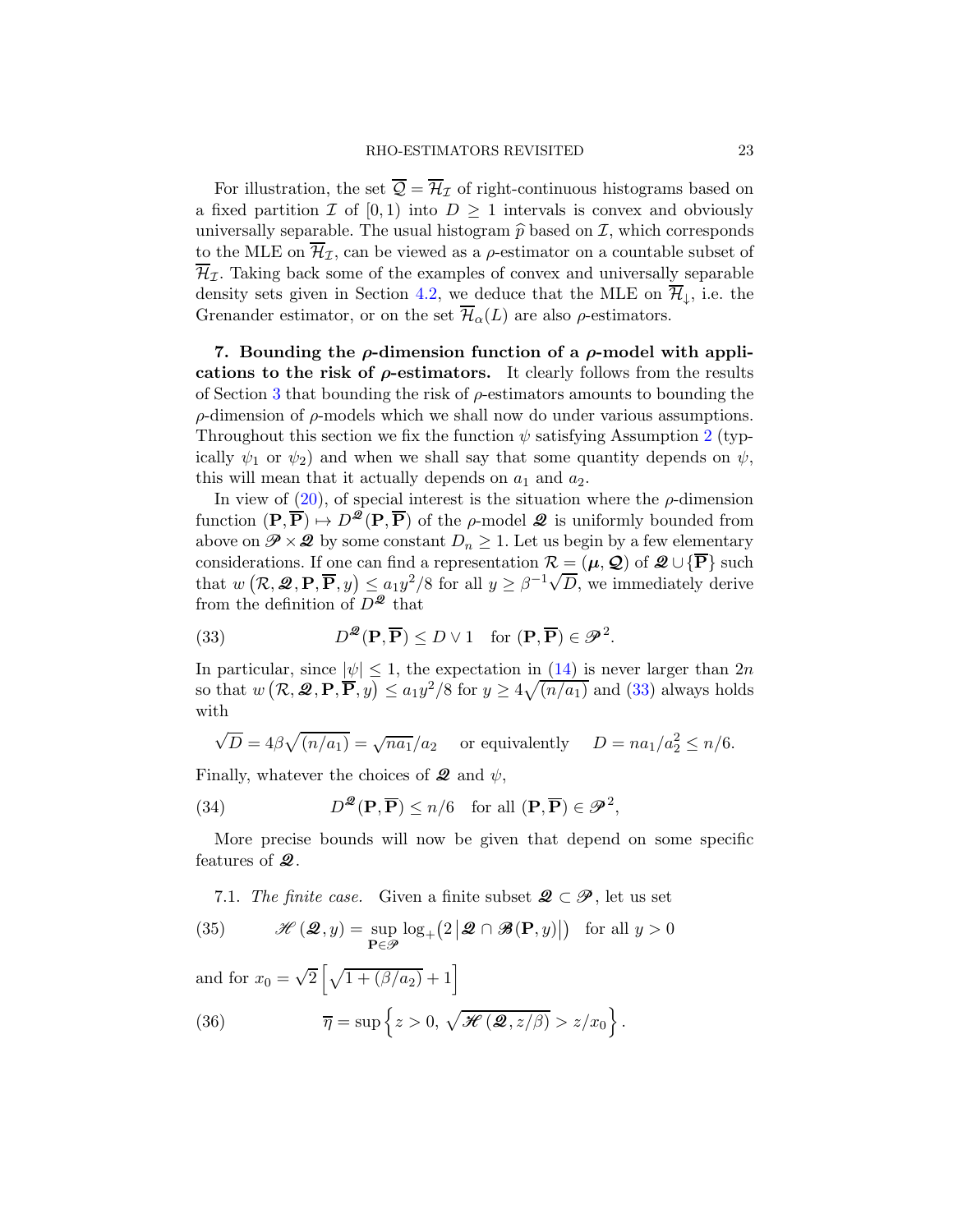Since  $\mathcal{Q}$  is finite, the function  $y \mapsto \mathcal{H}(\mathcal{Q}, y)$  is bounded by log  $(2|\mathcal{Q}|)$  and since  $\beta/a_2 = a_1/(4a_2^2) \le 1/24$ ,

(37) 
$$
\overline{\eta} \leq x_0 \sqrt{\log(2|\mathcal{Q}|)} < 3\sqrt{\log(2|\mathcal{Q}|)}.
$$

<span id="page-23-1"></span>PROPOSITION 6. If **2** is a finite subset of  $\mathcal{P}$  and  $\overline{\eta}$  is defined by [\(36\)](#page-22-3),

$$
D^{\mathcal{Q}}(\mathbf{P},\overline{\mathbf{P}}) \le D_n(\mathcal{Q}) = \overline{\eta}^2 \vee 1 < 9\log\left(2|\mathcal{Q}|\right) \quad \text{for all } (\mathbf{P},\overline{\mathbf{P}}) \in \mathcal{P}^2.
$$

The proof of this result is given in Section [D.6](#page-67-0) of the Appendix. The first upper bound  $\overline{\eta}^2 \vee 1$  for  $D^{\mathcal{Q}}(\overline{P}, \overline{P})$  neither depends on **P** nor on  $\overline{P}$  but might depend on  $\beta$ . The second bound only depends on the cardinality of  $\mathcal{Q}$  and therefore holds whatever  $\psi$ .

If a model  $\mathcal{Q}$  is a totally bounded subset of the metric space  $(\mathcal{P}, h)$  and  $\eta > 0$ , one can cover  $\overline{2}$  by a finite number of closed balls of radius  $\eta$  and the set  $\mathcal{Q}[\eta]$  of their centers is an  $\eta$ -net for  $\overline{\mathcal{Q}}$  (see Definition [6\)](#page-15-1), which means that  $h(\mathbf{Q}, \mathcal{Q}[\eta]) \leq \eta$  for all  $\mathbf{Q} \in \overline{\mathcal{Q}}$ . The function  $y \mapsto \mathcal{H}(\mathcal{Q}[\eta], y)$ measures in a sense the massiveness of  $\mathcal{Q}[\eta]$  and turns out to be a useful tool to measure that of  $\overline{2}$ . We shall in particular use the following classical notions of dimension based on the metric structure of  $\overline{22}$ .

DEFINITION 7. A set  $\overline{Q} \subset \mathscr{P}$  is said to have a metric dimension bounded by  $\tilde{D}$ , where  $\tilde{D}$  is a right-continuous function from  $(0, +\infty)$  to  $[1/2, +\infty]$ , if, for any positive  $\eta$ , there exists an  $\eta$ -net  $\mathcal{Q}[\eta]$  for  $\overline{\mathcal{Q}}$  which satisfies

<span id="page-23-0"></span>(38) 
$$
\mathcal{H}(\mathcal{Q}[\eta],y) \le (y/\eta)^2 \widetilde{D}_n(\eta) \quad \text{for all } y \ge 2\eta.
$$

We shall say that  $\overline{Q}$  has an entropy dimension bounded by  $V \geq 0$  if, for any  $\eta > 0$ , there exists an  $\eta$ -net  $\mathcal{Q}[\eta]$  of  $\overline{\mathcal{Q}}$  such that

(39) 
$$
\mathcal{H}(\mathcal{Q}[\eta],y) \leq V \log{(y/\eta)} \quad \text{for all} \quad y \geq 2\eta.
$$

For the sake of convenience, we have slightly modified the original definition of the metric dimension due to Birgé  $(2006)$  (Definition 6 p. 293) which is actually obtained by replacing the left-hand side of [\(38\)](#page-23-0) by  $\mathcal{H}(\mathcal{Q}[\eta], y)$  – log 2. Since in both definitions the metric dimension is not smaller than 1/2, it is easy to check that, if  $\overline{2}$  has a metric dimension bounded by  $D_M$  in Birgé's sense, it has a metric dimension bounded by  $\ddot{D} = (1 + (\log 2)/2)D_M$ in our sense and, conversely, if  $\overline{2}$  has a metric dimension bounded by  $\overline{D}$  in our sense, it also has a metric dimension bounded by  $D$  in Birgé's sense. Hence, changing  $D$  into  $D_M$  only changes the numerical constants.

The logarithm being a slowly varying function, it is not difficult to see that the notion of metric dimension is more general than the entropy one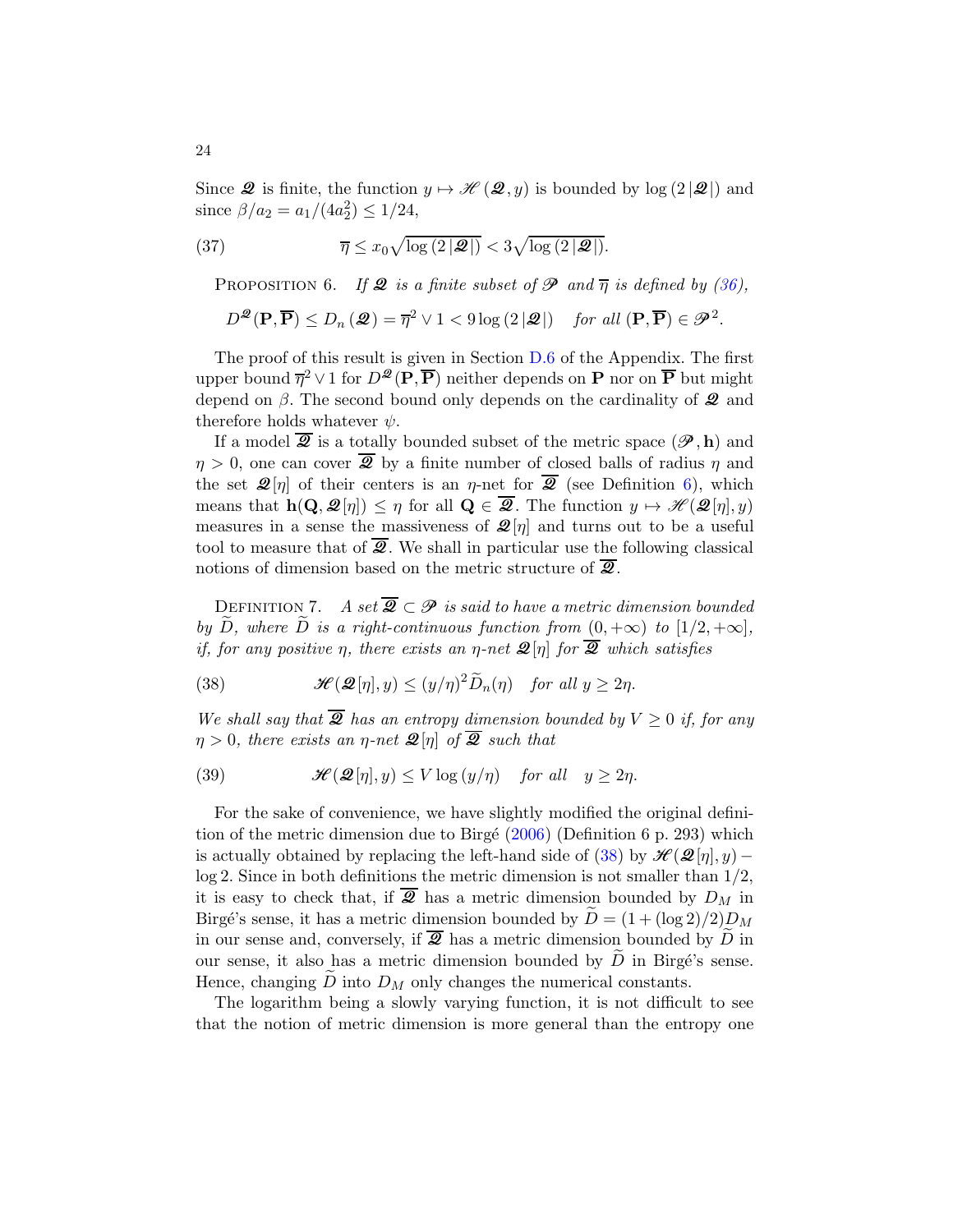in the sense that if  $\overline{2}$  has an entropy dimension bounded by V, then it also has a metric dimension bounded by  $\widetilde{D}_n(\cdot)$  with

<span id="page-24-0"></span>(40) 
$$
\widetilde{D}_n(\eta) \le (1/2) \vee [V(\log 2)/4] \text{ for all } \eta > 0.
$$

If  $\overline{2}$  has a metric dimension bounded by  $\widetilde{D}$  and if  $\eta$  is a positive number satisfying

(41) 
$$
\widetilde{D}_n(\eta) \leq (\beta \eta/x_0)^2,
$$

with  $x_0$  given by [\(36\)](#page-22-3), we deduce from [\(38\)](#page-23-0) that there exists an  $\eta$ -net  $\mathcal{Q}[\eta]$ for  $\overline{Q}$  for which

<span id="page-24-1"></span>
$$
\sqrt{\mathcal{H}(\mathcal{Q}[\eta], z/\beta)} \le z/x_0 \quad \text{for all } z \ge 2\beta\eta.
$$

It then follows that  $\overline{\eta}$ , as defined in [\(36\)](#page-22-3), satisfies  $\overline{\eta} \leq 2\beta\eta$  and we deduce from Proposition [6](#page-23-1) that the *ρ*-dimension function  $D^{\mathcal{Q}}$  of  $\mathcal{Q} = \mathcal{Q}[\eta] \subset \overline{\mathcal{Q}}$ satisfies

<span id="page-24-2"></span>(42) 
$$
D^{\mathcal{Q}}(\mathbf{P}, \overline{\mathbf{P}}) \le D_n(\mathcal{Q}) = (2\beta\eta)^2 \vee 1 \text{ for all } (\mathbf{P}, \overline{\mathbf{P}}) \in \mathcal{P}^2.
$$

If, in particular,  $\overline{2}$  has an entropy dimension bounded by  $V \geq 0$  we deduce from  $(40)$  that  $(41)$  holds for

<span id="page-24-4"></span>(43) 
$$
\eta^2 = \frac{x_0^2}{2\beta^2} \left( 1 \sqrt{\frac{V \log 2}{2}} \right) < \frac{9}{2\beta^2} \left( 1 \sqrt{\frac{V \log 2}{2}} \right)
$$

and we derive from [\(42\)](#page-24-2) that

<span id="page-24-3"></span>(44) 
$$
D^{\mathcal{B}}(\mathbf{P}, \overline{\mathbf{P}}) \le D_n(\mathcal{B}) = 18 \left( 1 \bigvee \frac{V \log 2}{2} \right)
$$
 for all  $(\mathbf{P}, \overline{\mathbf{P}}) \in \mathcal{P}^2$ .

Since in both cases  $h(P, Q) \leq h(P, \overline{Q}) + \eta$  for all  $P \in \mathscr{P}$  because  $Q$  is an  $\eta$ -net for  $\overline{2}$ , we obtain from [\(42\)](#page-24-2), [\(44\)](#page-24-3) and [\(25\)](#page-16-2) the following result.

COROLLARY [2.](#page-10-2) Let  $\psi$  be a function satisfying Assumption 2.

i) If  $\overline{\mathcal{Q}}$  has a metric dimension bounded by  $\widetilde{D}$  and  $\eta$  satisfies [\(41\)](#page-24-1), any  $\rho$ estimator  $\widehat{P}$  based on a suitable *η-net* **2** for  $\overline{Q}$  satisfies for all  $P \in \mathcal{P}$ and  $\xi > 0$ 

<span id="page-24-5"></span>(45) 
$$
\mathbb{P}\left[ C\mathbf{h}^{2}(\mathbf{P},\widehat{\mathbf{P}}) \leq \mathbf{h}^{2}(\mathbf{P},\overline{\mathcal{Q}}) + (\eta^{2} \vee 1) + \xi \right] \geq 1 - e^{-\xi}.
$$

ii) If  $\overline{2}$  has an entropy dimension bounded by V and  $\eta$  satisfies [\(43\)](#page-24-4), any  $\rho$ -estimator  $\widehat{P}$  based on a suitable  $\eta$ -net  $\mathcal{Q}$  for  $\overline{\mathcal{Q}}$  satisfies sfor all  $\mathbf{P} \in \mathcal{P}$  and  $\xi > 0$ 

<span id="page-24-6"></span>(46) 
$$
\mathbb{P}\left[ C\mathbf{h}^{2}(\mathbf{P},\widehat{\mathbf{P}}) \leq \mathbf{h}^{2}\left(\mathbf{P},\overline{\mathbf{Z}}\right) + \left(V \vee 1\right) + \xi \right] \geq 1 - e^{-\xi}.
$$

In both cases, C is a constant depending only on the choice of  $\psi$ .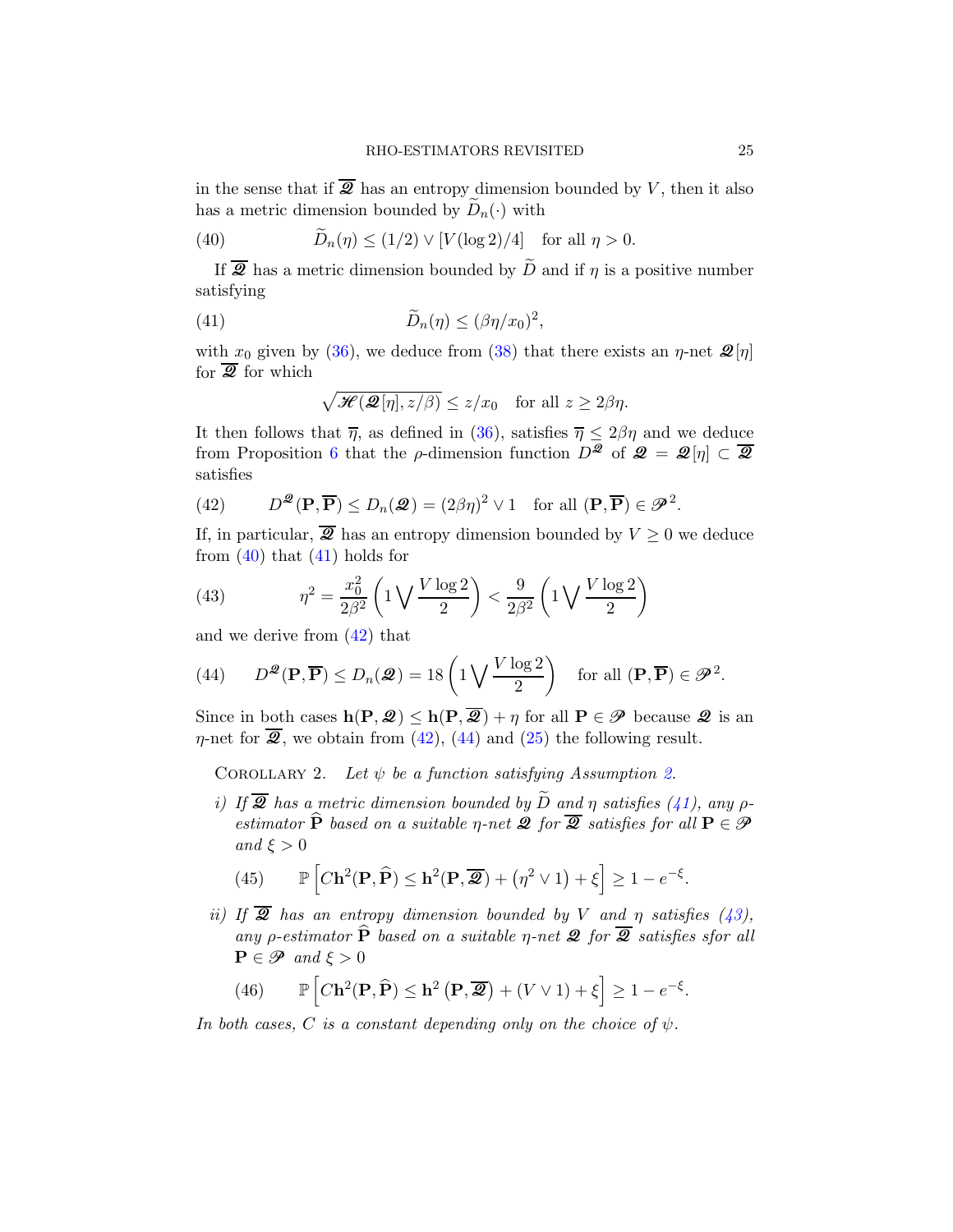<span id="page-25-2"></span>7.2. Bounds based on the VC-index. In this section we investigate the case of a model  $\mathcal{Q}$  given by a specific representation  $(\mu, \mathcal{Q})$  where the density set  $\overline{Q}$  is possibly uncountable but satisfies some property to be described below.

A density  $\mathbf{q} = (q_1, \ldots, q_n) \in \mathcal{L}(\boldsymbol{\mu})$  can be viewed as a function on  $\overline{\mathscr{X}} = \bigcup_{i=1}^n (\{i\} \times \mathscr{X}_i)$  defined, for  $\overline{x} = (i, x)$  with  $x \in \mathscr{X}_i$ , by  $\mathbf{q}(i, x) = q_i(x)$  so that a subset  $\overline{Q} \subset \mathcal{L}(\mu)$  is now viewed as a class of real-valued functions on  $\overline{\mathscr{X}}$ . A common notion of dimension for the class  $\overline{\mathcal{Q}}$  is the following one.

DEFINITION 8. A class  $\mathscr F$  of functions from a set  $\mathscr X$  with values in  $(-\infty, +\infty]$  is VC-subgraph with index  $\overline{V}$  (or equivalently with dimension  $\overline{V}$  − 1 ≥ 0) if the class of subgraphs  $\{(x, u) \in \mathcal{X} \times \mathbb{R} \mid f(x) > u\}$  as f varies in  $\mathscr F$  is a VC-class of sets in  $\mathscr X \times \mathbb R$  with index  $\overline{V}$  (or dimension  $\overline{V}$  - 1).

We recall that, by definition, the index  $\overline{V}$  of a VC-class is a positive integer, hence its dimension  $\overline{V} - 1 \in \mathbb{N}$ . For additional information about VC-classes and related notions, we refer to van der Vaart and Wellner [\(1996](#page-40-7)) and Baraud et al. [\(2017](#page-39-0), Section 8).

<span id="page-25-0"></span>PROPOSITION 7. Let  $\psi$  satisfy Assumption [2](#page-10-2) and  $\overline{Q} \subset \mathcal{L}(\mu)$  be a VCsubgraph class of densities on  $\overline{\mathscr{X}}$  with index not larger than  $\overline{V}$ . For any  $\rho$ -model  $\mathcal{Q} \subset \overline{\mathcal{Q}} = \{ \mathbf{q} \cdot \boldsymbol{\mu}, \, \mathbf{q} \in \overline{\mathcal{Q}} \}$ , for all  $(\mathbf{P}, \overline{\mathbf{P}}) \in \mathcal{P} \times \mathcal{P}^{\boldsymbol{\mu}}$ 

$$
D^{\mathcal{Q}}(\mathbf{P},\overline{\mathbf{P}}) \leq D_n\left(\overline{\mathcal{Q}}\right) = C_1\left(\overline{V}\wedge n\right)\left[1 + \log_+\left(n/\overline{V}\right)\right],
$$

where  $C_1$  is a universal constant.

The proof is given in Section [D.7](#page-68-0) of the Appendix. A nice feature of this bound lies in the fact that it neither depends on the choices of  $\psi$  nor on the cardinality of  $\mathcal{Q}$  which can therefore be arbitrarily large. In particular, when  $\mathcal{Q}$  is  $\mathcal{V}$ -dense in  $\overline{\mathcal{Q}}$  we deduce the following result from Proposition [7,](#page-25-0)  $(25)$  (with  $\eta = 0$ ) and Theorem [3.](#page-17-2)

<span id="page-25-3"></span>COROLLARY 3. Let  $\psi$  be a function satisfying Assumption [2](#page-10-2) and  $\overline{Q} \subset$  $\mathcal{L}(\mu)$  a VC-subgraph class of densities on  $\overline{\mathscr{X}}$  with index  $\overline{V}$ . Any  $\rho$ -estimator  $\widehat{\mathbf{P}}$  built on a countable and  $\mathscr V$ -dense subset  $\mathscr Q$  of  $\overline{\mathscr Q} = \big\{ \mathbf q \cdot \boldsymbol \mu, \ \mathbf q \in \overline{\mathcal Q} \big\}$  satisfies, for all  $\mathbf{P} \in \mathcal{P}$  and  $\xi > 0$ ,

<span id="page-25-1"></span>(47) 
$$
\mathbb{P}\left[ C\mathbf{h}^2(\mathbf{P}, \widehat{\mathbf{P}}) \leq \mathbf{h}^2\left(\mathbf{P}, \overline{\mathcal{Q}}\right) + \left(\overline{V} \wedge n\right) \left[1 + \log_+(n/\overline{V})\right] + \xi\right] \geq 1 - e^{-\xi}
$$

where the constant C only depends on the choice of  $\psi$ . If, moreover,  $\overline{Q}$  is universally separable, then  $(47)$  holds for any  $\rho$ -estimator relative to  $((\mu, \overline{Q}), 0)$ .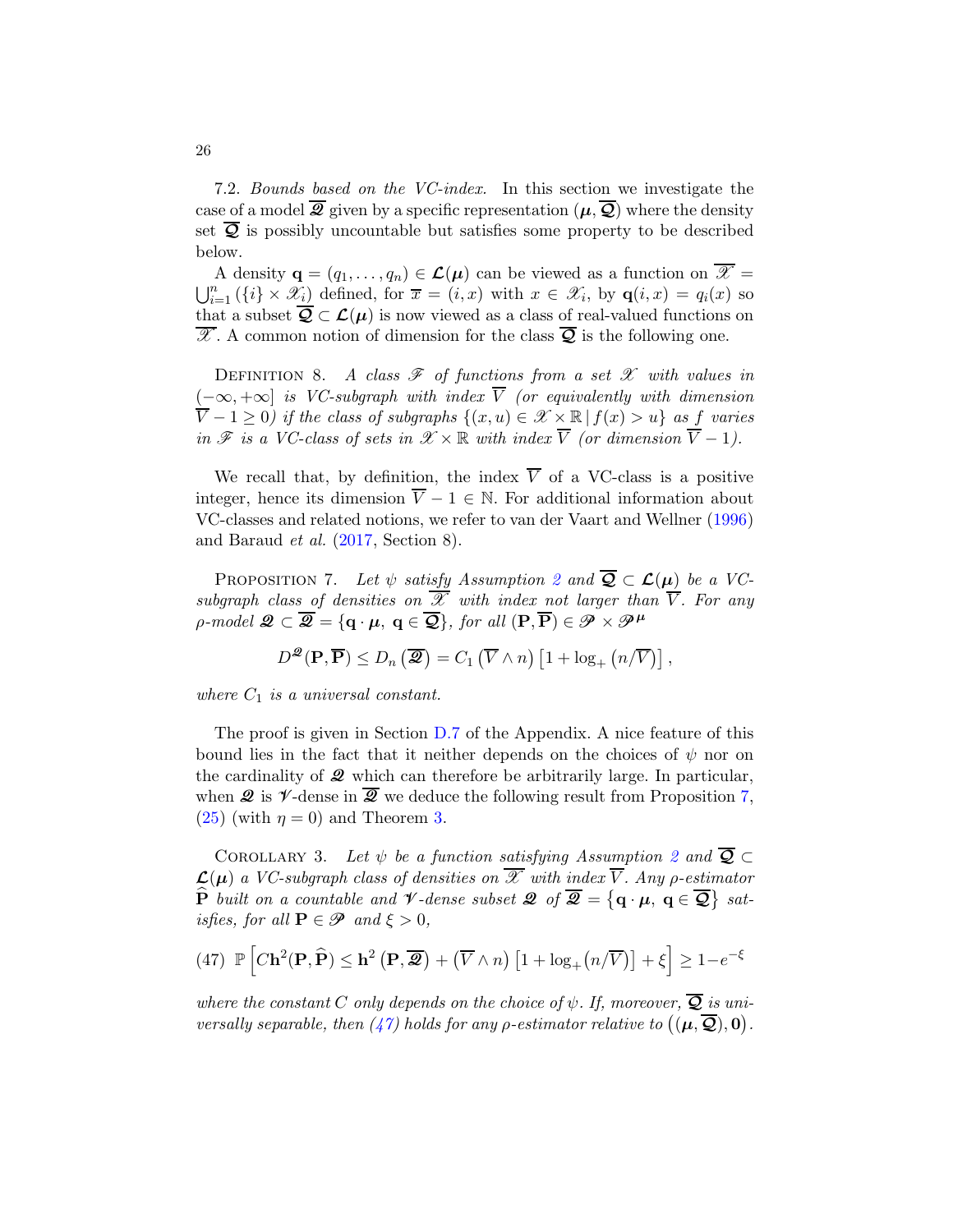In the particular case of density estimation the following result is useful in view of applying Proposition [7.](#page-25-0)

<span id="page-26-0"></span>PROPOSITION 8. If  $\overline{Q} \subset \mathcal{L}(\mu)$  is VC-subgraph on X with index  $\overline{V}$ , then the set  $\overline{\mathcal{Q}} = \{ \mathbf{q} = (q, \dots, q), \ q \in \overline{\mathcal{Q}} \} \subset \mathcal{L}(\mu)$  is VC-subgraph on  $\overline{\mathscr{X}}$  with index not larger than  $\overline{V}$ .

PROOF. If the class of subgraphs  $\{(\overline{x}, u) \in \overline{\mathscr{X}} \times \mathbb{R} \mid \mathbf{q}(\overline{x}) \geq u\}$ , with q running in  $\overline{Q}$ , shatters the subset  $\{(\overline{x}_1, u_1), \ldots, (\overline{x}_k, u_k)\}$  of  $\overline{\mathscr{X}} \times \mathbb{R}$ , then, whatever  $J \subset \{1, \ldots, k\}$ , there exists  $\mathbf{q} \in \overline{\mathbf{Q}}$  such that  $j \in J$  is equivalent to  $\mathbf{q}(\overline{x}_j) = q(x_j) > u_j$ . Hence, the class of subgraphs  $\{(x, u) \in \mathcal{X} \times \mathbb{R} \mid q(x) > u\}$ with q running in  $\overline{Q}$  shatters the subset  $\{(x_1, u_1), \ldots, (x_k, u_k)\}\$  of  $\mathscr{X} \times \mathbb{R}$ <br>and therefore  $k + 1 \leq \overline{V}$ . and therefore  $k + 1 \leq \overline{V}$ .

7.3. More bounds. As we have observed in the previous sections — see  $(45)$ ,  $(46)$  and  $(47)$  —, there are various situations for which, given a model  $\overline{Q} \subset \mathscr{P}$ , it is possible to build a  $\rho$ -estimator  $\widehat{P}$  with values in  $\overline{Q}$  satisfying for all  $P \in \mathscr{P}$  and  $\xi > 0$ ,

$$
\mathbb{P}\left[C\mathbf{h}^{2}(\mathbf{P},\widehat{\mathbf{P}})\leq\mathbf{h}^{2}\left(\mathbf{P},\overline{\mathbf{\mathcal{Q}}}\right)+D_{n}(\overline{\mathbf{\mathcal{Q}}})+\xi\right]\geq1-e^{-\xi}
$$

for some quantity  $D_n(\overline{\mathcal{Q}}) \geq 1$  only depending on the specific features of  $\overline{\mathcal{Q}}$ and some constant  $C > 0$  depending on the choice of  $\psi$ . Such an inequality leads to a risk bound of the following form (with  $C' > 0$ ):

(48) 
$$
\mathbb{E}\left[\mathbf{h}^{2}(\mathbf{P},\widehat{\mathbf{P}})\right] \leq C' \left[\mathbf{h}^{2}\left(\mathbf{P},\overline{\mathbf{\mathcal{Q}}}\right) + D_{n}(\overline{\mathbf{\mathcal{Q}}})\right] \text{ for all } \mathbf{P} \in \mathcal{P}
$$

and allows us to bound from above the minimax risk over  $\overline{\mathscr{Q}}$  by  $C'D_n(\overline{\mathscr{Q}})$ .

However, not all statistical models admit a finite minimax risk and for such models there is consequently no hope to bound from above the  $\rho$ dimension function uniformly as we did in the previous sections. One such example is the set of probabilities on  $(0, +\infty)$  with non-increasing densities with respect to the Lebesgue measure. More examples can also be found in Baraud and Birgé  $(2016a)$ . For some of these models it is possible to build a  $\rho$ -estimator the risk of which does not degenerate, a typical example being the Grenander estimator which is, as already seen, a  $\rho$ -estimator.

Following Baraud [\(2016](#page-39-7)), we introduce this definition:

DEFINITION 9. A class of functions  $\mathscr F$  defined on a set  $\mathscr X$  and with values in  $[-\infty, +\infty]$  is said to be weak VC-major with dimension not larger than  $k \in \mathbb{N}$  if, for all  $u \in \mathbb{R}$ , the class of subsets

$$
\mathscr{C}_u(\mathscr{F}) = \big\{ \{ x \in \mathscr{X} \mid f(x) > u \}, \ f \in \mathscr{F} \big\}
$$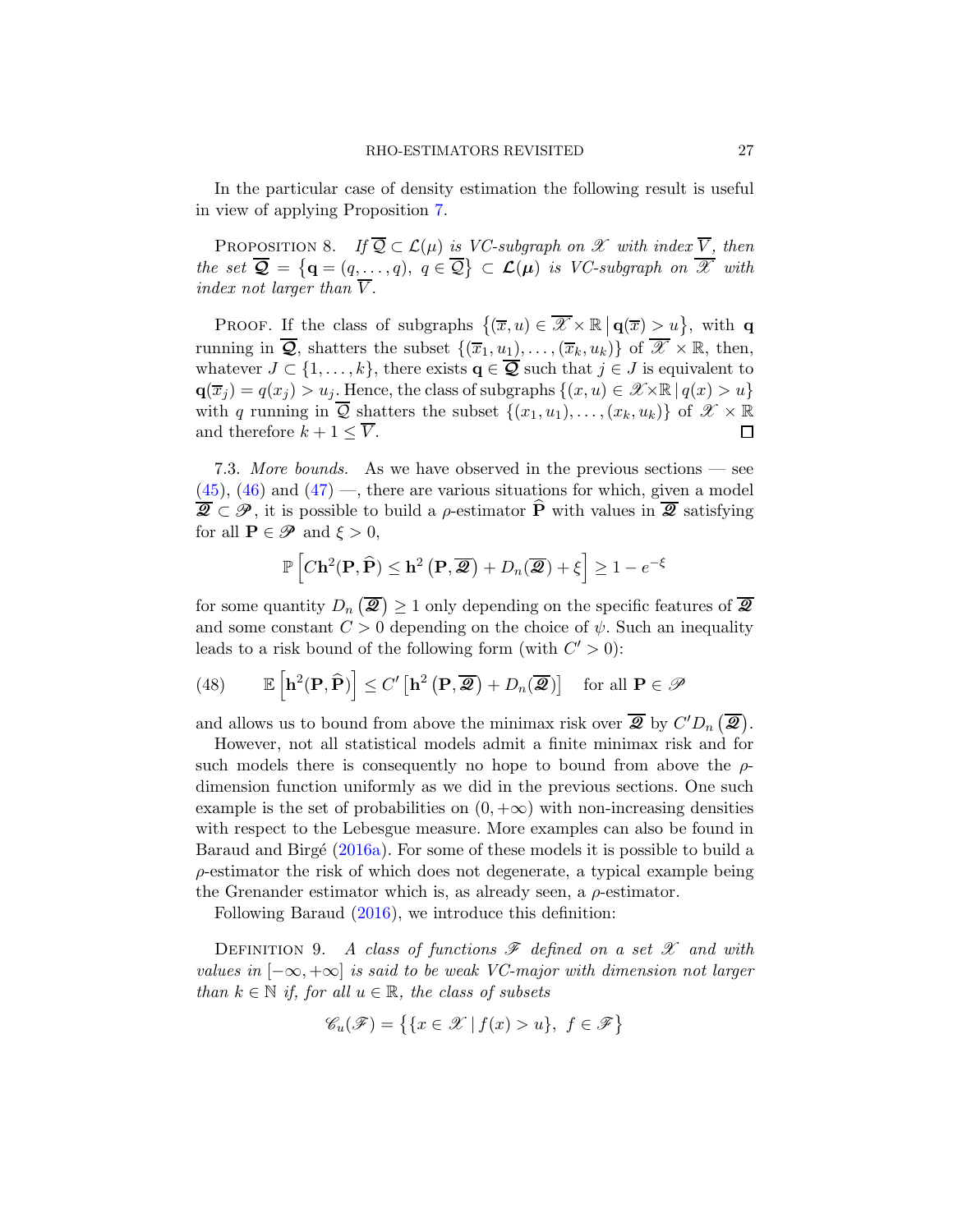is a VC-class with dimension not larger than  $k$  (index not larger than  $k+1$ ). The weak dimension of  $\mathscr F$  is the smallest of such integers k.

DEFINITION 10. Let  $\mathscr F$  be a class of real-valued functions on  $\mathscr X$ . We shall say that an element  $\overline{f} \in \mathscr{F}$  is extremal in  $\mathscr{F}$  with degree  $d \in \mathbb{N}$  if the class of functions

$$
\left(\mathscr{F}/\overline{f}\right)=\left\{f/\overline{f},\ f\in\mathscr{F}\right\}
$$

is weak VC-major with dimension d.

For  $\mu \in \mathcal{M}$ , we consider a density set  $\overline{Q} \subset \mathcal{L}(\mu)$  which is viewed as a class of real-valued functions on  $\overline{\mathscr{X}} = \bigcup_{i=1}^n (\{i\} \times \mathscr{X}_i)$  as we did in Section [7.2.](#page-25-2) The corresponding model  $\overline{\mathcal{Q}}$  is  $\{ \mathbf{q} \cdot \boldsymbol{\mu}, \, \mathbf{q} \in \overline{\mathcal{Q}} \}$  and, for  $d \in \{1, \ldots, n\}$ , we denote by  $\overline{Q}_d$  the subset of  $\overline{Q}$  of those densities q which are extremal in  $\overline{Q}$  with degree d. We set  $\overline{Q}_d = \{ \mathbf{q} \cdot \boldsymbol{\mu}, \ \mathbf{q} \in \overline{Q}_d \}$  and let  $D$  be the subset of  $\{1,\ldots,n\}$  consisting of those d such that  $\overline{\mathcal{Q}}_d\neq\emptyset$ .

<span id="page-27-0"></span>PROPOSITION 9. Let  $\psi$  satisfy Assumption [2.](#page-10-2) For all  $\rho$ -models  $\mathcal{Q} \subset \overline{\mathcal{Q}}$ and all  $d \in \mathcal{D}$ ,

$$
D^{\mathcal{Q}}(\mathbf{P}, \overline{\mathbf{P}}) \le 33d \left[ \log \left( e^2 n/d \right) \right]^3 \quad \text{for all } (\mathbf{P}, \overline{\mathbf{P}}) \in \mathcal{P} \times \overline{\mathcal{Q}}_d.
$$

The proof is given in Section [D.8](#page-69-0) of the Appendix. This upper bound, although depending on the specific features of  $\overline{2}$ , is free from the choices of  $\psi$ . We immediately derive from Proposition [9](#page-27-0) and Theorem [1](#page-13-2) with a suitable choice of P the following result.

<span id="page-27-2"></span>COROLLARY 4. Let  $\psi$  satisfy Assumption [2](#page-10-2) and assume that  $\mathcal{D} \neq \emptyset$  and that  $\overline{\mathcal{Q}}_d$  contains a countable and  $\mathcal V$ -dense subset  $\mathcal{Q}_d$  for all  $d \in \mathcal D$ . Any *ρ*-estimator  $\widehat{P}$  on a *ρ*-model  $\mathcal{Q} \subset \overline{\mathcal{Q}}$  containing  $\bigcup_{d \in \mathcal{D}} \mathcal{Q}_d$  satisfies, for all  $\mathbf{P} \in \mathcal{P}$  and  $\xi > 0$ ,

<span id="page-27-1"></span>(49) 
$$
\mathbb{P}\left[ C\mathbf{h}^2(\mathbf{P}, \widehat{\mathbf{P}}) \le \inf_{d \in \mathcal{D}} \left[ \mathbf{h}^2(\mathbf{P}, \overline{\mathbf{Q}}_d) + d \left[ \log(e^2 n/d) \right]^3 \right] + \xi \right] \ge 1 - e^{-\xi},
$$

for some constant C depending on  $\psi$  only. If moreover,  $\overline{Q}$  is universally separable, any  $\rho$ -estimator relative to  $((\mu, \overline{Q}), 0)$  also satisfies [\(49\)](#page-27-1).

PROOF. Proposition [9](#page-27-0) and Theorem [1](#page-13-2) lead to [\(49\)](#page-27-1). When  $\overline{Q}$  is universally separable there exists a countable and  $\mathscr{T}$ -dense subset  $\mathcal{Q}' \subset \overline{\mathcal{Q}}$ . The countable set  $\mathcal{Q} = \mathcal{Q}' \bigcup (\bigcup_{d \in \mathcal{D}} \mathcal{Q}_d)$  is still countable and  $\mathcal{T}$ -dense in  $\overline{\mathcal{Q}}$ and the corresponding  $\rho$ -model  $\mathcal{Q}$  is  $\mathcal{V}$ -dense in  $\overline{\mathcal{Q}}$  and contains  $\bigcup_{d \in \mathcal{D}} \mathcal{Q}_d$ . By Theorem [3](#page-17-2) any  $\rho$ -estimator relative to  $((\mu, \overline{Q}), 0)$  is also a  $\rho$ -estimator relative to  $((\mu, \mathcal{Q}), 0)$  and therefore satisfies [\(49\)](#page-27-1). □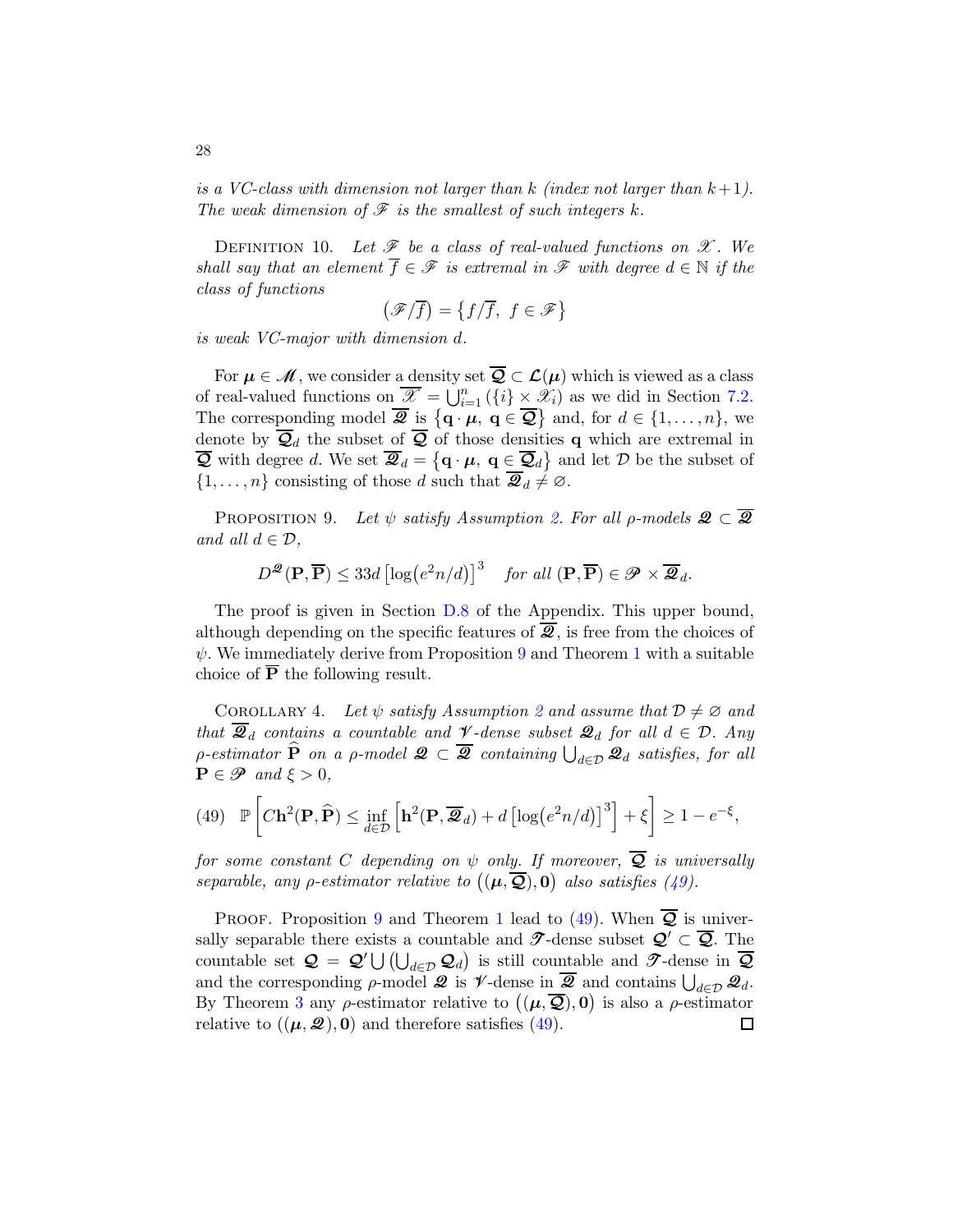Note that the bound depends on the initial representation  $(\mu, \overline{Q})$  because the sets  $\overline{Q}_d$ , hence the sets  $\overline{Q}_d$ , depend on  $\overline{Q}$ . This result looks like a model selection result among the sets  $\{\overline{\mathcal{Q}}_d, d \in \mathcal{D}\}\$  although the  $\rho$ -estimator  $\widehat{P}$  is built on a single  $\rho$ -model  $\mathscr{Q} \subset \overline{\mathscr{Q}}$  with a nul penalty function. It implies that the minimax risk over each set  $\overline{\mathcal{Q}}_d$  is necessarily finite, while that on Q might not be.

In the particular case of density estimation, the following result turns to be useful in view of applying Proposition [9.](#page-27-0)

PROPOSITION 10. Let  $\overline{Q}$  be a subset of  $\mathcal{L}(\mu)$  viewed as a class of functions on X. If  $\overline{p}$  is extremal in  $\overline{Q}$  with degree d,  $\overline{p} = (\overline{p}, \ldots, \overline{p})$  is extremal  $in \overline{Q} = \{q = (q, \ldots, q), q \in \overline{Q}\},$  viewed as a class of functions on  $\overline{\mathscr{X}}$ , with degree not larger than d.

PROOF. Let  $u \in \mathbb{R}$ . If  $\mathscr{C}_u(\overline{\mathcal{Q}}/\overline{\mathbf{p}})\$  shatters  $\{\overline{x}_1,\ldots,\overline{x}_k\} \subset \overline{\mathscr{X}}$ , for all  $J \subset \{1, \ldots, k\}$  there exists  $\mathbf{q} \in \mathbf{Q}$  such that  $j \in J$  if and only if  $(\mathbf{q}/\mathbf{p}) (\overline{x}_j) =$  $(q/\overline{p})(x_j) > u$ . Hence  $\mathscr{C}_u((\overline{\mathcal{Q}}/\overline{p}))$  shatters  $\{x_1,\ldots,x_k\} \subset \mathscr{X}$  which is only possible for  $k \leq d$ . П

7.4. Some examples of statistical models. Let us restrict ourselves here to the density framework where  $X_1, \ldots, X_n$  are assumed to be i.i.d. with common distribution  $P$  on  $\mathscr X$  and we have at hand a set of candidate probabilities  $Q = q \cdot \mu$  with  $q \in \overline{Q} \subset \mathcal{L}(\mu)$  for P. We shall provide here some examples of density sets  $\overline{Q}$  to which Proposition [7](#page-25-0) or [9](#page-27-0) applies.

**Piecewise constant functions.** Let k be a positive integer and  $\mathcal{X}$  and arbitrary interval of R (possibly  $\mathscr{X} = \mathbb{R}$ ). We define  $\mathscr{F}_k$  as the class of functions f on X such that there exists a partition  $\mathcal{I}(f)$  of X into at most k intervals (of positive lengths) with  $f$  constant on each of these intervals. Note that  $\mathcal{I}(f)$  depends on f. The following result is to be proved in Section [C.1](#page-52-0) of the Appendix.

<span id="page-28-0"></span>PROPOSITION 11. The set  $\mathscr{F}_k$  is VC-subgraph with dimension bounded by  $2k$ .

Let us apply this to histogram estimation on  $\mathscr{X} = \mathbb{R}$ . For a positive integer D we denote by  $\overline{Q}_D$  the subset of  $\mathscr{F}_{D+2}$  of right-continuous densities with respect to the Lebesgue measure  $\mu$ , that is the set of rightcontinuous and piecewise constant densities on  $\mathbb R$  with at most  $D$  pieces and by  $\overline{\mathscr{Q}}_D = \{q \cdot \mu, q \in \overline{\mathcal{Q}}_D\}$  the corresponding model for P. We derive from Propositions [7](#page-25-0) and [11](#page-28-0) that, for some universal constant  $C > 0$  and all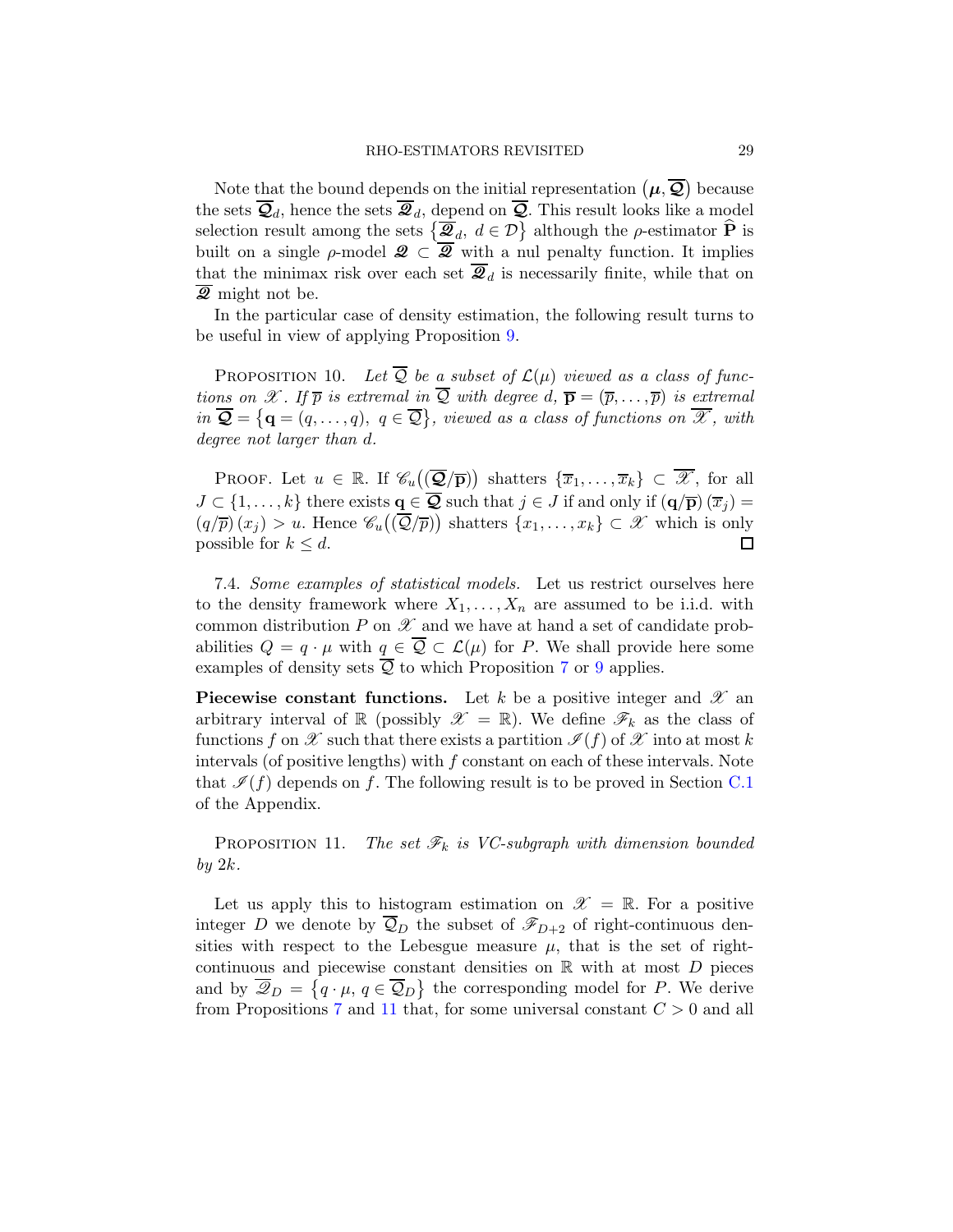$\rho$ -models  $\mathcal{Q} \subset \overline{\mathcal{Q}}_D$ ,

$$
D^{\mathcal{Q}}(\mathbf{P}, \overline{\mathbf{P}}) \le C(D \wedge n) \left[1 + \log_+(n/D)\right] \quad \text{for all } \left(\mathbf{P}, \overline{\mathbf{P}}\right) \in \mathcal{P} \times \mathcal{P}^{\mu}.
$$

Hence, by Corollary [3,](#page-25-3) for all  $\rho$ -estimators  $\widehat{P}$  on some countable and  $\nu$ -dense subset  $\mathcal{Q}_D$  of  $\overline{\mathcal{Q}}_D$ ,

<span id="page-29-0"></span>(50) 
$$
C\mathbb{E}\left[\mathbf{h}^{2}(\mathbf{P},\widehat{\mathbf{P}})\right] \leq \mathbf{h}^{2}(\mathbf{P},\overline{\mathcal{Q}}_{D}) + (D \wedge n)\left[1 + \log_{+}(n/D)\right].
$$

Since  $\overline{Q}_D$  is universally separable (see Section [B](#page-51-0) of the Appendix), we deduce from Theorem [3](#page-17-2) that [\(50\)](#page-29-0) remains true for any  $\rho$ -estimator  $\hat{P}$  on the noncountable model  $\overline{\mathcal{Q}}_D$  relative to the representation  $(\mu, \overline{\mathcal{Q}}_D)$  (with a null penalty function).

The logarithmic factor in this bound turns out to be necessary. The argument is as follows. When  $\mathbf{P} \in \overline{\mathbf{\mathcal{Q}}}_{D}$ , it follows from [\(50\)](#page-29-0) that  $\mathbb{E} \left[ \mathbf{h}^2(\mathbf{P}, \widehat{\mathbf{P}}) \right]$ ≤  $C'(D \wedge n)$   $[1 + \log_+(n/D)]$  for some universal constant  $C' > 0$ . This inequality appears to be optimal (up to the numerical constant  $C'$ ) in view of the lower bound established in Proposition 2 of Birgé and Massart [\(1998](#page-39-8)). This also shows that the logarithmic factor involved in the bound of the  $\rho$ -dimension function established in Proposition [7](#page-25-0) is necessary, at least for some VC-subgraph classes.

Piecewise exponential families. Using similar arguments based on Corollaries [3](#page-25-3) and [4](#page-27-2) as we did above, we may establish risk bounds of the same flavour as  $(50)$  with the following density sets.

DEFINITION 11. Let  $g_1, \ldots, g_J$  be  $J \geq 1$  real-valued functions on a set  $\mathscr X$ . We shall say that a class  $\mathscr F$  of positive functions on  $\mathscr X$  is an exponential family based on  $g_1, \ldots, g_J$  if the elements f of  $\mathscr F$  are of the form

<span id="page-29-1"></span>(51) 
$$
f = \exp\left[\sum_{j=1}^{J} \beta_j g_j\right] \quad \text{for} \ \ \beta_1, \ldots, \beta_J \in \mathbb{R}.
$$

If  $\mathscr X$  is a nontrivial interval of  $\mathbb R$  and  $k$  a positive integer, we shall say that  $\mathscr F$  is a k-piecewise exponential family based on  $g_1, \ldots, g_J$  if for any  $f \in \mathscr F$ there exists a partition  $\mathcal{I}(f)$  of  $\mathcal X$  into at most k intervals such that for all  $I \in \mathcal{I}(f)$ , the restriction  $f_I$  of f to I is of the form [\(51\)](#page-29-1) with coefficients  $\beta_j$  depending on I.

The properties of exponential and piecewise exponential families are described by the following proposition to be proven in Section [C](#page-52-1) of the Appendix.

30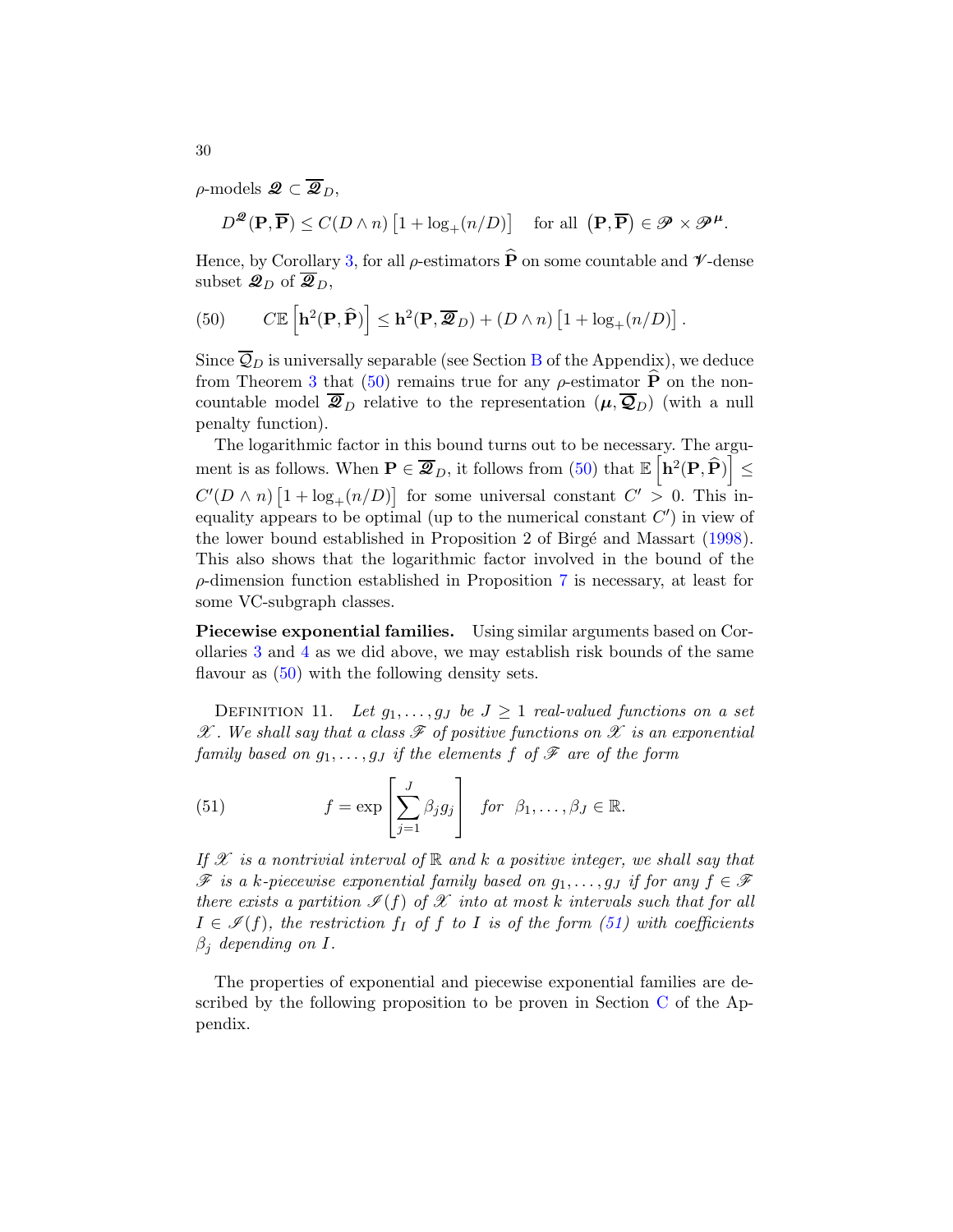PROPOSITION 12. Let  $\overline{Q}$  be a class of functions on  $\mathscr{X}$ .

- i) If  $\overline{Q}$  is an exponential family based on  $J \geq 1$  functions,  $\overline{Q}$  is VCsubgraph with index not larger than  $J + 2$ .
- ii) Let  $\mathscr I$  be a partition of  $\mathscr X$  with cardinality not larger than  $k \geq 1$ . If for all  $I \in \mathscr{I}$  the family  $\overline{Q}_I$  consisting of the restrictions of the functions q in  $\overline{Q}$  to the set I is an exponential family on I based on  $J \geq 1$ functions,  $\overline{Q}$  is VC-subgraph with index not larger than  $k(J+2)$ .
- iii) If X is a non-trivial interval of R and  $\overline{Q}$  is a k-piecewise exponential family based on J functions, all densities  $\overline{p} \in \overline{Q}$  are extremal in  $\overline{Q}$  with degree d not larger than  $[9.4k(J + 2)] = \inf\{j \in \mathbb{N}, j \geq 9.4k(J + 2)\}.$

## <span id="page-30-0"></span>8. Estimating a conditional distribution.

8.1. Description of the framework. Let us now apply our result to the estimation of a conditional distribution. We consider i.i.d. pairs  $X_i = (W_i, Y_i)$ ,  $i = 1, \ldots, n$  of random variables with values in the product space  $(\mathscr{W} \times$  $\mathscr{Y}, \mathscr{B}(\mathscr{W}) \otimes \mathscr{B}(\mathscr{Y})$  and common distribution P, assuming that truely  $\mathbf{P} =$  $P^{\otimes n}$ . We denote by  $P_W$  the marginal distribution of W and assume the existence of a conditional distribution  $P_w$  of Y when  $W = w$ , which means that for all bounded measurable functions  $f$  on  $\mathscr{Y},$ 

$$
\mathbb{E}[f(Y) | W = w] = \int_{\mathcal{Y}} f(y) dP_w(y) \quad P_{W} \text{-a.s.}
$$

and for all bounded measurable functions g on  $\mathscr{W} \times \mathscr{Y}$ ,

$$
\mathbb{E}[g(W,Y)] = \int_{\mathscr{W}} \left[ \int_{\mathscr{Y}} g(w,y) dP_w(y) \right] dP_W(w).
$$

Our purpose is to estimate the conditional distribution  $P_w$  without the knowledge of  $P_W$  which may therefore be completely arbitrary. To do so, we consider a reference measure  $\lambda$  on  $(\mathscr{Y}, \mathscr{B}(\mathscr{Y}))$  and the set  $\mathcal{L}_c(\mathscr{W}, \lambda)$  of conditional densities with respect to  $\lambda$ , that is the set of measurable functions t from  $(\mathscr{W} \times \mathscr{Y}, \mathscr{B}(\mathscr{W}) \otimes \mathscr{B}(\mathscr{Y}))$  to  $\mathbb{R}_+$  such that for all  $w \in \mathscr{W}$ , the function  $t_w : y \mapsto t(w, y) \in \mathcal{L}(\lambda)$ . Then, to each element  $t \in \mathcal{L}_c(\mathscr{W}, \lambda)$  is associated a conditional distribution  $t_w \cdot \lambda$  for Y. In order to build our estimators we first introduce a countable family  $\{S_m, m \in \mathcal{M}\}\$ of countable subsets  $S_m$  of  $\mathcal{L}_c(\mathscr{W}, \lambda)$ , and a non-negative weight function  $\Delta$  on M satisfy-ing [\(21\)](#page-14-0). To each  $S_m$ , we associate the  $\rho$ -density model  $\mathcal{Q}_m = \{Q_t, t \in S_m\}$ for P, where the probability  $Q_t$  on  $\mathscr{W} \times \mathscr{Y}$  is given by

$$
Q_t(A \times B) = \int_A \left[ \int_B t_w(y) d\lambda(y) \right] dP_W(w) \text{ i.e. } \frac{dQ_t}{dP_W \otimes d\lambda}(w, y) = t(w, y).
$$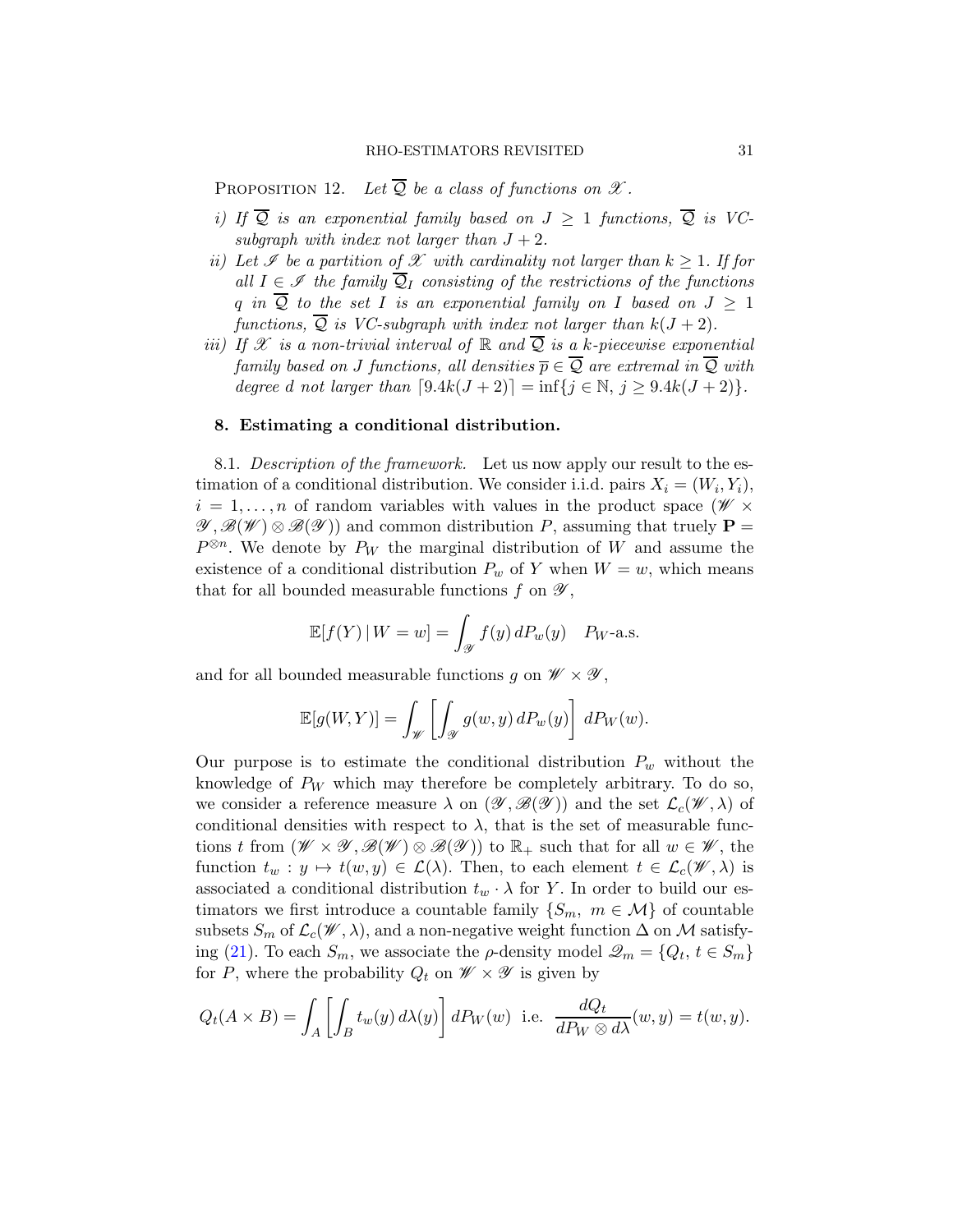This means that  $Q_t$  has a marginal distribution  $P_W$  on  $\mathscr W$  and a conditional distribution given  $W = w$  with density  $t_w$  with respect to  $\lambda$ . Note that the  $\rho$ models  $\mathscr{Q}_m$  depend on the unknown distribution  $P_W$  but the densities with respect to the dominating measure  $P_W \otimes \lambda$  do not. This leads to a family of  $\rho$ models  $\mathcal{Q}_m$  for **P** and a reference  $\rho$ -model  $\mathcal{Q} = \bigcup_{m \in \mathcal{M}} \mathcal{Q}_m$ . If we introduce a suitable penalty **pen** on  $\mathcal{Q}$ , we may build a  $\rho$ -estimator of **P** from our sample  $X_1, \ldots, X_n$  according to the recipe of Section [2.3](#page-7-0) since its values only depend on the family of densities in  $\mathcal{Q} = \bigcup_{m \in \mathcal{M}} S_m$ . As a consequence, our estimation strategy neither needs to know  $P_W$  nor to estimate it. Such a  $\rho$ -estimator will be of the form  $Q_s^{\otimes n}$  with  $Q_s = \hat{s} \cdot (P_W \otimes \lambda)$  and will provide an estimator  $\widehat{s}_w \cdot \lambda$  of the conditional probability  $P_w$ .

Within this framework, the Hellinger distance between the probabilities at hand writes, for any measure  $\nu$  that dominates both P and  $P_W \otimes \lambda$ ,

$$
\frac{1}{2} \int_{\mathscr{W} \times \mathscr{Y}} \left( \sqrt{\frac{dP_W(w) dP_w(y)}{d\nu}} - \sqrt{t(w, y) \frac{dP_W(w) d\lambda(y)}{d\nu}} \right)^2 d\nu(w, y) \n= h^2(P, Q_t) = \int_{\mathscr{W}} h^2(P_w, t_w \cdot \lambda) dP_W(w).
$$

Therefore

(52) 
$$
h^{2}(P, \mathcal{Q}_{m}) = \inf_{t \in S_{m}} \int_{\mathcal{W}} h^{2}(P_{w}, t_{w} \cdot \lambda) dP_{W}(w).
$$

Note that  $h^2(P, Q_t)$  can actually be viewed as a loss function for the conditional distributions, of the form  $\ell(P_w, t_w \cdot \lambda)$  since it actually only depends on  $P_w$  and  $t_w$ .

8.2. Assumptions and results. Let us assume the following:

<span id="page-31-0"></span>ASSUMPTION 5. For all  $m \in \mathcal{M}$ ,  $S_m$  is VC-subgraph with index not larger  $\overline{V}_m$ .

We may then deduce from Theorem [5](#page-41-0) the following result.

<span id="page-31-1"></span>COROLLARY 5. Let  $\{S_m, m \in \mathcal{M}\}\$ be a family of countable subsets of  $\mathcal{L}_c(\mathcal{W}, \lambda)$  satisfying Assumption [5,](#page-31-0)  $\Delta$  be a weight function on M which satisfies [\(21\)](#page-14-0),  $\psi$  a function satisfying Assumption [2,](#page-10-2)  $\mathcal{Q} = \bigcup_{m \in \mathcal{M}} \{Q_t, t \in \mathcal{Q}\}$  $S_m$ } and pen :  $\mathscr{Q} \to \mathbb{R}_+$  given, for all  $Q \in \mathscr{Q}$ , by

$$
pen(Q) = \kappa \inf_{\{m \in \mathcal{M}, Q = Q_t \text{ with } t \in S_m\}} \left[ \frac{C_1}{4.7} (\overline{V}_m \wedge n) \left[ 1 + \log_+ \left( \frac{n}{\overline{V}_m} \right) \right] + \Delta(m) \right]
$$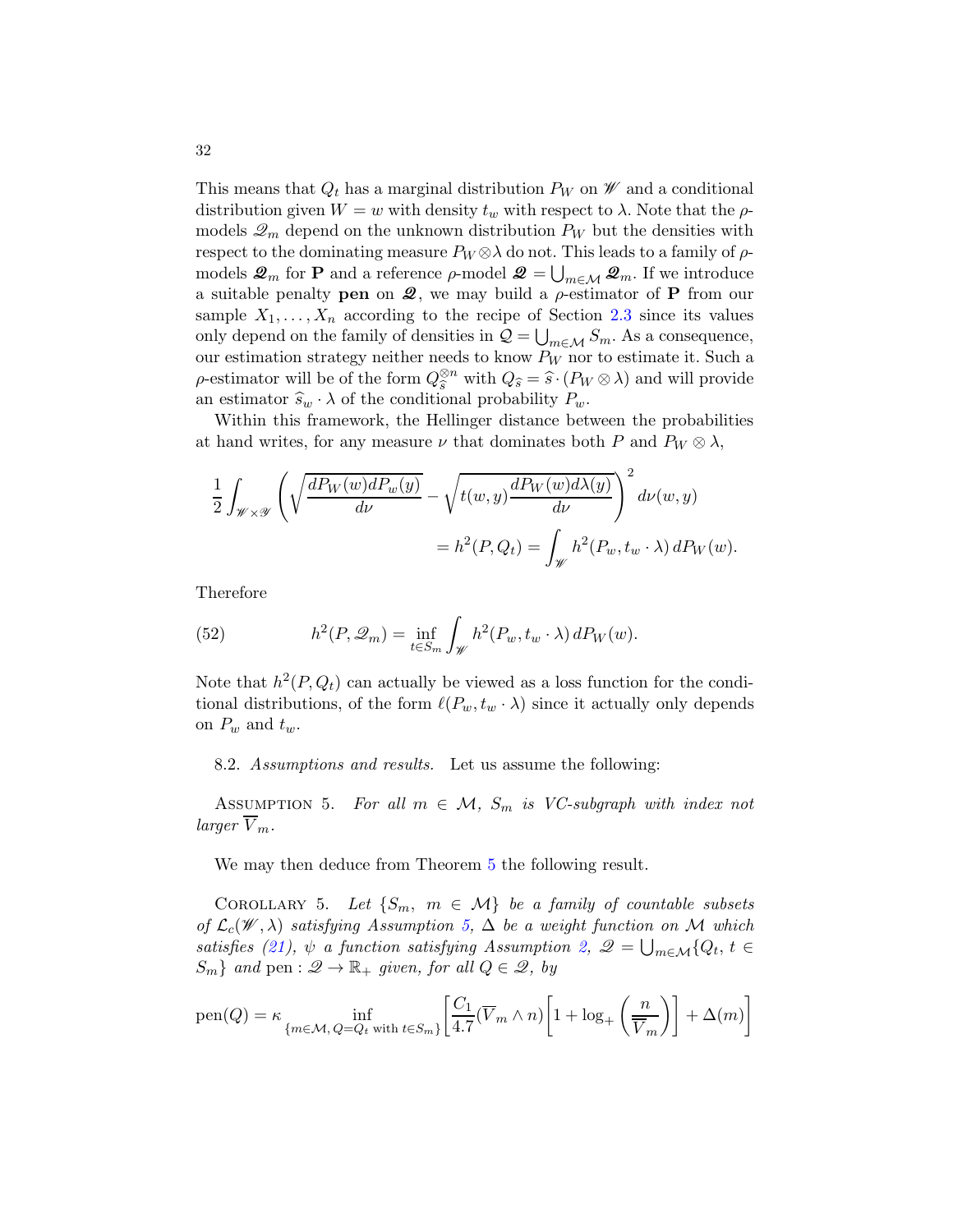where  $\kappa$  is given by [\(19\)](#page-13-0) and  $C_1$  is the constant appearing in Proposition [7.](#page-25-0) Then any density  $\rho$ -estimator  $Q_{\hat{s}}$  relative to  $((\mu, \mathcal{Q}),$  pen) satisfies, for some constant  $C' > 0$  depending on the choice of  $\psi$  only,

$$
\mathbb{E}\left[h^2(P,Q_{\widehat{s}})\right] \leq C' \inf_{m \in \mathcal{M}} \left[h^2(P,\mathcal{Q}_m) + \frac{\overline{V}_m \wedge n}{n} \left(1 + \log_+\left(\frac{n}{\overline{V}_m}\right)\right) + \frac{\Delta(m)}{n}\right].
$$

Note that this result does not require any information or assumption on the distribution of W. If, in particular, the conditional probability  $P_w$ is absolutely continuous with respect to  $\lambda$  for almost all w with density  $dP_w/d\lambda = s_w$ ,  $P_W$ -a.s., one can write

$$
\begin{cases}\n h^{2}(P,Q_{\widehat{s}}) & = \int_{\mathscr{W}} h^{2}(s_{w} \cdot \lambda, \widehat{s}_{w} \cdot \lambda) dP_{W}(w), \\
h^{2}(P,\mathscr{Q}_{m}) & = \inf_{t \in S_{m}} \int_{\mathscr{W}} h^{2}(s_{w} \cdot \lambda, t_{w} \cdot \lambda) dP_{W}(w).\n\end{cases}
$$

PROOF OF COROLLARY [5.](#page-31-1) Applying Propositions [7](#page-25-0) and [8](#page-26-0) to each  $\rho$ -model  $\mathcal{Q}_m$  with  $m \in \mathcal{M}$ , we obtain under Assumption [5](#page-31-0) the existence of a universal constant  $C_1 > 0$  such that for all  $(P, \overline{P}) \in \mathscr{P} \times \mathscr{P}^{\mu}$ 

$$
D^{\mathcal{Q}_m}(\mathbf{P}, \overline{\mathbf{P}}) \le D_n(m) = C_1(\overline{V}_m \wedge n) \left[1 + \log_+(n/\overline{V}_m)\right].
$$

Inequality [\(22\)](#page-14-4) is fulfilled with  $K = 0$  and the penalty function therefore satisfies [\(23\)](#page-14-2) with  $\kappa_1 = 0$  for all  $m \in \mathcal{M}$ . The result follows from Theorem [2,](#page-14-1) then an integration of (24) with respect to  $\xi > 0$ . then an integration of  $(24)$  with respect to  $\xi > 0$ .

<span id="page-32-0"></span>9. Regression with a random design. In this section we assume that the observations  $X_i = (W_i, Y_i), 1 \le i \le n$  are i.i.d. copies of a random pair

<span id="page-32-1"></span>(53) 
$$
X = (W, Y) \quad \text{with} \quad Y = f(W) + \epsilon,
$$

where W is a random variable with distribution  $P_W$  on a measurable space  $(\mathscr{W}, \mathscr{B}(\mathscr{W}))$ , f is an unknown regression function mapping  $\mathscr{W}$  into R and  $\epsilon$  is a real-valued random variable with distribution  $P_{\epsilon}$ , which is independent of W. Both distributions  $P_W$  and  $P_\epsilon$  are assumed to be unknown. We shall use the specific notations introduced in Section [3.3](#page-14-3) when the data are i.i.d. and denote by  $\mu$  the product measure  $P_W \otimes \lambda$  where  $\lambda$  is the Lebesgue mesure on R. Note that  $\mu$  is unknown since it depends on the distribution  $P_W$  of the design W.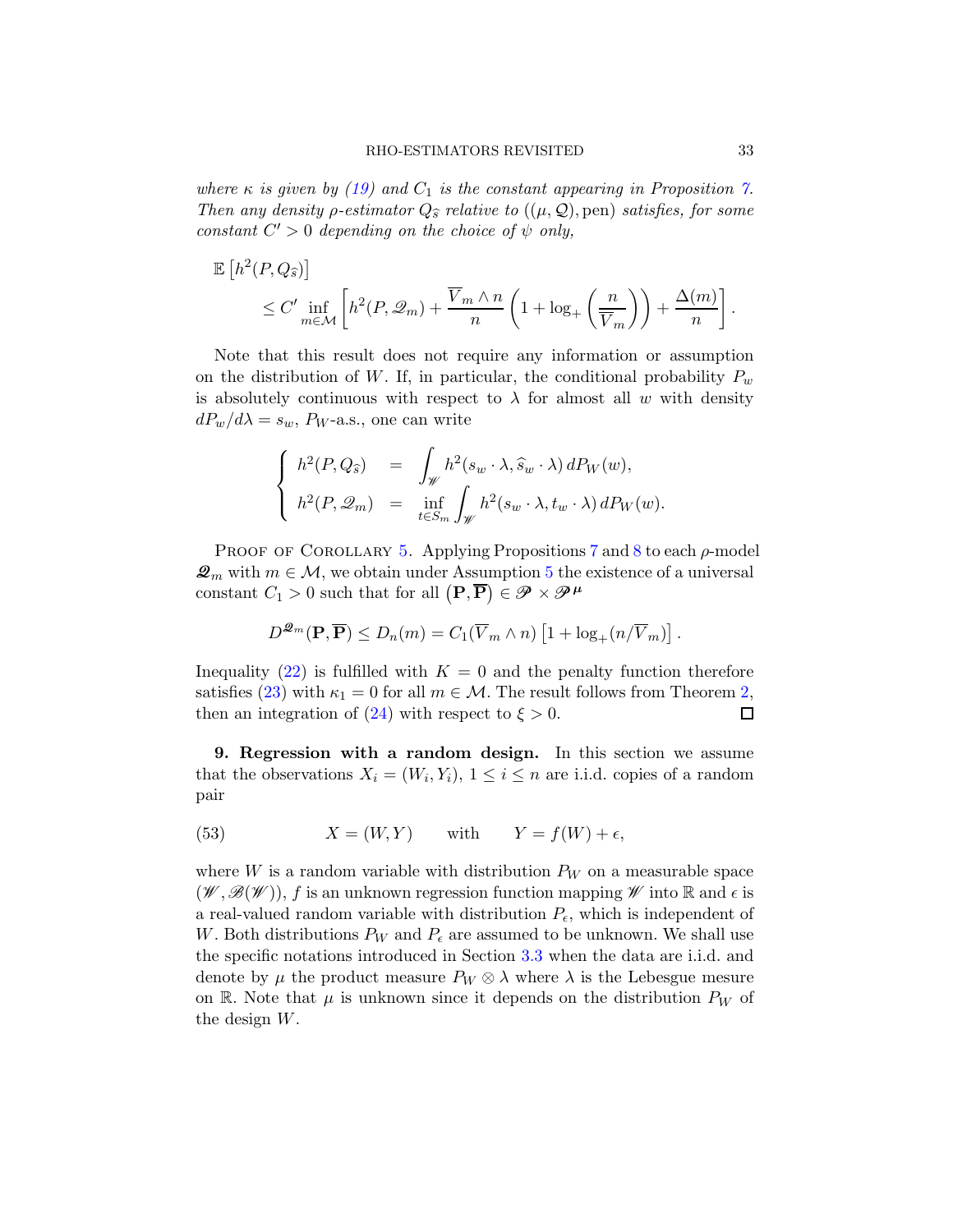If  $\epsilon$  had a density s with respect to  $\lambda$ , the distribution P of  $X = (W, Y)$ would be absolutely continuous with respect to  $\mu$  with density p given by

<span id="page-33-0"></span>(54) 
$$
p(w, y) = s(y - f(w)) \text{ for } (w, y) \in \mathcal{X},
$$

depending thus on two parameters: the density s of the errors and the regression function  $f$ .

Denoting by  $\mathscr{D}$  the set of all densities on  $(\mathbb{R}, \mathscr{B}(\mathbb{R}), \lambda)$  and  $\mathscr{F}$  the set of all measurable functions mapping  $\mathscr W$  into  $\mathbb R$ , our aim is to estimate P assuming that it is close to some distribution of the form  $p \cdot \mu$  with p given by [\(54\)](#page-33-0) for some  $s \in \mathscr{D}$  and  $f \in \mathscr{F}$ . Besides, when P is truly of this form we shall also derive estimators for both  $s$  and  $f$ .

9.1. The main result. For  $r \in \mathscr{D}$  and  $q \in \mathscr{F}$ , we set

$$
Q_{r,g} = q_{r,g} \cdot \mu \quad \text{ with } \quad q_{r,g}(w,y) = r(y - g(w)),
$$

which means that  $Q_{r,g}$  is the distribution of X in [\(53\)](#page-32-1) when  $f = g$  and  $\epsilon$  is distributed according to  $R = r \cdot \lambda$ . Given a density  $r \in \mathscr{D}$  and a countable subset F of  $\mathscr{F}$ , we define the  $\rho$ -model

$$
\mathcal{Q}_m = \{Q_{r,g}, g \in F\} \quad \text{for } m = (r, F).
$$

Given a countable subset  $\mathcal D$  of  $\mathscr D$  and a countable family  $\mathbb F$  of countable subsets F of  $\mathscr{F}$ , we estimate P on the basis of the collection of  $\rho$ -models  $\{\mathscr{Q}_m, m \in \mathcal{M}\}\$  with  $\mathcal{M} \subset \mathcal{D} \times \mathbb{F}$ . We endow the family  $\{\mathscr{Q}_m, m \in \mathcal{M}\}\$ with a weight function  $\Delta$  satisfying [\(21\)](#page-14-0) and assume the following.

<span id="page-33-1"></span>Assumption 6.

- <span id="page-33-2"></span>i) The densities  $r \in \mathcal{D}$  are unimodal.
- <span id="page-33-3"></span>ii) Each F in  $\mathbb F$  is VC-subgraph with index  $\overline{V}(F)$ .
- iii) The function  $\psi$  satisfies Assumption [2](#page-10-2) with  $\mathcal{Q} = \{Q^{\otimes n}, Q \in \mathcal{Q} = \emptyset\}$ .  $\bigcup_{m\in\mathcal{M}}\mathscr{Q}_m\}.$

Under Assumptions [6-](#page-33-1)i) and 6-[ii](#page-33-2)), the family of densities  $\mathcal{Q}_m$  is VCsubgraph on  $\mathscr X$  with index not larger than

(55) 
$$
\overline{V}_m = 9.41 \overline{V}(F) \text{ for all } m = (r, F) \in \mathcal{M}.
$$

This result derives from Baraud et al. [\(2017,](#page-39-0) Proposition 42). Besides, under Assumption  $6-iii$  $6-iii$ ), Proposition [7](#page-25-0) applies and implies that, for some universal constant  $C_1 > 0$ , all  $m \in \mathcal{M}$ ,  $\mathbf{P} \in \mathcal{P}$  and  $\overline{\mathbf{P}} \in \mathcal{Q}$ ,  $D^{\mathcal{Q}_m}(\mathbf{P}, \overline{\mathbf{P}}) \le D_n(m)$ with

(56) 
$$
D_n(m) = C_1(\overline{V}_m \wedge n) [1 + \log_+(n/\overline{V}_m)]
$$
 for all  $m = (r, F) \in \mathcal{M}$ ,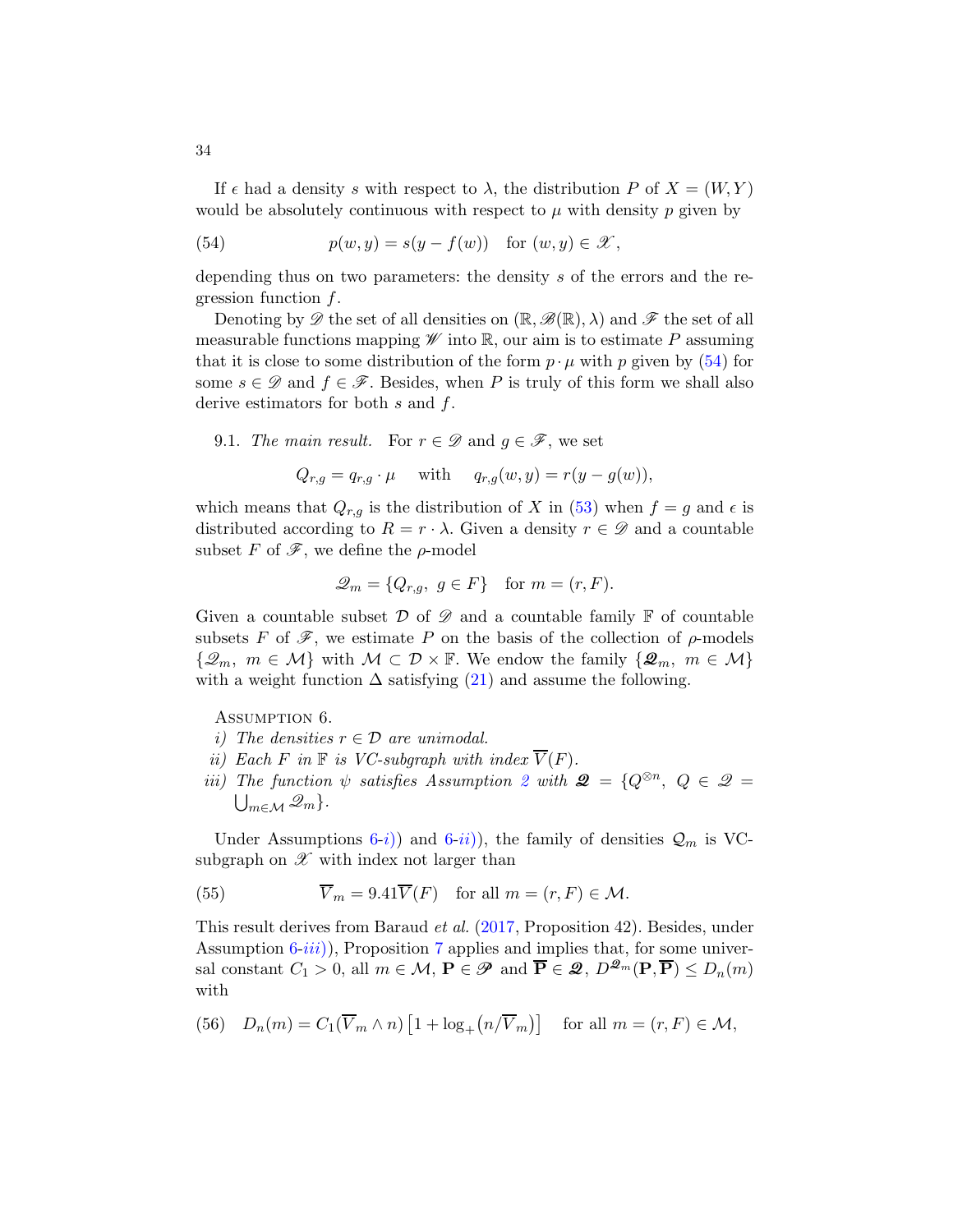so that  $(22)$  holds with  $K = 0$ . Setting

$$
\textbf{pen}(\textbf{Q}) = \kappa \inf_{\{m \in \mathcal{M} \, | \, \mathscr{Q}_m \ni Q\}} \left\{ \frac{D_n(m)}{4.7} + \Delta(m) \right\},\,
$$

we may apply Theorem [2](#page-14-1) with  $\kappa_1 = 0$ , which leads, in this particular case, to the following analogue of  $(24)$ .

<span id="page-34-0"></span>THEOREM 4. Assume that Assumption [6](#page-33-1) holds. For any distribution  $P \in$  $\mathscr P$  and  $\mathbf P = P^{\otimes n}$ , any p-estimator  $\widehat{\mathbf P} = (\widehat{P}, \ldots, \widehat{P})$  satisfies, for all  $\xi > 0$ , with probability at least  $1 - e^{-\xi}$ ,

$$
Ch^{2}(P, \widehat{P})
$$
  
(57) 
$$
\leq \inf_{m \in \mathcal{M}} \left[ h^{2}(P, \mathcal{Q}_{m}) + \frac{\overline{V}_{m} \wedge n}{n} \left[ 1 + \log_{+} \left( \frac{n}{\overline{V}_{m}} \right) \right] + \frac{\Delta(m)}{n} \right] + \frac{\xi}{n},
$$

for some constant  $C > 0$  only depending on the choice of  $\psi$ .

At this stage, some comments are in order.

- a) This result holds without any assumption on the distribution  $P_W$  of the design.
- b) The result is true even if the regression framework [\(53\)](#page-32-1) is not exact as long as the  $X_i$  are i.i.d. In particular, the distribution  $P$  needs not have a density with respect to  $\mu = P_W \otimes \lambda$ .
- c) If r admits k modes with  $k > 1$  and F is VC-subgraph with index not larger than  $\overline{V}$ ,  $\mathscr{Q}_{(r,F)}$  remains VC-subgraph and its index is still bounded by  $C(k)\overline{V}$  for some constant  $C(k)$  that now depends on k. Consequently the above result generalizes to families  $\mathcal D$  of densities admitting more than a single mode in which case  $\overline{V}(F)$  should be replaced by  $c(r)\overline{V}(F)$ where  $c(r)$  is a positive number depending on the number of modes of the density r.
- d) With Theorem [4](#page-34-0) at hand we could obtain in the present random design context an analogue of Corollary 39 in Baraud et al. [\(2017](#page-39-0)) which was established when the  $W_i$  were deterministic (fixed design regression).

9.2. *Estimation of s and f.* Let us now consider the situation where the regression framework [\(53\)](#page-32-1) is exact and  $\epsilon$  has an unknown density s with respect to the Lebesgue measure  $\lambda$ . Then  $P = Q_{s,f}$  admits a density  $q_{s,f}$ with respect to  $\mu$  which is given by [\(54\)](#page-33-0) with s belonging to  $\mathscr D$  and f to  $\mathscr F$ but not necessarily to our  $\rho$ -models  $\mathcal D$  and  $\mathcal F=\bigcup_{F\in\mathbb F}F$  respectively. Since we may choose our  $\rho$ -estimator of the form

$$
\widehat{P} = q_{\widehat{s}, \widehat{f}} \cdot \mu \quad \text{with} \quad (\widehat{s}, \widehat{f}) \in \mathcal{D} \times \mathcal{F},
$$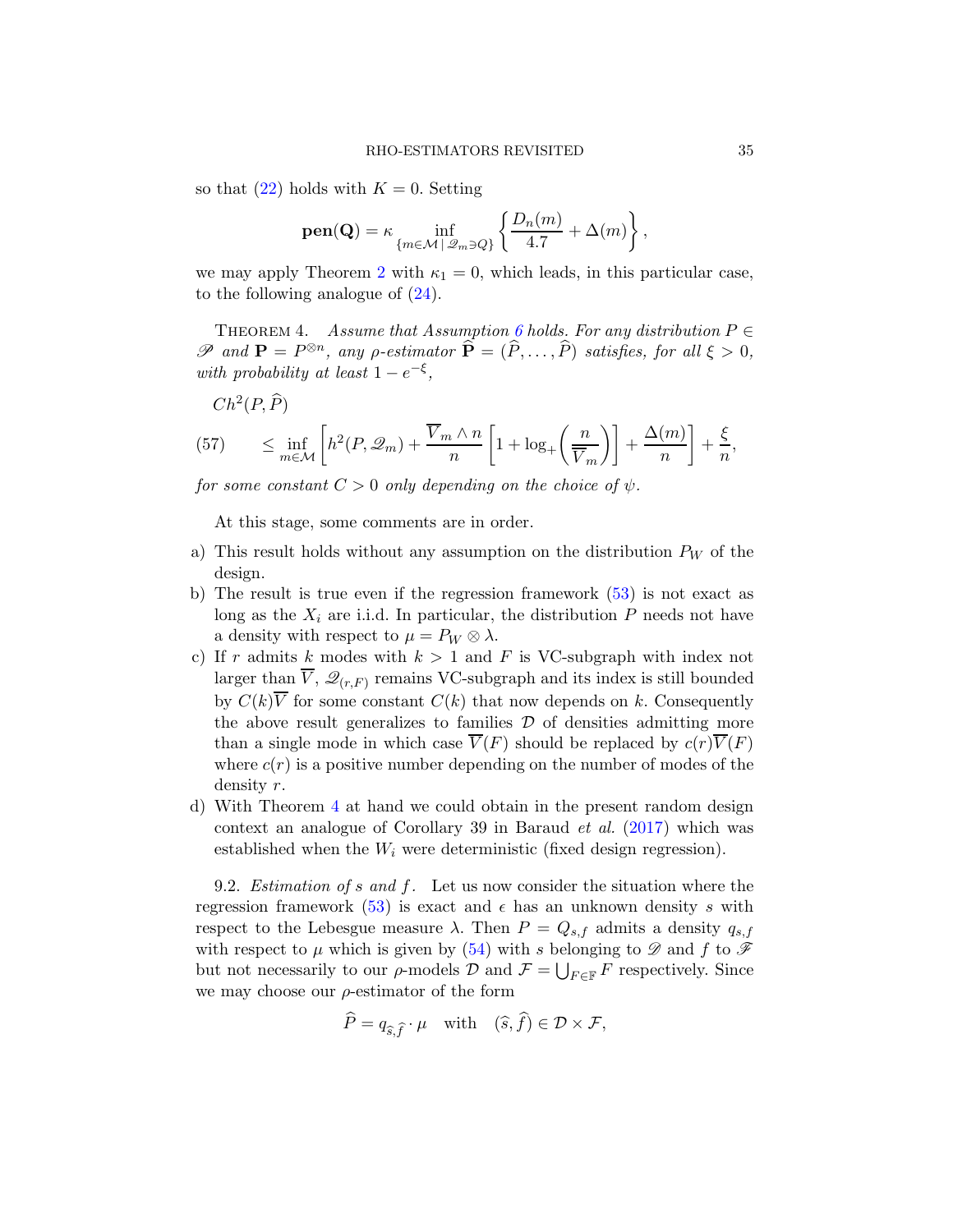our procedure results in estimators  $\hat{s}$  and  $\hat{f}$  for s and f respectively and our aim in this section is to establish risk bounds for these two estimators.

Since the map  $(r, g) \mapsto Q_{r,g}$  is not necessarily one-to-one from  $\mathscr{D} \times \mathscr{F}$ to  $\mathscr P$  an identifiability condition is required on our  $\rho$ -model  $\mathscr Q$  so that the equality  $Q_{r,g} = Q_{r',g'}$  with  $r, r' \in \mathcal{D}$  and  $g, g' \in \mathcal{F}$  implies that  $r = r'$   $\lambda$ -a.e. and  $g = g'$   $P_W$ -a.s. In order to state this identifiability condition, let us introduce the following notation. For  $r \in \mathscr{D}$  and  $a \in \mathbb{R}$ , we shall denote by  $R_a$  the probability on  $(\mathbb{R}, \mathscr{B}(\mathbb{R}), \lambda)$  with density  $r_a(\cdot) = r(\cdot - a)$ . When  $\epsilon$  has density r and  $a = g(w)$  for some  $w \in \mathscr{W}$ ,  $R_a$  can be viewed as the conditional distribution of  $Y = g(W) + \epsilon$  given  $W = w$ . Given  $r, r' \in \mathcal{D}, g, g' \in \mathcal{F}$  and  $w \in \mathscr{W}$ , the Hellinger distance between the probabilities  $R_{g(w)}$ , and  $R'_{g'(w)}$ is given by

$$
h^{2}\Big(R_{g(w)},R'_{g'(w)}\Big) = \frac{1}{2} \int_{\mathbb{R}}\Big[\sqrt{r\left(y-g(w)\right)}-\sqrt{r'\left(y-g'(w)\right)}\Big]^{2}\,d\lambda(y)
$$

and the Hellinger distance between the corresponding probabilities  $Q_{r,g}$  and  $Q_{r',g'}$  on  $(\mathscr{X},\mathscr{B})$  writes

<span id="page-35-1"></span>(58) 
$$
h^{2}(Q_{r,g}, Q_{r',g'}) = \int_{\mathscr{W}} h^{2}(R_{g(w)}, R'_{g'(w)}) dP_{W}(w).
$$

We recall that the Hellinger distance is translation invariant which means that for all densities  $r, r' \in \mathcal{D}, a, a' \in \mathbb{R}$ ,

<span id="page-35-0"></span>(59) 
$$
h^2(R_a, R'_{a'}) = h^2(R_{a-a'}, R').
$$

In particular, taking  $a = g(w)$  and  $a' = g'(w)$  for  $g, g' \in \mathcal{F}$  and  $w \in \mathcal{W}$ and integrating [\(59\)](#page-35-0) with respect to  $P_W$  we get for all  $(g, g') \in \mathscr{F}^2$  and  $(r, r') \in \mathscr{D}^2$ 

(60) 
$$
h^2(Q_{r,g}, Q_{r',g'}) = h^2(Q_{r,g-g'}, Q_{r',0}).
$$

In order to warrant identifiability, we assume the following.

Assumption 7. There exists a positive constant A such that, for all  $r, r' \in \mathcal{D}, R = r \cdot \lambda \text{ and } R' = r' \cdot \lambda,$ 

$$
h(R, R') \le A \inf_{a \in \mathbb{R}} h(R_a, R').
$$

When  $Q_{r,g} = Q_{r',g'}$ , [\(58\)](#page-35-1) asserts that  $h\left(R_{g(w)}, R'_{g'(w)}\right)$  $= 0$  for  $P_W$ -almost all  $w \in \mathscr{W}$  and [\(59\)](#page-35-0) implies that  $h(R_{g(w)-g'(w)}, R') = 0$  for all such  $w \in \mathscr{W}$ .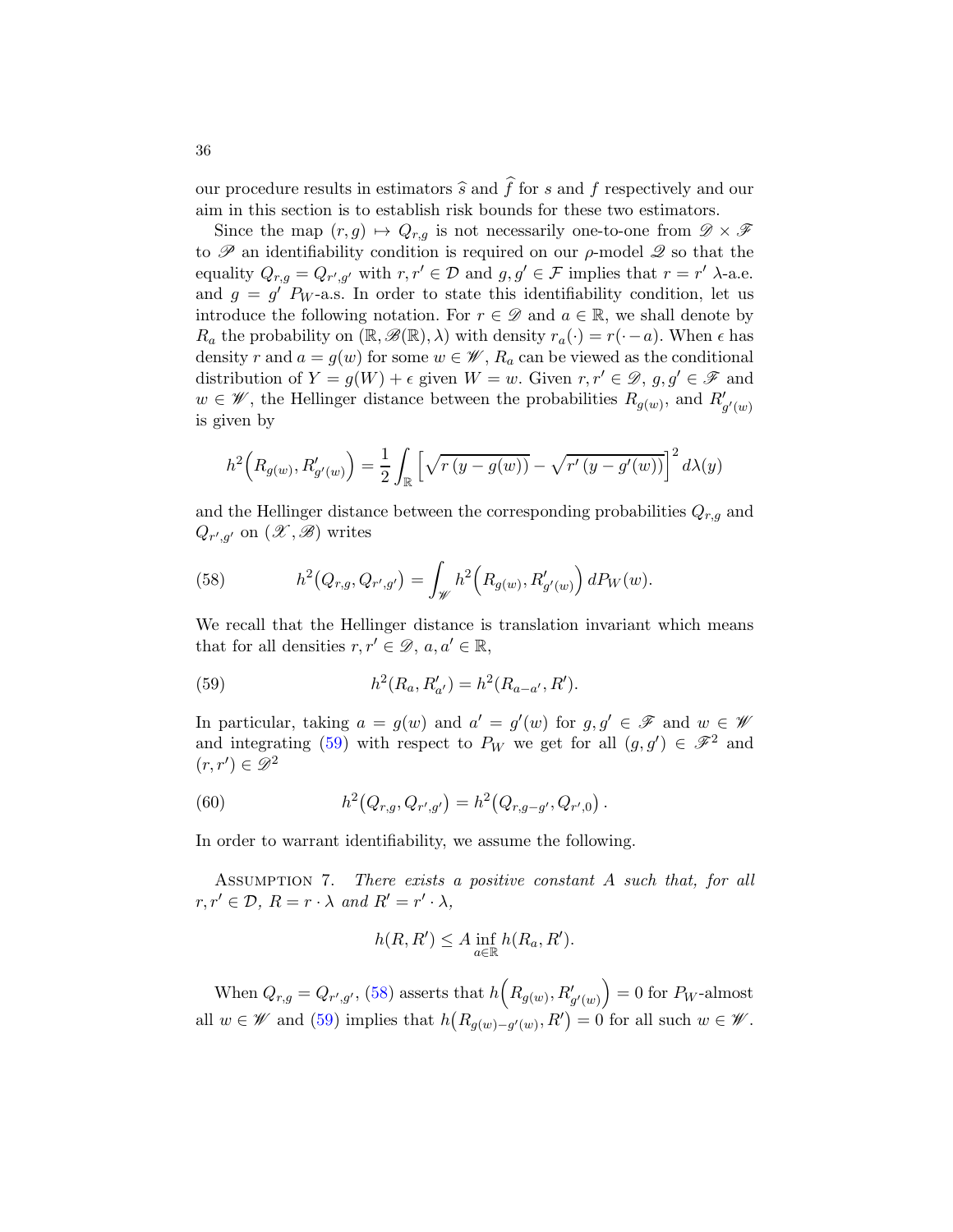Applying Assumption [7](#page-35-0) with  $a = g(w) - g'(w)$  leads to  $R = R'$  and  $g(w) =$  $g'(w)$  which solves our identifiability problem.

In order to evaluate the risk of our estimator  $\widehat{f}$  of  $f$ , we endow  $\mathscr F$  with the loss function  $d_s$  defined on  $\mathscr{F} \times \mathscr{F}$  by

$$
d_s^2(g,g') = \frac{1}{2} \int_{\mathscr{W} \times \mathbb{R}} \left( \sqrt{s_{g(w)}(y)} - \sqrt{s_{g'(w)}(y)} \right)^2 dP_W(w) \, dy \quad \text{for } g, g' \in \mathscr{F}.
$$

This loss function depends on the true density s of the errors  $\epsilon$  and on the distribution  $P_W$  of the design, hence on P. We have seen in Section 6.3 of Baraud *et al.* [\(2017](#page-39-0)) that, if the density s is of order  $\alpha$  with  $\alpha \in (-1, 1]$  (see Definition 26 of that paper for the order of a function), the restriction of  $d_s$ to the  $\mathbb{L}_{\infty}(P_W)$ -ball  $\mathscr{B}_{\infty}(b)$  centred at 0 with radius b is equivalent (up to factors depending on  $b$  and  $s$ ) to

$$
||g - g'||_{1+\alpha, P_W}^{(1+\alpha)/2}
$$
 with  $||g - g'||_{1+\alpha, P_W} = \left[ \int_{\mathcal{W}} |g - g'|^{1+\alpha} dP_W \right]^{1/(1+\alpha)}$ .

In particular, if  $\mathcal{F} \subset \mathscr{B}_{\infty}(b)$  and the true regression function f also belongs to  $\mathscr{B}_{\infty}(b)$ ,

$$
c(s,b) \|f - g\|_{1+\alpha, P_W}^{(1+\alpha)/2} \le d_s(f,g) \le C(s,b) \|f - g\|_{1+\alpha, P_W}^{(1+\alpha)/2} \quad \text{for all } g \in \mathcal{F}
$$

and suitable positive numbers  $c(s, b)$  and  $C(s, b)$ . Of special interest is the case of  $\alpha = 1$  for which  $d_s(f, g)$  is of the order of the  $\mathbb{L}_2(P_W)$ -distance between f and g for all  $g \in \mathcal{F}$ . This situation is met when the translation  $\rho$ model associated to s is regular which is the case when s is Cauchy, Gaussian, Laplace, etc. When s is uniform or exponential,  $d_s^2(\cdot, \cdot)$  is then equivalent to the  $\mathbb{L}_1(P_W)$ -norm. Furthermore, when F is a subset of a k-dimensional linear space  $\overline{\mathcal{F}}$  generated by  $\phi_1, \ldots, \phi_k$ , these norms can in turn be translated into a norm on  $\mathbb{R}^k$  between the coefficients relative to this basis. More precisely, if f belongs to  $\overline{\mathcal{F}}$  and writes as  $\sum_{j=1}^k \beta_j \phi_j$  and  $\overline{f} = \sum_{j=1}^k \overline{\beta}_j \phi_j$  is an element of  $\overline{\mathcal{F}}$ , there exist two positive constants  $c'(s, b, k)$  and  $C'(s, b, k)$  such that

$$
c'(s,b,k) \left[ \max_{j=1,\dots,k} |\beta_j - \overline{\beta}_j| \right]^{(1+\alpha)/2}
$$
  

$$
\leq d_s(f,\overline{f}) \leq C'(s,b,k) \left[ \max_{j=1,\dots,k} |\beta_j - \overline{\beta}_j| \right]^{(1+\alpha)/2}.
$$

In particular, if  $\overline{f} = \overline{f}(n)$  converges toward f at a rate  $v_n$  with respect to the distance  $d_s(\cdot, \cdot)$ , the coefficients of  $\overline{f}$  converge in sup-norm toward those of f at rate  $v_n^{2/(1+\alpha)}$ , this latter rate being faster than  $v_n$  when  $\alpha < 1$ .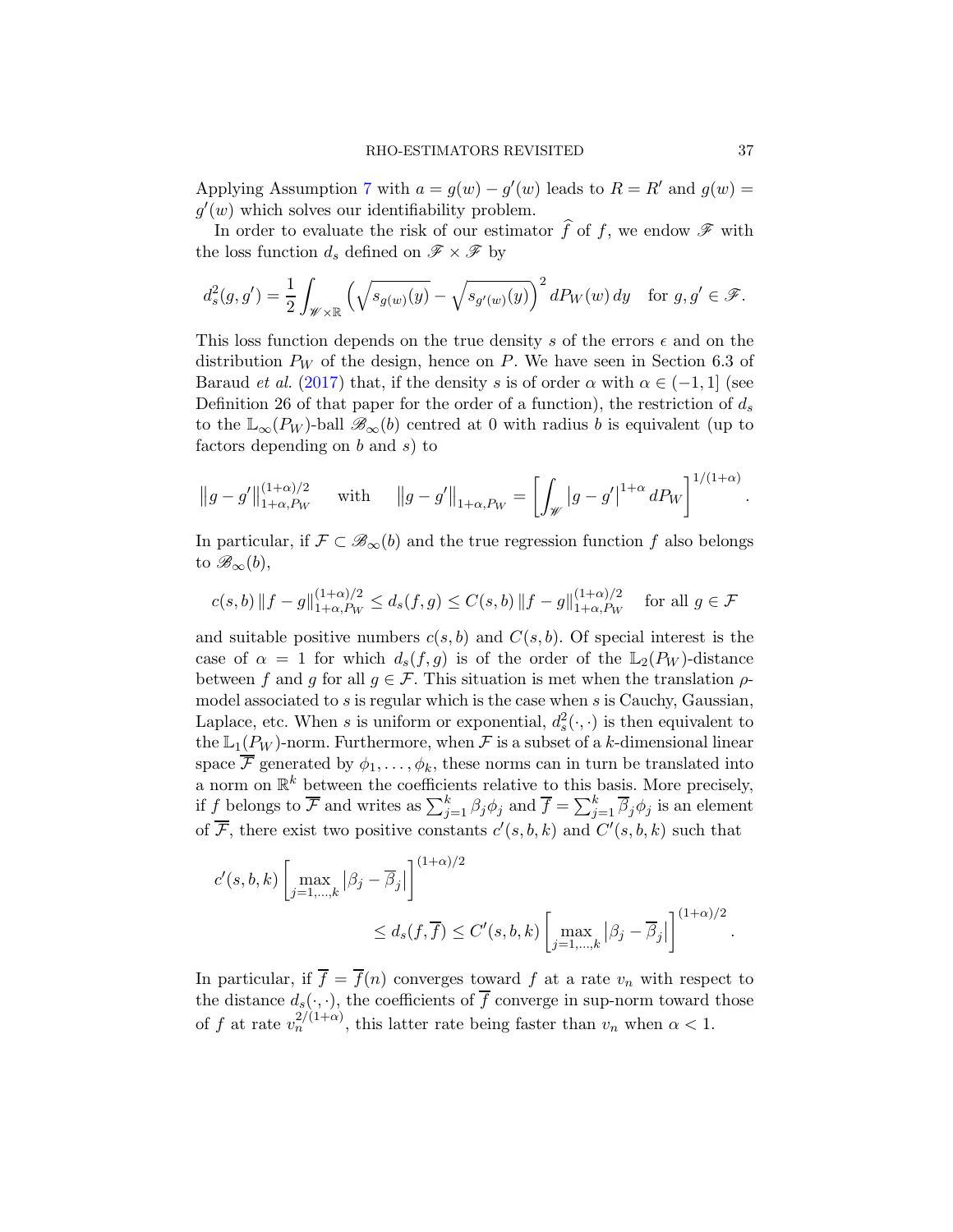In view of evaluating the risk of our estimator  $\hat{s}$  of the density s we shall consider the loss between two densities  $r, r' \in \mathscr{D}$  induced by the Hellinger distance between the two corresponding measures  $r \cdot \lambda$  and  $r' \cdot \lambda$  and we shall write this loss  $h(r, r')$  so that

$$
h(r,r') = h(r \cdot \lambda, r' \cdot \lambda) = h\big(Q_{r,0}, Q_{r',0}\big) \text{ for all } r, r' \in \mathcal{D}.
$$

We deduce from Theorem [4](#page-34-0) the following result.

<span id="page-37-0"></span>COROLLARY 6. Assume that the  $X_i$  are i.i.d. with density p given by  $(54)$ and that Assumptions [6](#page-33-1) and [7](#page-35-0) are satisfied. For all  $\xi > 0$  and all  $\rho$ -estimators  $Q_{\hat{\varepsilon}}\hat{f}$ , with  $\hat{s}\in\mathcal{D}$  and  $\hat{f}\in\mathcal{F}$ , based on the family of  $\rho$ -models  $\mathscr{Q}_m$  defined in Section [9.1,](#page-33-2) with probability at least  $1 - e^{-\xi}$ ,

$$
C \max \left\{ d_s^2(f, \hat{f}), h^2(s, \hat{s}) \right\}
$$
  
\$\leq\$ inf  $\left\{ d_s^2(f, F) + h^2(s, r) + \frac{\overline{V}_m \wedge n}{n} \left[ 1 + \log_+\left(\frac{n}{\overline{V}_m}\right) \right] + \frac{\Delta(m)}{n} \right\} + \frac{\xi}{n},$ 

where the infimum runs among all  $m = (r, F) \in \mathcal{M}$ , C is a positive constant depending on A and the choice of  $\psi$  and  $\overline{V}_m$  is given by [\(55\)](#page-33-3).

The risk bound is the same for the two estimators and depends on the approximation properties of  $\mathcal F$  and  $\mathcal D$  with respect to  $f$  and  $s$  respectively. The proof of this corollary is given in Section [D.9](#page-70-0) of the Appendix.

10. Estimator selection and aggregation. In the case of density estimation,  $\rho$ -estimators can also be used to perform selection or aggregation of preliminary estimators. In this case, we assume that we have at hand a set  $X_1 = (X_1, \ldots, X_n)$  of n independent random variables with an unknown joint distribution P to be estimated. We also have at hand a finite family  $\mathcal{Q} = \{P_j, j \in \mathcal{J}\}\$  of probabilities that can be considered as candidate estimators for P. These are completely arbitrary but, in a typical situation, it is assumed (although this may not be true) that the observations  $X_i$  are i.i.d. and the  $P_j$  are preliminary estimators of the form  $P_j = P_j^{\otimes n}(X_2)$ , where  $\mathbf{X}_2$  is a second sample independent from  $\mathbf{X}_1$ , and the  $P_j = P_j(\mathbf{X}_2)$  are estimators that derive from various procedures applied to the sample  $X_2$ .

10.1. Estimator selection. Taking  $\mathcal{M} = \mathcal{J}$ , we view each probability  ${\bf P}_j$  as a  $\rho$ -model  ${\bf \mathcal{Q}}_j = {\bf P}_j$  with a single element. As a consequence, it follows from Proposition [6](#page-23-0) that  $D^{\mathcal{Q}_j}(\mathbf{P}, \mathbf{P}_j) \leq 9 \log 2 < 6.3$  so that [\(22\)](#page-14-0) holds with  $D_n(j) = 6.3$  for all j and  $K = 0$ . Then we choose the weights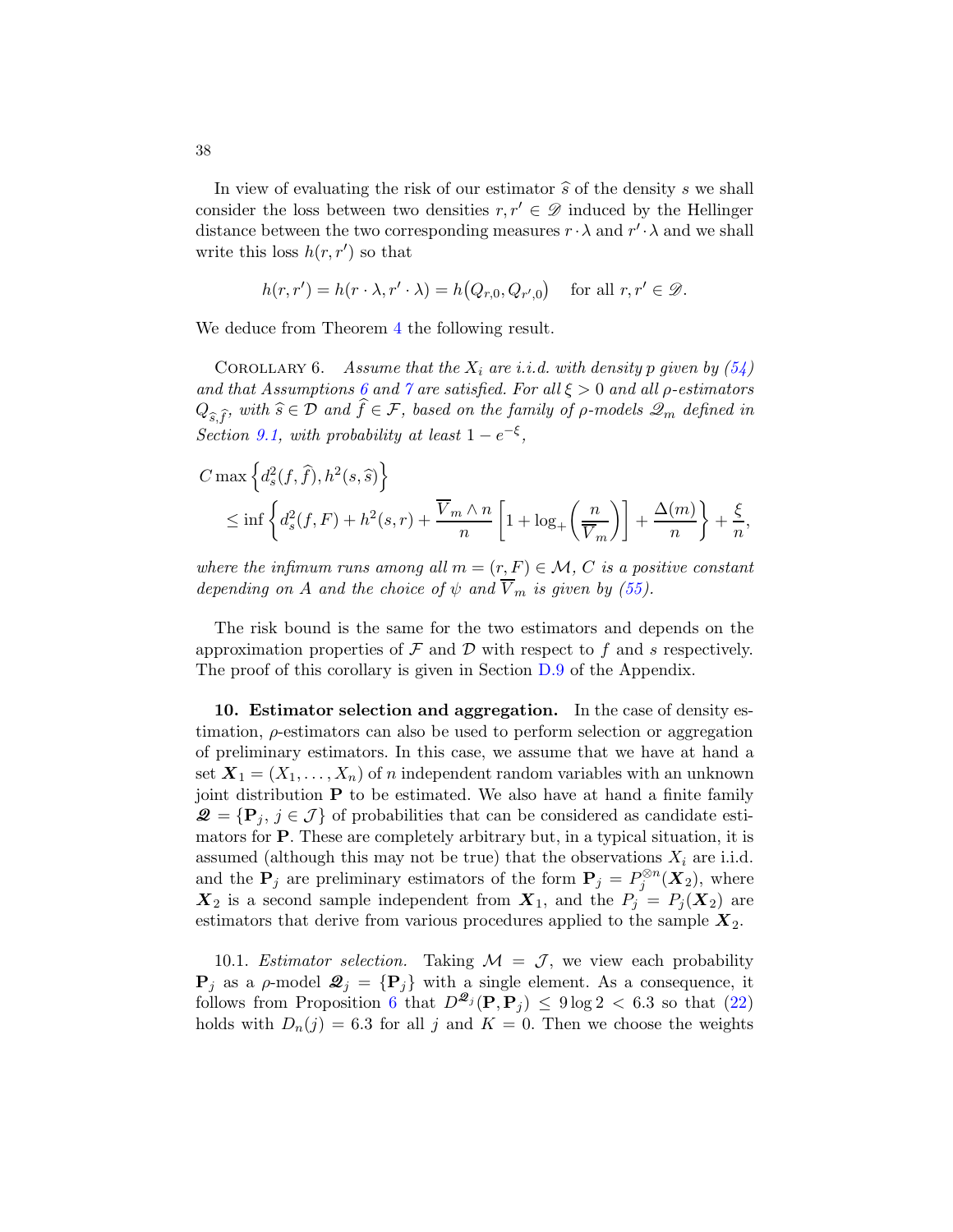$\Delta(j)$  satisfying [\(21\)](#page-14-1). We may choose  $\Delta(j) = \log |\mathcal{J}|$  for all  $j \in \mathcal{J}$  but other more Bayesian choices are possible, or choices based on the confidence we have in the various procedures used to build the preliminary estimators. To compute the penalized  $\rho$ -estimator  $\hat{P}$  of P, we may use the penalty function  $pen(P_i) = \kappa \Delta(j)$  for all  $j \in \mathcal{J}$  which is of the form  $(23)$  with  $\kappa_1 = -\kappa(6.3/4.7)$ . Finally [\(24\)](#page-14-3) shows that, for all  $\xi > 0$  and  $\mathbf{P} \in \mathcal{P}$ ,

$$
\mathbb{P}\left[\mathbf{h}^2(\mathbf{P},\widehat{\mathbf{P}})\leq C\inf_{j\in\mathcal{J}}\left[\mathbf{h}^2(\mathbf{P},\mathbf{P}_j)+\Delta(j)+1+\xi\right]\right]\geq 1-e^{-\xi},
$$

where C denotes a suitable constant depending on  $\psi$  only.

10.2. Convex estimator aggregation. In this case we set  $\mathcal{J} = \{1, \ldots, N\},\$  $N \geq 2$  and  $\mathscr C$  for the N-dimensional simplex:

$$
\mathscr{C} = \left\{ (\alpha_1, \dots, \alpha_N) \text{ such that } \alpha_j \ge 0 \text{ for } 1 \le j \le N \text{ and } \sum_{j=1}^N \alpha_j = 1 \right\}.
$$

We select a dominating measure  $\mu$ , densities  $p_j = dP_j/d\mu$  and we then consider a single density model

$$
\overline{\mathcal{Q}} = \left\{ \sum_{j=1}^N \alpha_j p_j \quad \text{for} \quad (\alpha_1, \dots, \alpha_N) \in \mathscr{C} \right\}.
$$

The following result then holds.

PROPOSITION 13. Let  $\psi$  satisfy Assumption [2.](#page-10-0) Any *ρ*-estimator  $\widehat{P}$  on  $\overline{\mathcal{Q}} = \{ \mathbf{q} \cdot \boldsymbol{\mu}, \ \mathbf{q} \in \overline{\mathcal{Q}} \}$  relative to  $((\boldsymbol{\mu}, \overline{\mathcal{Q}}), 0)$  satisfies

$$
\mathbb{P}\left[Ch^2(\mathbf{P}, \widehat{\mathbf{P}}) \le h^2(\mathbf{P}, \overline{\mathcal{Q}}) + N \log n + \xi\right] \ge 1 - e^{-\xi}, \quad \text{for all } \xi > 0
$$

and some constant  $C > 0$  depending on  $\psi$  only.

PROOF. The map  $(\alpha_1, \ldots, \alpha_n) \mapsto \sum_{j=1}^N \alpha_j p_j$  from  $\mathscr{C}$  to  $\overline{\mathcal{Q}}$  is continuous if we equip  $\mathscr C$  with the usual Euclidean distance and  $\overline{\mathcal Q}$  with the topology of pointwise convergence. Since  $\mathscr C$  is separable,  $\overline{\mathcal Q}$  is universally separable and contains thus a countable subset Q which is  $\mathcal{T}$ -dense in  $\overline{Q}$ . The set  $\overline{Q}$  being furthermore a subset of an N-dimensional linear space, it is VC-subgraph with index  $\overline{V}$  not larger than  $N+2$  and it follows from Proposition [7](#page-25-0) (and Proposition [8\)](#page-26-0) that, for all  $\rho$ -models  $\mathcal{Q} \subset \overline{\mathcal{Q}}$ 

$$
D^{\mathcal{Q}}(\mathbf{P}, \overline{\mathbf{P}}) \le D_n = CN \log n \quad \text{for all } (\mathbf{P}, \overline{\mathbf{P}}) \in \mathcal{P} \times \mathcal{P}^{\mu}.
$$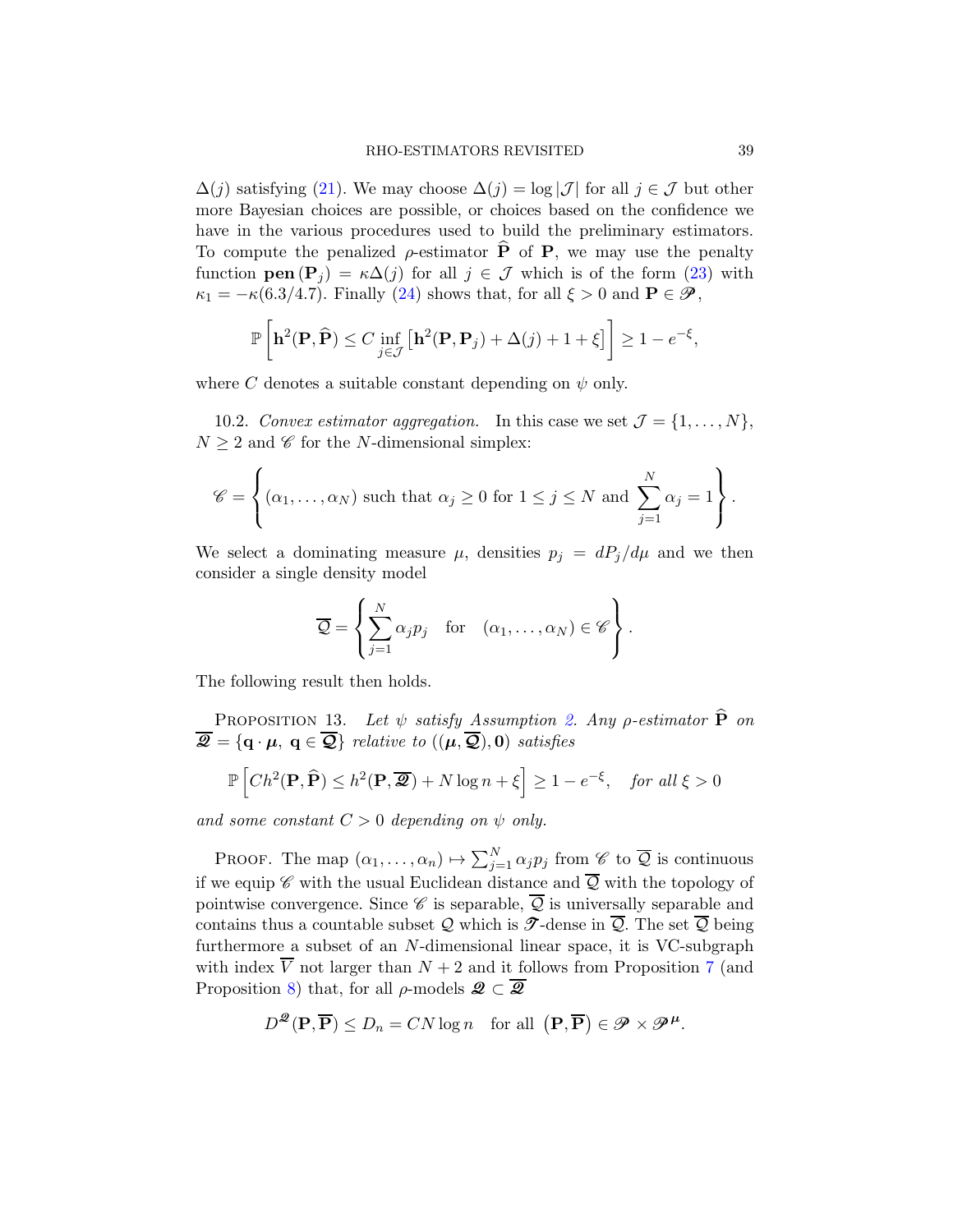We may apply Theorem [3](#page-17-0) with  $p \equiv 0$  to the single model  $\overline{Q}$ . A  $\rho$ -estimator  $\widehat{P}$  on  $\overline{\mathscr{Q}}$  relative to  $((\mu, \overline{\mathscr{Q}}), 0)$  is also a *ρ*-estimator on the *ρ*-model  $\mathscr{Q} =$  $\{q \cdot \mu, q \in \mathcal{Q}\}\$ and we deduce from Theorem [1,](#page-13-0) more precisely from [\(20\)](#page-13-1), that

$$
\mathbb{P}\left[C\mathbf{h}^2(\mathbf{P},\widehat{\mathbf{P}})\leq \mathbf{h}^2(\mathbf{P},\mathbf{\mathcal{Q}})+N\log n+\xi\right]\geq 1-e^{-\xi},\quad \text{for all } \xi>0,
$$

some constant C depending on  $\psi$  only and all  $P \in \mathcal{P}$ . We conclude using the fact that  $\mathcal{Q}$  is  $\mathcal{V}$ -dense in  $\overline{\mathcal{Q}}$  since O is  $\mathcal{T}$ -dense in  $\overline{\mathcal{Q}}$ . the fact that  $\mathcal Q$  is  $\mathcal V$ -dense in  $\overline{\mathcal Q}$  since  $\mathcal Q$  is  $\mathcal T$ -dense in  $\overline{\mathcal Q}$ .

It should be noted that there is no  $\mathbb{L}_2$ -type argument here, the densities  $p_j$ can be absolutely anything and the true distribution P should be a product measure but not necessarily of the form  $P^{\otimes n}$ .

**Practical implementation..** Since the set  $\overline{Q}$  is convex, Proposition [5](#page-20-0) applies with  $\psi = \psi_1$  or  $\psi = \psi_2$  of Proposition [3](#page-11-0) and the MLE on  $\overline{Q}$  is a  $\rho$ -estimator. It is obtained by maximizing over the convex set  $\mathscr C$  the concave map

$$
(\alpha_1, ..., \alpha_N) \mapsto \sum_{i=1}^n \log \left( \sum_{j=1}^N \alpha_j p_j(X_i) \right).
$$

Acknowledgements. The authors are grateful to Weijie Su for letting them know about the nice connection between the MLE and  $\rho$ -estimators in the case of a convex parameter set and for allowing them to include his result (Proposition [5\)](#page-20-0) in this paper.

#### References.

- Audibert, J.-Y. and Catoni, O. (2011). Robust linear least squares regression. *Ann. Statist.*, 39(5):2766–2794.
- <span id="page-39-2"></span>Baraud, Y. (2016). Bounding the expectation of the supremum of an empirical process over a (weak) vc-major class. *Electron. J. Statist.*, 10(2):1709–1728.
- <span id="page-39-1"></span>Baraud, Y. and Birgé, L. (2016a). Rho-estimators for shape restricted density estimation. *Stochastic Process. Appl.*, 126(12):3888–3912.
- <span id="page-39-0"></span>Baraud, Y., Birgé, L., and Sart, M. (2017). A new method for estimation and model selection:ρ-estimation. *Invent. Math.*, 207(2):425–517.
- Birgé, L. (1983). Approximation dans les espaces métriques et théorie de l'estimation. Z. *Wahrsch. Verw. Gebiete*, 65(2):181–237.
- Birg´e, L. (2006). Model selection via testing: an alternative to (penalized) maximum likelihood estimators. Ann. Inst. H. Poincaré Probab. Statist., 42(3):273–325.
- Birg´e, L. and Massart, P. (1998). Minimum contrast estimators on sieves: exponential bounds and rates of convergence. *Bernoulli*, 4(3):329–375.
- Giné, E. and Koltchinskii, V. (2006). Concentration inequalities and asymptotic results for ratio type empirical processes. *Ann. Probab.*, 34(3):1143–1216.
- Gy¨orfi, L., Kohler, M., Krzy˙zak, A., and Walk, H. (2002). *A distribution-free theory of nonparametric regression*. Springer Series in Statistics. Springer-Verlag, New York.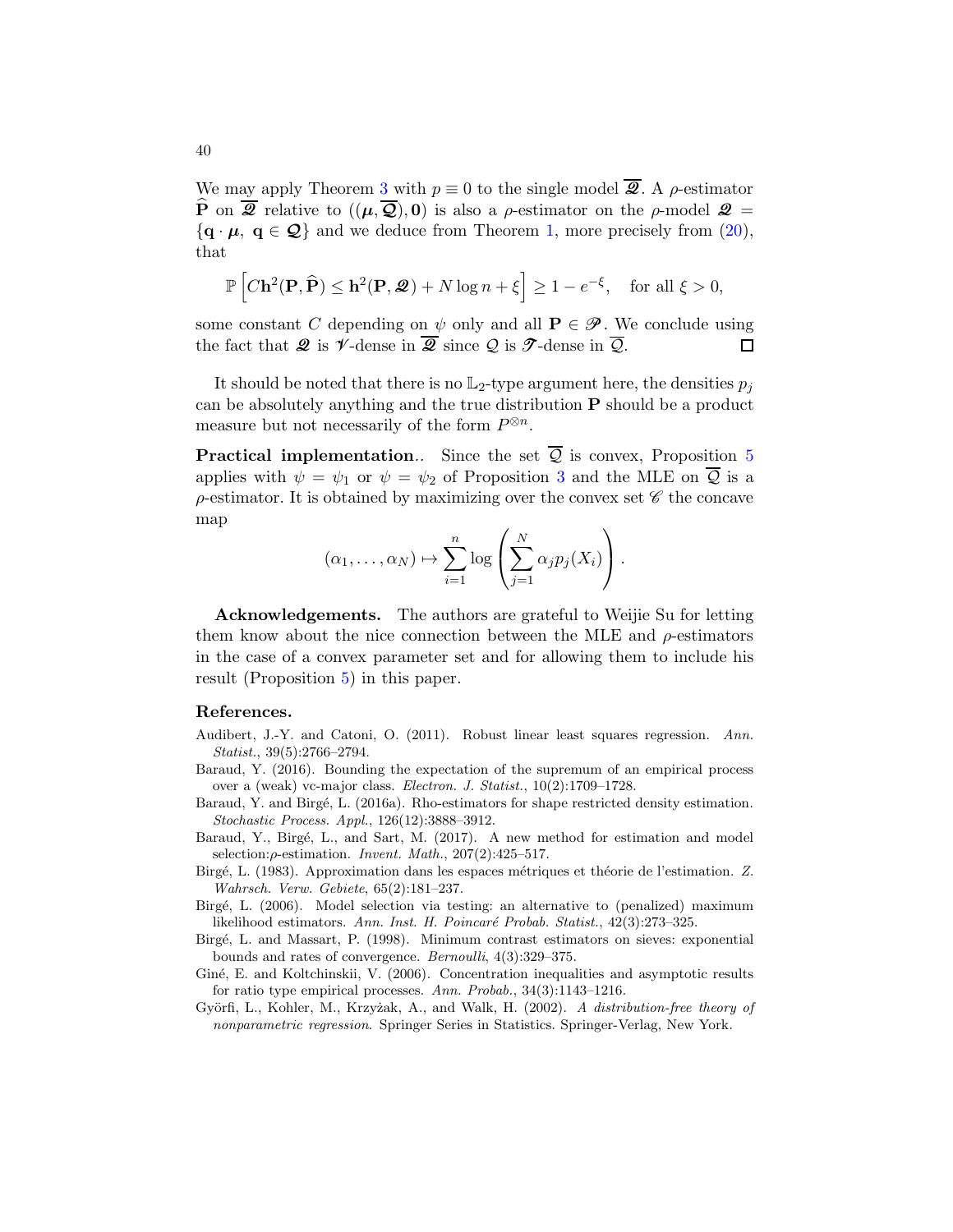- Koltchinskii, V. (2006). Local Rademacher complexities and oracle inequalities in risk minimization. *Ann. Statist.*, 34(6):2593–2656.
- Le Cam, L. (1973). Convergence of estimates under dimensionality restrictions. *Ann. Statist.*, 1:38–53.
- Le Cam, L. (1975). On local and global properties in the theory of asymptotic normality of experiments. In *Stochastic processes and related topics (Proc. Summer Res. Inst. Statist. Inference for Stochastic Processes, Indiana Univ., Bloomington, Ind., 1974, Vol. 1; dedicated to Jerzy Neyman)*, pages 13–54. Academic Press, New York.
- Le Cam, L. (1990). Maximum likelihood: An introduction. *Inter. Statist. Review*, 58(2):153–171.
- <span id="page-40-0"></span>Massart, P. (2007). *Concentration Inequalities and Model Selection*, volume 1896 of *Lecture Notes in Mathematics*. Springer, Berlin. Lectures from the 33rd Summer School on Probability Theory held in Saint-Flour, July 6–23, 2003.
- Pollard, D. (1984). *Convergence of stochastic processes*. Springer Series in Statistics. Springer-Verlag, New York.
- Sart, M. (2015). Estimating the conditional density by histogram type estimators and model selection. http://arxiv.org/abs/1512.07052.
- <span id="page-40-2"></span>Sauer, N. (1972). On the density of families of sets. *J. Combinatorial Theory Ser. A*, 13:145–147.
- van de Geer, S. A. (2000). *Applications of empirical process theory*, volume 6 of *Cambridge Series in Statistical and Probabilistic Mathematics*. Cambridge University Press, Cambridge.
- <span id="page-40-1"></span>van der Vaart, A. W. and Wellner, J. A. (1996). *Weak Convergence and Empirical Processes. With Applications to Statistics*. Springer Series in Statistics. Springer-Verlag, New York.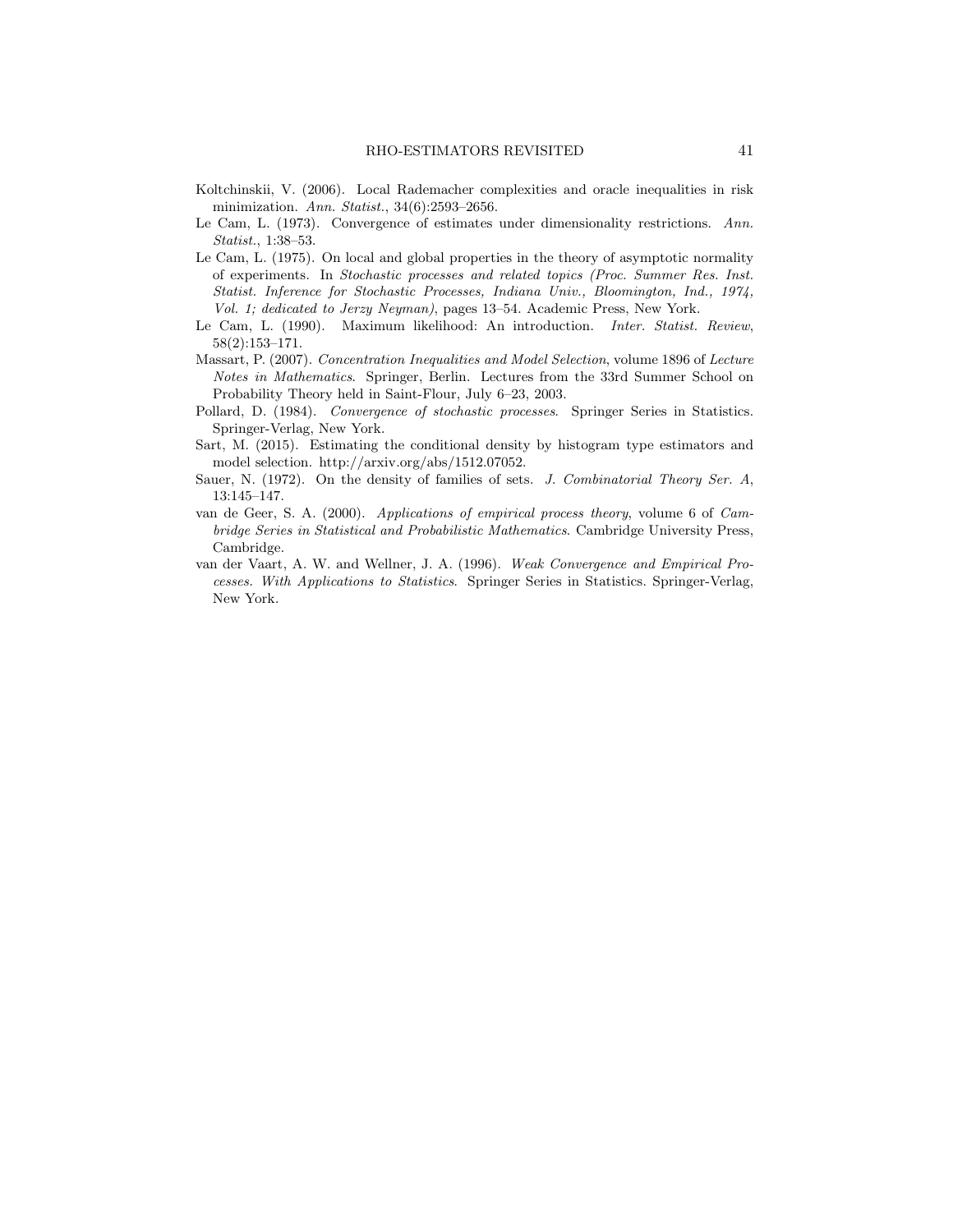# APPENDIX A: PROOFS OF THE MAIN RESULTS

**A.1.** A general result. Let  $\{\mathcal{Q}_m, m \in \mathcal{M}\}\)$  be a countable collection of  $\rho$ -models,  $\Delta$  a weight function satisfying [\(21\)](#page-14-1),  $\psi$  a function satisfying Assumption [2](#page-10-0) with  $\mathcal{Q} = \bigcup_{m \in \mathcal{M}} \mathcal{Q}_m$ . We fix a representation  $\mathcal{R} = (\mu, \mathcal{Q})$ of  $\mathcal{Q}$  leading to a (unique) representation  $\mathcal{R}_m$  of  $\mathcal{Q}_m \cup \{\overline{P}\}\subset \mathcal{Q}$  for each  $m \in \mathcal{M}$  and  $\overline{P} \in \mathcal{Q}$ .

<span id="page-41-0"></span>THEOREM 5. Assume that there exists a real-valued function G on  $\mathcal{P} \times$ **2** and real non-negative numbers  $\{D_n(m), m \in \mathcal{M}\}\$  such that, for all  $(\mathbf{P}, \overline{\mathbf{P}}) \in \mathscr{P} \times \mathscr{Q}$  and all  $m \in \mathcal{M}$ ,

<span id="page-41-1"></span>(61) 
$$
w(\mathcal{R}_m, \mathcal{Q}_m, \mathbf{P}, \overline{\mathbf{P}}, y) \le \frac{a_1 y^2}{8} + 8\mathbf{h}^2(\mathbf{P}, \overline{\mathbf{P}})
$$
 for all  $y > y_m$ 

where

$$
y_m = \beta^{-1} \sqrt{\frac{4.7G(\mathbf{P}, \overline{\mathbf{P}})}{\kappa} + D_n(m)} \quad \text{for all} \quad m \in \mathcal{M}
$$

and  $\kappa$  is given by [\(19\)](#page-13-2). Let the penalty function pen from  $\mathcal{Q}$  to  $\mathbb{R}_+$  satisfy

<span id="page-41-5"></span>(62) 
$$
\mathbf{pen}(\mathbf{Q}) \geq \kappa \inf_{\{m \in \mathcal{M} \mid \mathcal{Q}_m \ni \mathbf{Q}\}} \left[ \frac{D_n(m)}{4.7} + \Delta(m) \right] \text{ for all } \mathbf{Q} \in \mathcal{Q}.
$$

Then any p-estimator  $\widehat{P}$  on  $\mathcal Q$  satisfies, for all  $\overline{P} \in \mathcal Q$  and  $\xi > 0$ , with probability at least  $1-e^{-\xi}$ ,

<span id="page-41-6"></span>(63) 
$$
\mathbf{h}^{2}(\mathbf{P}, \widehat{\mathbf{P}}) \leq \gamma \mathbf{h}^{2}(\mathbf{P}, \overline{\mathbf{P}}) - \mathbf{h}^{2}(\mathbf{P}, \mathcal{Q}) + (4/a_{1}) \left[ G(\mathbf{P}, \overline{\mathbf{P}}) + \mathbf{pen}(\overline{\mathbf{P}}) + \kappa (1.49 + \xi) \right],
$$

where  $\gamma$  given by [\(19\)](#page-13-2).

This theorem is based on an auxiliary result to be proved in Section [A.4](#page-45-0) of the Appendix.

<span id="page-41-3"></span>PROPOSITION 14. Let  $c_0 > 0$ ,  $K' > 0$ ,  $B = 1 + a_2^2/(16c_0)$  and numbers  $\alpha > \delta > 1$  and  $\vartheta > 1$  be such that

<span id="page-41-4"></span>(64) 
$$
2 \exp[-\vartheta] + \sum_{j\geq 1} \exp[-\vartheta \delta^j] \leq 1.
$$

If, for all  $m \in \mathcal{M}$ ,

<span id="page-41-2"></span>(65) 
$$
w(\mathcal{R}_m, \mathcal{Q}_m, \mathbf{P}, \overline{\mathbf{P}}, y) \le c_0 y^2 + K' \mathbf{h}^2 (\mathbf{P}, \overline{\mathbf{P}})
$$
 for all  $y > \sqrt{\widetilde{D}_m(\mathbf{P}, \overline{\mathbf{P}})}$ ,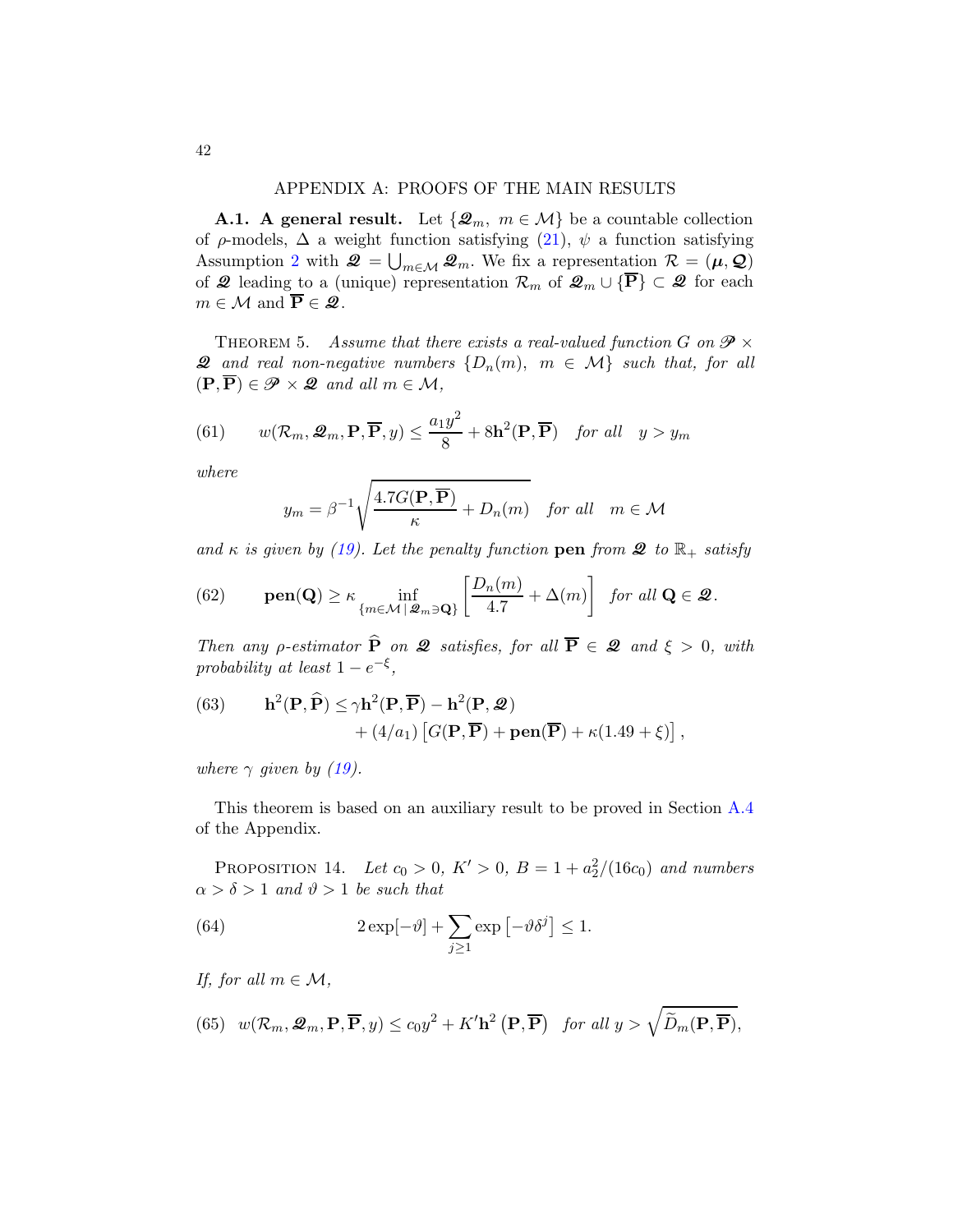then, for any  $\xi > 0$  and for all  $m \in \mathcal{M}$  simultaneously, with probability at  $least 1-e^{-\xi},$ 

<span id="page-42-0"></span>(66) 
$$
\sup_{\mathbf{Q}\in\mathcal{Q}_m} \left[ \left| \mathbf{Z}(\mathbf{X}, \overline{\mathbf{p}}, \mathbf{q}) \right| - c_0 \alpha \left[ \mathbf{h}^2(\mathbf{P}, \overline{\mathbf{P}}) + \mathbf{h}^2(\mathbf{P}, \mathbf{Q}) \right] \right]
$$
  
 
$$
\leq K \left[ c_0 \widetilde{D}_m(\mathbf{P}, \overline{\mathbf{P}}) \bigvee \tau \left[ \Delta(m) + \vartheta + \xi \right] \right] + K' \left( 1 + \frac{4\sqrt{2}}{\sqrt{B\tau}} \right) \mathbf{h}^2(\mathbf{P}, \overline{\mathbf{P}}),
$$

with

<span id="page-42-2"></span>(67) 
$$
\tau \ge \tau_0 = \frac{1}{2\delta B} \left[ \sqrt{1 + \frac{\alpha - \delta}{8\delta B}} - 1 \right]^{-2}
$$
 and  $K = 1 + 8\sqrt{\frac{2B}{\tau}} + \frac{4}{\tau}$ .

Let us now turn to the proof of Theorem  $5$ . It follows from  $(61)$  that [\(65\)](#page-41-2) is satisfied with  $\widetilde{D}_m(\mathbf{P}, \overline{\mathbf{P}}) = \beta^{-2} [4.7 \kappa^{-1} G(\mathbf{P}, \overline{\mathbf{P}}) + D_n(m)], c_0 = a_1/8$ and  $K' = 8$ . We may therefore apply Proposition [14](#page-41-3) with  $\alpha = 4, \tau = \tau_0$ ,  $\delta = 1.175$  and  $\vartheta = 1.47$ , which implies that [\(64\)](#page-41-4) is satisfied. Let us then set

$$
a' = a_1/2
$$
,  $c_1 = 1 + 8\sqrt{\frac{2B}{\tau_0}} + \frac{4}{\tau_0}$ ,  $c_2 = 8\left(1 + \frac{4\sqrt{2}}{\sqrt{B\tau_0}}\right)$  and  $\xi' = \kappa(\xi + \vartheta)$ .

We deduce from  $(66)$  and the chosen values of the various constants involved that, on a set  $\Omega_{\xi}$  the probability of which is at least  $1 - e^{-\xi}$ , for all  $\mathbf{Q} \in \mathcal{Q}$ and all  $\rho$ -models  $\mathcal{Q}_m$  containing **Q**,

$$
\mathbf{T}(\mathbf{X}, \overline{\mathbf{p}}, \mathbf{q}) \leq \mathbb{E} [\mathbf{T}(\mathbf{X}, \overline{\mathbf{p}}, \mathbf{q})] + a' [\mathbf{h}^2(\mathbf{P}, \overline{\mathbf{P}}) + \mathbf{h}^2(\mathbf{P}, \mathbf{Q})]
$$
  
+  $c_1 [c_0 \widetilde{D}_m(\mathbf{P}, \overline{\mathbf{P}}) + \tau_0 (\Delta(m) + \kappa^{-1} \xi')] + c_2 \mathbf{h}^2(\mathbf{P}, \overline{\mathbf{P}})$   
=  $\mathbb{E} [\mathbf{T}(\mathbf{X}, \overline{\mathbf{p}}, \mathbf{q})] + a' [\mathbf{h}^2(\mathbf{P}, \overline{\mathbf{P}}) + \mathbf{h}^2(\mathbf{P}, \mathbf{Q})] + c_2 \mathbf{h}^2(\mathbf{P}, \overline{\mathbf{P}})$   
(68)  $+ \tau_0 c_1 \left[ \frac{c_0}{\tau_0 \beta^2} [4.7 \kappa^{-1} G(\mathbf{P}, \overline{\mathbf{P}}) + D_n(m)] + \Delta(m) + \kappa^{-1} \xi' \right].$ 

<span id="page-42-1"></span>Now observe that  $B = 1 + a_2^2/(2a_1)$ , hence  $B \ge 4$  since  $a_2^2 \ge 6a_1$  and  $(\alpha - \delta)/(8\delta B) < 0.07514$ . Since

 $0.4909 x < \sqrt{1+x} - 1 < 0.5 x$  for  $0 < x < 0.07514$ ,

it follows that

$$
\frac{0.1475}{B}<\sqrt{1+\frac{\alpha-\delta}{8\delta B}}-1<\frac{\alpha-\delta}{16\delta B}<\frac{0.1503}{B},
$$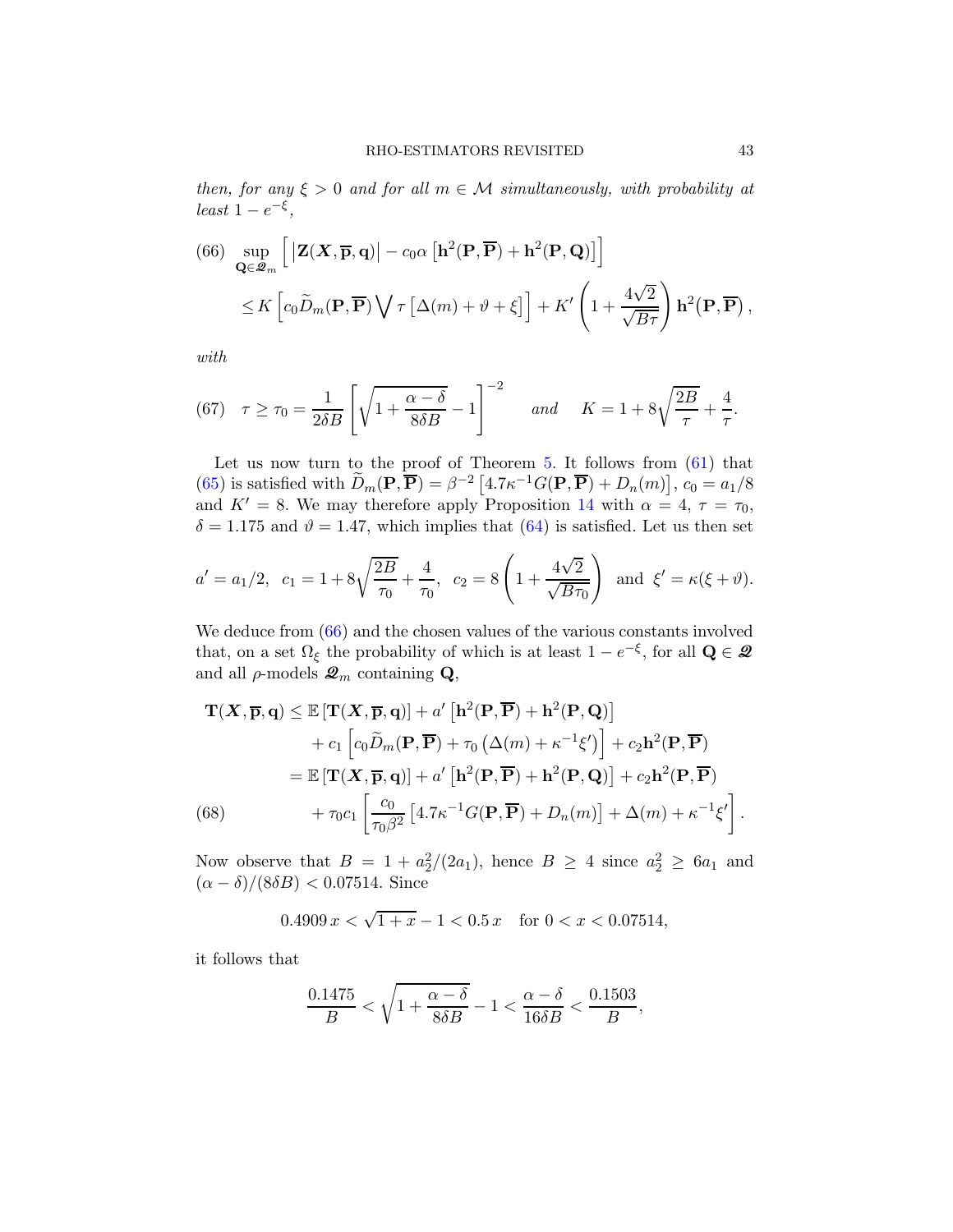hence

(69) 
$$
18.837B < \tau_0 = \frac{1}{2\delta B} \left[ \sqrt{1 + \frac{\alpha - \delta}{8\delta B}} - 1 \right]^{-2} < 19.56B
$$

and

<span id="page-43-0"></span>
$$
\tau_0 c_1 = \tau_0 + 8\sqrt{2B\tau_0} + 4 < 69.6B + 4 \le \frac{34.8a_2^2}{a_1} + 73.6 < \kappa.
$$

Moreover, [\(69\)](#page-43-0) and the inequality  $B > a_2^2/(2a_1)$  imply that

$$
\frac{c_0}{\tau_0 \beta^2} = \frac{a_1}{8} \frac{16a_2^2}{a_1^2 \tau_0} = \frac{2a_2^2}{a_1 \tau_0} < \frac{2a_2^2}{18.837 Ba_1} < \frac{2a_2^2}{18.837 \left[a_2^2/(2a_1)\right] a_1} < \frac{1}{4.7}
$$

and

<span id="page-43-3"></span>(70) 
$$
\frac{c_2}{8} - 1 < \frac{4\sqrt{2}}{B\sqrt{18.837}} < \frac{8\sqrt{2}a_1}{\sqrt{18.837}a_2^2} < 2.6068\frac{a_1}{a_2^2}.
$$

Then [\(68\)](#page-42-1) becomes

$$
\mathbf{T}(X,\overline{\mathbf{p}},\mathbf{q}) \leq \mathbb{E}\left[\mathbf{T}(X,\overline{\mathbf{p}},\mathbf{q})\right] + a'\left[\mathbf{h}^{2}(\mathbf{P},\overline{\mathbf{P}}) + \mathbf{h}^{2}(\mathbf{P},\mathbf{Q})\right] + \kappa \left[\frac{D_{n}(m)}{4.7} + \Delta(m)\right] + G(\mathbf{P},\overline{\mathbf{P}}) + \xi' + c_{2}\mathbf{h}^{2}(\mathbf{P},\overline{\mathbf{P}}).
$$

Since the last inequality is true for all  $\mathcal{Q}_m$  containing **Q**, we derive from  $(62)$  that

$$
\mathbf{T}(\mathbf{X}, \overline{\mathbf{p}}, \mathbf{q}) \leq \mathbb{E} \left[ \mathbf{T}(\mathbf{X}, \overline{\mathbf{p}}, \mathbf{q}) \right] + a' \left[ \mathbf{h}^2(\mathbf{P}, \overline{\mathbf{P}}) + \mathbf{h}^2(\mathbf{P}, \mathbf{Q}) \right] + G(\mathbf{P}, \overline{\mathbf{P}}) + \mathbf{pen}(\mathbf{Q}) + \xi' + c_2 \mathbf{h}^2(\mathbf{P}, \overline{\mathbf{P}}),
$$

which, together with  $(12)$ , leads to the following inequality which holds on  $\Omega_\xi$  for all  $\mathbf{Q} \in \mathbf{\mathcal{Q}}$ :

$$
\mathbf{T}(\mathbf{X},\overline{\mathbf{p}},\mathbf{q}) \leq A\mathbf{h}^2(\mathbf{P},\overline{\mathbf{P}}) - a'\mathbf{h}^2(\mathbf{P},\mathbf{Q}) + G(\mathbf{P},\overline{\mathbf{P}}) + \mathbf{pen}(\mathbf{Q}) + \xi'
$$

with  $A = a_0 + a' + c_2$ . We deduce from this inequality that, on  $\Omega_{\xi}$ , for any (random) element  $\widehat{\mathbf{P}} \in \mathcal{Q}$ ,

<span id="page-43-1"></span>(71) 
$$
\mathbf{T}(\mathbf{X}, \overline{\mathbf{p}}, \widehat{\mathbf{p}}) \leq A\mathbf{h}^{2}(\mathbf{P}, \overline{\mathbf{P}}) - a'\mathbf{h}^{2}(\mathbf{P}, \widehat{\mathbf{P}}) + G(\mathbf{P}, \overline{\mathbf{P}}) + \mathbf{pen}(\widehat{\mathbf{P}}) + \xi'
$$

and that

<span id="page-43-2"></span>
$$
\Upsilon(X,\overline{P}) = \sup_{\mathbf{Q} \in \mathcal{Q}} [\mathbf{T}(X,\overline{\mathbf{p}},\mathbf{q}) - \mathbf{pen}(\mathbf{Q})] + \mathbf{pen}(\overline{P})
$$
  
(72)  

$$
\leq A\mathbf{h}^{2}(\mathbf{P},\overline{P}) - a'\mathbf{h}^{2}(\mathbf{P},\mathcal{Q}) + G(\mathbf{P},\overline{P}) + \mathbf{pen}(\overline{P}) + \xi'.
$$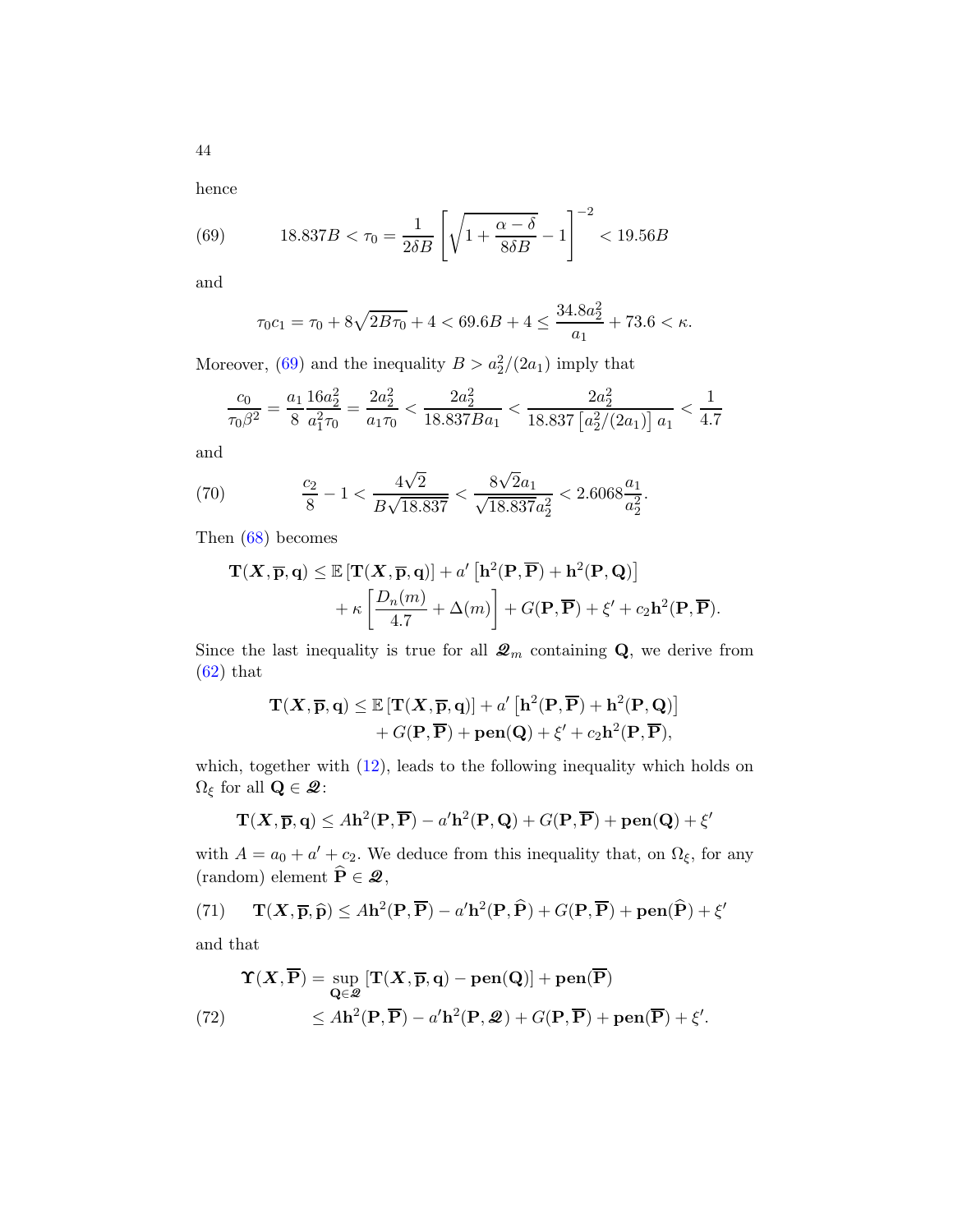Since  $\mathbf{T}(\mathbf{X}, \hat{\mathbf{p}}, \overline{\mathbf{p}}) = -\mathbf{T}(\mathbf{X}, \overline{\mathbf{p}}, \hat{\mathbf{p}},),$  [\(71\)](#page-43-1) leads to

(73)  
\n
$$
a' \mathbf{h}^{2}(\mathbf{P}, \widehat{\mathbf{P}}) \leq A \mathbf{h}^{2}(\mathbf{P}, \overline{\mathbf{P}}) - \mathbf{T}(\mathbf{X}, \overline{\mathbf{p}}, \widehat{\mathbf{p}}) + G(\mathbf{P}, \overline{\mathbf{P}}) + \mathbf{pen}(\widehat{\mathbf{P}}) + \xi'
$$
\n
$$
= A \mathbf{h}^{2}(\mathbf{P}, \overline{\mathbf{P}}) + [\mathbf{T}(\mathbf{X}, \widehat{\mathbf{p}}, \overline{\mathbf{p}}) - \mathbf{pen}(\overline{\mathbf{P}})] + \mathbf{pen}(\widehat{\mathbf{P}})
$$
\n
$$
+ G(\mathbf{P}, \overline{\mathbf{P}}) + \mathbf{pen}(\overline{\mathbf{P}}) + \xi'
$$
\n
$$
\leq A \mathbf{h}^{2}(\mathbf{P}, \overline{\mathbf{P}}) + \mathbf{T}(\mathbf{X}, \widehat{\mathbf{P}}) + G(\mathbf{P}, \overline{\mathbf{P}}) + \mathbf{pen}(\overline{\mathbf{P}}) + \xi'.
$$

<span id="page-44-0"></span>If  $\widehat{P}$  belongs to the set  $\mathscr{E}(\psi, X)$ , then  $\Upsilon(X, \widehat{P}) < \Upsilon(X, \overline{P}) + (\kappa/25)$  and, by [\(72\)](#page-43-2),

$$
\Upsilon(X,\widehat{\mathbf{P}}) < A\mathbf{h}^{2}(\mathbf{P},\overline{\mathbf{P}}) - a'\mathbf{h}^{2}(\mathbf{P},\mathcal{Q}) + G(\mathbf{P},\overline{\mathbf{P}}) + \mathbf{pen}(\overline{\mathbf{P}}) + \xi' + (\kappa/25),
$$

which, together with [\(73\)](#page-44-0), shows that on the set  $\Omega_{\xi}$  and for all  $\widehat{P} \in \mathscr{E}(\psi, \mathbf{X}),$ 

$$
a'\mathbf{h}^{2}(\mathbf{P},\widehat{\mathbf{P}})
$$
  
\$\leq 2A\mathbf{h}^{2}(\mathbf{P},\overline{\mathbf{P}}) - a'\mathbf{h}^{2}(\mathbf{P},\mathcal{Q}) + 2 [G(\mathbf{P},\overline{\mathbf{P}}) + \mathbf{pen}(\overline{\mathbf{P}}) + \kappa(\xi + \vartheta + 0.02)].

This inequality, which extends straightforwardly to any element  $\widehat{P}$  belonging to  $\text{Cl}(\mathcal{E}(\psi,\bm{X}))$ , writes

$$
\mathbf{h}^{2}(\mathbf{P}, \widehat{\mathbf{P}})
$$
  
 
$$
\leq \frac{4A}{a_{1}} \mathbf{h}^{2}(\mathbf{P}, \overline{\mathbf{P}}) - \mathbf{h}^{2}(\mathbf{P}, \mathcal{Q}) + \frac{4}{a_{1}} \left[ G(\mathbf{P}, \overline{\mathbf{P}}) + \mathbf{pen}(\overline{\mathbf{P}}) + \kappa(\xi + \vartheta + 0.02) \right]
$$

and the conclusion follows since, by  $(70)$ ,  $A < a_0 + (a_1/2) + 8 + 21(a_1/a_2^2)$ .

**A.2. Proof of Theorem [1.](#page-13-0)** Let us take  $\mathcal{M} = \{0\}$ ,  $\mathcal{Q}_0 = \mathcal{Q}$ ,  $D_n(0) =$  $\Delta(0) = 0$  so that the choice  $pen(Q) = 0$  for all  $Q \in \mathcal{Q}$  satisfies [\(62\)](#page-41-5). It follows from Proposition [4,](#page-12-0) more precisely from [\(17\)](#page-12-1), that [\(61\)](#page-41-1) is satisfied with  $G(\mathbf{P}, \overline{\mathbf{P}}) = (\kappa/4.7)D^{\overline{2\mathbf{Z}}}(\mathbf{P}, \overline{\mathbf{P}})$ . Consequently, Theorem [5](#page-41-0) applies and [\(63\)](#page-41-6) leads to [\(18\)](#page-13-3). The lower bound for  $\kappa/25$  in [\(19\)](#page-13-2) follows from our assumption that  $a_2^2 \ge 6a_1$ .

**A.3. Proof of Theorem [2.](#page-14-4)** Replacing  $pen(Q)$  by  $pen(Q) + a$  for all  $\mathbf{Q} \in \mathcal{Q}$  and  $a \in \mathbb{R}$  does not change the value of the function  $\Upsilon$ , hence the set  $\mathcal{E}(\psi, X)$  and the family of  $\rho$ -estimators. We may therefore assume that  $\kappa_1=0.$ 

Let  $m' \in \mathcal{M}$  and  $\overline{P} \in \mathcal{Q}_{m'}$ . Within the framework of Theorem [5,](#page-41-0) let us take  $G(\mathbf{P}, \overline{\mathbf{P}}) = \kappa K D_n(m') / 4.7$  for all  $(\mathbf{P}, \overline{\mathbf{P}}) \in \mathscr{P} \times \mathscr{Q}$  so that, under [\(22\)](#page-14-0),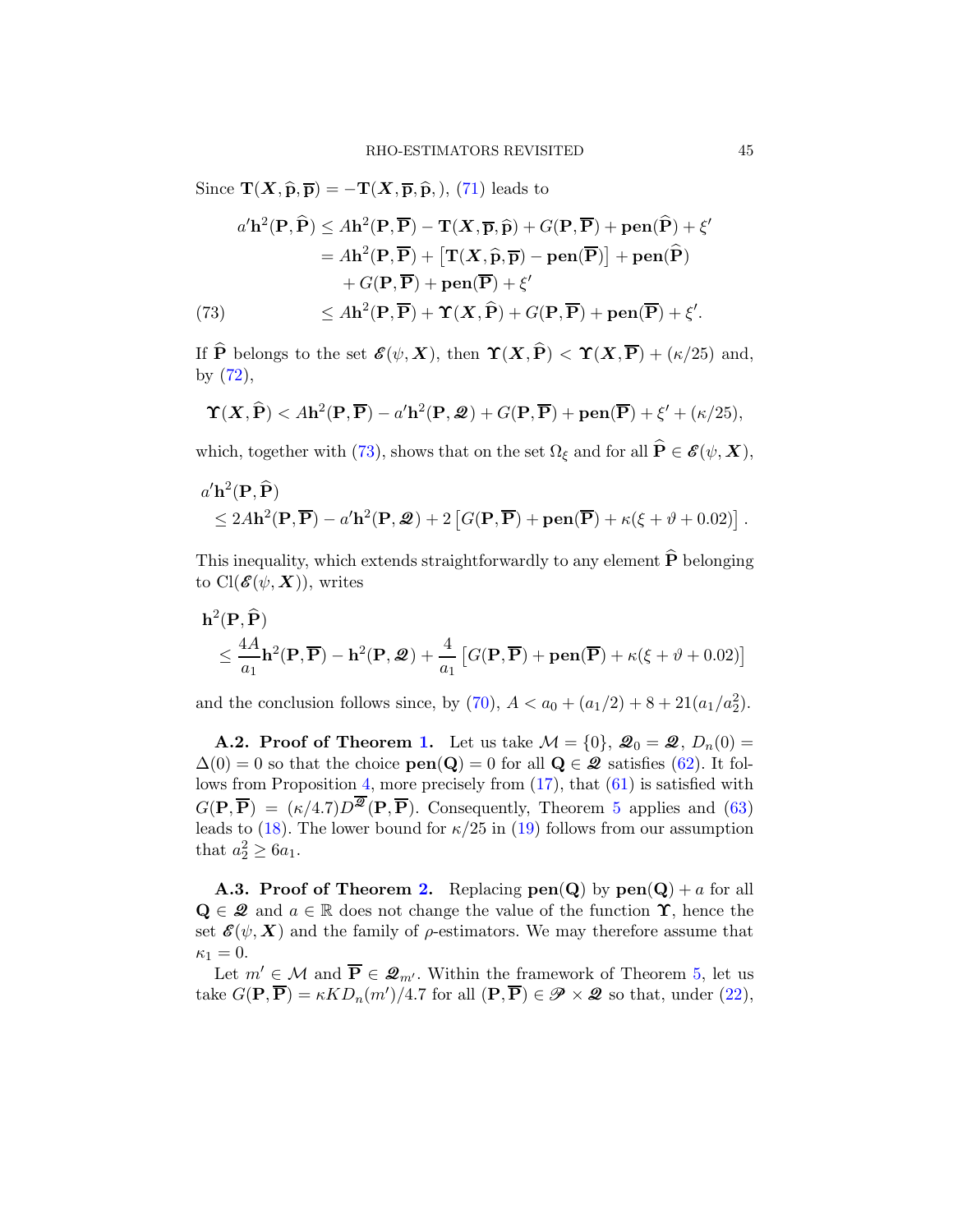[\(61\)](#page-41-1) is satisfied by Proposition [4.](#page-12-0) Moreover [\(23\)](#page-14-2) with  $\kappa_1 = 0$  implies that [\(62\)](#page-41-5) also holds and Theorem [5](#page-41-0) therefore applies, leading in this case to

$$
\mathbf{h}^{2}(\mathbf{P}, \widehat{\mathbf{P}}) \leq \gamma \mathbf{h}^{2}(\mathbf{P}, \overline{\mathbf{P}}) + \frac{4\kappa}{a_{1}} \left[ \frac{K+1}{4.7} D_{n}(m') + \Delta(m') + 1.49 + \xi \right]
$$

with probability  $1 - e^{-\xi}$  whatever  $\xi > 0$ . The conclusion follows since the choices of  $m' \in \mathcal{M}$  and  $\overline{\mathbf{P}} \in \mathcal{Q}_{m'}$  are arbitrary.

<span id="page-45-0"></span>A.4. Proof of Proposition [14.](#page-41-3) The proof of Proposition [14](#page-41-3) relies on the following result — see Proposition 45 of Baraud *et al.*  $(2017)$  $(2017)$  — which presents an extension of a version of Talagrand's Theorem on the suprema of empirical processes that is proved in Massart [\(2007](#page-40-0)).

<span id="page-45-1"></span>PROPOSITION 15. Let T be some finite or countable set,  $U_1, \ldots, U_n$ be independent centered random vectors with values in  $\mathbb{R}^T$  and let  $Z =$  $\sup_{t \in T} |\sum_{i=1}^n U_{i,t}|$ . If for some positive numbers b and v,

$$
\max_{i=1,\dots,n}|U_{i,t}| \le b \qquad \text{and} \qquad \sum_{i=1}^n \mathbb{E}\left[U_{i,t}^2\right] \le v^2 \quad \text{ for all } t \in T,
$$

then, for all positive numbers  $c$  and  $x$ ,

(74) 
$$
\mathbb{P}\left[Z \le (1+c)\mathbb{E}(Z) + (8b)^{-1}cv^2 + 2(1+8c^{-1})bx\right] \ge 1 - e^{-x}.
$$

<span id="page-45-2"></span>Let  $\xi > 0$ ,  $\alpha > \delta > 1$ ,  $\overline{P} \in \mathcal{Q}$  and m in M be fixed. For  $j \in \mathbb{N}$  we define

$$
x_0(m) = (\Delta(m) + \vartheta + \xi) \bigvee \left(\tau^{-1} c_0 \widetilde{D}_m(\mathbf{P}, \overline{\mathbf{P}})\right),
$$

$$
x_j(m) = \delta^j x_0(m), \qquad y_j^2 = c_0^{-1} \tau x_j(m),
$$

$$
\mathbf{P} \overline{\mathbf{P}} = \{ \mathbf{Q} \in \mathcal{Q}_m \text{ such that } y_i^2 \le \mathbf{h}^2(\mathbf{P} \mathbf{Q}) + \mathbf{h}^2(\mathbf{P} \overline{\mathbf{P}}) \le \varepsilon \}
$$

 $B_j^{\mathcal{Q}_m}(\mathbf{P}, \overline{\mathbf{P}}) = \left\{ \mathbf{Q} \in \mathcal{Q}_m \text{ such that } y_j^2 \leq \mathbf{h}^2(\mathbf{P}, \mathbf{Q}) + \mathbf{h}^2(\mathbf{P}, \overline{\mathbf{P}}) < y_{j+1}^2 \right\}$ 

and

$$
Z_j^{\mathcal{Q}_m}(\boldsymbol{X}, \overline{\mathbf{p}}) = \sup_{\mathbf{Q} \in B_j^{\mathcal{Q}_m}(\mathbf{P}, \overline{\mathbf{P}})} \left| \mathbf{Z}(\boldsymbol{X}, \overline{\mathbf{p}}, \mathbf{q}) \right|.
$$

Let us drop, for a while, the dependency of the quantities  $x_i(m)$  with respect to *m* for  $j \geq 0$ . Since  $B_j^{\mathcal{Q}_m}(\mathbf{P}, \overline{\mathbf{P}}) \subset \mathscr{B}^{\mathcal{Q}_m}(\mathbf{P}, \overline{\mathbf{P}}, y_{j+1})$  and  $y_{j+1}^2 > y_0^2 \geq$  $\widetilde{D}_m(\mathbf{P}, \overline{\mathbf{P}})$ , it follows from [\(14\)](#page-12-2) and [\(65\)](#page-41-2) that

<span id="page-45-3"></span>(75) 
$$
\mathbb{E}\left[Z_j^{\mathcal{Q}_m}(\boldsymbol{X},\overline{\mathbf{p}})\right] \leq c_0 y_{j+1}^2 + K' \mathbf{h}^2\left(\mathbf{P},\overline{\mathbf{P}}\right).
$$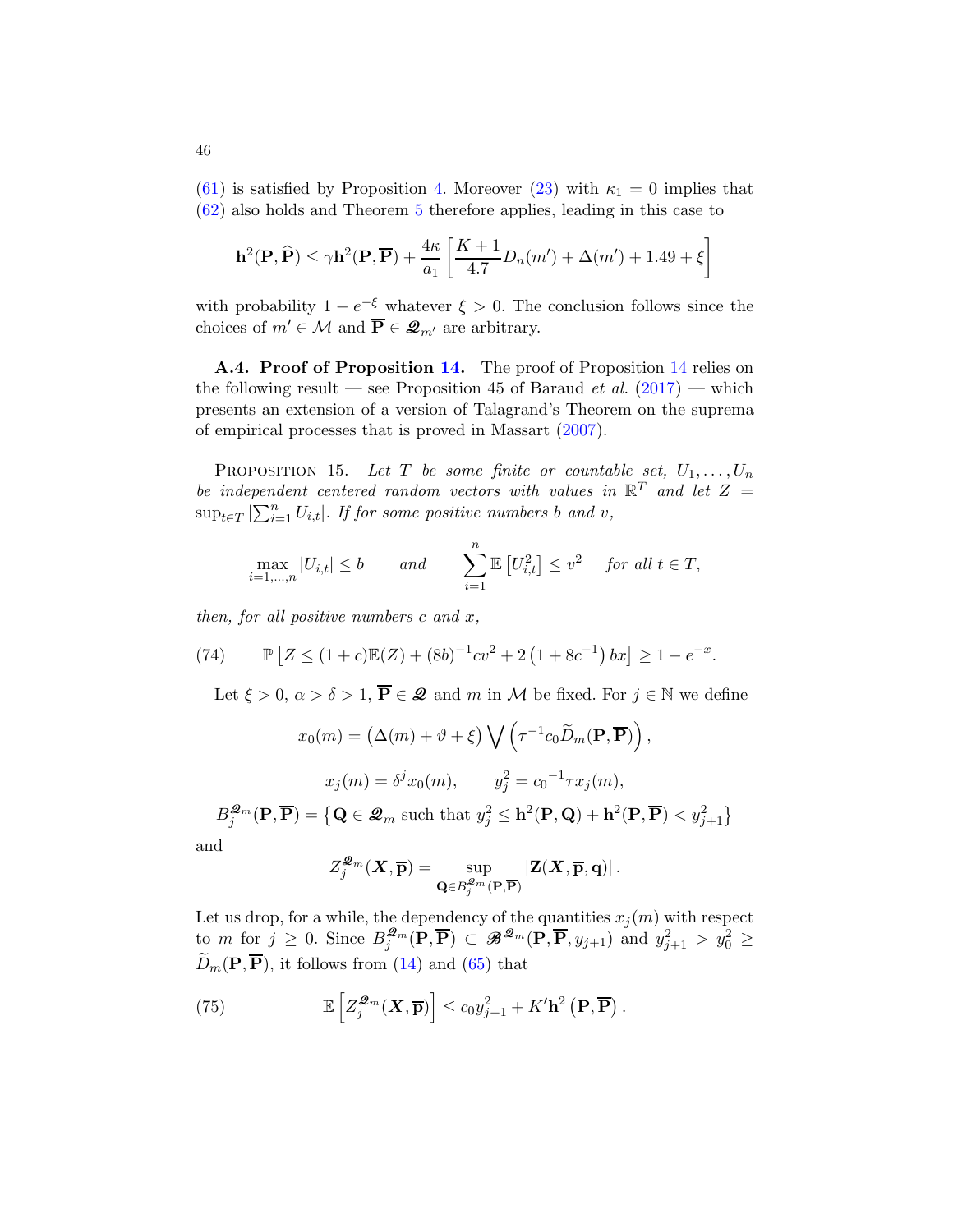For each  $j \geq 0$ , we may apply Proposition [15](#page-45-1) to the supremum  $Z_j^{\mathcal{Q}_m}(\mathbf{X}, \overline{\mathbf{p}})$ by taking  $T = B_j^{\mathcal{Q}_m}(\mathbf{P}, \overline{\mathbf{P}})$  (which is countable as a subset of  $\mathcal{Q}_m$ ) and

(76) 
$$
U_{i,\mathbf{q}} = \psi\left(\sqrt{\frac{q_i}{\overline{p}_i}}(X_i)\right) - \mathbb{E}\left[\psi\left(\sqrt{\frac{q_i}{\overline{p}_i}}(X_i)\right)\right]
$$
 for all  $i = 1, ..., n$ .

For such a choice, the assumptions of Proposition [15](#page-45-1) are met with  $b = 2$ (since  $\psi$  is bounded by 1) and  $v^2 = a_2^2 y_{j+1}^2$  (by [\(11\)](#page-10-2) and the definition of  $B_j^{\mathcal{Q}_m}(\mathbf{P}, \overline{\mathbf{P}})$ . It therefore follows from [\(74\)](#page-45-2) that, for all  $c > 0$ , with probability at least  $1 - e^{-x_j}$  and for all  $\mathbf{Q} \in B_j^{\mathcal{Q}_m}(\mathbf{P}, \overline{\mathbf{P}})$ ,

<span id="page-46-0"></span>
$$
|\mathbf{Z}(\mathbf{X}, \overline{\mathbf{p}}, \mathbf{q})| \leq Z_j^{\mathcal{Q}_m}(\mathbf{X}, \overline{\mathbf{p}})
$$
  
(77) 
$$
\leq (1+c) \mathbb{E} \left[ Z_j^{\mathcal{Q}_m}(\mathbf{X}, \overline{\mathbf{p}}) \right] + (ca_2^2 y_{j+1}^2/16) + 4 \left( 1 + 8c^{-1} \right) x_j.
$$

Since  $y_{j+1}^2 = \delta y_j^2$  and  $x_j = c_0 y_j^2 / \tau$ , [\(77\)](#page-46-0) becomes, using [\(75\)](#page-45-3),

$$
\begin{split} |\mathbf{Z}(\mathbf{X}, \overline{\mathbf{p}}, \mathbf{q})| \\ &\leq y_{j+1}^2 \left[ c_0(1+c) + \frac{ca_2^2}{16} \right] + 4\left(1 + 8c^{-1}\right)x_j + K'(1+c)\mathbf{h}^2\left(\mathbf{P}, \overline{\mathbf{P}}\right) \\ &= c_0 y_j^2 \left[ \delta c B + \frac{4\left(1 + 8c^{-1}\right)}{\tau} + \delta \right] + K'(1+c)\mathbf{h}^2\left(\mathbf{P}, \overline{\mathbf{P}}\right). \end{split}
$$

Minimizing the bracketed term with respect to c leads to  $c = 4\sqrt{2/(\delta B\tau)}$ and

$$
|\mathbf{Z}(\mathbf{X}, \overline{\mathbf{p}}, \mathbf{q})| \leq c_0 y_j^2 \left[ \frac{4}{\tau} + 8\sqrt{\frac{2\delta B}{\tau}} + \delta \right] + K' \left( 1 + \frac{4\sqrt{2}}{\sqrt{\delta B \tau}} \right) \mathbf{h}^2 \left( \mathbf{P}, \overline{\mathbf{P}} \right).
$$

Since  $\mathbf{h}^2(\mathbf{P}, \mathbf{Q}) + \mathbf{h}^2(\mathbf{P}, \overline{\mathbf{P}}) > y_j^2$  on  $B_j^{\mathcal{Q}_m}(\mathbf{P}, \overline{\mathbf{P}})$ , we derive that

$$
\begin{aligned} |\mathbf{Z}(\mathbf{X}, \overline{\mathbf{p}}, \mathbf{q})| - c_0 \alpha \left[ \mathbf{h}^2(\mathbf{P}, \mathbf{Q}) + \mathbf{h}^2(\mathbf{P}, \overline{\mathbf{P}}) \right] - K' \left( 1 + \frac{4\sqrt{2}}{\sqrt{\delta B \tau}} \right) \mathbf{h}^2 \left( \mathbf{P}, \overline{\mathbf{P}} \right) \\ &< c_0 y_j^2 \left[ \frac{4}{\tau} + 8\sqrt{\frac{2\delta B}{\tau}} - (\alpha - \delta) \right] \end{aligned}
$$

and the bracketed factor is non-positive provided that

$$
\frac{1}{\tau} \le 2\delta B \left[ \sqrt{1 + \frac{\alpha - \delta}{8\delta B}} - 1 \right]^2,
$$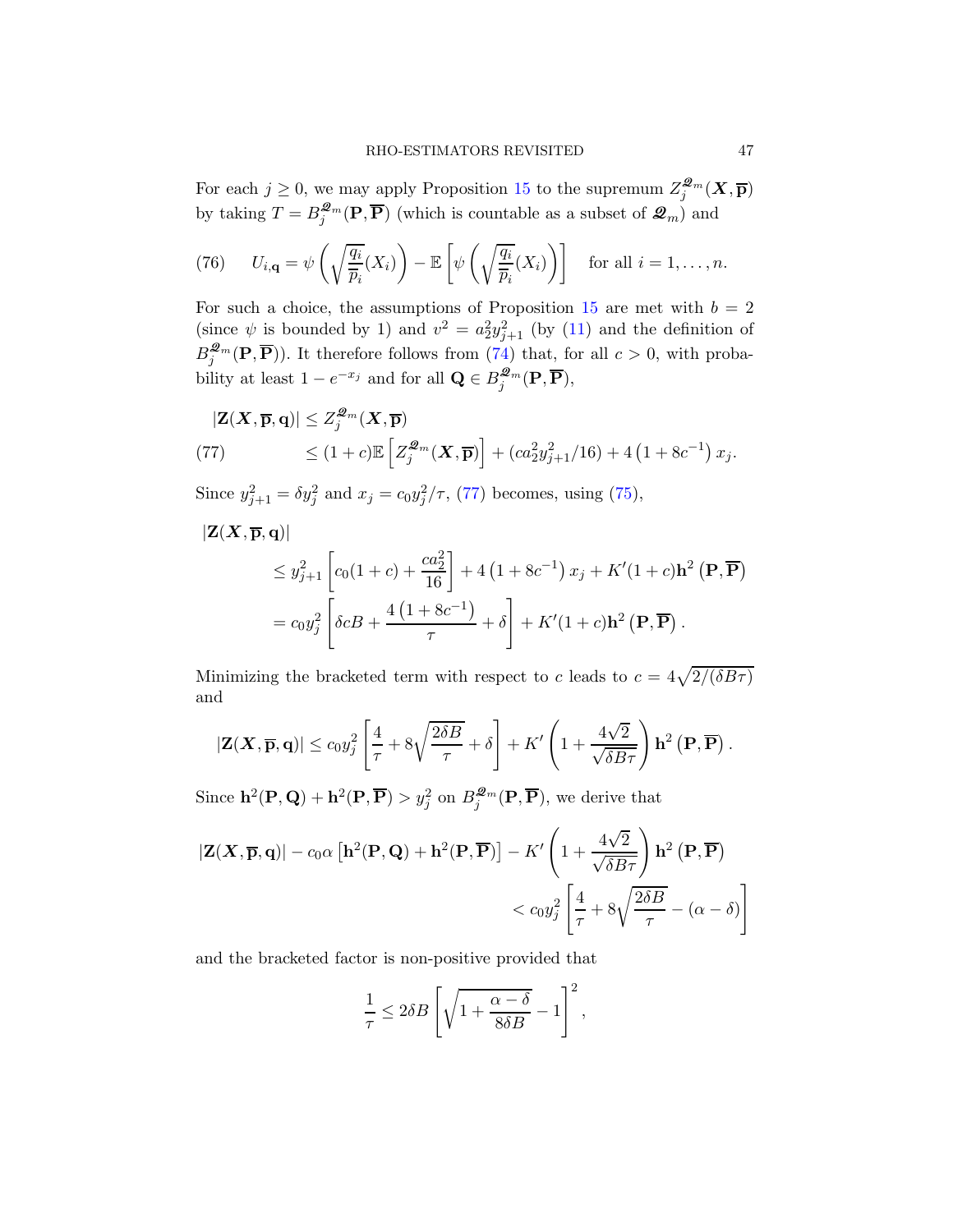which is our condition [\(67\)](#page-42-2). Finally, since  $\delta > 1$ , with probability at least  $1 - e^{-x_j}$  and for all  $\mathbf{Q} \in B_j^{\mathcal{Q}_m}(\mathbf{P}, \overline{\mathbf{P}}),$ 

$$
|\mathbf{Z}(\mathbf{X},\overline{\mathbf{p}},\mathbf{q})| - c_0\alpha \left[\mathbf{h}^2(\mathbf{P},\mathbf{Q}) + \mathbf{h}^2(\mathbf{P},\overline{\mathbf{P}})\right] - K'\left(1 + \frac{4\sqrt{2}}{\sqrt{B\tau}}\right)\mathbf{h}^2(\mathbf{P},\overline{\mathbf{P}}) < 0.
$$

Let us now define

$$
Z^{\boldsymbol{\mathcal{Q}}_m}(\boldsymbol{X}, \overline{\mathbf{p}}) = \sup_{\mathbf{Q} \in \boldsymbol{\mathscr{B}}^{\boldsymbol{\mathcal{Q}}_m}(\mathbf{P}, \overline{\mathbf{P}}, y_0)} |\mathbf{Z}(\boldsymbol{X}, \overline{\mathbf{p}}, \mathbf{q})|
$$

and apply Proposition [15](#page-45-1) in a similar way to  $Z^{\mathcal{Q}_m}(\mathbf{X}, \overline{\mathbf{p}})$  with  $x = x_0$ . We then deduce analogously that, for all  $c > 0$ , with probability at least  $1-e^{-x_0}$ and for all  $\mathbf{Q} \in \mathscr{B}^{\mathscr{Q}_m}(\mathbf{P}, \overline{\mathbf{P}}, y_0)$ ,

$$
\begin{aligned} |\mathbf{Z}(\mathbf{X}, \overline{\mathbf{p}}, \mathbf{q})| &\leq Z^{\mathcal{Q}_m}(\mathbf{X}, \overline{\mathbf{p}}) \\ &\leq c_0 y_0^2 \left[ cB + \frac{4\left(1 + 8c^{-1}\right)}{\tau} + 1 \right] + K'(1+c)\mathbf{h}^2\left(\mathbf{P}, \overline{\mathbf{P}}\right). \end{aligned}
$$

With  $c = 4\sqrt{2/(B\tau)}$ , we get, for all  $\mathbf{Q} \in \mathscr{B}^{2m}(\mathbf{P}, \overline{\mathbf{P}}, y_0)$  and with probability at least  $1 - e^{-x_0}$ ,

$$
\begin{split} |\mathbf{Z}(\mathbf{X}, \overline{\mathbf{p}}, \mathbf{q})| &\leq c_0 y_0^2 \left( \frac{4}{\tau} + 8\sqrt{\frac{2B}{\tau}} + 1 \right) + K' \left( 1 + \frac{4\sqrt{2}}{\sqrt{B\tau}} \right) \mathbf{h}^2 \left( \mathbf{P}, \overline{\mathbf{P}} \right) \\ &= \left( \frac{4}{\tau} + 8\sqrt{\frac{2B}{\tau}} + 1 \right) \tau x_0 + K' \left( 1 + \frac{4\sqrt{2}}{\sqrt{B\tau}} \right) \mathbf{h}^2 \left( \mathbf{P}, \overline{\mathbf{P}} \right). \end{split}
$$

Combining all these bounds and reintroducing the dependency of the  $x_j$ with respect to m, we derive that, for all  $\mathbf{Q} \in \mathcal{Q}_m$  simultaneously,

$$
\begin{split} |\mathbf{Z}(\mathbf{X}, \overline{\mathbf{p}}, \mathbf{q})| - c_0 \alpha \left[ \mathbf{h}^2(\mathbf{P}, \mathbf{Q}) + \mathbf{h}^2(\mathbf{P}, \overline{\mathbf{P}}) \right] \\ &\leq \left( \frac{4}{\tau} + 8\sqrt{\frac{2B}{\tau}} + 1 \right) \tau x_0(m) + K' \left( 1 + \frac{4\sqrt{2}}{\sqrt{B\tau}} \right) \mathbf{h}^2 \left( \mathbf{P}, \overline{\mathbf{P}} \right), \end{split}
$$

with probability at least

$$
1 - \eta_m
$$
 with  $\eta_m = 2 \exp[-x_0(m)] + \sum_{j \ge 1} \exp[-x_j(m)].$ 

In order to bound  $\eta_m$ , we observe that  $x_j(m) \geq \Delta(m) + \vartheta \delta^j + \xi$  for all  $j \in \mathbb{N}$ , hence by  $(64)$ ,

$$
\eta_m \le \exp\left[-\xi - \Delta(m)\right] \left(2 \exp[-\vartheta] + \sum_{j\ge 1} \exp\left[-\vartheta \delta^j\right]\right) \le \exp\left[-\xi - \Delta(m)\right].
$$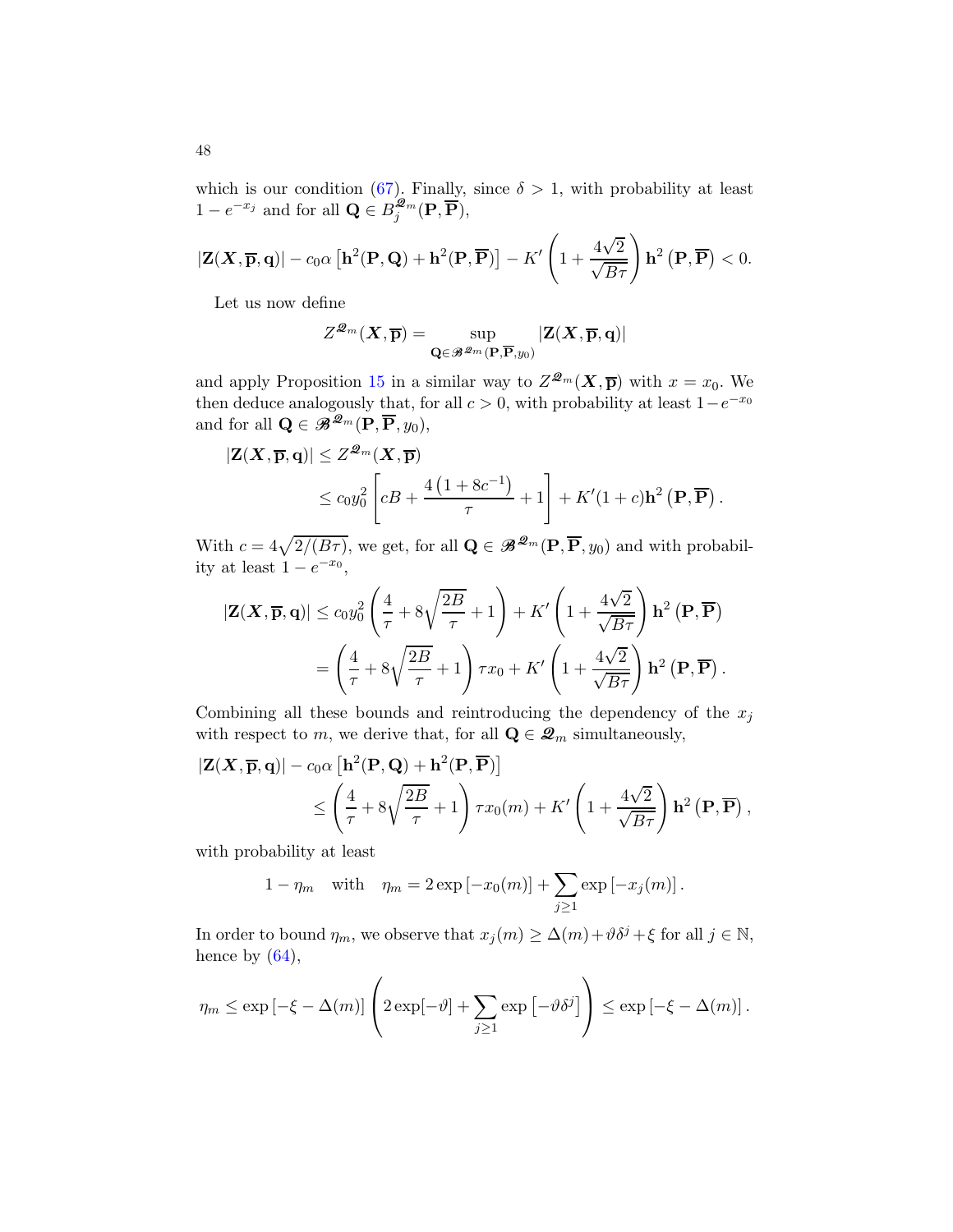The result finally extends to all  $\mathbf{Q} \in \mathbf{Z}$  by summing these bounds over  $m \in \mathcal{M}$  and using  $(21)$ .

**A.5. Proof of Theorem [3.](#page-17-0)** We shall denote by  $\mathcal{Q}_m$  the  $\rho$ -models  $\{q \}$ .  $\mu, \, \alpha \in \mathcal{Q}_m$  for all  $m \in \mathcal{M}$ . Let  $\overline{\Upsilon}(X, q), \overline{\mathscr{E}}(\psi, X)$  be the function of q and the set defined by [\(6\)](#page-8-0) and [\(7\)](#page-8-1) respectively, with  $\mathcal Q$  replaced by  $\overline{\mathcal Q}$  and **pen** by  $\overline{pen}$  in [\(6\)](#page-8-0) and [\(7\)](#page-8-1).

Since  $\widehat{P}$  belongs, by definition, to  $\text{Cl}(\overline{\mathscr{E}}(\psi,X))$ , it is enough to show that  $\overline{\mathscr{E}}(\psi,\bm{X}) \subset \mathrm{Cl}(\mathscr{E}(\psi,\bm{X}))$ . The proof will be divided into several steps.

**Step 1.** It follows from Assumption [3](#page-17-1) that for all  $Q \in \overline{Q}$  there exists some  $m_{\mathbf{Q}} \in \mathcal{M}$  such that  $\overline{\mathcal{Q}}_{m_{\mathbf{Q}}} \ni \mathbf{Q}$  and  $\overline{\mathbf{pen}}(\mathbf{Q}) = p(m_{\mathbf{Q}})$ . Since  $\mathcal{Q}_{m_{\mathbf{Q}}}$ is a  $\rho$ -model with representation  $(\mu, \mathcal{Q}_{m_{\mathbf{Q}}})$  and  $\mathcal{Q}_{m_{\mathbf{Q}}}$  is  $\mathcal{T}$ -dense in  $\overline{\mathcal{Q}}_{m_{\mathbf{Q}}}$ , we can find a sequence  $({\bf q}^{(k)})_{k\geq 1}$  in  $\mathcal{Q}_{m_{\bf Q}}\subset \overline{\mathcal{Q}}_{m_{\bf Q}}$  which converges to  ${\bf q}$ with respect to the topology  $\mathcal{T}$  and, by Assumption [3](#page-17-1) again,  $\overline{\mathbf{pen}}\left(\mathbf{Q}^{(k)}\right) \leq$  $p(m_{\mathbf{Q}}) = \overline{\mathbf{pen}}(\mathbf{Q})$  for all  $k \geq 1$ .

Step 2. Let us now show that  $\overline{\Upsilon}(X, q) = \Upsilon(X, q)$  for all  $q \in \mathcal{Q}$ . Since clearly  $\overline{\Upsilon}(X, q) \geq \Upsilon(X, q)$ , it is enough to show that  $\Upsilon(X, q) \geq \overline{\Upsilon}(X, q)$ . Setting

$$
\left\{\begin{array}{rcl} \Lambda(\boldsymbol{X},\mathbf{q}) & = & \sup_{\mathbf{r}\in\boldsymbol{\mathcal{Q}}} \left[\mathbf{T}(\boldsymbol{X},\mathbf{q},\mathbf{r})-\overline{\mathbf{p}\mathbf{e}\mathbf{n}}(\mathbf{R})\right],\\ \overline{\Lambda}(\boldsymbol{X},\mathbf{q}) & = & \sup_{\mathbf{r}\in\overline{\boldsymbol{\mathcal{Q}}}} \left[\mathbf{T}(\boldsymbol{X},\mathbf{q},\mathbf{r})-\overline{\mathbf{p}\mathbf{e}\mathbf{n}}(\mathbf{R})\right], \end{array}\right.
$$

it suffices to show that  $\Lambda(X, \mathbf{q}) \geq \overline{\Lambda}(X, \mathbf{q})$  for all  $\mathbf{q} \in \mathcal{Q}$ . Let us fix  $\mathbf{q} \in \mathcal{Q}$ ,  $\varepsilon > 0$  and some  $r \in \overline{Q}$  such that  $T(X,q,r) - \text{pen}(R) \geq \overline{\Lambda}(X,q)$ ε. By Step 1, **R** belongs to  $\overline{\mathcal{Q}}_{m_{\mathbf{R}}}$  and one can find a sequence  $(\mathbf{r}^{(k)})_{k\geq 1}$ <br>in  $\mathcal{Q}_{m_{\mathbf{R}}}$  which converges to **r** with respect to the topology  $\mathcal{T}$  so that  $r_i^{(k)}$  $i^{(k)}(X_i) \longrightarrow_{k \to +\infty} r_i(X_i)$  for  $1 \leq i \leq n$ . Moreover, by Step 1 again,  $\overline{\text{pen}}(\mathbf{R}^{(k)}) \leq$  $\overline{\mathbf{pen}}(\mathbf{R}).$ 

— If  $q_i(X_i) > 0$ , then, by continuity,

$$
\psi\left(\sqrt{\frac{r_i^{(k)}(X_i)}{q_i(X_i)}}\right) \underset{k \to +\infty}{\longrightarrow} \psi\left(\sqrt{\frac{r_i(X_i)}{q_i(X_i)}}\right)
$$

.

— If  $q_i(X_i) = 0$  and  $r_i(X_i) > 0$ , then, for k large enough,  $r_i^{(k)}$  $i^{(\kappa)}(X_i) > 0$  and

$$
\psi\left(\sqrt{\frac{r_i^{(k)}(X_i)}{q_i(X_i)}}\right) = \psi(+\infty) = 1 = \psi\left(\sqrt{\frac{r_i(X_i)}{q_i(X_i)}}\right).
$$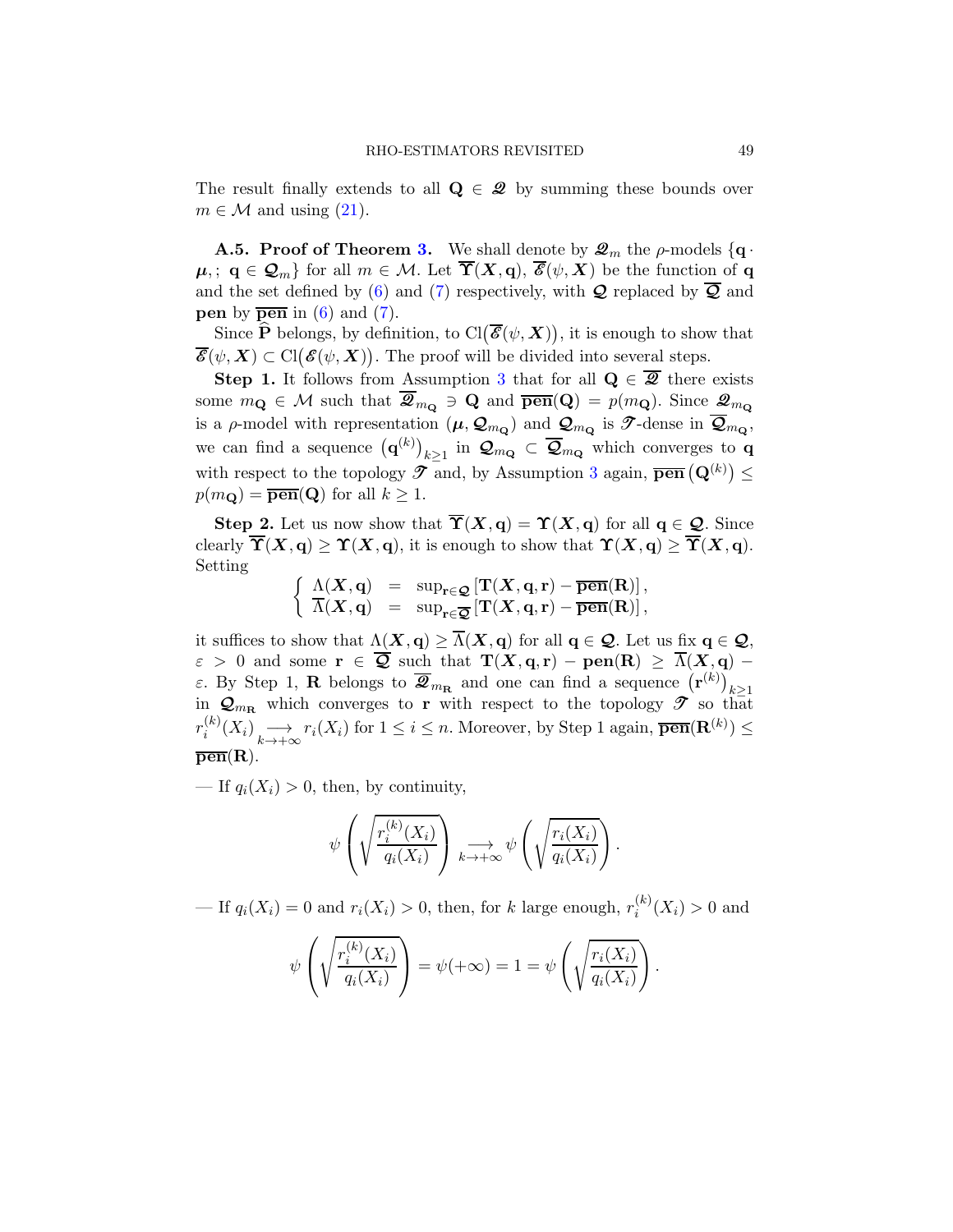— Finally, if  $q_i(X_i) = 0 = r_i(X_i)$ , then

$$
\psi\left(\sqrt{\frac{r_i(X_i)}{q_i(X_i)}}\right) = \psi(1) = 0
$$

while

$$
\psi\left(\sqrt{\frac{r_i^{(k)}(X_i)}{q_i(X_i)}}\right) = \begin{cases} 0 & \text{if } r_i^{(k)}(X_i) = 0, \\ 1 & \text{if } r_i^{(k)}(X_i) > 0, \end{cases}
$$

so that in both cases it is not smaller than  $\psi\left(\sqrt{r_i(X_i)/q_i(X_i)}\right)$ . It follows that, for  $k$  large enough,

$$
\begin{aligned} \Lambda(\boldsymbol{X},\mathbf{q}) &\geq \mathbf{T}\left(\boldsymbol{X},\mathbf{q},\mathbf{r}^{(k)}\right)-\overline{\mathbf{pen}}\left(\mathbf{R}^{(k)}\right) \geq \mathbf{T}(\boldsymbol{X},\mathbf{q},\mathbf{r})-\varepsilon-\overline{\mathbf{pen}}\left(\mathbf{R}^{(k)}\right) \\ &\geq \mathbf{T}(\boldsymbol{X},\mathbf{q},\mathbf{r})-\varepsilon-\overline{\mathbf{pen}}(\mathbf{R}) \geq \overline{\Lambda}(\boldsymbol{X},\mathbf{q})-2\varepsilon, \end{aligned}
$$

hence  $\Lambda(\mathbf{X}, \mathbf{q}) \geq \overline{\Lambda}(\mathbf{X}, \mathbf{q})$  as expected since  $\varepsilon$  is arbitrary.

Step 3. Let q belong to  $\overline{Q}$  and  $(q^{(k)})_{k\geq 1}$  be a sequence in  $Q$  which converges to **q** in the topology  $\mathscr{T}$ . We want to show that, given  $\varepsilon > 0$ ,

<span id="page-49-1"></span>(78) 
$$
\sup_{\mathbf{r}\in\overline{\mathbf{Q}}} \left[\mathbf{T}\left(\mathbf{X},\mathbf{q}^{(k)},\mathbf{r}\right)-\mathbf{T}(\mathbf{X},\mathbf{q},\mathbf{r})\right]\leq\varepsilon \text{ for } k \text{ large enough.}
$$

It is actually enough to show that, for all  $i \in \{1, \ldots, n\}$  and k large enough,

<span id="page-49-0"></span>(79) 
$$
\sup_{\mathbf{r}\in\overline{\mathbf{Q}}} \left[ \psi\left(\sqrt{\frac{r_i}{q_i^{(k)}}}(X_i)\right) - \psi\left(\sqrt{\frac{r_i}{q_i}}(X_i)\right) \right] \leq \frac{\varepsilon}{n}.
$$

Let us fix i and distinguish between two situations.

**Case 1:**  $q_i(X_i) = 0$ . If  $r_i(X_i) > 0$ , then  $\psi\left(\sqrt{r_i/q_i}(X_i)\right) = 1$  so that the result is trivially true since  $\psi$  is bounded by one. If  $r_i(X_i) = 0$  then  $\psi\left(\sqrt{r_i/q_i}(X_i)\right) = 0.$  If  $q_i^{(k)}$  $i^{(\kappa)}(X_i) = 0, \ \psi$  $\left(\sqrt{r_i/q_i^{(k)}}(X_i)\right)$  $\setminus$  $= 0$  and the inequality is true while if  $q_i^{(k)}$  $i^{(\kappa)}(X_i) > 0, \ \psi$  $\left(\sqrt{r_i/q_i^{(k)}}(X_i)\right)$ Ý  $= \psi(0) = -1$  and the inequality is also true.

— Case 2: Let  $I \subset \{1, \ldots, n\}$  be the set of indices such  $q_i(X_i) > 0$ . Since  $q_i^{(k)}$  $i^{(k)}(X_i) \longrightarrow_{k \to +\infty} q_i(X_i)$  for all  $i \in I$ , one can find  $a > 0$  such that, for k large enough

$$
\inf_{i \in I} \min \left\{ q_i(X_i), q_i^{(k)}(X_i) \right\} \ge a.
$$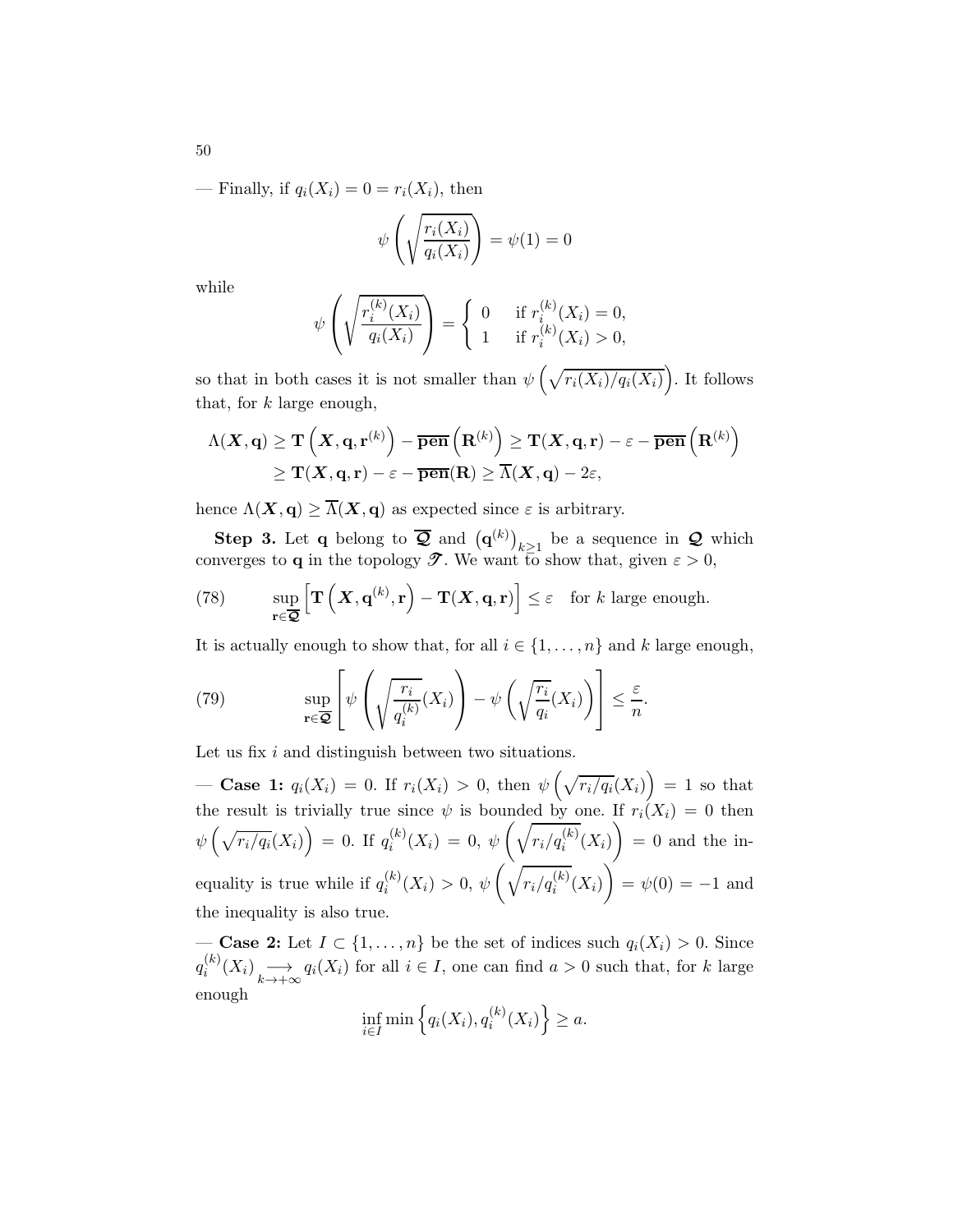We may now apply the following lemma with  $\eta = \varepsilon/n$  and

$$
\sup_{i \in I} \left| q_i(X_i) - q_i^{(k)}(X_i) \right| \le \delta,
$$

which again holds for k large enough, to show that  $(79)$  and therefore  $(78)$ holds.

LEMMA 1. For any  $a > 0, \eta > 0$ , there exists  $\delta = \delta(a, \eta, \psi) > 0$ , depending only on a,  $\eta$  and the Lipschitz function  $\psi$ , such that for all  $x, x' \geq$ a and  $y \geq 0$ ,

$$
\psi\left(\sqrt{y/x}\right) \le \psi\left(\sqrt{y/x'}\right) + \eta \qquad \text{if} \quad |x' - x| \le \delta.
$$

PROOF. There is nothing to prove if  $x \geq x'$  by monotonicity of  $\psi$ . Let us therefore assume that  $a \leq x < x'$ . If  $y/x' \geq A > 0$ , then

$$
1 \ge \psi\left(\sqrt{y/x}\right) \ge \psi\left(\sqrt{y/x'}\right) \ge \psi\left(\sqrt{A}\right)
$$

so that the result holds provided that  $\psi\left(\sqrt{A}\right) \geq 1 - \eta$ . Let us fix such a value of A and consider the case of  $y/x' < A$ . Since  $\psi$  is Lipschitz with some Lipschitz constant  $L$ , then

$$
\psi\left(\sqrt{\frac{y}{x}}\right) - \psi\left(\sqrt{\frac{y}{x'}}\right) \le L\sqrt{y}\left[\frac{1}{\sqrt{x}} - \frac{1}{\sqrt{x'}}\right] = L\sqrt{\frac{y}{x'}}\frac{x'-x}{\sqrt{x}\left(\sqrt{x} + \sqrt{x'}\right)}
$$

$$
< \frac{L\sqrt{A}}{2a}(x'-x)
$$

and the result holds as soon as  $\delta \leq 2a\eta/\left(L\sqrt{A}\right)$ .

 $\Box$ 

**Step 4.** Let  $\mathbf{Q} \in \overline{\mathcal{E}}(\psi, \mathbf{X})$  and  $\varepsilon$  satisfy

$$
0 < \varepsilon < \inf_{\mathbf{q}' \in \overline{\mathbf{Q}}} \overline{\mathbf{T}}(\mathbf{X}, \mathbf{q}') + \frac{\kappa}{25} - \overline{\mathbf{T}}(\mathbf{X}, \mathbf{q}).
$$

Then

<span id="page-50-0"></span>(80) 
$$
\overline{\mathbf{T}}(\mathbf{X}, \mathbf{q}) = \overline{\Lambda}(\mathbf{X}, \mathbf{q}) + \overline{\mathbf{pen}}(\mathbf{Q}) < \inf_{\mathbf{q}' \in \overline{\mathbf{Q}}} \overline{\mathbf{T}}(\mathbf{X}, \mathbf{q}') + \frac{\kappa}{25} - \varepsilon.
$$

In such a case  $\mathbf{Q} \in \overline{\mathbf{Z}}_{m_{\mathbf{Q}}}$  and there exists a sequence  $(\mathbf{q}^{(k)})_{k\geq 1}$  in  $\mathbf{Q}_{m_{\mathbf{Q}}}$ which converges to **q** in the topology  $\mathscr{T}$  with  $\overline{\mathbf{pen}}(\mathbf{Q}^{(k)}) \leq \overline{\mathbf{pen}}(\mathbf{Q})$  by Step 1. Since

$$
\overline{\Lambda}\left(\boldsymbol{X}, \mathbf{q}^{(k)}\right)-\overline{\Lambda}(\boldsymbol{X}, \mathbf{q}) \leq \sup_{\mathbf{r} \in \overline{\mathbf{Q}}}\left[\mathbf{T}\left(\boldsymbol{X}, \mathbf{q}^{(k)}, \mathbf{r}\right)-\mathbf{T}(\boldsymbol{X}, \mathbf{q}, \mathbf{r})\right],
$$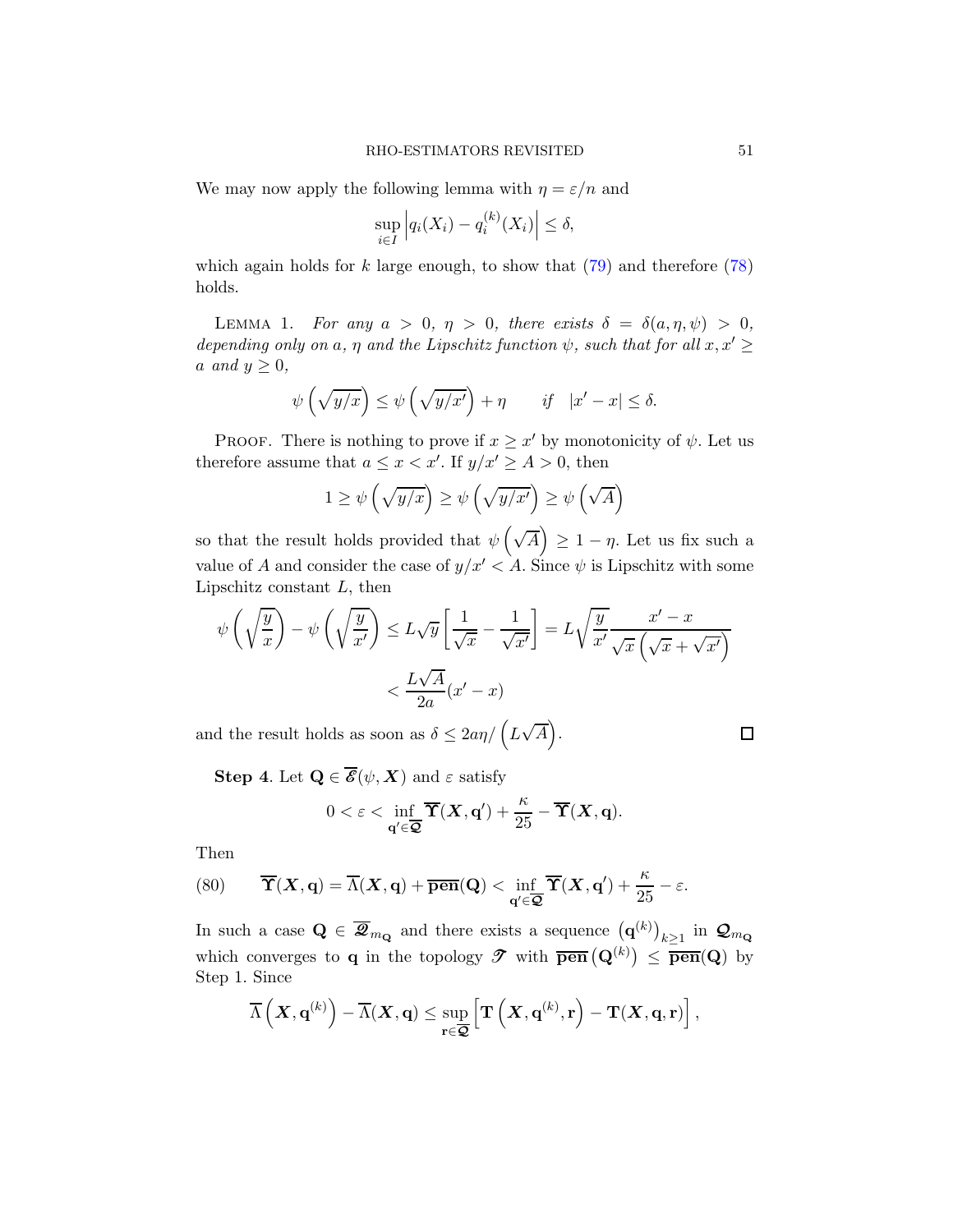it follows from [\(78\)](#page-49-1) that, for k large enough,  $\overline{\Lambda} (\mathbf{X}, \mathbf{q}^{(k)}) - \overline{\Lambda} (\mathbf{X}, \mathbf{q}) \leq \varepsilon$  and, from Step 2, since  $\mathbf{q}^{(k)} \in \mathcal{Q}$ , that

$$
\begin{aligned} \boldsymbol{\Upsilon}\left(\boldsymbol{X}, \mathbf{q}^{(k)}\right)= \overline{\boldsymbol{\Upsilon}}\left(\boldsymbol{X}, \mathbf{q}^{(k)}\right)= \overline{\Lambda}\left(\boldsymbol{X}, \mathbf{q}^{(k)}\right)+ \overline{\mathbf{pen}}\left(\mathbf{Q}^{(k)}\right)\\ \leq \overline{\Lambda}(\boldsymbol{X}, \mathbf{q}) + \varepsilon + \overline{\mathbf{pen}}(\mathbf{Q}). \end{aligned}
$$

This, together with [\(80\)](#page-50-0) and Step 2 shows that

$$
\Upsilon\left(X, \mathbf{q}^{(k)}\right) \leq \overline{\Upsilon}(X, \mathbf{q}) + \varepsilon < \inf_{\mathbf{q}' \in \mathcal{Q}} \overline{\Upsilon}(X, \mathbf{q}') + \frac{\kappa}{25} = \inf_{\mathbf{q}' \in \mathcal{Q}} \Upsilon(X, \mathbf{q}') + \frac{\kappa}{25}.
$$

This means that  $\mathbf{Q}^{(k)} \in \mathcal{E}(\psi, \mathbf{X})$  for k large enough. Since the sequence  $(\mathbf{q}^{(k)})_{k\geq 1}$  converges to **q** in the topology  $\mathcal{T}$  and therefore, as already men-tioned in Section [4.2,](#page-16-0) in the topology  $\mathcal V$ . This shows that **Q** belongs to the closure of  $\mathcal{E}(\psi, X)$  as required and concludes our proof.

## APPENDIX B: UNIVERSAL SEPARABILITY

**Histograms.** Let D be a positive integer and  $\overline{\mathcal{H}}_D$  the set of right-continuous histograms on  $\mathbb R$  with at most D pieces, that is the set of functions  $f =$  $\sum_{j=1}^D \alpha_j \mathbb{1}_{[a_j, a_{j+1})}$  with

$$
\alpha_j \ge 0
$$
 for  $1 \le j \le D$ ,  $a_1 < a_2 ... < a_{D+1}$  and  $\sum_{j=1}^D \alpha_j (a_{j+1} - a_j) = 1$ .

Let  $\mathcal{H}_D$  be the subset of  $\overline{\mathcal{H}}_D$  consisting of those elements f for which the  $\alpha_i$ and the  $a_j$  are rational numbers and  $\alpha_j > 0$  for all j. Clearly,  $\mathcal{H}_D$  is countable. Let us show that  $\mathcal{H}_D$  is  $\mathcal{T}$ -dense in  $\overline{\mathcal{H}}_D$ . Given  $f \in \overline{\mathcal{H}}_D$ , let us consider sequences of rational numbers  $(\alpha_{j,n})_{n\geq 1}$ ,  $(\alpha_{j,n})_{n\geq 1}$  for  $1 \leq j \leq D$  and  $(a_{D+1,n})_{n\geq 1}$  with the following properties:  $(\alpha_{j,n})_{n\geq 1}$  is non-increasing and  $(a_{j,n})_{n\geq 1}$  is non-decreasing,  $a_{D+1,n} \longrightarrow_{n\to+\infty} a_{D+1}$  and, for all  $j \in \{1,\ldots,D\}$ ,  $\alpha_{j,n} \longrightarrow_{n \to +\infty} \alpha_j$  and  $a_{j,n} \longrightarrow_{n \to +\infty} a_j$ . Then the sequence  $(f_n)_{n \geq 1}$  of histograms  $f_n$ given by

$$
f_n = \sum_{j=1}^{D} \frac{\alpha_{j,n}}{\sum_{j=1}^{D} \alpha_{j,n} (a_{j+1,n} - a_{j,n})} \mathbb{1}_{[a_{j,n}, a_{j+1,n})} \in \mathcal{H}_D
$$

converges pointwise toward f. The set  $\overline{\mathcal{H}}_D$  is therefore universally separable.

Non-decreasing densities. Let  $\overline{\mathcal{H}}_{\downarrow}$  be the set of non-decreasing and right-continuous densities on  $I = (0, +\infty)$  and  $(A_n)_{n>1}$  be an increasing (for the inclusion) sequence of finite subsets of  $(I \cap \mathbb{Q})^2$  such that  $\cup_{n \geq 1} A_n =$  $(I \cap \mathbb{Q})^2$ . We define, for C a finite non empty subset of  $(I \cap \mathbb{Q})^2$ ,  $g_C =$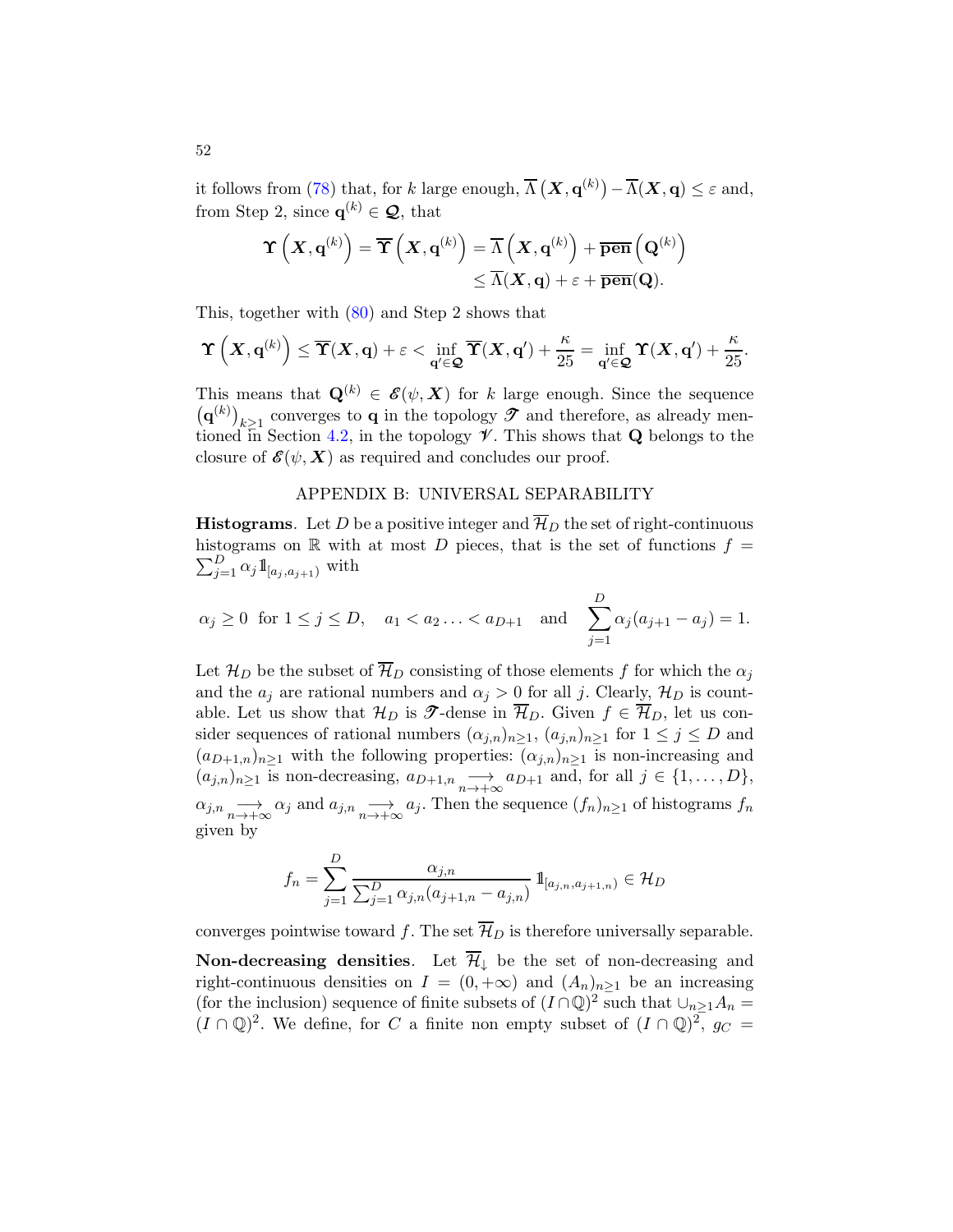$\sup_{(q,r)\in C} r1\hspace{-.05cm}1_{(0,q)}$  and set, for  $n\geq 1$ ,

$$
\mathcal{G}_n = \{ g_C \text{ for } C \subset A_n, C \neq \varnothing \} \quad \text{and} \quad \mathcal{G} = \cup_{n \ge 1} \mathcal{G}_n.
$$

Any element  $g_C$  of  $\mathcal{G}_n$  is not identically equal to 0 since  $qr > 0$ ; it is also non-increasing, right-continuous and integrable on  $I$  (with respect to the Lebesgue measure) as the supremum of a finite number of non-increasing, right-continuous and integrable functions on I. This implies that  $\int_I g_C(x)dx$ belongs to  $(0, +\infty)$ . Moreover G is countable since each  $\mathcal{G}_n$  is finite. We may therefore define

$$
\mathcal{H}_{\downarrow} = \left\{ f = \frac{g}{\int_I g(x) dx}, \ g \in \mathcal{G} \right\}
$$

and, for  $f \in \overline{\mathcal{H}}_{\downarrow}$  and  $n \geq 1$ ,

$$
C_n^f = \{(q, r) \in A_n, r \le f(q)\}.
$$

Then  $\mathcal{H}_\downarrow$  is a countable subset of  $\overline{\mathcal{H}}_\downarrow.$  It follows from the properties of the sets  $A_n$  that the sequence  $(C_n^f)$ is non-decreasing for the inclusion, that  $n \geq 1$  $C_n^f \neq \emptyset$  for  $n \geq N$  if N is large enough and that

$$
\bigcup_{n\geq N} C_n^f = C^f = \{(q,r)\in (I\cap\mathbb{Q})^2, r\leq f(q)\}.
$$

Let us consider the sequence  $(g_n)_{n\geq N}$  with  $g_n = g_{C_n^f} \in \mathcal{G}_n$ . Since the function f is non-increasing and right-continuous, for all  $x \in I$ ,

$$
f(x) = \sup_{q \in I \cap \mathbb{Q}} f(q) 1\!\!1_{(0,q)}(x) = \sup_{(q,r) \in C^f} r 1\!\!1_{(0,q)}(x) = \lim_{n \to +\infty} g_n(x).
$$

Furthermore, the sequence  $(g_n)_{n\geq N}$  is non-negative and non-decreasing so that by monotone convergence  $\int_I g_n(x)dx \to \int_I f(x)dx = 1$ . Therefore the sequence  $(f_n)_{n\geq N}$ , with  $f_n = g_n/[\int_I g_n(x)dx]$ , belongs to  $\mathcal{H}_\downarrow$  for all  $n \geq N$ and

$$
f(x) = \lim_{n \to +\infty} f_n(x) \quad \text{for all } x \in I.
$$

This implies that  $\mathcal{H}_{\downarrow}$  is  $\mathcal{T}$ -dense in  $\overline{\mathcal{H}}_{\downarrow}$  which is therefore universally separable.

# APPENDIX C: VC-DIMENSIONS

**C.1. Proof of Proposition [11.](#page-28-0)** Let  $(x_1, u_1), \ldots, (x_n, u_n)$  be  $n = 2k+1$ points of  $\mathscr{X} \times \mathbb{R}$  such that  $x_1 \leq x_2 \leq \ldots \leq x_n$ . For all  $j \in \{1, \ldots, k\}$ , let  $i_j$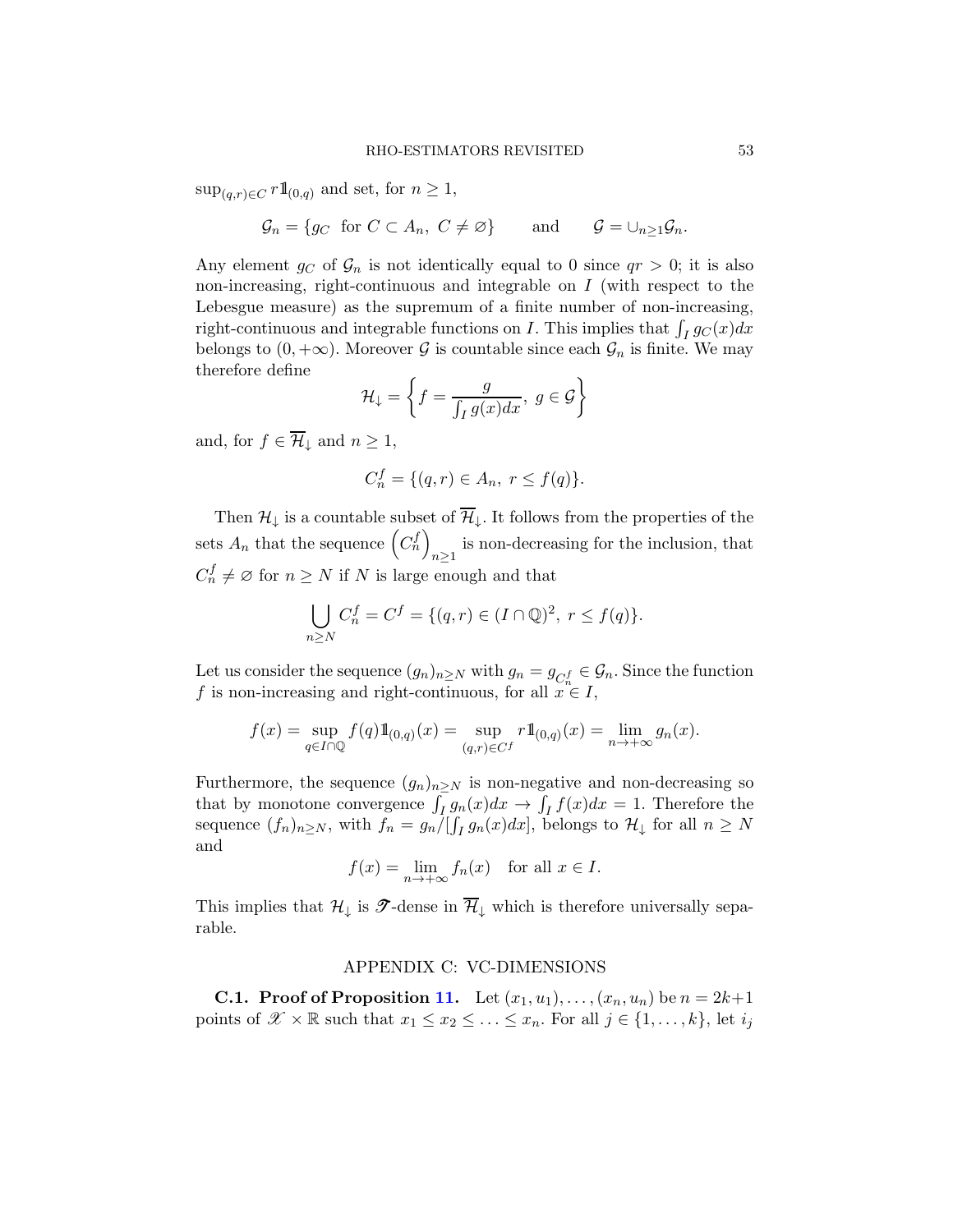be an index in  $\{2j-1, 2j\}$  such that  $u_{i_j} = \max\{u_{2j-1}, u_{2j}\}\$  and  $\mathcal{K} = \{i_j, j \in \mathcal{K}\}$  $\{1, \ldots, k\}$   $\cup$   $\{2k+1\}$ . Let us prove that the subset  $\{(x_i, u_i), i \in \mathcal{K}\}$  cannot be picked up by the subgraphs of the functions  $f \in \mathscr{F}_k$ . For any  $f \in \mathscr{F}_k$ , there exists a partition  $\mathscr{I} = \mathscr{I}(f)$  of R into at most k intervals on which f is based. Since  $n > 2k$ , there exists at least one interval  $I \in \mathscr{I}$  such that I contains three consecutive points  $x_i$  and among these three points, there exist two points  $x_i, x_{i'}$  with indices  $i \in \mathcal{K}$  and  $i' \notin \mathcal{K}$  such that either  $(i, i')$  or  $(i', i)$  is of the form  $(2j - 1, 2j)$  for some  $j \in \{1, ..., k\}$ . Since f is piecewise constant on the elements on  $\mathscr I$  and  $u_{i'} \leq u_i$  whenever the subgraph of  $f$ picks up  $(x_i, u_i)$  then it also picks the point  $(x_{i'}, u_{i'})$ . Hence, no subgraph of  $f \in \mathscr{F}_k$  picks up the subset  $\{(x_i, u_i), i \in \mathcal{K}\}.$ 

C.2. Proof of Proposition [12.](#page-30-0) Let us first prove [i\).](#page-30-1) The linear span V of  $\{g_1, \ldots, g_J\}$  is VC-subgraph with VC-index not larger than  $J + 2$  by Lemma 2.6.15 of van der Vaart and Wellner [\(1996](#page-40-1)). The function  $u \mapsto e^u$ being increasing, it follows from Proposition 42, *ii*) of Baraud *et al.* [\(2017](#page-39-0)) that the class  $\mathcal{F} = \{e^v, v \in V\}$  is also VC-subgraph with index not larger than  $J+2$  and  $\mathcal Q$  as well since it is a subset of  $\mathcal F$ , which concludes the proof of [i\).](#page-30-1)

By [i\),](#page-30-1) the families  $\mathcal{Q}_I$  with  $I \in \mathcal{I}$  are VC-subgraph on I with indices not larger than  $J+2$  and since  $\mathscr I$  is a partition of  $\mathscr X$  with cardinality not larger than k, we deduce from Baraud and Birgé [\(2016a](#page-39-1))[Lemma 5.3]] that  $Q$  is VC-subgraph with index not larger than  $k(J+2)$  which proves [ii\).](#page-30-2)

To prove [iii\)](#page-30-3) we fix some  $\overline{p} \in \mathcal{Q}$ . By assumption, an element  $q \in \mathcal{Q}$  consists of functions which are of the form [\(51\)](#page-29-0) on a partition  $\mathcal{I}(q)$  of  $\mathcal{X}$  into at most  $k$  intervals. Since

$$
\mathscr{I}(q)\vee\mathscr{I}(\overline{p})=\left\{I\cap I',\ I\in\mathscr{I}(q),\ I'\in\mathscr{I}'(\overline{p})\right\}
$$

is a partition of  $\mathscr X$  into at most 2k intervals and, since on each element of such partition  $q/\overline{p}$  is of the form [\(51\)](#page-29-0), the class  $(Q/\overline{p})$  is a  $(2k)$ -piecewise exponential family based on  $J$  functions. Consequently, to prove [iii\)](#page-30-3) it suffices to show that a K-piecewise exponential family based on  $J$  functions is weak-VC major with dimension not larger than  $[4.7K(J+2)]$  and to apply the result with  $K = 2k$ . This is precisely the aim of the following proposition.

PROPOSITION 16. If  $\mathcal F$  is a K-piecewise exponential family based on J functions on a non-trivial interval  $\mathscr{X} \subset \mathbb{R}$ , it is weak VC-major with dimension not larger than  $d = \lfloor 4.7K(J + 2) \rfloor$ .

PROOF. Let  $u \in \mathbb{R}$ . If  $u \leq 0$ ,  $\mathscr{C}_u(\mathscr{F})$  is reduced to the singleton  $\{\mathscr{X}\}\$  so that it is VC on  $\mathscr X$  with dimension  $0 < d$ . We may therefore assume from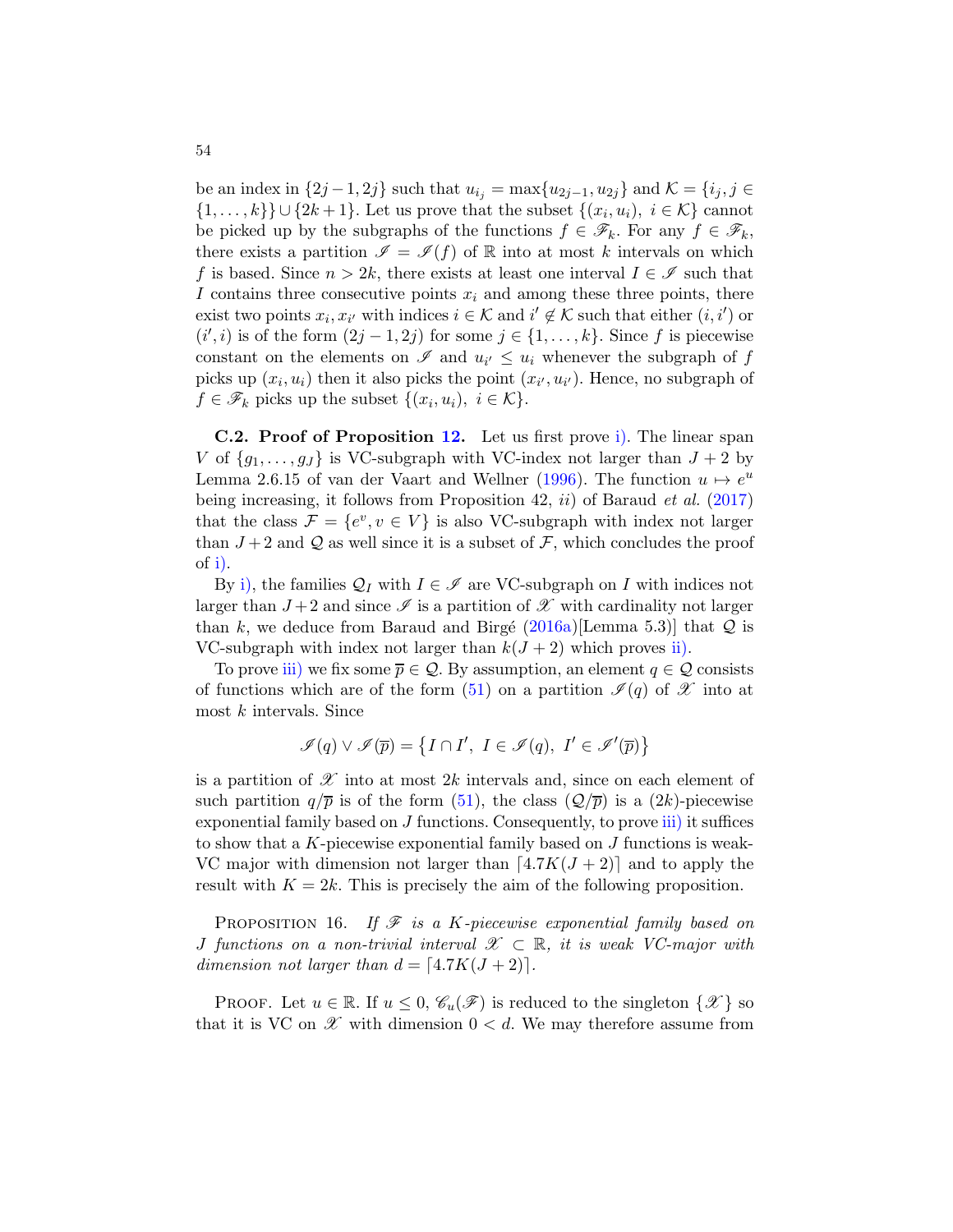now on that  $u > 0$ . Let  $x_1, \ldots, x_k$  be  $k > d$  arbitrary points in  $\mathscr{X}$ . With no loss of generality we may assume that  $x_1 < \ldots < x_k$ . We need to prove that  $\mathscr{C}_u(\mathscr{F})$  cannot shatter  $\{x_1,\ldots,x_k\}$ . To do so, it suffices to prove that

$$
|\{\{i \in \mathcal{I}, f(x_i) > u\}, f \in \mathscr{F}\}| < 2^k \quad \text{with} \quad \mathcal{I} = \{1, \dots, k\}.
$$

Each  $f \in \mathscr{F}$  is associated to a partition  $\mathscr{I}(f)$  of  $\mathscr{X}$  with cardinality not larger than  $K \geq 1$  which provides a partition of  $\{x_1, \ldots, x_k\}$  into  $L \leq K$ non-void subsets and this partition induces, via the correspondance  $x_i \mapsto i$  a partition  $\{\mathcal{I}_{\ell}, \ell = 1, \ldots, L\}$  of  $\mathcal{I}$ , each  $\mathcal{I}_{\ell}$  consisting of consecutive integers. Such a partition is therefore determined by a sequence  $i_1 = 1 < i_2 < \ldots <$  $i_L \leq k$  where  $i_{\ell}$  denotes the first element of  $\mathcal{I}_{\ell}$ . For a given  $L \in \{1, \ldots, K\}$ , the number  $N_L$  of possible partitions of  $\mathcal I$  into  $L$  such subsets is therefore the number  $N_L$  of choices for  $\{i_2, \ldots, i_L\}$ :

(81) 
$$
N_L = \binom{k-1}{L-1}.
$$

We have seen in [i\)\)](#page-30-1) that the class

<span id="page-54-0"></span>
$$
\mathscr{G} = \left\{ \exp \left( \sum_{j=1}^{J} \beta_j g_j \right), \ \beta_1, \dots, \beta_J \in \mathbb{R} \right\}
$$

is VC-subgraph with dimension (VC-dimension = VC-index−1) not larger than  $J + 1$ , it is therefore weak VC-major with dimension not larger than  $J+1$  by Proposition 1 of Baraud [\(2016\)](#page-39-2). Hence the class of subsets  $\mathscr{C}_u(\mathscr{G})$  is VC with dimension not larger than  $J+1$ . Given a partition  $\{\mathcal{I}_{\ell}, \ell = 1, \ldots, L\}$ of  $\{1, \ldots, k\}$ , it follows from Sauer's Lemma (see Sauer  $(1972)$ ) that

$$
|\{\{i \in \mathcal{I}_{\ell}, g(x_i) > u\}, g \in \mathscr{G}\}| \leq \left(\frac{e|\mathcal{I}_{\ell}|}{J+1}\right)^{J+1}
$$
 for all  $\ell = 1, ..., L$ .

Hence,

<span id="page-54-1"></span>(82) 
$$
|\{\{i \in \mathcal{I}, f(x_i) > u\}, f \in \mathcal{F}\}| \le \sum_{L=1}^K \sum_{\mathcal{I}_1, ..., \mathcal{I}_L} \prod_{\ell=1}^L \left(\frac{e|\mathcal{I}_{\ell}|}{J+1}\right)^{J+1}
$$

where the second sum varies among all possible partitions  $\{\mathcal{I}_1, \ldots, \mathcal{I}_L\}$  of size L of T into consecutive integers. Using the concavity of the logarithm, the fact that  $\sum_{\ell=1}^{L} |\mathcal{I}_{\ell}| = k$  and [\(81\)](#page-54-0) we get,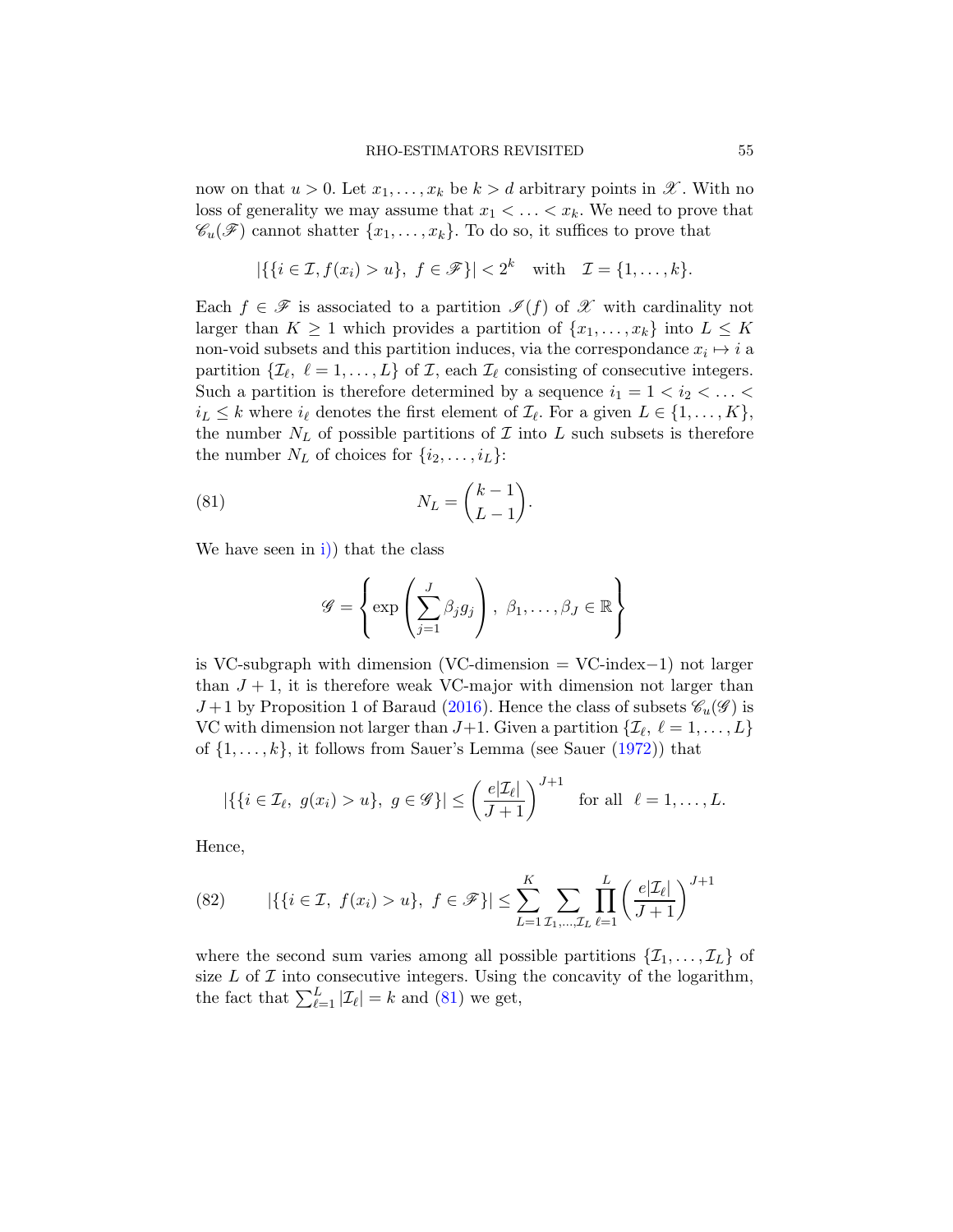$$
\sum_{L=1}^{K} \sum_{\mathcal{I}_{1}, \dots, \mathcal{I}_{L}} \prod_{\ell=1}^{L} \left( \frac{e|\mathcal{I}_{\ell}|}{J+1} \right)^{J+1} \n= \sum_{L=1}^{K} \sum_{\mathcal{I}_{1}, \dots, \mathcal{I}_{L}} \left( \frac{e}{J+1} \right)^{L(J+1)} \exp\left[ (J+1)L \times \frac{1}{L} \sum_{\ell=1}^{L} \log |\mathcal{I}_{\ell}| \right] \n\leq \sum_{L=1}^{K} \sum_{\mathcal{I}_{1}, \dots, \mathcal{I}_{L}} \left( \frac{e}{J+1} \right)^{L(J+1)} \exp\left[ (J+1)L \log \left( \frac{k}{L} \right) \right] \n= \sum_{L=1}^{K} N_{L} \left( \frac{ek}{L(J+1)} \right)^{L(J+1)}.
$$

Since the function  $x \mapsto (ek/x)^x$  is increasing on the interval  $(0, k]$  and  $k >$  $d > K(J+1)$ , then

$$
\left(\frac{ek}{L(J+1)}\right)^{L(J+1)} \le \left(\frac{ek}{K(J+1)}\right)^{K(J+1)} \quad \text{for all } L \in \{1, \dots, K\},
$$

so that

<span id="page-55-0"></span>(83) 
$$
\sum_{L=1}^{K} \sum_{\mathcal{I}_{1},...,\mathcal{I}_{L}} \prod_{\ell=1}^{L} \left( \frac{e|\mathcal{I}_{\ell}|}{J+1} \right)^{J+1} \leq \left( \sum_{L=1}^{K} N_{L} \right) \left( \frac{ek}{K(J+1)} \right)^{K(J+1)}.
$$

Since  $\sum_{j=0}^m \binom{p}{j}$  $\binom{p}{j} \leq (ep/m)^m$  for  $0 \leq m \leq p$ , it follows from [\(81\)](#page-54-0) that

$$
\sum_{L=1}^{K} N_{L} = \sum_{L=1}^{K} {k-1 \choose L-1} < \sum_{j=0}^{K} {k \choose j} \leq \left(\frac{ek}{K}\right)^{K},
$$

and [\(83\)](#page-55-0) becomes, using the concavity of the logarithm again,

$$
\frac{1}{K(J+2)}\log\left(\sum_{L=1}^{K}\sum_{\mathcal{I}_{1},\dots,\mathcal{I}_{L}}\prod_{\ell=1}^{L}\left[\frac{e|\mathcal{I}_{\ell}|}{J+1}\right]^{J+1}\right)
$$
\n
$$
\leq \frac{1}{(J+2)}\log\left(\frac{ek}{K}\right) + \frac{J+1}{J+2}\log\left(\frac{ek}{K(J+1)}\right) \leq \log\left(\frac{2ek}{K(J+2)}\right)
$$

.

 $\Box$ 

Finally [\(82\)](#page-54-1) leads to

$$
\frac{1}{k}\log\left(\left|\left\{\left\{i \in \mathcal{I}, f(x_i) > u\right\},\ f \in \mathscr{F}\right\}\right|\right) \le \frac{K(J+2)}{k}\log\left(\frac{2ek}{K(J+2)}\right).
$$

One can easily check that the function  $x \mapsto x^{-1} \log(2e^x)$  is decreasing for  $x > 1/2$  and smaller than log 2 for  $x \ge 4.7$  which implies that

$$
|\{\{i \in \mathcal{I}, f(x_i) > u\}, f \in \mathscr{F}\}| < 2^k \text{ for } k \ge 4.7K(J+2).
$$

The conclusion follows.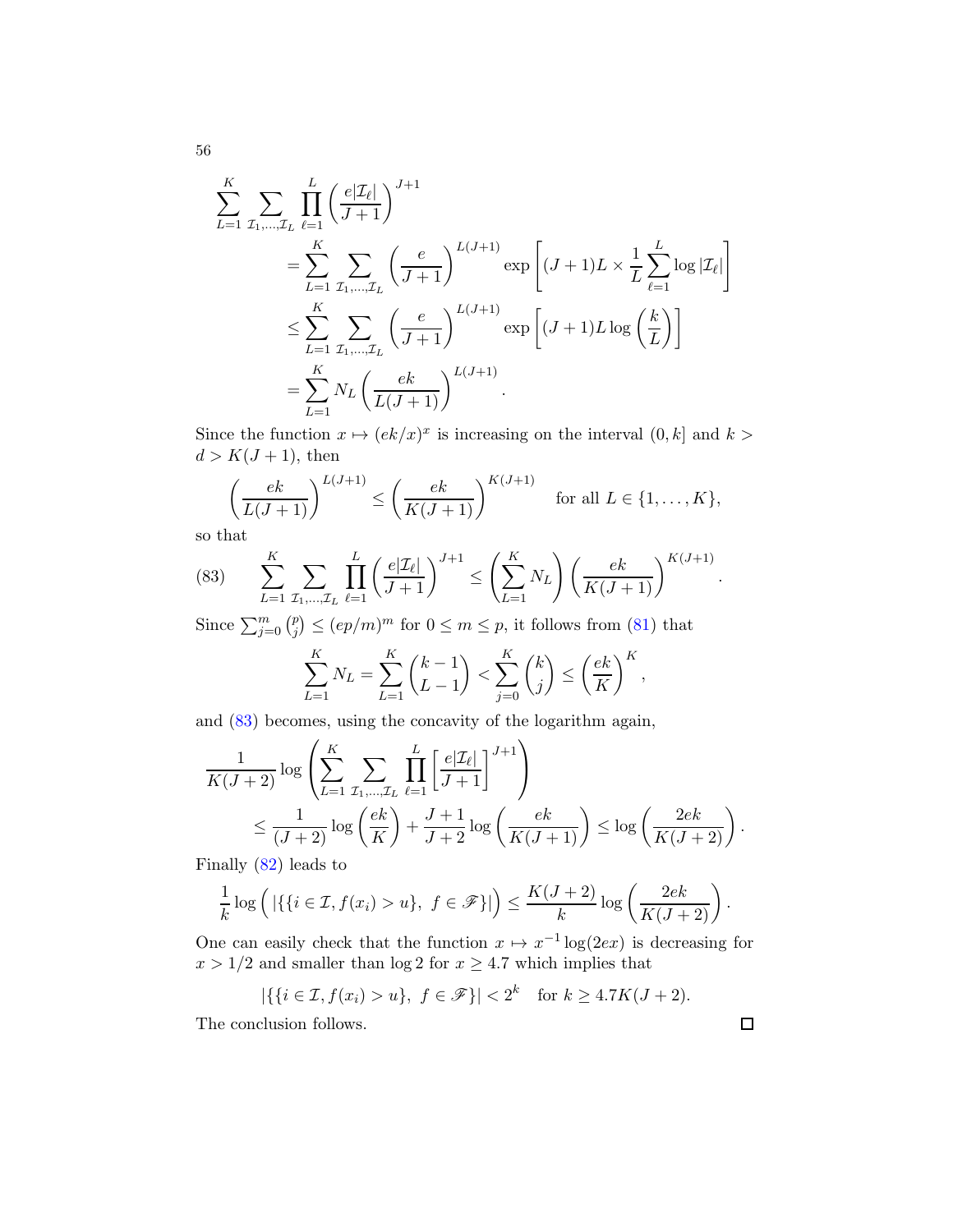### APPENDIX D: OTHER PROOFS

**D.[1.](#page-9-0)** Proof of Proposition 1. Let us denote by  $X_{(1)}, \ldots, X_{(n)}$  the order statistics, by  $\overline{X}_n$  the mean of the observations and let us work on the set  $\Omega_n \subset \Omega$  on which the following properties are satisfied:

<span id="page-56-0"></span>(84) 
$$
\overline{X}_n \notin \{X_{(1)}, \ldots, X_{(n)}\}
$$
 and  $X_{(n)} \ge \sqrt{\log(4n)} > |\overline{X}_n|$ .

Since  $\mathbb{P}(\Omega_n) \longrightarrow_{n \to +\infty} 1$  whatever  $\theta \in \mathbb{R}$ , it is enough to show that the MLE is attained at  $X_{(n)}$  when the event  $\Omega_n$  holds which we now assume. It implies in particular that

(85) 
$$
n^{-1} \exp\left[X_{(n)}^2\right] - 1 \ge 3.
$$

For all  $\theta \in \mathbb{R}$ , the log-likelihood writes  $nL_n(\theta)$  with

<span id="page-56-1"></span>
$$
L_n(\theta) = \theta \overline{X}_n - \frac{\theta^2}{2} + \frac{\theta^2}{2n} \left( \sum_{k=1}^n \exp\left[ X_{(k)}^2 \right] \mathbb{1}_{X_{(k)}}(\theta) \right) \mathbb{1}_{(0, +\infty)}(\theta).
$$

If either  $\theta < 0$  or  $\theta > X_{(n)}$ , by [\(84\)](#page-56-0) and [\(85\)](#page-56-1),

$$
L_n(\theta) = \theta \overline{X}_n - (\theta^2/2) \le \overline{X}_n^2/2
$$
  

$$
< X_{(n)} \overline{X}_n + \frac{X_{(n)}^2}{2} \left( n^{-1} \exp \left[ X_{(n)}^2 \right] - 1 \right) = L_n(X_{(n)}),
$$

so that the MLE necessarily belongs to the interval  $[0, X_{(n)}]$ . Moreover,

$$
L_n(\theta) \le \overline{L}_n(\theta) = \theta \overline{X}_n + (\theta^2/2) \left( n^{-1} \exp\left[ X_{(n)}^2 \right] - 1 \right) \text{ for all } \theta
$$

and, by  $(85)$ ,  $\overline{L}_n$  is strictly convex. Since by  $(84)$  and  $(85)$ ,

$$
\overline{L}_n(0) = 0 < X_{(n)} \overline{X}_n + X_{(n)}^2 \le \overline{L}_n(X_{(n)}),
$$

by convexity the unique maximum of the function  $L_n$  on the interval  $[0, X_{(n)}]$ is reached at the point  $X_{(n)}$ . The conclusion follows since  $L_n(X_{(n)}) =$  $\overline{L}_n(X_{(n)})$  and  $L_n(\theta) \leq \overline{L}_n(\theta)$  for all  $\theta$ .

D.2. Some comments on Assumptions [1](#page-7-0) and [2.](#page-10-0) In view of [\(10\)](#page-10-3) and [\(11\)](#page-10-2), the conditions  $a_0 \geq 1$ ,  $a_1 \leq 1$  and  $a_2^2 \geq 1 \vee (6a_1)$  can always be satisfied by enlarging  $a_0$  and  $a_2$  and diminishing  $a_1$  if necessary. The conditions  $a_0 \geq 1 \geq a_1$  and  $a_2 \geq 1$  turn out to be necessary when  $\psi(+\infty) = 1$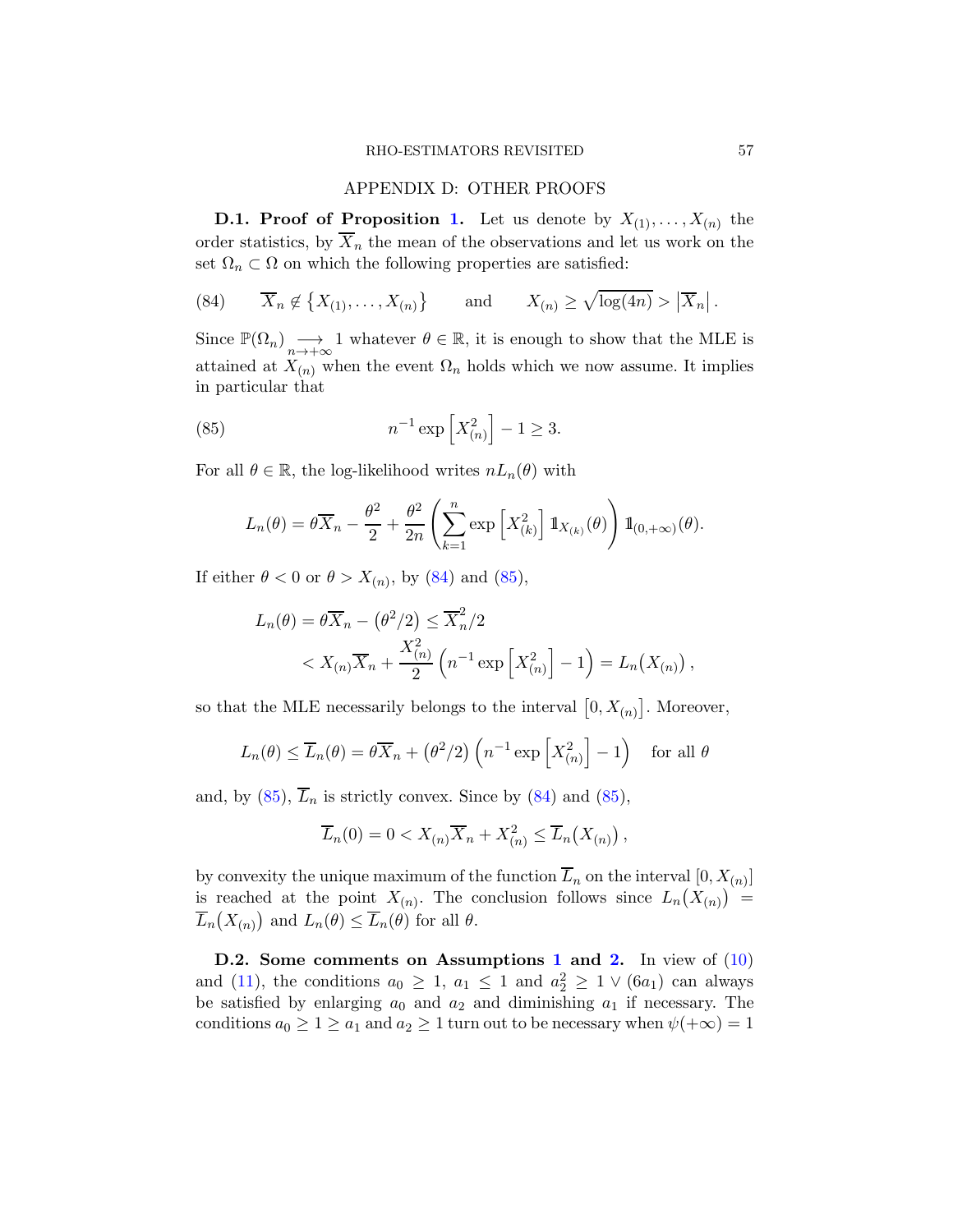and there exist two probabilities  $\mathbf{Q}, \mathbf{Q}' \in \mathcal{Q}$  such that  $h(Q_i, Q'_i) = 1$  for some  $i \in \{1, \ldots, n\}$ . In this case, for  $R_i = Q'_i$  and any reference measure  $\mu_i, \psi\left(\sqrt{(q'_i/q_i)(x)}\right) = \psi(+\infty) = 1$  for  $R_i$ -almost all  $x \in \mathscr{X}_i$  so that the left-hand side of [\(10\)](#page-10-3) equals 1 while the right-hand side equals  $a_0 h^2(R_i, Q_i) = a_0$ leading to the inequality  $a_0 \geq 1$ . The same argument applies to [\(11\)](#page-10-2) and leads to the inequality  $a_2 \geq 1$ . Taking now  $R_i = Q_i, \ \psi\left(\sqrt{q_i'/q_i}(x)\right) =$  $\psi(0) = -1$  for  $R_i$ -almost all  $x \in \mathscr{X}_i$  so that the left-hand side of [\(10\)](#page-10-3) equals  $-1$  while the right hand-side equals  $-a_1h^2(R_i, Q'_i) = -a_1$  which leads to the inequality  $a_1 \leq 1$ .

Inequality [\(11\)](#page-10-2) actually holds if  $\psi$  is Lipschitz on [0, + $\infty$ ), which is required by Assumption [1.](#page-7-0) It indeed follows from Lemma [2](#page-57-0) below that [\(11\)](#page-10-2) holds under the weaker assumption that  $\psi$  satisfies the following inequality for some  $L > 0$ :

<span id="page-57-1"></span>(86) 
$$
|\psi(x)| = |\psi(x) - \psi(1)| \le L |x - 1| \text{ for all } x \in \mathbb{R}_+.
$$

<span id="page-57-0"></span>LEMMA 2. If  $\psi$  satisfies Assumption [1](#page-7-0) without the Lipschitz condition together with [\(86\)](#page-57-1), inequality [\(11\)](#page-10-2) is satisfied with  $a_2 = 2L + 1$ .

PROOF. Let  $(\mu, \mathcal{Q})$  be some representation of  $\mathcal{Q}, \mathbf{q}, \mathbf{q}'$  two densities belonging to **Q**, **R** an arbitrary element of  $\mathcal{P}$  and i some index in  $\{1, \ldots, n\}$ . Decompose  $R_i$  in the form  $r_i \cdot \mu_i + R''_i$  with  $R''_i$  orthogonal to  $\mu_i$ . For simplicity we drop the index i and write  $\mathscr{X}, \mu, R, R'', Q, Q', r, q, q'$  for  $\mathscr{X}_i, \mu_i$ ,  $R_i$ ,  $R''_i$ ,  $Q_i$ ,  $Q'_i$ ,  $r_i$ ,  $q_i$ ,  $q'_i$ . Using the inequality, valid for all  $\alpha > 0$ ,

$$
r = \left(\sqrt{r} - \sqrt{q} + \sqrt{q}\right)^2 \le \left(1 + \alpha\right)\left(\sqrt{r} - \sqrt{q}\right)^2 + \left(1 + \alpha^{-1}\right)q,
$$

the fact that  $\psi^2$  is bounded by 1 and [\(86\)](#page-57-1), we obtain that

$$
\int_{\mathcal{X}} \psi^2 \left(\sqrt{q'/q}\right) r \, d\mu \le (1+\alpha) \int_{\mathcal{X}} \psi^2 \left(\sqrt{q'/q}\right) \left(\sqrt{r} - \sqrt{q}\right)^2 d\mu
$$

$$
+ (1+\alpha^{-1}) \int_{\mathcal{X}} \psi^2 \left(\sqrt{q'/q}\right) q \, d\mu
$$

$$
= (1+\alpha) \int_{\mathcal{X}} \psi^2 \left(\sqrt{q'/q}\right) \left(\sqrt{r} - \sqrt{q}\right)^2 d\mu
$$

$$
+ (1+\alpha^{-1}) \int_{\mathcal{X} \cap \{q > 0\}} \psi^2 \left(\sqrt{q'/q}\right) q \, d\mu
$$

$$
\le (1+\alpha) \int_{\mathcal{X}} \left(\sqrt{r} - \sqrt{q}\right)^2 d\mu
$$

$$
+ (1+\alpha^{-1}) L^2 \int_{\mathcal{X} \cap \{q > 0\}} \left(\sqrt{q'/q} - 1\right)^2 q \, d\mu,
$$

 $\cdot$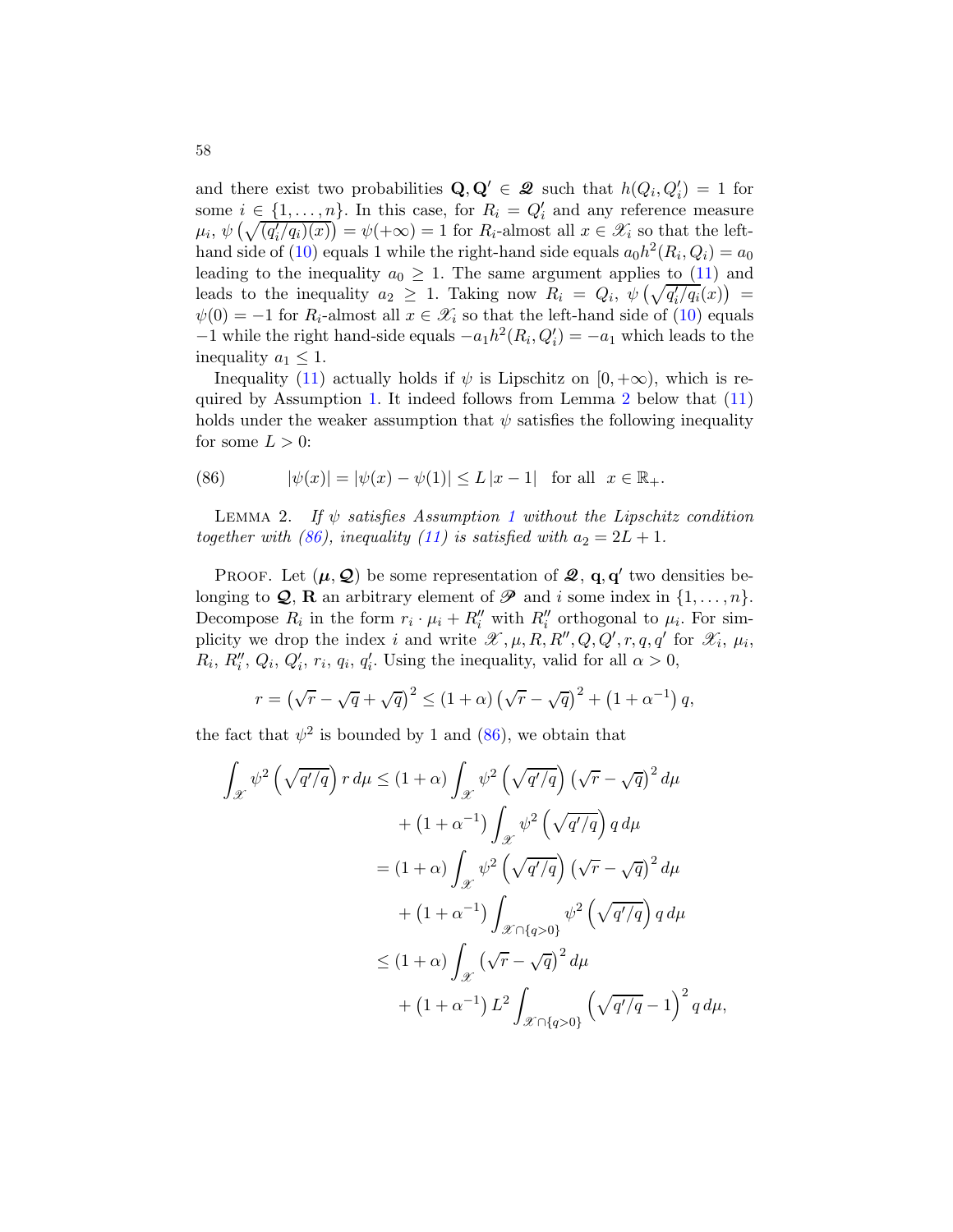hence

$$
\int_{\mathcal{X}} \psi^2 \left( \sqrt{q'/q} \right) r d\mu \le (1+\alpha) \int_{\mathcal{X}} \left( \sqrt{r} - \sqrt{q} \right)^2 d\mu + 2 \left( 1 + \alpha^{-1} \right) L^2 h^2(Q, Q').
$$
  
Since

Since

$$
2h^2(R,Q) = \int_{\mathcal{X}} \left(\sqrt{r} - \sqrt{q}\right)^2 d\mu + \int_{\mathcal{X}} dR'',
$$

we finally get

$$
\int_{\mathcal{X}} \psi^2 \left( \sqrt{q'/q} \right) dR \le \int_{\mathcal{X}} \psi^2 \left( \sqrt{q'/q} \right) r d\mu + \int_{\mathcal{X}} dR''
$$
  

$$
\le 2(1+\alpha)h^2(R,Q) + 2\left(1+\alpha^{-1}\right)L^2h^2(Q,Q').
$$

A similar bound holds for  $\int_{\mathscr{X}} \psi^2 \left( \sqrt{q/q'} \right) dR$ . Using [\(4\)](#page-7-1) and averaging the two bounds, then using  $h^2(Q, Q') \leq 2(h^2(R, Q) + h^2(R, Q'))$ , we get

$$
\int_{\mathcal{X}} \psi^2 \left(\sqrt{q'/q}\right) dR = \int_{\mathcal{X}} \psi^2 \left(\sqrt{q/q'}\right) dR
$$
  
\n
$$
\leq (1+\alpha) \left[h^2(R,Q) + h^2(R,Q')\right]
$$
  
\n
$$
+ 2\left(1+\alpha^{-1}\right) L^2 h^2(Q,Q')
$$
  
\n
$$
\leq \left[h^2(R,Q) + h^2(R,Q')\right] \left[1+\alpha + 4L^2(1+\alpha^{-1})\right].
$$

The conclusion follows by choosing  $\alpha = 2L$ .

D.3. Proof of Proposition [2.](#page-11-1) We start with the following result.

<span id="page-58-0"></span>LEMMA 3. If [\(10\)](#page-10-3) and [\(11\)](#page-10-2) hold with  $a_0 \geq 2(1+a_1)$  for a representation  $(\mu, \mathcal{Q})$  and all  $\mathbf{R} \ll \mu$ , they hold for this representation and all  $\mathbf{R} \in \mathcal{P}$ .

PROOF. Let  $\mathbf{q}, \mathbf{q}' \in \mathbf{Q}$  and **R** be some probability on  $(\mathcal{X}, \mathcal{B})$  which is not necessarily absolutely continuous with respect to  $\mu$ . We stick here to the notations introduced in Section  $2.4$  and drop the index i. We may write  $R = \delta^2 R' + (1 - \delta^2) R''$  where R' is a probability which is absolutely continuous with respect to  $\mu$ ,  $R''$  is a probability which is orthogonal to  $\mu$ and  $\delta \in [0,1]$ . Taking  $\overline{\mu} = R + Q$  which dominates both R and Q and using the fact that  $(dR''/d\overline{\mu})(dQ/d\overline{\mu}) = 0$ ,  $\overline{\mu}$ -a.e. since  $Q = q \cdot \mu$  is orthogonal to  $R''$ , we get

$$
\rho(R, Q) = \int_{\mathcal{X}} \sqrt{\left[\delta^2 \frac{dR'}{d\overline{\mu}} + (1 - \delta^2) \frac{dR''}{d\overline{\mu}}\right] \frac{dQ}{d\overline{\mu}} d\overline{\mu}}
$$

$$
= \int_{\mathcal{X}} \delta \sqrt{\frac{dR'}{d\overline{\mu}} \frac{dQ}{d\overline{\mu}} d\overline{\mu}} d\overline{\mu} = \delta \rho(R', Q) \le \delta.
$$

 $\Box$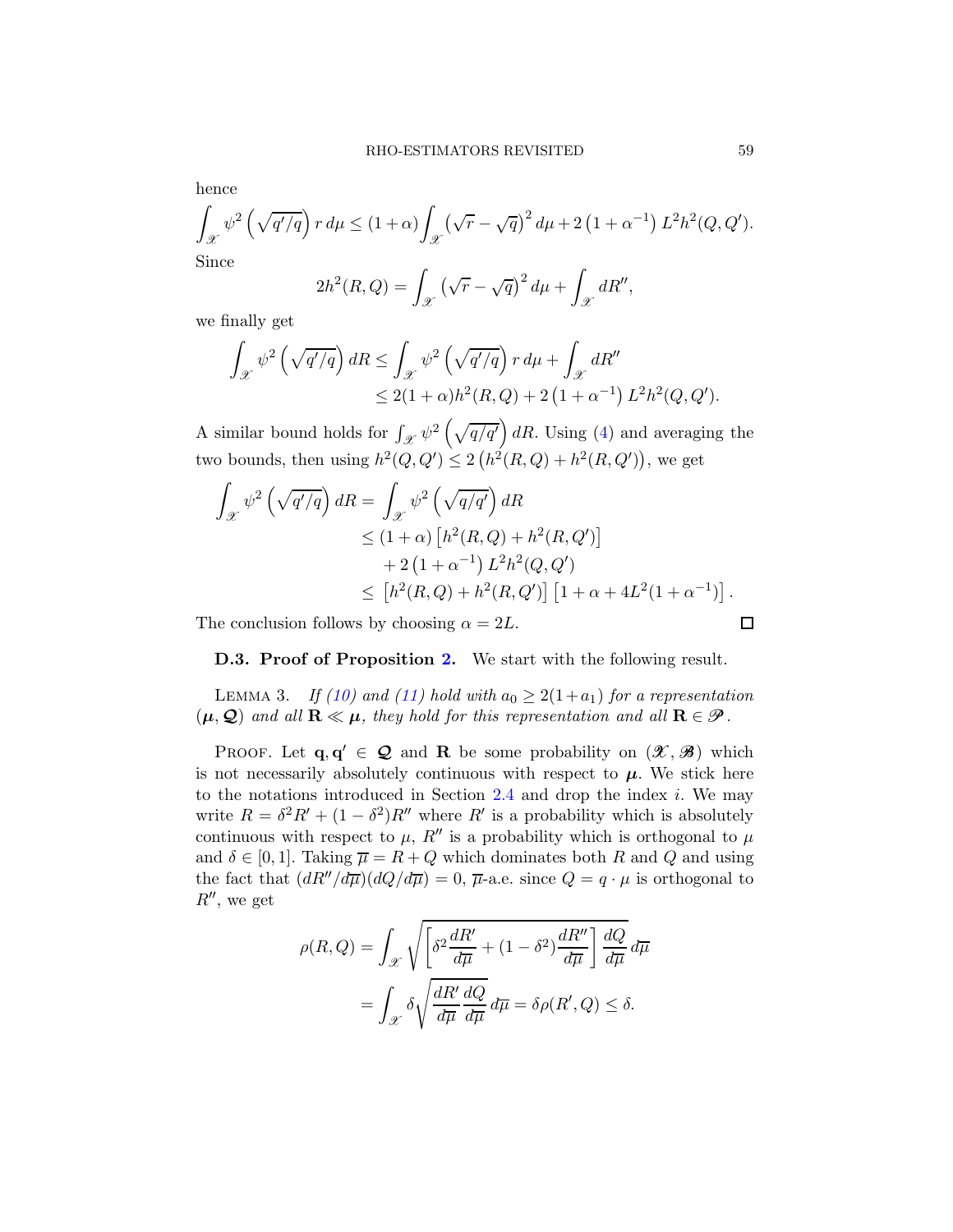Hence  $\delta h^2(R',Q) = \delta - \delta \rho(R',Q) = \delta - \rho(R,Q)$ , so that

<span id="page-59-0"></span>(87) 
$$
\delta h^2(R',Q) = \delta - 1 + h^2(R,Q)
$$
 and  $h^2(R,Q) \ge 1 - \delta$ ,

with similar results for  $Q' = q' \cdot \mu$ . Then, applying [\(11\)](#page-10-2) to  $R' \ll \mu$  and using the fact that  $a_2 \geq 1 \geq |\psi|$ , we derive from [\(87\)](#page-59-0) that

$$
\int_{\mathcal{X}} \psi^2 \left( \sqrt{\frac{q'}{q}} \right) dR \leq \delta^2 \int_{\mathcal{X}} \psi^2 \left( \sqrt{\frac{q'}{q}} \right) dR' + 1 - \delta^2
$$
  
\n
$$
\leq \delta^2 a_2^2 \left[ h^2(R',Q) + h^2(R',Q') \right] + a_2^2 (1 - \delta^2)
$$
  
\n
$$
= a_2^2 \left[ 2\delta^2 - 2\delta + \delta \left[ h^2(R,Q) + h^2(R,Q') \right] + 1 - \delta^2 \right]
$$
  
\n
$$
= a_2^2 \left[ (1 - \delta)^2 + \delta A \right],
$$

with  $A = h^2(R, Q) + h^2(R, Q') \geq 2(1 - \delta)$ , hence  $(1 - \delta)^2 + \delta A \leq (1 - \delta)^2$  $\delta(A/2) + \delta A \leq A$  which leads to [\(11\)](#page-10-2).

Let us now focus on  $(10)$ . The same computations, using  $(87)$ , lead to

$$
\int_{\mathcal{X}} \psi \left( \sqrt{\frac{q'}}{q} \right) dR
$$
\n
$$
\leq \delta^2 \left[ a_0 h^2(R', Q) - a_1 h^2(R', Q') \right] + 1 - \delta^2
$$
\n
$$
= \delta(\delta - 1)(a_0 - a_1) + \delta \left[ a_0 h^2(R, Q) - a_1 h^2(R, Q') \right] + 1 - \delta^2
$$
\n
$$
= a_0 h^2(R, Q) - a_1 h^2(R, Q')
$$
\n
$$
- (1 - \delta) \left[ \delta(a_0 - a_1) + a_0 h^2(R, Q) - a_1 h^2(R, Q') - 1 - \delta \right]
$$
\n
$$
\leq a_0 h^2(R, Q) - a_1 h^2(R, Q')
$$
\n
$$
- (1 - \delta) \left[ \delta(a_0 - a_1) + a_0 (1 - \delta) - a_1 - 1 - \delta \right]
$$
\n
$$
= a_0 h^2(R, Q) - a_1 h^2(R, Q') - (1 - \delta) \left[ a_0 - (a_1 + 1)(1 + \delta) \right].
$$

Our conclusion follows since  $a_0 - (a_1 + 1)(1 + \delta) \ge a_0 - 2(a_1 + 1) \ge 0$  in view of our assumption on  $a_0$  and  $a_1$ . view of our assumption on  $a_0$  and  $a_1$ .

Let us now proceed with the proof of Proposition [2.](#page-11-1) For all  $i \in \{1, \ldots, n\}$ , let  $\nu_i$  be a privileged probability measure for  $\mathcal{Q}_i = \{Q_i, \mathbf{Q} \in \mathbf{Z}\}\,$ , which means that, for all  $A \in \mathcal{B}_i$ ,

(88) 
$$
v_i(A) = 0
$$
 if and only if  $Q_i(A) = 0$  for all  $Q_i \in \mathcal{Q}_i$ .

Such a dominating probability measure exists as soon as  $\mathcal{Q}_i$  is separable with respect to the Hellinger distance which is the case here since  $\mathcal{Q}_i$  is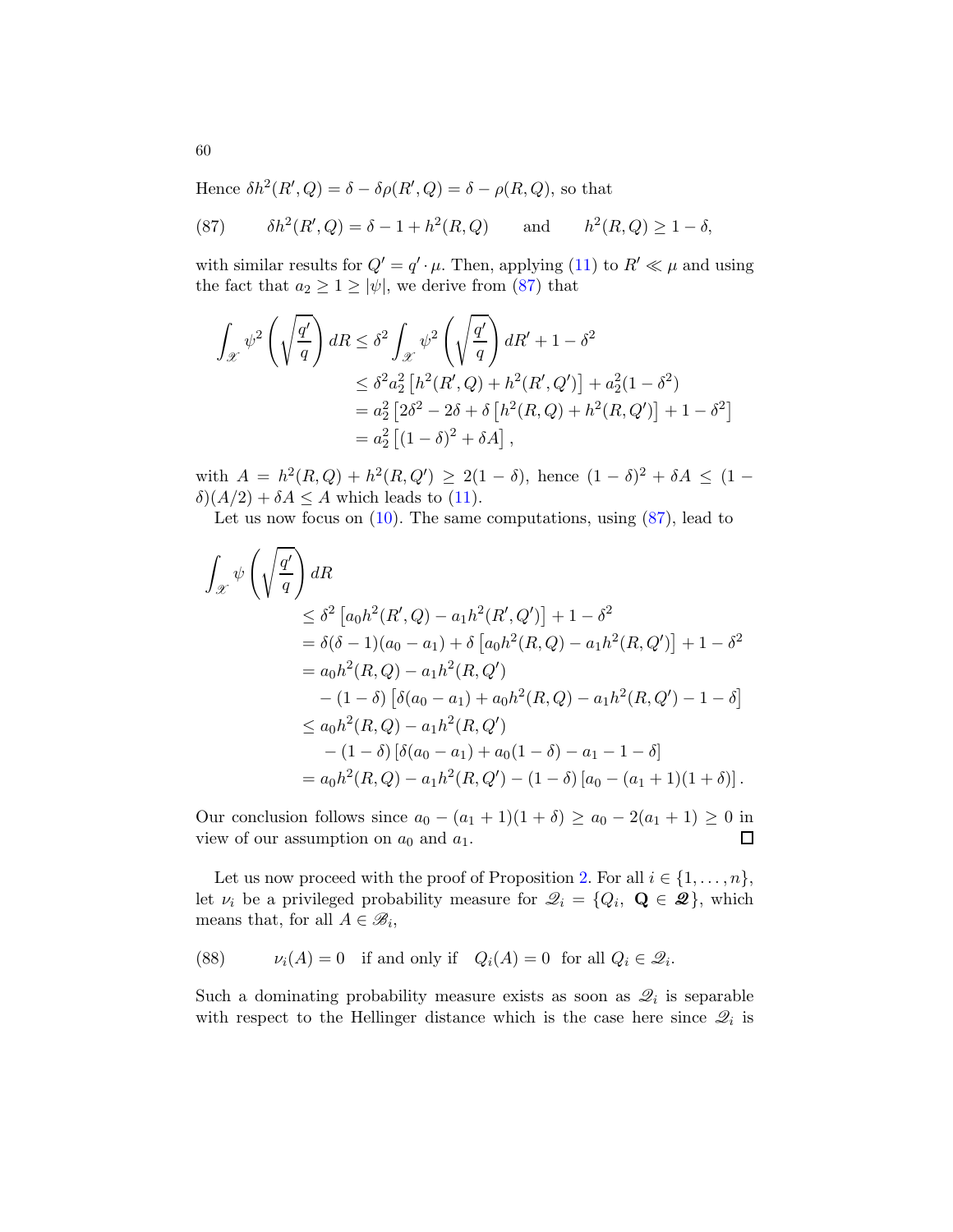countable. We may therefore consider a representation  $(\nu, \mathcal{T})$  of  $\mathcal{Q}$  based on  $\nu = (\nu_1, \ldots, \nu_n)$ . Let  $(\mu, \mathcal{Q})$  be an alternative one. For each  $i, \nu_i \ll \mu_i$ and  $\mu_i$  decomposes (in a unique way) as  $\mu_i = \mu'_i + \mu''_i$  where  $\mu'_i \ll \nu_i$ , hence  $\mu'_i = m_i \cdot \nu_i$  for some non-negative function  $m_i$  on  $\mathscr{X}_i$ , and  $\mu''_i$  is orthogonal to  $\nu_i$ . Consequently, for all  $i \in \{1, ..., n\}$  and  $Q_i \in \mathcal{Q}_i$ ,

$$
Q_i = q_i \cdot \mu_i = q_i m_i \cdot \nu_i + q_i \cdot \mu_i'' = t_i \cdot \nu_i \text{ with } q_i \in \mathcal{Q}_i \text{ and } t_i \in \mathcal{T}_i.
$$

Since  $Q_i \ll \nu_i$ ,  $q_i = 0$   $\mu''_i$ -a.e. and  $t_i = q_i m_i \nu_i$ -a.e. Moreover  $Q_i({m_i =$ 0}) = 0 for all  $Q_i \in \mathcal{Q}_i$ , hence  $\nu_i({m_i = 0}) = 0$  and  $m_i > 0$   $\nu_i$ -a.e. If  $Q'_i = t'_i \cdot \nu_i = q'_i \cdot \mu_i \in \mathcal{Q}_i$  then  $t'_i = q'_i m_i \nu_i$ -a.e. and

<span id="page-60-0"></span>(89) 
$$
\psi\left(\sqrt{\frac{q_i'}{q_i}}\right) = \psi\left(\sqrt{\frac{q_i'm_i}{q_i m_i}}\right) = \psi\left(\sqrt{\frac{t_i'}{t_i}}\right) \quad \nu_i\text{-a.e.}
$$

Since  $q_i = q'_i = 0$   $\mu''_i$ -a.e., the first equality in [\(89\)](#page-60-0) is also true  $\mu''_i$ -a.e. for all  $\mathbf{q}, \mathbf{q}' \in \mathcal{Q}$  and  $i \in \{1, ..., n\}$ . Consequently, for any probability measure  $\mathbf{R} \in \mathscr{P}$  such that  $\mathbf{R} \ll \mu$  and all  $\mathbf{q}, \mathbf{q}' \in \mathcal{Q}$ ,

<span id="page-60-1"></span>(90) 
$$
\psi\left(\sqrt{\frac{q_i'}{q_i}}\right) = \psi\left(\sqrt{\frac{q_i'm_i}{q_i m_i}}\right) R_i
$$
-a.s. for all  $i \in \{1, ..., n\}.$ 

If for the representation  $(\mu, \mathcal{Q})$  of  $\mathcal{Q}$  the inequalities [\(10\)](#page-10-3) and [\(11\)](#page-10-2) hold for all  $\mathbf{R} \ll \mu$ , they hold for all  $\mathbf{R} \ll \nu \ll \mu$  and it follows from [\(89\)](#page-60-0) that they also hold for the representation  $(\nu, \mathcal{T})$  and all  $\mathbf{R} \ll \nu$ . Conversely, if the inequalities [\(10\)](#page-10-3) and [\(11\)](#page-10-2) are satisfied for the representation  $(\nu, \mathcal{T})$  and all  $\mathbf{R} \ll \nu$ , they also hold for the representation

$$
(\nu, \mathcal{T}'), \quad \mathcal{T}' = \{ (q_1m_1, \ldots, q_nm_n), \ \mathbf{q} \in \mathbf{Q} \},
$$

and all  $\mathbf{R} \ll \nu$  because of [\(89\)](#page-60-0). Lemma [3](#page-58-0) then shows that they also hold for the representation  $(\nu, \mathcal{T}')$  and all  $\mathbf{R} \in \mathcal{P}$ , therefore also for the representation  $(\mu, \mathcal{Q})$  and all  $\mathbf{R} \ll \mu$  by [\(90\)](#page-60-1). This completes the proof.

D.4. Proof of Proposition [3.](#page-11-0) It is clear that both functions are monotone and satisfy [\(4\)](#page-7-1). Let  $\mathcal{Q}$  be an arbitrary  $\rho$ -model and  $(\mu, \mathcal{Q})$  a representation of it. In view of Proposition [2,](#page-11-1) it is enough to prove  $(10)$ and [\(11\)](#page-10-2) when  $\mathbf{R} = \mathbf{S} \ll \mu$ , which we shall assume in the sequel, denoting by s the corresponding density. As in the proof of Lemma [2,](#page-57-0) we fix some  $i \in \{1, \ldots, n\}$ ,  $\mathbf{q}, \mathbf{q}' \in \mathcal{Q}$  and then drop the index i in the notations to establish [\(10\)](#page-10-3) and [\(11\)](#page-10-2). Given two densities  $t, t'$  on  $(\mathscr{X}, \mathscr{B}, \mu)$  we shall write  $h(t, t')$  and  $\rho(t, t')$  for the Hellinger distance and the Hellinger affinity between the probabilities  $t \cdot \mu$  and  $t' \cdot \mu$ . The proof will repetedly use that  $(a + b)^2 \le (1 + \alpha)a^2 + (1 + \alpha^{-1}) b^2$  for all  $\alpha > 0$ .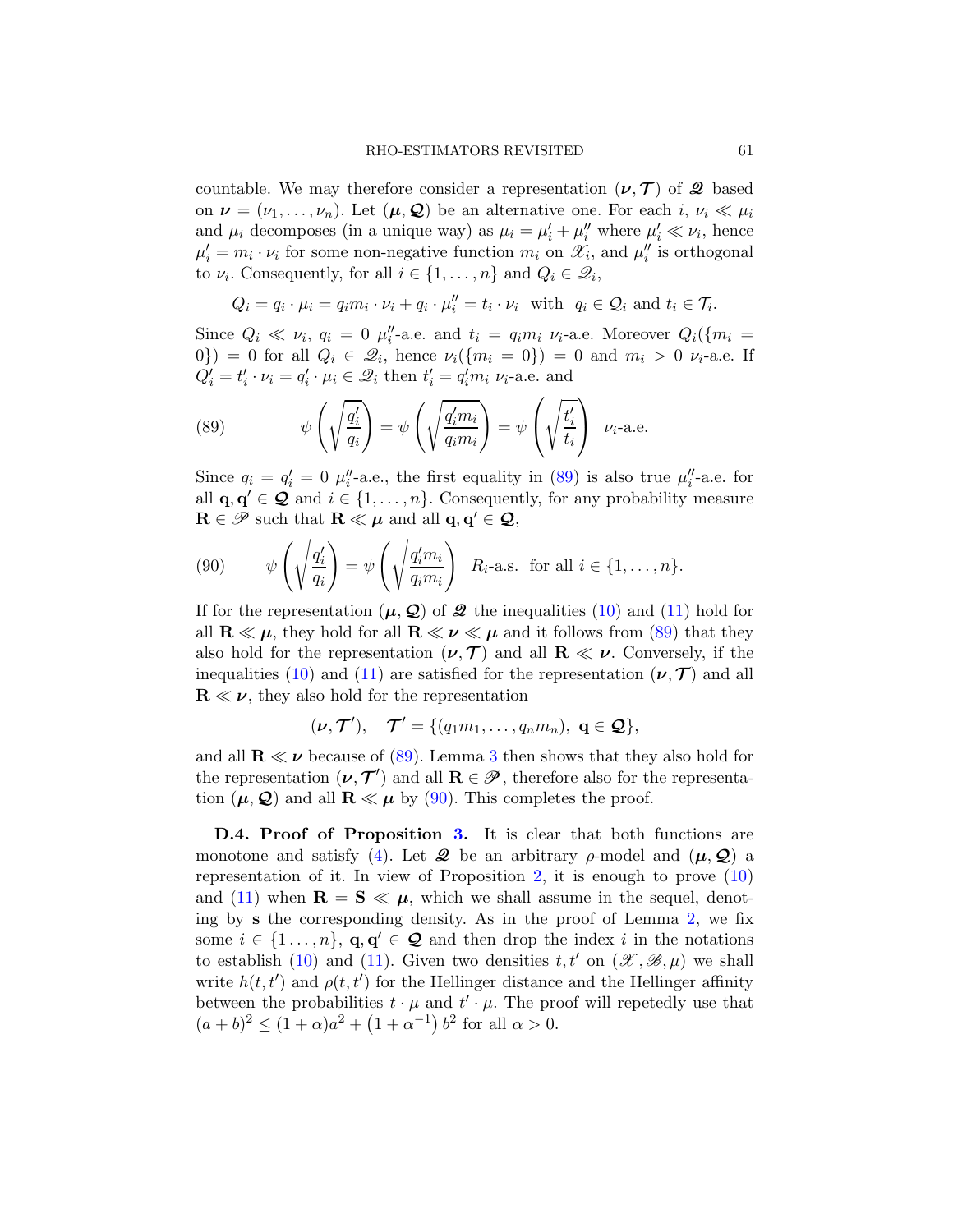Case of the function  $\psi_1$ .. Let  $r = (q + q')/2$ . Our conventions  $0/0 = 1$ and  $a/0 = +\infty$  for  $a > 0$  imply that the equalities

<span id="page-61-0"></span>(91) 
$$
\psi_1\left(\sqrt{\frac{q'}{q}}\right) = \frac{\sqrt{q'} - \sqrt{q}}{\sqrt{q+q'}}1\!\!1_{r>0} = \frac{\sqrt{q'} - \sqrt{q}}{\sqrt{2r}}1\!\!1_{r>0}
$$

hold for all densities  $q, q'$ . Moreover, by the concavity of the square root,

<span id="page-61-1"></span>
$$
h^{2}(s,r) = 1 - \rho(s,r) = 1 - \int \sqrt{\frac{sq + sq'}{2}} d\mu
$$
  
(92) 
$$
\leq 1 - \frac{1}{2} \left[ \int \sqrt{sq} d\mu + \int \sqrt{sq'} d\mu \right] = \frac{1}{2} \left[ h^{2}(s,q) + h^{2}(s,q') \right].
$$

Squaring [\(91\)](#page-61-0), integrating with respect to  $S = s \cdot \mu$ , using the bound  $(\sqrt{q'} - \sqrt{q})^2 \leq 2r$  and then [\(92\)](#page-61-1), we get,

$$
\int_{\mathcal{X}} \psi_1^2 \left( \sqrt{\frac{q'}{q}} \right) s \, d\mu = \int_{r>0} \frac{\left( \sqrt{q'} - \sqrt{q} \right)^2}{2r} \left( \sqrt{s} - \sqrt{r} + \sqrt{r} \right)^2 d\mu
$$
  
\n
$$
\leq \int_{r>0} \left[ (1+\alpha) \frac{\left( \sqrt{q'} - \sqrt{q} \right)^2}{2r} \left( \sqrt{s} - \sqrt{r} \right)^2 + (1+\alpha^{-1}) \frac{\left( \sqrt{q'} - \sqrt{q} \right)^2}{2r} r \right] d\mu
$$
  
\n
$$
\leq 2(1+\alpha)h^2(s,r) + (1+\alpha^{-1}) h^2(q,q')
$$
  
\n
$$
\leq (1+\alpha) \left[ h^2(s,q) + h^2(s,q') \right]
$$
  
\n
$$
+ 2 \left( 1 + \alpha^{-1} \right) \left[ h^2(s,q) + h^2(s,q') \right].
$$

Setting  $\alpha = \sqrt{2}$  leads to  $a_2^2 = 3 + 2\sqrt{2}$  which proves [\(11\)](#page-10-2).

The proof of  $(10)$  is based on  $(92)$  and the following inequalities:

<span id="page-61-2"></span>(93) 
$$
0 \le \sqrt{\frac{a+b}{2}} - \frac{\sqrt{a} + \sqrt{b}}{2} \le \frac{\sqrt{2} - 1}{2} \left| \sqrt{a} - \sqrt{b} \right| \text{ for all } a, b \ge 0.
$$

The concavity of the square root leads to the left-hand side of [\(93\)](#page-61-2). For the right-hand side, note that  $z \mapsto \sqrt{(1 + z^2)/2}$  is convex and its graph being under any of its chords, for all  $z \in [0, 1]$ ,

$$
\sqrt{\frac{1+z^2}{2}} \le \frac{1}{\sqrt{2}} + z \left(1 - \frac{1}{\sqrt{2}}\right) = \frac{1+z}{2} + \frac{\sqrt{2}-1}{2}(1-z).
$$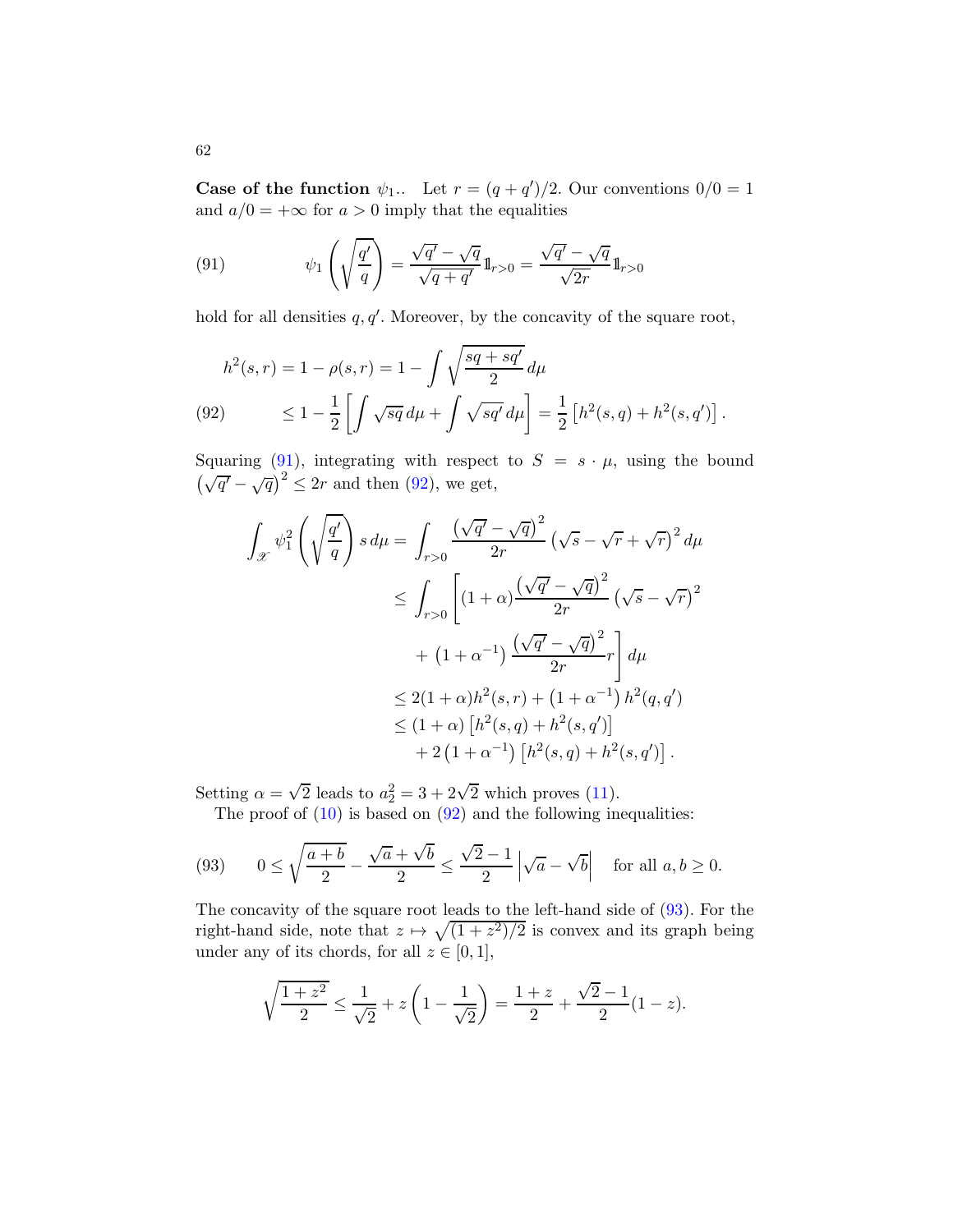The result follows by applying this inequality to  $z = \sqrt{\frac{a \wedge b}{a \vee b}}$  when  $a \vee b \neq 0$ , the case  $a \vee b = 0$  being trivial.

Let us now turn to the proof of  $(10)$  and let

$$
A = \int_{\mathcal{X}} \psi_1 \left( \sqrt{\frac{q'}{q}} \right) s \, d\mu - \int_{r>0} \frac{\sqrt{q'} - \sqrt{q}}{\sqrt{2r}} \left( \sqrt{s} - \sqrt{r} \right)^2 d\mu.
$$

We derive from [\(91\)](#page-61-0) that

$$
A = \int_{r>0} \frac{\sqrt{q'} - \sqrt{q}}{\sqrt{2r}} \left(\sqrt{s} - \sqrt{r} + \sqrt{r}\right)^2 d\mu - \int_{r>0} \frac{\sqrt{q'} - \sqrt{q}}{\sqrt{2r}} \left(\sqrt{s} - \sqrt{r}\right)^2 d\mu
$$
  
\n
$$
= \int_{r>0} \left(\sqrt{q'} - \sqrt{q}\right) \left(\sqrt{2s} - \sqrt{\frac{r}{2}}\right) d\mu = \int \left(\sqrt{q'} - \sqrt{q}\right) \left(\sqrt{2s} - \sqrt{\frac{r}{2}}\right) d\mu
$$
  
\n
$$
= \sqrt{2} \left[\rho(s, q') - \rho(s, q)\right] + \int \frac{\sqrt{q} - \sqrt{q'}}{\sqrt{2}} \sqrt{r} d\mu - \int \frac{q - q'}{2\sqrt{2}} d\mu
$$
  
\n
$$
= \sqrt{2} \left[h^2(s, q) - h^2(s, q')\right] + \int \frac{\sqrt{q} - \sqrt{q'}}{\sqrt{2}} \left[\sqrt{\frac{q + q'}{2}} - \frac{\sqrt{q'} + \sqrt{q'}}{2}\right] d\mu.
$$

The inequality  $|\sqrt{q} - \sqrt{q'}| \le \sqrt{2r}$  and [\(92\)](#page-61-1) imply that

$$
\int_{r>0} \frac{\sqrt{q'}-\sqrt{q}}{\sqrt{2r}} \left(\sqrt{s}-\sqrt{r}\right)^2 d\mu \le 2h^2(s,r) \le h^2(s,q) + h^2(s,q')
$$

and [\(93\)](#page-61-2) yields

$$
\int \frac{\sqrt{q} - \sqrt{q'}}{\sqrt{2}} \left[ \sqrt{\frac{q+q'}{2}} - \frac{\sqrt{q} + \sqrt{q'}}{2} \right] d\mu \le \frac{\sqrt{2} - 1}{\sqrt{2}} h^2(q, q').
$$

Therefore

$$
\int_{\mathcal{X}} \psi_1 \left( \sqrt{\frac{q'}{q}} \right) s d\mu
$$
\n
$$
= A + \int_{r>0} \frac{\sqrt{q'} - \sqrt{q}}{\sqrt{2r}} \left( \sqrt{s} - \sqrt{r} \right)^2 d\mu
$$
\n
$$
\leq \left( 1 + \sqrt{2} \right) h^2(s, q) - \left( \sqrt{2} - 1 \right) h^2(s, q') + \frac{\sqrt{2} - 1}{\sqrt{2}} h^2(q, q'),
$$

hence

$$
\sqrt{2} \int_{\mathcal{X}} \psi_1 \left( \sqrt{\frac{q'}{q}} \right) s \, d\mu \le \left[ \left( 2 + \sqrt{2} \right) + \left( \sqrt{2} - 1 \right) (1 + \alpha) \right] h^2(s, q)
$$

$$
- \left( \sqrt{2} - 1 \right) \left[ \sqrt{2} - (1 + \alpha^{-1}) \right] h^2(s, q').
$$

The choice  $\alpha = 7.7$  implies [\(10\)](#page-10-3).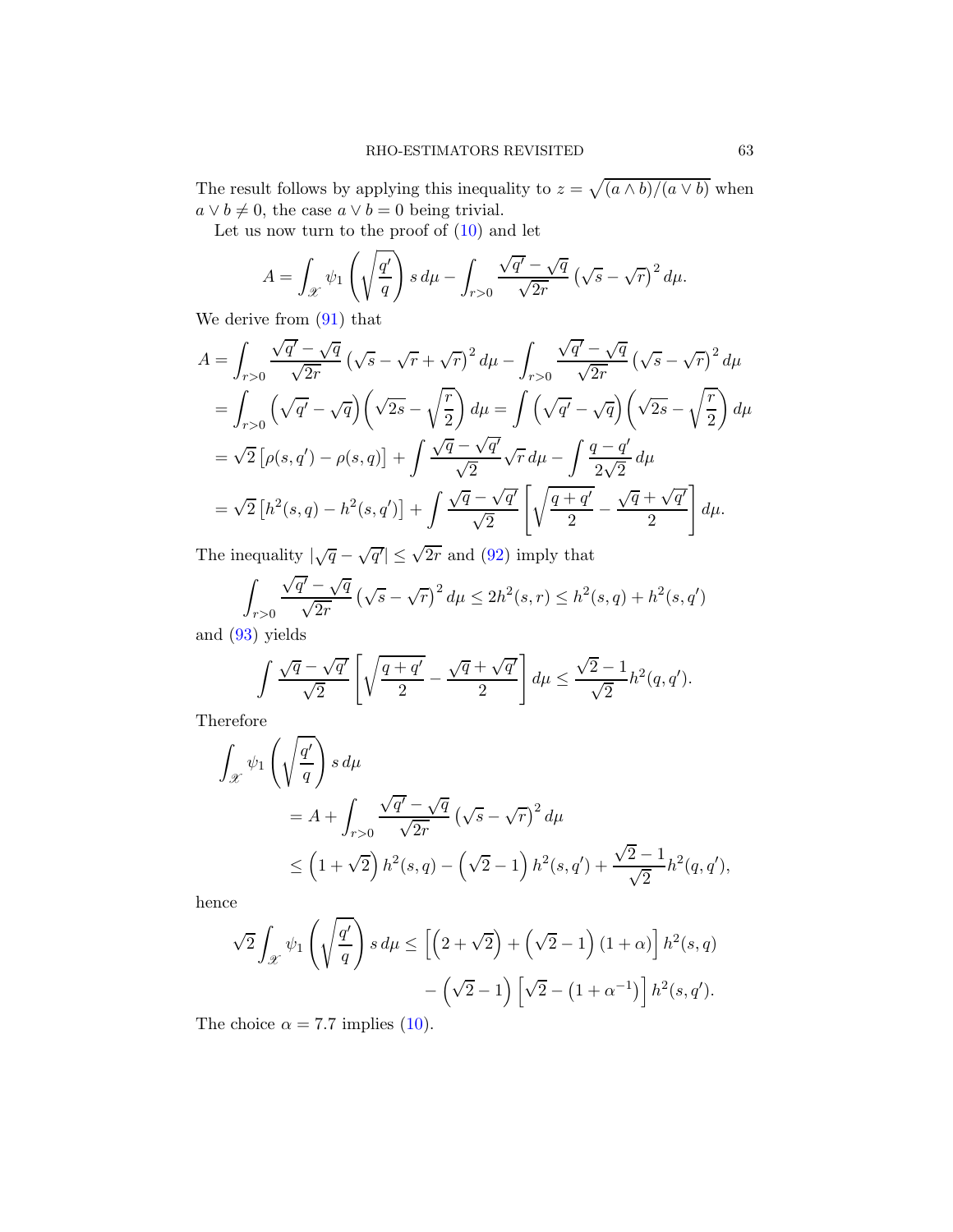**Case of the function**  $\psi_2$ . Let us set  $r = [(\sqrt{q} + \sqrt{q'})/\delta]^2$  with

$$
\delta^{2} = \int_{\mathcal{X}} \left( \sqrt{q} + \sqrt{q'} \right)^{2} d\mu = 2 \left[ 1 + \rho(q, q') \right] = 4 \left[ 1 - \frac{h^{2}(q, q')}{2} \right],
$$

so that r is the density of a probability on  $(\mathscr{X}, \mathscr{B})$ . Moreover,

<span id="page-63-1"></span>(94) 
$$
\sqrt{2} \le \delta \le 2
$$
 and  $\frac{2}{\delta} = \frac{1}{\sqrt{1 - (1/2)h^2(q, q')}} \ge 1 + \frac{h^2(q, q')}{4}$ 

by the convexity of the map  $u \mapsto 1/\sqrt{1-u}$ . Consequently,

<span id="page-63-2"></span>(95) 
$$
h^{2}(s,r) = 1 - \int_{\mathcal{X}} \sqrt{sr} d\mu = 1 - \frac{1}{\delta} \left[ \rho(s,q') + \rho(s,q) \right]
$$

$$
= 1 - \frac{2}{\delta} + \frac{1}{\delta} \left[ h^{2}(s,q) + h^{2}(s,q') \right]
$$

$$
\leq \frac{h^{2}(s,q) + h^{2}(s,q')}{\delta} - \frac{h^{2}(q,q')}{4}.
$$

<span id="page-63-0"></span>The previous computations with this new value of r lead to

$$
\int_{\mathcal{X}} \psi_2^2 \left( \sqrt{\frac{q'}{q}} \right) s \, d\mu = \int_{r>0} \left( \frac{\sqrt{q'} - \sqrt{q}}{\sqrt{q'} + \sqrt{q}} \right)^2 \left( \sqrt{s} - \sqrt{r} + \sqrt{r} \right)^2 d\mu
$$
\n
$$
\leq (1+\alpha) \int_{r>0} \left( \frac{\sqrt{q'} - \sqrt{q}}{\sqrt{q'} + \sqrt{q}} \right)^2 \left( \sqrt{s} - \sqrt{r} \right)^2 d\mu
$$
\n
$$
+ \left( 1 + \alpha^{-1} \right) \int_{r>0} \left( \frac{\sqrt{q'} - \sqrt{q}}{\sqrt{q'} + \sqrt{q}} \right)^2 \left( \frac{\sqrt{q'} + \sqrt{q'}}{\delta} \right)^2 d\mu
$$
\n
$$
\leq 2(1+\alpha)h^2(s,r) + 2\left( 1 + \alpha^{-1} \right) \delta^{-2}h^2(q,q')
$$

and by  $(96)$ ,

$$
\int_{\mathcal{X}} \psi_2^2 \left( \sqrt{\frac{q'}{q}} \right) s \, d\mu
$$
\n
$$
\leq 2(1+\alpha) \left[ \frac{h^2(s,q) + h^2(s,q')}{\delta} - \frac{h^2(q,q')}{4} \right] + 2 \left( 1 + \alpha^{-1} \right) \frac{h^2(q,q')}{\delta^2}
$$
\n
$$
= 2(1+\alpha)\delta^{-1} \left[ h^2(s,q) + h^2(s,q') \right]
$$

provided that  $(1+\alpha)/4 = \delta^{-2} (1+\alpha^{-1})$ . Solving this equation with respect to  $\alpha$  leads to  $\alpha = 4\delta^{-2}$  hence  $2(1+\alpha)\delta^{-1} = 2\delta^{-3}(\delta^2+4)$  which is a decreasing function of  $\delta$ . We then conclude from [\(94\)](#page-63-1) that  $2(1+\alpha)\delta^{-1} \leq 3\sqrt{2}$ which gives  $a_2^2 = 3\sqrt{2}$ .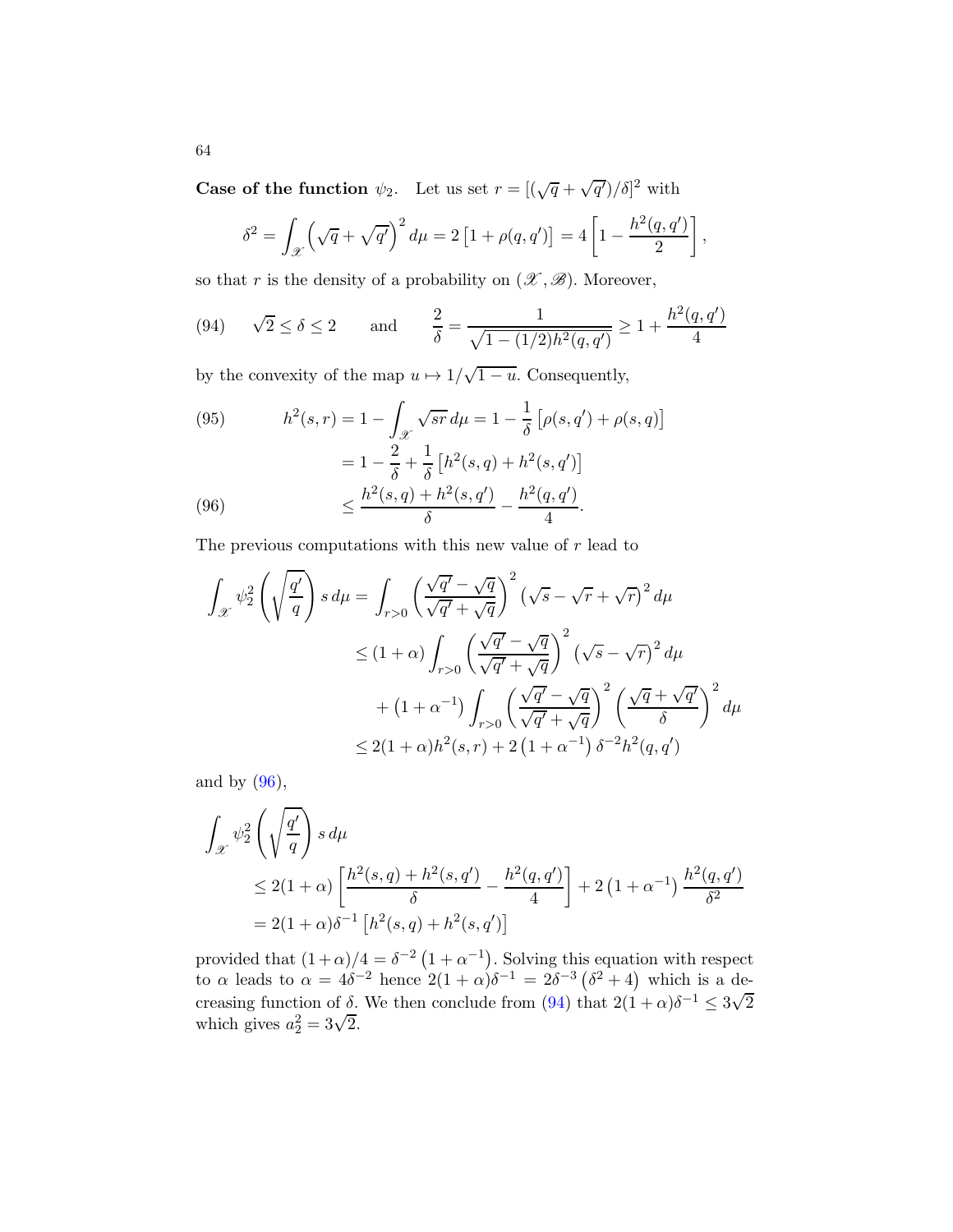<span id="page-64-0"></span>Let us now turn to the proof of  $(10)$ , setting

(97) 
$$
\rho_r(S, q) = \frac{1}{2} \left[ \int_{r>0} \sqrt{qr} \, d\mu + \int_{r>0} \sqrt{\frac{q}{r}} \, dS \right].
$$

Then

$$
\int_{r>0} \sqrt{\frac{q}{r}} dS
$$
\n
$$
= \int_{r>0} \sqrt{\frac{q}{r}} s d\mu = \int_{r>0} \sqrt{\frac{q}{r}} (\sqrt{s} - \sqrt{r} + \sqrt{r})^2 d\mu
$$
\n
$$
= \int_{r>0} \sqrt{\frac{q}{r}} (\sqrt{s} - \sqrt{r})^2 d\mu + \int_{r>0} \sqrt{qr} d\mu + 2 \int_{r>0} \sqrt{q} (\sqrt{s} - \sqrt{r}) d\mu
$$
\n
$$
= \int_{r>0} \sqrt{\frac{q}{r}} (\sqrt{s} - \sqrt{r})^2 d\mu - \int_{r>0} \sqrt{qr} d\mu + 2 \int_{r>0} \sqrt{qs} d\mu,
$$

so that, since  $r = 0$  implies  $q = 0$ ,

$$
\rho_r(S, q) = \rho(s, q) + \frac{1}{2} \int_{r>0} \sqrt{\frac{q}{r}} \left(\sqrt{s} - \sqrt{r}\right)^2 d\mu
$$

$$
= \rho(s, q) + \frac{\delta}{2} \int_{r>0} \frac{\sqrt{q}}{\sqrt{q'} + \sqrt{q}} \left(\sqrt{s} - \sqrt{r}\right)^2 d\mu.
$$

Moreover, since q and  $q'$  are densities, [\(97\)](#page-64-0) leads to

$$
\rho_r(S, q') - \rho_r(S, q)
$$
  
=  $\frac{1}{2\delta} \int_{r>0} \left(\sqrt{q'} - \sqrt{q}\right) \left(\sqrt{q'} + \sqrt{q}\right) d\mu + \frac{\delta}{2} \int_{r>0} \frac{\sqrt{q'} - \sqrt{q}}{\sqrt{q'} + \sqrt{q}} dS$   
=  $\frac{1}{2\delta} \int_{r>0} (q' - q) d\mu + \frac{\delta}{2} \int_{r>0} \psi_2 \left(\sqrt{\frac{q'}{q}}\right) dS = \frac{\delta}{2} \int_{\mathcal{X}} \psi_2 \left(\sqrt{\frac{q'}{q}}\right) dS,$ 

since  $q = q' = 0$  when  $r = 0$  and, by convention,  $\psi_2(0/0) = \psi_2(1) = 0$ . Putting everything together, we derive that

$$
\frac{\delta}{2} \int_{\mathcal{X}} \psi_2 \left( \sqrt{\frac{q'}{q}} \right) dS = \rho(s, q') - \rho(s, q) + \frac{\delta}{2} \int_{r>0} \frac{\sqrt{q'} - \sqrt{q}}{\sqrt{q'} + \sqrt{q}} \left( \sqrt{s} - \sqrt{r} \right)^2 d\mu
$$

$$
= \rho(s, q') - \rho(s, q) + \frac{\delta}{2} \int_{r>0} \psi_2 \left( \sqrt{\frac{q'}{q}} \right) \left( \sqrt{s} - \sqrt{r} \right)^2 d\mu.
$$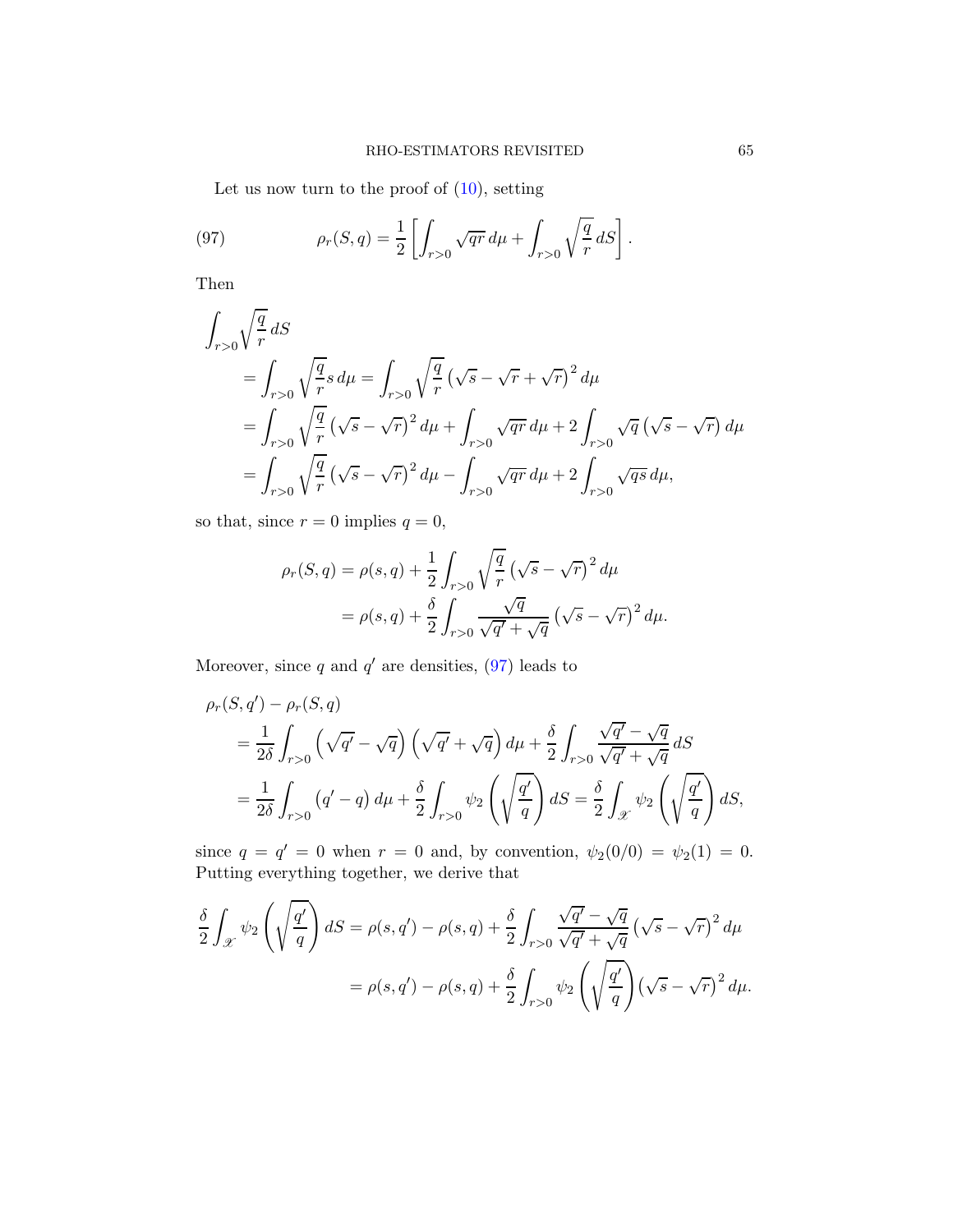Since  $|\psi_2|$  is bounded by 1 we derive from [\(95\)](#page-63-2) that

$$
\frac{\delta}{2} \int_{\mathcal{X}} \psi_2 \left( \sqrt{\frac{q'}{q}} \right) dS \le \rho(s, q') - \rho(s, q) + \delta h^2(s, r) = \delta - 2\rho(s, q),
$$

hence, by  $(94)$ ,

$$
\int_{\mathcal{X}} \psi_2\left(\sqrt{\frac{q'}{q}}\right) dS \le 2\left[1 - \frac{2\rho(s,q)}{\delta}\right] \le 2\left[1 - \rho(s,q)\left(1 + \frac{h^2(q,q')}{4}\right)\right]
$$

$$
= 2\left[h^2(s,q)\left(1 + \frac{h^2(q,q')}{4}\right) - \frac{h^2(q,q')}{4}\right]
$$

$$
\le \frac{1}{2}\left[5h^2(s,q) - h^2(q,q')\right].
$$

<span id="page-65-0"></span>Since  $h(q, q') \ge |h(s, q) - h(s, q')|$ , we deduce from [\(98\)](#page-65-0) with  $\alpha = 4$  that, as claimed,

$$
\int_{\mathcal{X}} \psi_2 \left( \sqrt{\frac{q'}{q}} \right) dS
$$
\n
$$
\leq \frac{1}{2} \left[ 5h^2(s, q) - \left( h^2(s, q) + h^2(s, q') - 2\alpha^{1/2} h(s, q) \alpha^{-1/2} h(s, q') \right) \right]
$$
\n
$$
\leq \frac{1}{2} \left[ (4 + \alpha) h^2(s, q) - (1 - \alpha^{-1}) h^2(s, q') \right] = 4h^2(s, q) - \frac{3}{8} h^2(s, q').
$$

D.5. Proof of Proposition [4.](#page-12-0) Let us fix P and  $\overline{P}$  in  $\mathscr{P}$ . Since

$$
w(\mathcal{R}, \mathcal{Q}, \mathbf{P}, \overline{\mathbf{P}}, y) = w(\mathcal{R}, \mathcal{Q} \cup {\{\overline{\mathbf{P}}\}}, \mathbf{P}, \overline{\mathbf{P}}, y)
$$

we may assume with no loss of generality that  $\overline{P} \in \mathcal{Q}$  and that  $\mathcal{R}_1 = \mathcal{R}$  is a representation of  $\mathcal{Q}$ . Let us now consider another representation  $\mathcal{R}_2 = (\nu, \mathcal{U})$ of  $\mathcal{Q}$  that we may therefore alternatively write as  $\mathcal{Q} = {\mathbf{u} \cdot \boldsymbol{\nu}, \mathbf{u} \in \mathcal{U}}$ . It is suffices to prove that

(99) 
$$
w(\mathcal{R}_1, \mathcal{Q}, \mathbf{P}, \overline{\mathbf{P}}, y) \le w(\mathcal{R}_2, \mathcal{Q}, \mathbf{P}, \overline{\mathbf{P}}, y) + 8\mathbf{h}^2(\mathbf{P}, \overline{\mathbf{P}})
$$
 for all  $y > 0$ .

For all  $i \in \{1, \ldots, n\}$ ,  $\mu_i$  can be decomposed (in a unique way) into a part which is absolutely continuous with respect to  $\nu_i$ , denoted  $\mu'_i = m_i \cdot \nu_i$  and a part which is orthogonal to  $\nu_i$ , denoted  $\mu''_i$ . If  $\mathbf{Q} \in \mathcal{Q}$  with  $\mathbf{Q} = \mathbf{q} \cdot \boldsymbol{\mu} = \mathbf{u} \cdot \boldsymbol{\nu}$ , then

$$
Q_i = q_i \cdot \mu_i = q_i m_i \cdot \nu_i + q_i \cdot \mu_i'' = u_i \cdot \nu_i \quad \text{for } i \in \{1, \dots, n\}.
$$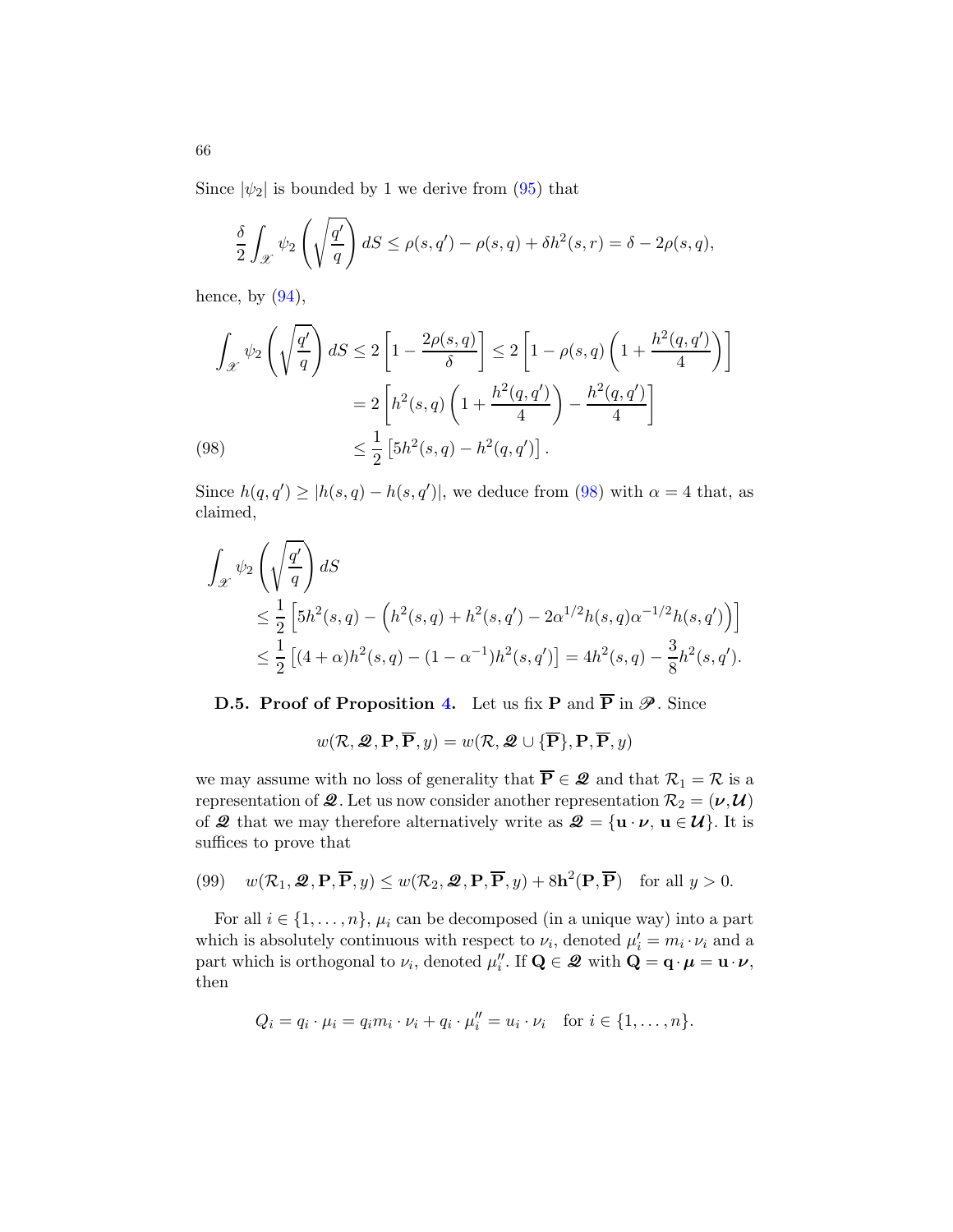$$
A_i(\mathbf{Q}) = \{x \in \mathcal{X}_i \mid u_i(x) = q_i(x)m_i(x)\} \text{ for } \mathbf{Q} \in \mathbf{\mathcal{Q}} \text{ and } B_i = \{m_i > 0\}.
$$

For all  $\mathbf{Q} \in \mathbf{\mathcal{Q}}, Q_i \ll \nu_i$  so that  $u_i = q_i m_i \nu_i$ -a.e., hence  $\overline{P}_i(A_i(\mathbf{Q})^c) =$  $\nu_i(A_i(\mathbf{Q})^c) = 0.$  Moreover  $\overline{P}_i(B_i^c) = 0.$  Finally, since  $\mathcal{Q}$  is countable,

$$
\overline{P}_i(A_i^c) = 0 \quad \text{with} \quad A_i = \left(\bigcap_{\mathbf{Q} \in \mathcal{Z}} A_i(\mathbf{Q})\right) \bigcap B_i \quad \text{for all } i \in \{1, \dots, n\}.
$$

If  $\overline{\mathbf{P}} = \overline{\mathbf{p}} \cdot \boldsymbol{\mu} = \overline{\mathbf{s}} \cdot \boldsymbol{\nu}$ , it then follows from the definition of  $A_i$  that (100)  $\psi\left(\sqrt{\frac{q_i}{\epsilon}}\right)$  $\frac{q_i}{\overline{p}_i}(x_i)$  $\setminus$  $1\!\!1_{A_i}(x_i) = \psi\left(\sqrt{\frac{u_i}{\overline{a}}}\right)$  $\frac{\alpha_i}{\overline{s}_i}(x_i)$  $\setminus$  $\mathbb{1}_{A_i}(x_i)$  for all  $x_i \in \mathscr{X}_i$  and  $Q_i \in \mathscr{Q}_i$ .

<span id="page-66-0"></span>For  $\mathbf{q} \in \mathbf{Q}$  and  $\mathbf{x} \in \mathcal{X}$ , let

$$
\left\{\begin{array}{rcl} \mathbf{T}_{\mathbf{A}}(\mathbf{x},\overline{\mathbf{p}},\mathbf{q})&=&\sum_{i=1}^n\psi\left(\sqrt{\frac{q_i}{\overline{p}_i}}(x_i)\right)\mathbb{1}_{A_i}(x_i),\\ \mathbf{T}_{\mathbf{A}^c}(\mathbf{x},\overline{\mathbf{p}},\mathbf{q})&=&\sum_{i=1}^n\psi\left(\sqrt{\frac{q_i}{\overline{p}_i}}(x_i)\right)\mathbb{1}_{A_i^c}(x_i),\\ \mathbf{Z}_{\mathbf{A}}(\mathbf{X},\overline{\mathbf{p}},\mathbf{q})&=&\mathbf{T}_{\mathbf{A}}(\mathbf{X},\overline{\mathbf{p}},\mathbf{q})-\mathbb{E}\left[\mathbf{T}_{\mathbf{A}}(\mathbf{X},\overline{\mathbf{p}},\mathbf{q})\right]. \end{array}\right.
$$

Define  $\mathbf{T}_\mathbf{A}(\mathbf{x},\overline{\mathbf{s}},\mathbf{u}),\, \mathbf{T}_{\mathbf{A}^c}(\mathbf{x},\overline{\mathbf{s}},\mathbf{u})$  and  $\mathbf{Z}_\mathbf{A}(\mathbf{x},\overline{\mathbf{s}},\mathbf{u})$  in the same way for  $\mathbf{u}\in\mathbf{\mathcal{U}}$ . Then

$$
\mathbf{Z}(\boldsymbol{X},\overline{\mathbf{p}},\mathbf{q}) = \mathbf{Z}_{\mathbf{A}}(\boldsymbol{X},\overline{\mathbf{p}},\mathbf{q}) + \left(\mathbf{T}_{\mathbf{A}^c}(\boldsymbol{X},\overline{\mathbf{p}},\mathbf{q}) - \mathbb{E}\left[\mathbf{T}_{\mathbf{A}^c}(\boldsymbol{X},\overline{\mathbf{p}},\mathbf{q})\right]\right),
$$

with a similar decomposition for  $\mathbf{Z}(\mathbf{X}, \overline{\mathbf{s}}, \mathbf{u})$ . Since  $|\psi| \leq 1$ , (101)

<span id="page-66-2"></span>
$$
|\mathbf{T}_{\mathbf{A}^c}(\mathbf{X}, \overline{\mathbf{p}}, \mathbf{q})| \leq \sum_{i=1}^n 1\!\!1_{A_i^c}(X_i)
$$
 and  $\mathbb{E}\left[\sum_{i=1}^n 1\!\!1_{A_i^c}(X_i)\right] = \sum_{i=1}^n P_i(A_i^c)$ .

Besides, since  $\overline{P}_i(A_i^c) = 0$ , if the measure  $\lambda_i$  dominates both  $P_i$  and  $\overline{P}_i$ ,

<span id="page-66-3"></span>(102) 
$$
P_i(A_i^c) = \int_{A_i^c} \left( \sqrt{\frac{d\overline{P}_i}{d\lambda_i}} - \sqrt{\frac{dP_i}{d\lambda_i}} \right)^2 d\lambda_i \leq 2h^2(\overline{P}_i, P_i).
$$

This implies that

<span id="page-66-1"></span>(103) 
$$
\left|\mathbf{T}_{\mathbf{A}^c}(\mathbf{X},\overline{\mathbf{p}},\mathbf{q})-\mathbb{E}\left[\mathbf{T}_{\mathbf{A}^c}(\mathbf{X},\overline{\mathbf{p}},\mathbf{q})\right]\right| \leq \sum_{i=1}^n 1\!\mathrm{l}_{A_i^c}(X_i) + 2\mathbf{h}^2(\overline{\mathbf{P}},\mathbf{P}),
$$

Let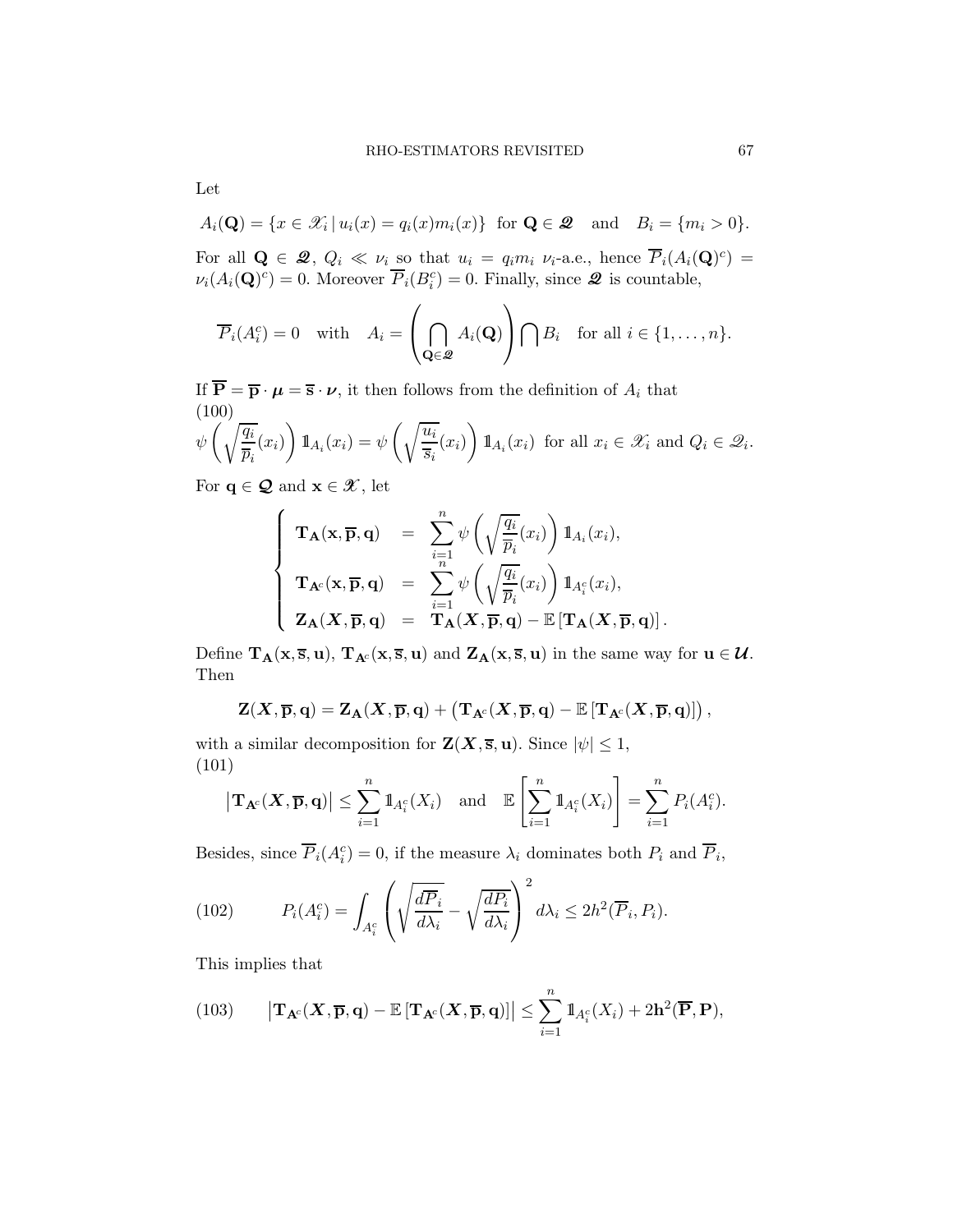with the same bound for  $\left|\mathbf{T}_{\mathbf{A}^c}(\bm{X},\overline{\mathbf{s}},\mathbf{u})-\mathbb{E}\left[\mathbf{T}_{\mathbf{A}^c}(\bm{X},\overline{\mathbf{s}},\mathbf{u})\right]\right|$  when  $\mathbf{u}\in\mathcal{U}$ . For all  $Q \in \mathcal{Q}$ , by [\(100\)](#page-66-0),  $Z_A(X, \overline{p}, q) = Z_A(X, \overline{s}, u)$ , which, together with [\(103\)](#page-66-1) implies that, for all  $\mathbf{Q} = \mathbf{q} \cdot \boldsymbol{\mu} = \mathbf{u} \cdot \boldsymbol{\nu}$ ,

$$
\begin{aligned} |\mathbf{Z}(\boldsymbol{X},\overline{\mathbf{p}},\mathbf{q})| & \leq |\mathbf{Z}_{\mathbf{A}}(\boldsymbol{X},\overline{\mathbf{p}},\mathbf{q})| + \left|\mathbf{T}_{\mathbf{A}^c}(\boldsymbol{X},\overline{\mathbf{p}},\mathbf{q}) - \mathbb{E}\left[\mathbf{T}_{\mathbf{A}^c}(\boldsymbol{X},\overline{\mathbf{p}},\mathbf{q})\right]\right| \\ & = |\mathbf{Z}_{\mathbf{A}}(\boldsymbol{X},\overline{\mathbf{s}},\mathbf{u})| + \left|\mathbf{T}_{\mathbf{A}^c}(\boldsymbol{X},\overline{\mathbf{p}},\mathbf{q}) - \mathbb{E}\left[\mathbf{T}_{\mathbf{A}^c}(\boldsymbol{X},\overline{\mathbf{p}},\mathbf{q})\right]\right| \\ & \leq |\mathbf{Z}(\boldsymbol{X},\overline{\mathbf{s}},\mathbf{u})| + \left|\mathbf{T}_{\mathbf{A}^c}(\boldsymbol{X},\overline{\mathbf{p}},\mathbf{q}) - \mathbb{E}\left[\mathbf{T}_{\mathbf{A}^c}(\boldsymbol{X},\overline{\mathbf{p}},\mathbf{q})\right]\right| \\ & + \left|\mathbf{T}_{\mathbf{A}^c}(\boldsymbol{X},\overline{\mathbf{s}},\mathbf{u}) - \mathbb{E}\left[\mathbf{T}_{\mathbf{A}^c}(\boldsymbol{X},\overline{\mathbf{s}},\mathbf{u})\right]\right| \\ & \leq |\mathbf{Z}(\boldsymbol{X},\overline{\mathbf{s}},\mathbf{u})| + 2\left[\sum_{i=1}^n \mathbb{1}_{A_i^c}(X_i) + 2\mathbf{h}^2(\overline{\mathbf{P}},\mathbf{P})\right]. \end{aligned}
$$

Taking the supremum with respect to  $\mathbf{Q} \in \mathcal{B}^{\mathcal{Q}}(\mathbf{P}, \overline{\mathbf{P}}, y)$  then the expectation on both sides of the last inequality, we get

$$
w(\mathcal{R}_1, \mathcal{Q}, \mathbf{P}, \overline{\mathbf{P}}, y) \leq w(\mathcal{R}_2, \mathcal{Q}, \mathbf{P}, \overline{\mathbf{P}}, y) + 2 \left[ \mathbb{E} \left[ \sum_{i=1}^n \mathbb{1}_{A_i^c}(X_i) \right] + 2\mathbf{h}^2(\overline{\mathbf{P}}, \mathbf{P}) \right]
$$

and we conclude by  $(101)$  and  $(102)$ .

**D.[6.](#page-23-0) Proof of Proposition 6.** Let  $(\mu, \mathcal{Q})$  be an arbitrary representation of the finite set  $\mathcal{Q} \cup {\overline{\mathbf{P}}}$  so that we may write  $\mathbf{Q} = \mathbf{q} \cdot \boldsymbol{\mu}$  and  $\overline{\mathbf{P}} = \overline{\mathbf{p}} \cdot \boldsymbol{\mu}$  with  $\mathbf{q}, \overline{\mathbf{p}} \in \mathcal{Q}$ . Applying Proposition 50 of Baraud *et al.* [\(2017](#page-39-0)) with  $T = \mathscr{B}^{\mathscr{Q}}_{\rho}(\mathbf{P}, \overline{\mathbf{P}}, y) \subset \mathscr{Q} \cap \mathscr{B}(\mathbf{P}, y)$ , so that  $\log_{+}(2|T|) \leq \mathscr{H}(\mathscr{Q}, y)$ and  $U_{i,t} = \psi\left(\sqrt{\left(q_i/\overline{p}_i\right)(X_i)}\right) \in [-1,1]$ , for which one may take  $b=1$  and  $v^2 = a_2^2 y^2$  by [\(11\)](#page-10-2), we obtain that for all  $y > 0$  and  $P, \overline{P} \in \mathcal{P}$ 

$$
\mathbf{w}^{\mathcal{Q}}(\mathbf{P}, \overline{\mathbf{P}}, y) \leq \mathcal{H}(\mathcal{Q}, y) + a_2 y \sqrt{2\mathcal{H}(\mathcal{Q}, y)}
$$
  
= 
$$
y^2 \left[ \frac{\mathcal{H}(\mathcal{Q}, y)}{y^2} + a_2 \sqrt{\frac{2\mathcal{H}(\mathcal{Q}, y)}{y^2}} \right].
$$

The inequality  $x^2 + \sqrt{2}a_2x \le a_1/8$  is satisfied for

$$
0 \le x \le \left(a_2/\sqrt{2}\right) \left[\sqrt{1 + (\beta/a_2)} - 1\right] = \beta x_0^{-1}.
$$

It follows from the definition of  $\overline{\eta}$  that, if  $\beta y > \overline{\eta}$ ,

$$
\sqrt{\mathcal{H}(\mathcal{Q}, y)} \leq \beta x_0^{-1} y \quad \text{hence} \quad \mathbf{w}^{\mathcal{Q}}(\mathbf{P}, \overline{\mathbf{P}}, y) \leq (a_1/8)y^2.
$$

Consequently  $D^{\mathcal{Q}}(\mathbf{P}, \overline{\mathbf{P}}) \leq \overline{\eta}^2 \vee 1$  by [\(33\)](#page-22-0). The second bound derives from  $(37).$  $(37).$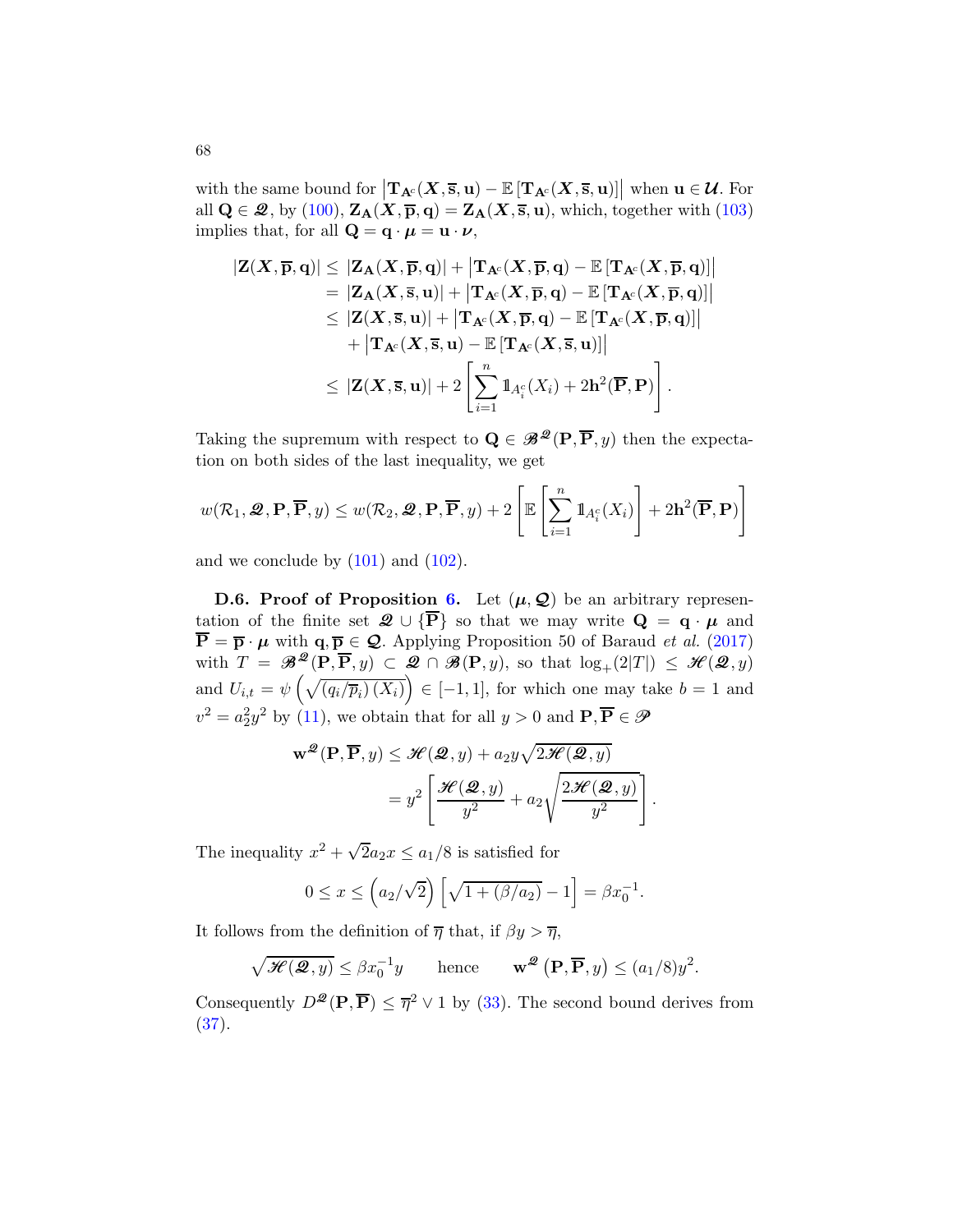D.[7.](#page-25-0) Proof of Proposition 7. By  $(34)$ , we may restrict ourselves to the case of  $\overline{V} \leq n/6$ . The proof being similar to that of Theorem 12 in Baraud et al. [\(2017](#page-39-0)), we only provide here a sketch of proof of the result. Let  $\overline{P} \in \mathscr{P}^{\mu}$ . We may write  $\overline{P} = \overline{p} \cdot \mu$  with  $\overline{p} \in \mathcal{L}(\mu)$ , and represent  $\mathscr{Q}$  by  $(\mu, \mathcal{Q})$  for some subset  $\mathcal{Q} \subset \overline{\mathcal{Q}}$ . Let us consider the pair  $(\mu, \mathcal{Q} \cup {\overline{\mathbf{p}}})$  for representing  $\mathcal{Q} \cup \{P\}.$ 

Since  $\psi$  is monotone and  $\overline{Q}$  is VC-subgraph on  $\overline{\mathscr{X}}$  with index not larger than  $\overline{V}$  so are the set  $\left\{\psi\left(\sqrt{\mathbf{q}/\overline{\mathbf{p}}}\right),\ \mathbf{q}\in\mathbf{Q}\right\}$  and its subset

<span id="page-68-0"></span>(104) 
$$
\mathscr{F}^{\mathbf{Q}}(\mathbf{P}, \overline{\mathbf{P}}, y) = \left\{ \psi\left(\sqrt{\mathbf{q}/\overline{\mathbf{p}}}\right) \middle| \mathbf{Q} \in \mathscr{B}^{\mathbf{Q}}(\mathbf{P}, \overline{\mathbf{P}}, y) \right\} \text{ for all } y > 0.
$$

Since the elements of  $\mathscr{F}^{\mathcal{Q}}(\mathbf{P}, \overline{\mathbf{P}}, y)$  are bounded by 1, it follows from Theorem 2.6.7 in van der Vaart and Wellner [\(1996](#page-40-1)) that, for some numerical constant K and any probability measure R on  $\overline{\mathscr{X}}$ , the  $\mathbb{L}_2(R)$ -entropy  $\mathscr{H}(\mathscr{F}^{\mathbf{Q}},R,\cdot)$  of  $\mathscr{F}^{\mathbf{Q}}(\mathbf{P},\overline{\mathbf{P}},y)$  satisfies for all  $\varepsilon \in (0,1)$ 

$$
\mathscr{H}(\mathscr{F}^{\mathbf{Q}}, R, \varepsilon) \le \log \left( K \overline{V}(16e)^{\overline{V}} \right) + 2(\overline{V} - 1) \log(1/\varepsilon) \le 2 \overline{V} \log(A/\varepsilon)
$$

for some numerical constant  $A \geq 2e$ . Applying Lemma 49 in Baraud et al. [\(2017](#page-39-0)) to the random variables  $(i, X_i) \in \overline{\mathscr{X}}, \mathscr{F} = \mathscr{F}^{\mathcal{Q}}(\mathbf{P}, \overline{\mathbf{P}}, y), v^2 =$  $a_2^2 y^2$  by [\(108\)](#page-72-0) and  $\overline{\mathscr{H}}(z) = 2\overline{V} \log_+(Az)$  with  $z \geq 1/2$  (so that  $L \leq 3/2$ , according to the proof of Theorem 12 in Baraud  $et$  al.  $(2017)$ ), we get, for some numerical constant  $C_0 > 0$ ,

$$
\mathbf{w}^{\mathcal{Q}}(\mathbf{P}, \overline{\mathbf{P}}, y) \le C_0 \left[ a_2 y \sqrt{H} + H \right] \quad \text{with} \quad H = \overline{\mathcal{H}} \left( \frac{\sqrt{n}}{2a_2 y} \sqrt{\frac{1}{2}} \right).
$$

Let  $D \geq \overline{V}$  to be chosen later and  $\underline{y} \geq \beta^{-1} \sqrt{D}$ . Since  $\beta \leq 1, a_2 \geq 1, \overline{V} \leq n$ and  $A \geq 2e$  we deduce that  $y \geq \sqrt{V}$ ,

$$
H \leq \overline{H} = \overline{\mathscr{H}}\left(\frac{\sqrt{n}}{2\sqrt{\overline{V}}}\right) = 2\overline{V} \log\left(\frac{A\sqrt{n}}{2\sqrt{\overline{V}}}\right) \text{ and } \overline{H} \geq 2\overline{V}.
$$

For all  $y \geq \beta^{-1} \sqrt{D}$ ,

$$
\mathbf{w}^{\mathcal{Q}}(\mathbf{P}, \overline{\mathbf{P}}, y) \le C_0 \left[ a_2 y \sqrt{\overline{H}} + \overline{H} \right] = \frac{a_1}{8} y^2 C_0 \left[ \frac{8 a_2}{a_1} \frac{\sqrt{\overline{H}}}{y} + \frac{8}{a_1} \frac{\overline{H}}{y^2} \right]
$$

$$
\le \frac{a_1}{8} y^2 C_0 \left[ \frac{8 a_2 \beta}{a_1} \sqrt{\frac{\overline{H}}{D}} + \frac{8 \beta^2}{a_1} \frac{\overline{H}}{D} \right].
$$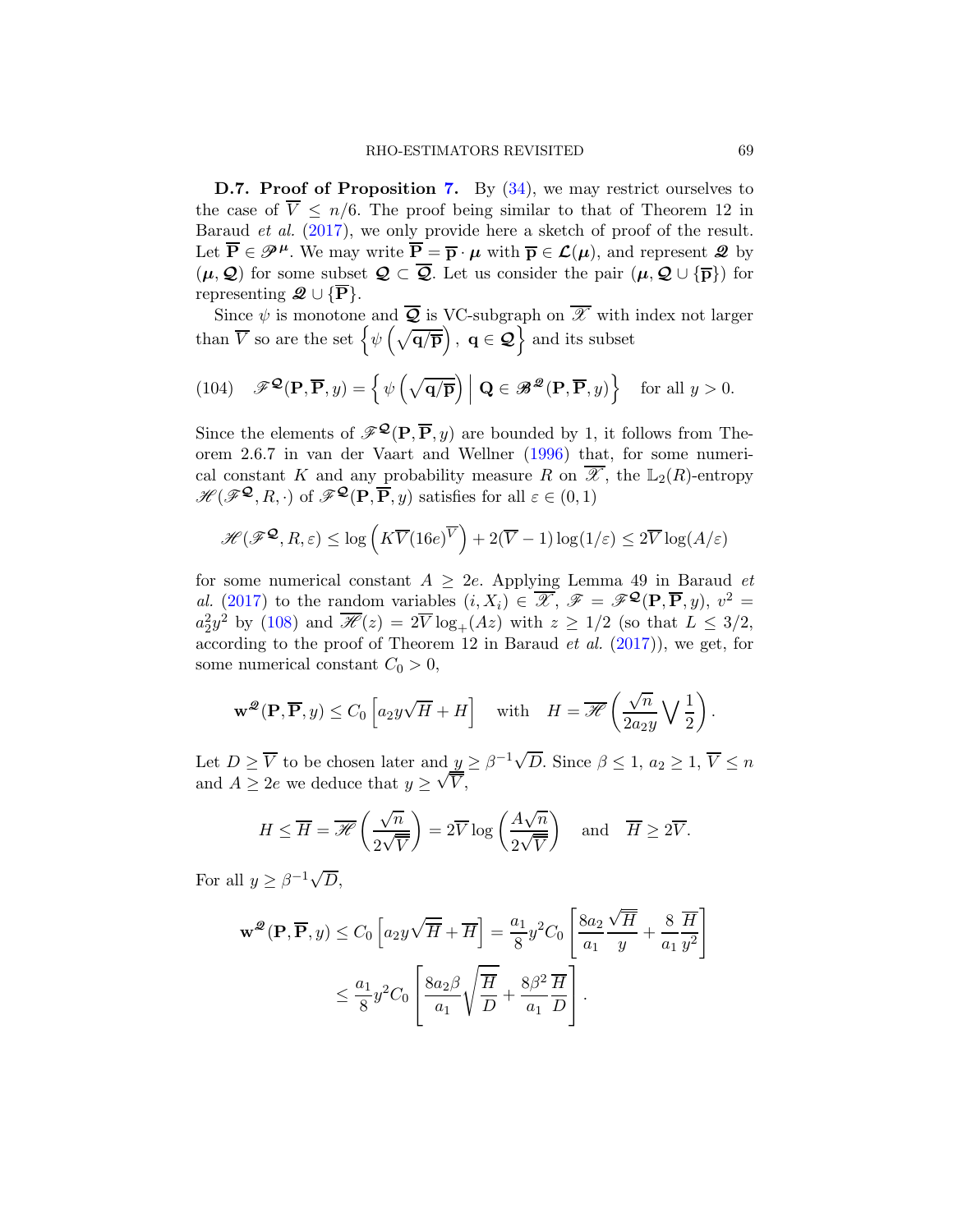Since  $\beta = a_1/(4a_2)$  and  $a_2^2 \ge 6a_1$ , we derive that

$$
\mathbf{w}^{\mathcal{Q}}(\mathbf{P}, \overline{\mathbf{P}}, y) \le \frac{a_1}{8} y^2 C_0 \left[ 2\sqrt{\frac{\overline{H}}{D}} + \frac{a_1}{2a_2^2} \frac{\overline{H}}{D} \right] \le \frac{a_1}{8} y^2 C_0 \left[ 2\sqrt{\frac{\overline{H}}{D}} + \frac{\overline{H}}{12D} \right].
$$

The inequality  $2u + u^2/12 \leq C_0^{-1}$  being satisfied for  $u \in [0, \overline{u}]$  with

$$
\frac{1}{\overline{u}} = C_0 \left( \sqrt{1 + \frac{1}{12C_0}} + 1 \right),
$$

we deduce that, for

$$
D = \left(\frac{1}{\overline{u}^2} \vee \frac{1}{2}\right) \overline{H} \ge \max\left\{\frac{\overline{H}}{\overline{u}^2}, \overline{V}\right\}
$$

and all  $y \ge \beta^{-1} \sqrt{D}$ ,  $\mathbf{w}^{\mathcal{Q}}(\mathbf{P}, \overline{\mathbf{P}}, y) \le a_1 y^2/8$ . We conclude by [\(33\)](#page-22-0).

**D.8. Proof of Proposition [9.](#page-27-0)** The us fix some  $d \in \mathcal{D}$  and  $\overline{\mathbf{P}} \in \overline{\mathcal{Q}}_d$ . The  $\rho$ -model  $\mathcal{Q} \cup {\overline{\mathbf{P}}}$  can be represented by  $(\mu, \mathcal{Q})$  where  $\mathcal{Q} \subset \overline{\mathcal{Q}}$  contains a density  $\bar{p}$  which is extremal in  $\bar{Q}$  with degree d and satisfies  $\bar{P} = \bar{p} \cdot \mu$ . The function  $\psi$  being monotone, it follows from Proposition 3 of Baraud [\(2016](#page-39-2)) that the class of functions  $\mathscr{F}^{\mathcal{Q}}(\mathbf{P}, \overline{\mathbf{P}}, y)$  defined by [\(104\)](#page-68-0) which satisfies

$$
\mathscr{F}^{\mathcal{Q}}(\mathbf{P},\overline{\mathbf{P}},y)\subset{\psi(g),\,\,g\in(\overline{\mathcal{Q}}/\overline{\mathbf{p}})}
$$

is weak VC-major on  $\overline{\mathscr{X}} = \bigcup_{i=1}^n (\{i\} \times \mathscr{X}_i)$  with dimension not larger than  $d \geq 1$ . Besides, since  $\psi$  takes its values in [−1, 1],  $\mathscr{F}^{\mathbf{Q}}(\mathbf{P}, \overline{\mathbf{P}}, y)$  is uniformly bounded by 1. Applying Corollary 1 of Baraud [\(2016](#page-39-2)) to  $\mathscr{F}^{\mathbf{Q}}(\mathbf{P},\overline{\mathbf{P}},y)$  with  $b = 1$  and  $\sigma^2 = (a_2^2 y^2/n) \wedge 1$  (because of [\(108\)](#page-72-0)) and setting

$$
\overline{\Gamma}(d) = \log \left( 2 \sum_{j=0}^{d} {n \choose j} \right) \le \log 2 + d \log \left( \frac{en}{d} \right) \le dL
$$

with  $L = \log \left( \frac{e^2 n}{d} \right)$ d  $\Big) \geq 2$ , we get

$$
\mathbf{w}^{\mathcal{Q}}(\mathbf{P}, \overline{\mathbf{P}}, y) \le \left[ 4\sqrt{2n\overline{\Gamma}(d)} \times \sigma \log\left(\frac{e}{\sigma}\right) \right] + 16\overline{\Gamma}(d)
$$
  
\n
$$
\le \left[ 4\sqrt{2ndL} \times \sigma \log\left(\frac{e}{\sigma}\right) \right] + 16dL
$$
  
\n
$$
\le 4a_2y\sqrt{2dL}\log\left(e\sqrt{\frac{n}{a_2^2y^2}} \vee 1\right) + 16dL.
$$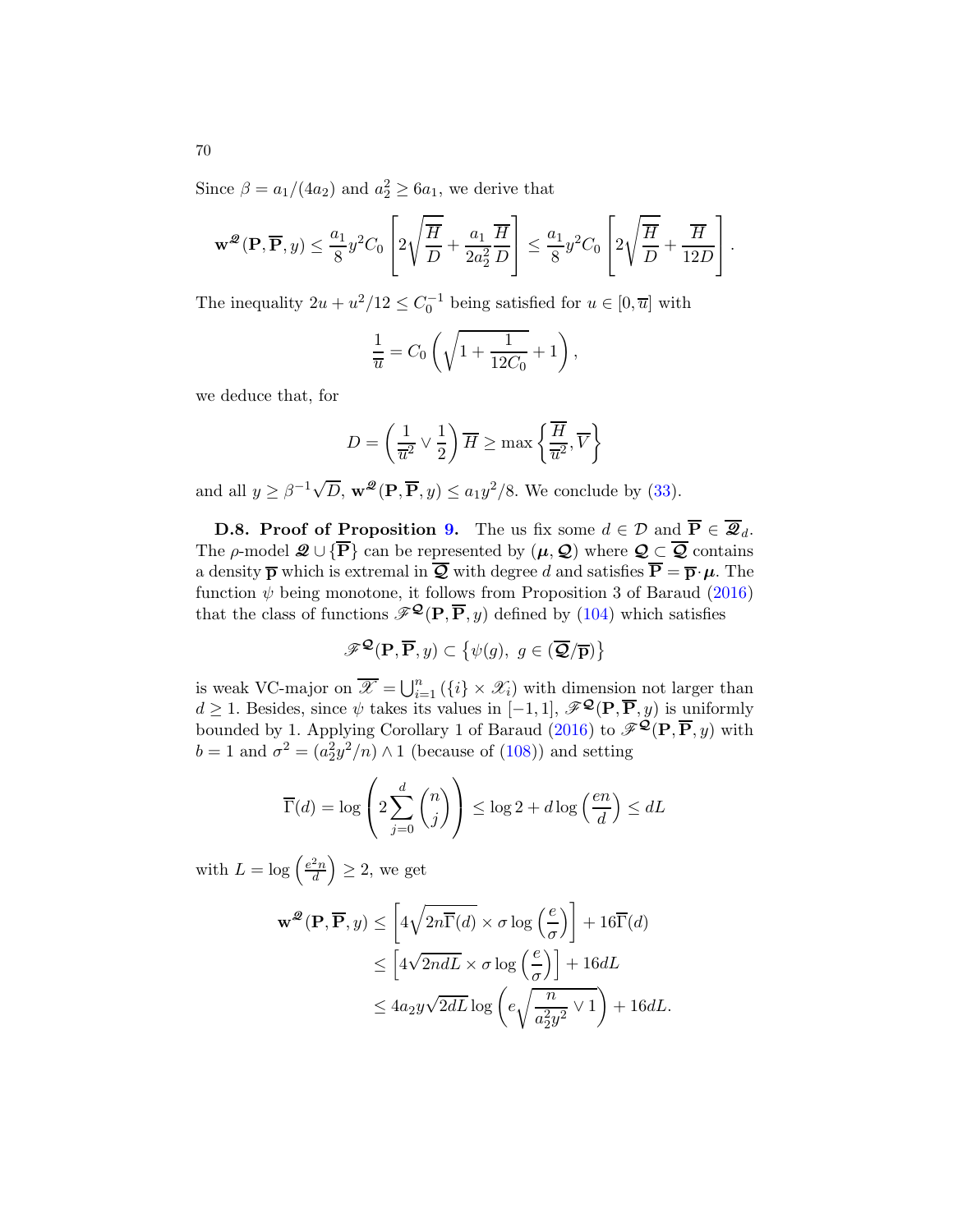Let  $D \ge d$  to be chosen later on. Since  $a_2 \ge 1$ ,  $\beta = a_1/(4a_2) \le 1$  and  $d \le n$ , for all  $y \ge \beta^{-1} \sqrt{D} \ge \sqrt{d}$ ,

$$
\log\left(e\sqrt{\frac{n}{a_2^2y^2}\vee 1}\right) \le \log\left(e\sqrt{\frac{n}{d}}\right) = \frac{L}{2},
$$

hence, since  $L \geq 2$ ,

$$
\mathbf{w}^{\mathcal{Q}}(\mathbf{P}, \overline{\mathbf{P}}, y)
$$
  
\n
$$
\leq 2a_2 y \sqrt{2dL^3} + 16dL \leq 2a_2 y \sqrt{2dL^3} + 4dL^3
$$
  
\n
$$
= \frac{a_1}{8} y^2 \left[ \frac{16a_2}{a_1} \sqrt{\frac{dL^3}{y^2}} + \frac{32}{a_1} \frac{2dL^3}{y^2} \right] \leq \frac{a_1}{8} y^2 \left[ \frac{16a_2 \beta}{a_1} \sqrt{\frac{2dL^3}{D}} + \frac{32\beta^2}{a_1} \frac{dL^3}{D} \right]
$$
  
\n
$$
= \frac{a_1}{8} y^2 \left[ 4\sqrt{\frac{2dL^3}{D}} + \frac{2a_1}{a_2^2} \frac{dL^3}{D} \right] \leq \frac{a_1}{8} y^2 \left[ 4\sqrt{\frac{2dL^3}{D}} + \frac{dL^3}{3D} \right],
$$

since  $a_2^2 \ge 6a_1$ . The inequality  $4\sqrt{2}u + u^2/3 \le 1$  is satisfied for  $u \in [0, \overline{u}]$ with  $\overline{u} = 1/\sqrt{33}$  and consequently, for  $D = 33dL^3 \ge d$  and all  $y \ge \beta^{-1}\sqrt{D}$ ,  $\mathbf{w}^{\mathcal{Q}}(\mathbf{P}, \overline{\mathbf{P}}, y) \le a_1 y^2/8$ . The conclusion then follows from [\(33\)](#page-22-0).

<span id="page-70-0"></span>**D.9. Proof of Corollary [6.](#page-37-0)** Let us fix some arbitrary  $m = (r, F) \in \mathcal{M}$ and  $g \in F$ . Under Assumption [7](#page-35-0) and [\(59\)](#page-35-1), for all  $r' \in \mathcal{D}$ ,  $g' \in \mathcal{F}$  and  $w \in \mathcal{W}$ ,

$$
h^{2}(r,r') = h^{2}(R, R') \leq A^{2}h^{2}(R_{g(w)-g'(w)}, R') = A^{2}h^{2}(R_{g(w)}, R'_{g'(w)}).
$$

Integrating this inequality with respect to  $P_W$  gives

<span id="page-70-1"></span>(105) 
$$
h(r,r') \leq Ah(Q_{r,g}, Q_{r',g'}) \text{ for all } g' \in \mathscr{F}.
$$

For all  $r' \in \mathcal{D}$ , we deduce from [\(105\)](#page-70-1), [\(59\)](#page-35-1) and [\(60\)](#page-35-2) that

$$
d_s(f,g') = h(Q_{s,f}, Q_{s,g'}) \le h(Q_{s,f}, Q_{r',g'}) + h(Q_{r',g'}, Q_{r,g'}) + h(Q_{r,g'}, Q_{s,g'})
$$
  
\n
$$
\le h(Q_{s,f}, Q_{r',g'}) + h(Q_{r',0}, Q_{r,0}) + h(Q_{r,0}, Q_{s,0})
$$
  
\n
$$
= h(Q_{s,f}, Q_{r',g'}) + h(r,r') + h(s,r)
$$
  
\n
$$
\le h(Q_{s,f}, Q_{r',g'}) + Ah(Q_{r',g'}, Q_{r,f}) + h(s,r)
$$
  
\n
$$
\le h(Q_{s,f}, Q_{r',g'}) + A[h(Q_{r',g'}, Q_{s,f}) + h(Q_{s,f}, Q_{r,f})] + h(s,r)
$$
  
\n
$$
= h(Q_{s,f}, Q_{r',g'}) + A[h(Q_{r',g'}, Q_{s,f}) + h(s,r)] + h(s,r)
$$
  
\n
$$
\le (1 + A) [h(Q_{s,f}, Q_{r',g'}) + h(s,r)]
$$
  
\n
$$
= (1 + A) [h(P, Q_{r',g'}) + h(s,r)].
$$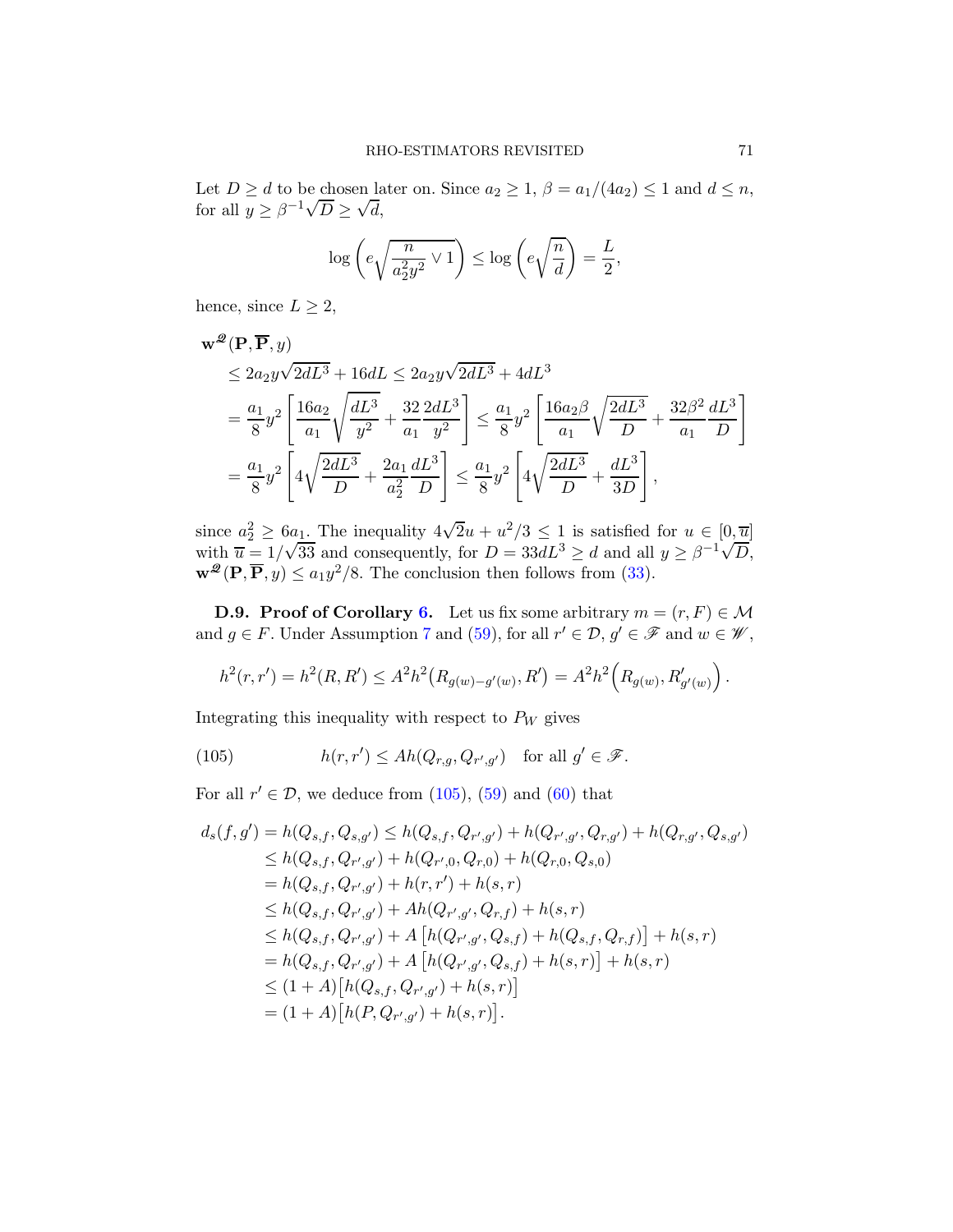Taking  $r' = \hat{s}$  and  $g' = \hat{f}$ , we get

<span id="page-71-0"></span>(106) 
$$
d_s(f,\hat{f}) \le (1+A)\left[h(P,\hat{P}) + h(s,r)\right] \text{ for all } r \in \mathcal{D}.
$$

Besides,

$$
h(P, \mathcal{Q}_m) \le h(Q_{s,f}, Q_{r,g}) \le h(Q_{s,f}, Q_{s,g}) + h(Q_{s,g}, Q_{r,g}) = d_s(f, g) + h(s, r),
$$
 and it follows from Theorem 4 that, on a set  $\Omega_{\xi}$  of probability at least  $1 - e^{-\xi}$ ,

$$
Ch^{2}(P, \widehat{P}) \le d_s^{2}(f, g) + h^{2}(s, r) + n^{-1}[D_n(m) + \Delta(m) + \xi],
$$

with  $D_n(m)$  given by [\(56\)](#page-33-4). Hence, by [\(106\)](#page-71-0), on  $\Omega_{\xi}$ ,

$$
d_s^2(f, \hat{f}) \le 2(1+A)^2 \left[ h^2(P, \hat{P}) + h^2(s, r) \right]
$$
  
\n
$$
\le \frac{2(1+A)^2}{C} \left[ d_s^2(f,g) + h^2(s,r) + \frac{D_n(m) + \Delta(m) + \xi}{n} \right]
$$
  
\n
$$
+ 2(1+A)^2 h^2(s,r)
$$
  
\n(107) 
$$
\le C' \left[ d_s^2(f,g) + h^2(s,r) + n^{-1} (D_n(m) + \Delta(m) + \xi) \right],
$$

<span id="page-71-1"></span>where C' depends on A and  $\psi$ . Using now [\(105\)](#page-70-1) with  $r' = \hat{s}$  and  $g' = \hat{f}$ , we deduce that

$$
h(s,\widehat{s}) \le h(s,r) + h(r,\widehat{s}) \le h(s,r) + Ah(Q_{r,f}, Q_{\widehat{s},\widehat{f}})
$$
  
\n
$$
\le h(s,r) + A\left[h(Q_{r,f}, Q_{s,f}) + h(Q_{s,f}, Q_{\widehat{s},\widehat{f}})\right]
$$
  
\n
$$
\le (1+A)\left[h(s,r) + h(P,\widehat{P})\right].
$$

This bound is the same as the one established in [\(106\)](#page-71-0) for  $d_s(f, \hat{f})$ . Arguing as before we derive that, on the same event  $\Omega_{\xi}$ ,  $h^2(s,\hat{s})$  is also not larger than the right-hand side of [\(107\)](#page-71-1). The conclusion follows since  $m = (r, F)$ is arbitrary in M.

D.10. Connection with robust tests. As already mentioned in Sec-tion [2.5,](#page-10-4) for all  $Q$  and  $Q'$  in  $\mathcal{Q},$ 

$$
a_1\mathbf{h}^2(\mathbf{P},\mathbf{Q}) - a_0\mathbf{h}^2(\mathbf{P},\mathbf{Q}') \leq \mathbb{E}\left[\mathbf{T}(\mathbf{X},\mathbf{q},\mathbf{q}')\right] \leq a_0\mathbf{h}^2(\mathbf{P},\mathbf{Q}) - a_1\mathbf{h}^2(\mathbf{P},\mathbf{Q}').
$$

The right-hand side of the inequality shows that  $\mathbb{E}[(\mathbf{T}(X, \mathbf{q}, \mathbf{q}')] < 0$  if  $h^2(P,Q) < a_1 a_0^{-1} h^2(P,Q')$  while the left-hand side shows that it is positive when  $h^2(P, Q') < a_1 a_0^{-1} h^2(P, Q)$ . In particular if  $T(X, q, q')$  is close enough to its expectation, its sign may be used as a test statistic to decide which of the two probabilities  $Q$  and  $Q'$  is closer to  $P$ . Bounds for the probabilities of errors of this test are provided by the following lemma.